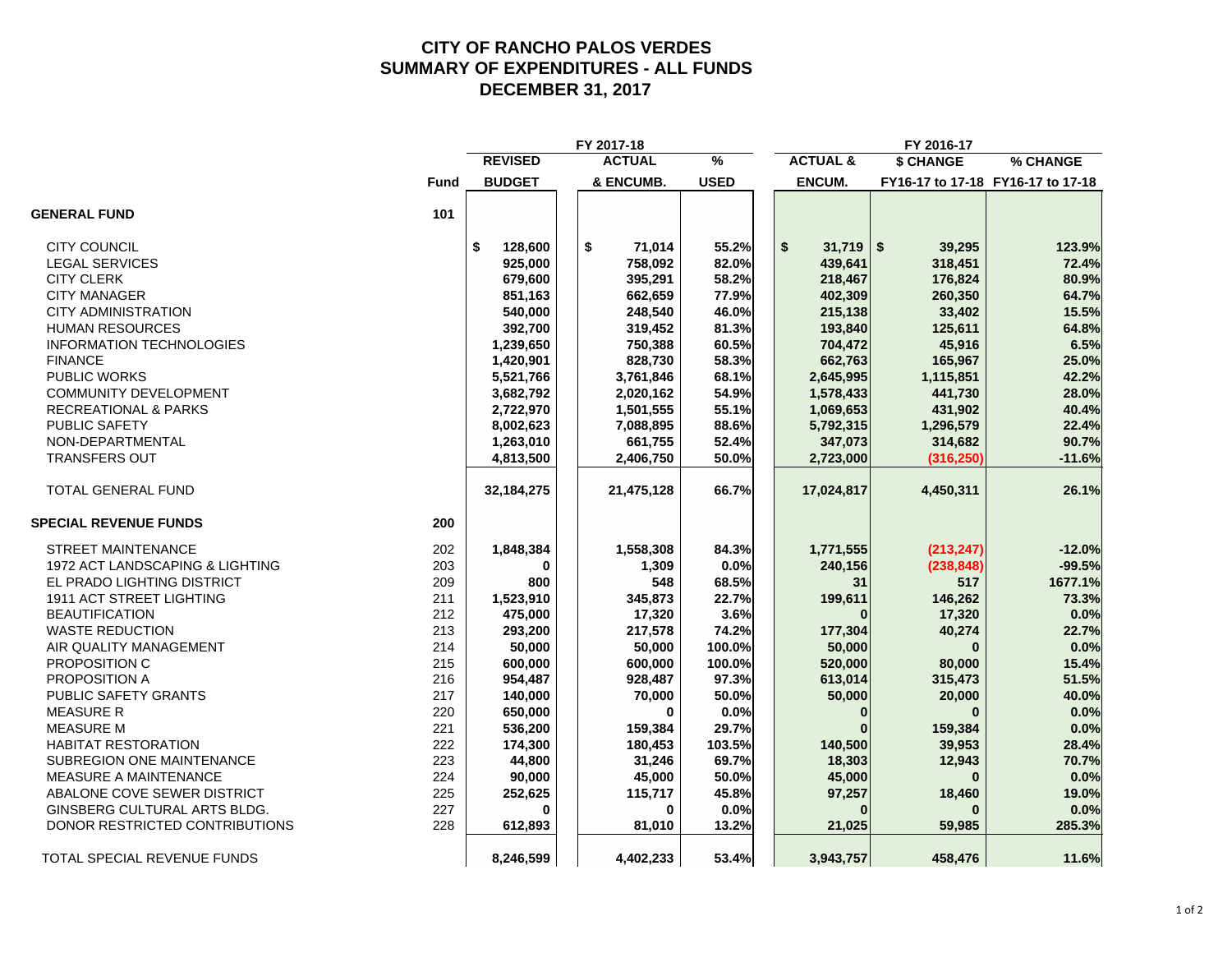#### **CITY OF RANCHO PALOS VERDES SUMMARY OF EXPENDITURES - ALL FUNDS DECEMBER 31, 2017**

|                                             |             |                | FY 2017-18       |               |                     | FY 2016-17   |                                   |
|---------------------------------------------|-------------|----------------|------------------|---------------|---------------------|--------------|-----------------------------------|
|                                             |             | <b>REVISED</b> | <b>ACTUAL</b>    | $\frac{9}{6}$ | <b>ACTUAL &amp;</b> | \$ CHANGE    | % CHANGE                          |
|                                             | <b>Fund</b> | <b>BUDGET</b>  | & ENCUMB.        | <b>USED</b>   | ENCUM.              |              | FY16-17 to 17-18 FY16-17 to 17-18 |
| <b>CAPITAL PROJECTS FUNDS</b>               | 300         |                |                  |               |                     |              |                                   |
| COMMUNITY DEVELOPMENT BLOCK GRANT (CDBG)    | 310         | 305,060        | 240,106          | 78.7%         | 161,060             | 79,046       | 49.1%                             |
| <b>INFRASTRUCTURE IMPROVEMENTS</b>          | 330         | 10,161,871     | 9,093,087        | 89.5%         | 8,050,161           | 1,042,926    | 13.0%                             |
| <b>FEDERAL GRANTS</b>                       | 331         | 1,131,300      | 0                | 0.0%          | $\bf{0}$            | $\mathbf{0}$ | 0.0%                              |
| <b>STATE GRANTS</b>                         | 332         | 1,086,369      | $\bf{0}$         | 0.0%          | $\Omega$            | $\bf{0}$     | 0.0%                              |
| <b>QUIMBY PARK DEVELOPMENT</b>              | 334         | 1,666,136      | 1,111,611        | 66.7%         |                     | 1,111,611    | 0.0%                              |
| LOW-MODERATE INCOME HOUSING                 | 336         | 0              | 0                | 0.0%          |                     | $\bf{0}$     | 0.0%                              |
| AFFORDABLE HOUSING PROJECTS                 | 337         | $\bf{0}$       | 0                | 0.0%          |                     | $\bf{0}$     | 0.0%                              |
| DEVELOPMENT IMPACT MITIGATION (EET)         | 338         | ŋ              |                  | 0.0%          |                     |              | 0.0%                              |
|                                             |             |                |                  |               |                     |              |                                   |
| <b>BICYCLE &amp; PEDESTRIAN ACCESS</b>      | 340         | 82,500         | 37,681           | 45.7%         | $\bf{0}$            | 37,681       | 0.0%                              |
| TOTAL CAPITAL PROJECTS FUNDS                |             | 14,433,236     | 10,482,485       | 72.6%         | 8,211,221           | 2,271,264    | 27.7%                             |
| <b>ENTERPRISE FUNDS</b>                     | 500         |                |                  |               |                     |              |                                   |
| WATER QUALITY FLOOD PROTECTION              | 501         | 4,130,566      | 4,210,185        | 101.9%        | 1,722,370           | 2,487,815    | 144.4%                            |
| <b>TOTAL ENTERPRISE FUNDS</b>               |             | 4,130,566      | 4,210,185        | 101.9%        | 1,722,370           | 2,487,815    | 144.4%                            |
| <b>INTERNAL SERVICE FUND</b>                | 600         |                |                  |               |                     |              |                                   |
| <b>EQUIPMENT REPLACEMENT</b>                | 681         | 2,103,365      | 308,100          | 14.6%         | 421,539             | (113, 440)   | $-26.9%$                          |
| <b>EMPLOYEE BENEFITS</b>                    | 685         | 0              | 0                | 0.0%          | 450,523             | (450, 523)   | $-100.0%$                         |
| TOTAL INTERNAL SERVICE FUNDS                |             | 2,103,365      | 308,100          | 14.6%         | 872,062             | (563, 962)   | $-64.7%$                          |
| <b>REDEVELOPMENT AGENCY</b>                 |             |                |                  |               |                     |              |                                   |
| REDEVELOPMENT OBLIGATION                    |             | 0              | 6,110            | 0.0%          | $\bf{0}$            | 6,110        | 0.0%                              |
| TOTAL REDEVELOPMENT AGENCY                  | 701         | $\mathbf 0$    | 6,110            | 0.0%          | $\bf{0}$            | 6,110        | 0.0%                              |
| <b>IMPROVEMENT AUTHORITIES</b>              |             |                |                  |               |                     |              |                                   |
| IA - PORTUGUESE BEND MAINTENANCE            | 285         | 155,720        | 108,121          | 69.4%         | 81,733              | 26,388       | 32.3%                             |
| IMPROVEMENT AUTHORITY - ABALONE COVE MAINT. | 795         | 92,100         | 32,305           | 35.1%         | 50,224              | (17, 918)    | $-35.7%$                          |
| TOTAL IMPROVEMENT AUTHORITIES               |             | 247,820        | 140,426          | 56.7%         | 131,956             | 8,470        | 6.4%                              |
| <b>TOTAL EXPENDITURES ALL FUNDS</b>         |             | \$61,345,862   | 41,024,666<br>s. | 66.9%         |                     | 9,118,484    | 28.6%                             |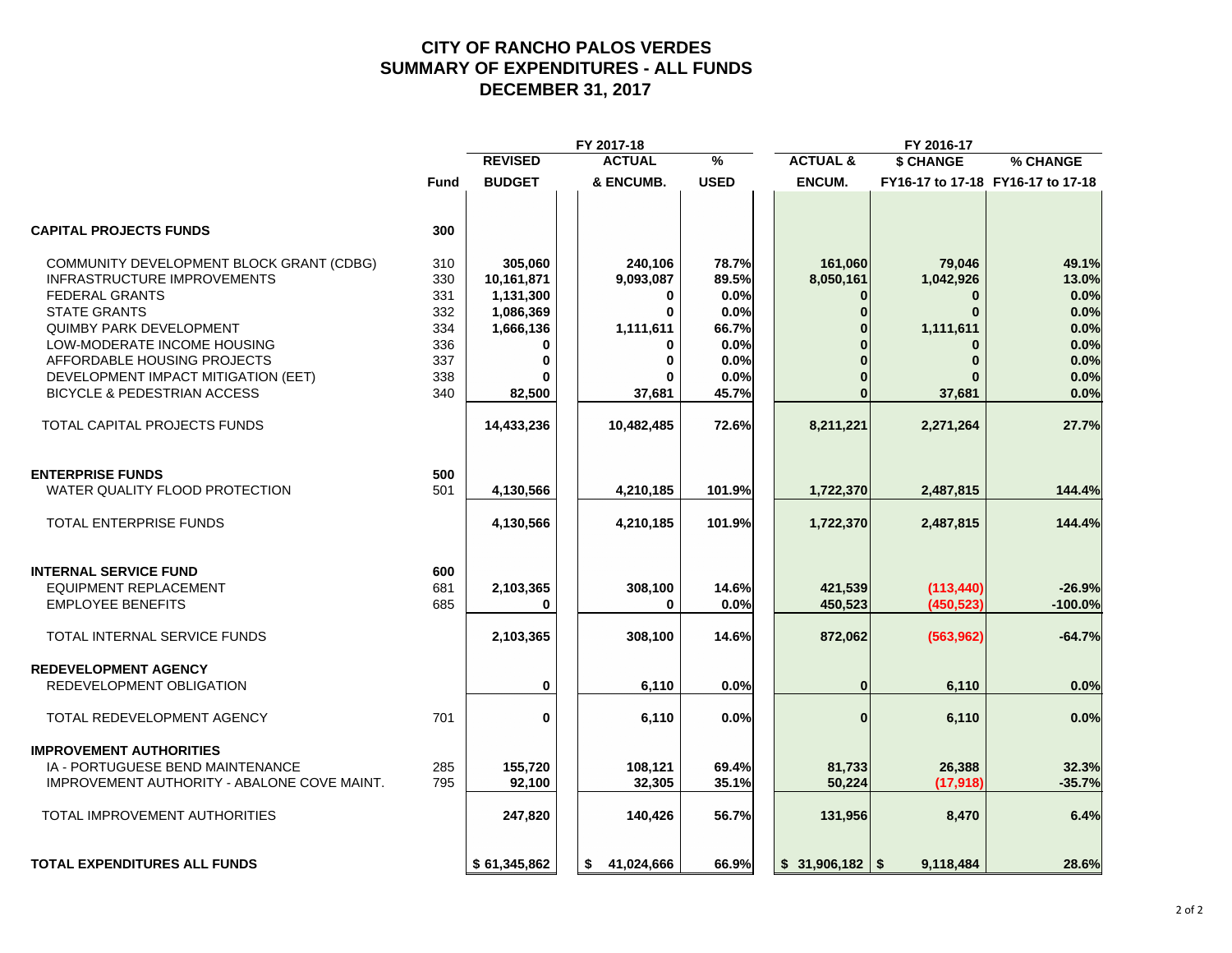| <b>Account</b><br><b>Number</b> | <b>Account Desc</b>                                                      | <b>2017-18 Revised</b><br><b>Budget</b> | Dec. 2017<br><b>Actuals</b> | Dec. 2017<br>Encumbrances | <b>YTD Actuals</b>      | <b>YTD</b><br><b>Encumbrances</b> | vailable Budget          | % Used             | FY 2016-17<br>evised Budge | Dec. 2016<br><b>Actuals</b> | Dec. 2016<br><b>Encumbrances</b> | 2016 YTD<br><b>Actuals</b> | 2016 YTD<br><b>Encumbrances</b> | <b>Changes to</b><br><b>Actuals</b> | <b>Changes to</b><br>Encum. |
|---------------------------------|--------------------------------------------------------------------------|-----------------------------------------|-----------------------------|---------------------------|-------------------------|-----------------------------------|--------------------------|--------------------|----------------------------|-----------------------------|----------------------------------|----------------------------|---------------------------------|-------------------------------------|-----------------------------|
| 101                             | <b>GENERAL FUND</b>                                                      | 32.184.275.29                           | 4,991,787.65                | (1, 152, 235.35)          | 14.946.473.00           | 6.528.654.66                      | 10.709.147.63            | 66.73%             | 30.626.322.00              | 3.014.399.35                | (120,002.79)                     | 11,211,916.60              | 5,812,900.69                    | 1,977,388.30                        | (6.965.136.04)              |
| 0000                            | <b>UNASSIGNED</b>                                                        | 4.813.500.00                            | 1,203,375.00                | 0.00                      | 2,406,750.00            | 0.00                              | 2.406.750.00             | 50.00%             | 5.446.000.00               | 1.361.500.00                | 0.00                             | 2.723.000.00               | 0.00                            | (158, 125.00)                       | 0.00                        |
| 9222                            | <b>TRANSFER - HABITAT RESTORATION</b>                                    | 0.00                                    | 0.00                        | 0.00                      | 0.00                    | 0.00                              | 0.00                     | 0.00%              | 0.00                       | 0.00                        | 0.00                             | 0.00                       | 0.00                            | 0.00                                | 0.00                        |
| 9223                            | <b>TRANSFER - SUBREGION 1 MAINT</b>                                      | 41,500.00                               | 10.375.00                   | 0.00                      | 20.750.00               | 0.00                              | 20.750.00                | 50.00%             | 0.00                       | 0.00                        | 0.00                             | 0.00                       | 0.00                            | 10.375.00                           | 0.00                        |
| 9225                            | <b>TRANSFER - ABALONE COVE SEWER</b>                                     | 208,000.00                              | 52.000.00                   | 0.00                      | 104.000.00              | 0.00                              | 104.000.00               | 50.00%             | 208.000.00                 | 52,000.00                   | 0.00                             | 104.000.00                 | 0.00                            | 0.00                                | 0.00                        |
| 9285                            | <b>TRANSFER - IA PORTUGUESE BEND</b>                                     | 0.00                                    | 0.00                        | 0.00                      | 0.00                    | 0.00                              | 0.00                     | 0.00%              | 0.00                       | 0.00                        | 0.00                             | 0.00                       | 0.00                            | 0.00                                | 0.00                        |
| 9310                            | <b>TRANSFER - CDBG</b>                                                   | 0.00                                    | 0.00                        | 0.00                      | 0.00                    | 0.00                              | 0.00                     | 0.00%              | 0.00                       | 0.00                        | 0.00                             | 0.00                       | 0.00                            | 0.00                                | 0.00                        |
| 9330                            | <b>TRANSFER - INFRASTRUCTURE</b>                                         | 4.526.000.00                            | 1,131,500.00                | 0.00                      | 2,263,000.00            | 0.00                              | 2.263.000.00             | 50.00%             | 5.200.000.00               | 1.300.000.00                | 0.00                             | 2.600.000.00               | 0.00<br>0.00                    | (168, 500.00)                       | 0.00                        |
| 9795<br>9999                    | TRANSFER - IA ABALONE COVE<br><b>CAL-CARD HOLDING EXPENSE</b>            | 38,000.00<br>0.00                       | 9.500.00<br>0.00            | 0.00<br>0.00              | 19.000.00<br>0.00       | 0.00<br>0.00                      | 19,000.00<br>0.00        | 50.00%<br>0.00%    | 38,000.00<br>0.00          | 9,500.00                    | 0.00                             | 19,000.00<br>0.00          |                                 | 0.00<br>0.00                        | 0.00<br>0.00                |
| 1110                            | <b>CITY COUNCIL</b>                                                      | 128.600.00                              | 15.745.92                   | (750.00)                  | 69.969.00               | 1.045.00                          | 57.586.00                | 55.22 %            | 126.500.00                 | 0.00<br>12.807.15           | 0.00<br>0.00                     | 31.718.75                  | 0.00<br>0.00                    | 2.938.77                            | (750.00)                    |
| 4102                            | <b>PART-TIME SALARIES</b>                                                | 24,000.00                               | 9,263.33                    | 0.00                      | 19,166.33               | 0.00                              | 4,833.67                 | 79.86%             | 24,000.00                  | 2,769.30                    | 0.00                             | 11,631.06                  | 0.00                            | 6,494.03                            | 0.00                        |
| 4200                            | <b>EMPLOYEE BENEFITS</b>                                                 | 0.00                                    | 0.00                        | 0.00                      | 0.00                    | 0.00                              | 0.00                     | 0.00%              | 0.00                       | 0.00                        | 0.00                             | 0.00                       | 0.00                            | 0.00                                | 0.00                        |
| 4201                            | HEALTH/DENTAL/VISION INSURANCE                                           | 50,900.00                               | 3,698.53                    | 0.00                      | 36,061.98               | 0.00                              | 14,838.02                | 70.85%             | 53,200.00                  | 638.00                      | 0.00                             | 3,828.00                   | 0.00                            | 3,060.53                            | 0.00                        |
| 4202                            | <b>FICA/MEDICARE</b>                                                     | 500.00                                  | 185.92                      | 0.00                      | 824.08                  | 0.00                              | (324.08)                 | 164.80%            | 0.00                       | 0.00                        | 0.00                             | 0.00                       | 0.00                            | 185.92                              | 0.00                        |
| 4204                            | <b>WORKERS' COMPENSATION</b>                                             | 600.00                                  | 59.50                       | 0.00                      | 261.21                  | 0.00                              | 338.79                   | 43.50%             | 0.00                       | 0.00                        | 0.00                             | 0.00                       | 0.00                            | 59.50                               | 0.00                        |
| 4205                            | <b>OTHER BENEFITS</b>                                                    | 4,100.00                                | 15.38                       | 0.00                      | 45.46                   | 0.00                              | 4,054.54                 | 1.10%              | 800.00                     | 169.15                      | 0.00                             | 814.39                     | 0.00                            | (153.77)                            | 0.00<br>0.00                |
| 4206<br>4310                    | <b>H.S.A. CONTRIBUTION</b><br><b>OPERATING MATERIALS &amp; SUPPLIES</b>  | 15,000.00<br>3,500.00                   | 1,269.22<br>0.00            | 0.00<br>0.00              | 7,038.84<br>0.00        | 0.00<br>0.00                      | 7,961.16<br>3,500.00     | 46.93%<br>0.00%    | 15,000.00<br>3.500.00      | 9,230.70<br>0.00            | 0.00<br>0.00                     | 15,000.30<br>0.00          | 0.00<br>0.00                    | (7,961.48)<br>0.00                  | 0.00                        |
| 4311                            | <b>POSTAGE</b>                                                           | 0.00                                    | 0.00                        | 0.00                      | 0.00                    | 0.00                              | 0.00                     | 0.00%              | 0.00                       | 0.00                        | 0.00                             | 0.00                       | 0.00                            | 0.00                                | 0.00                        |
| 4601                            | <b>DUES &amp; MEMBERSHIPS</b>                                            | 0.00                                    | 0.00                        | 0.00                      | 0.00                    | 0.00                              | 0.00                     | 0.00%              | 0.00                       | 0.00                        | 0.00                             | 0.00                       | 0.00                            | 0.00                                | 0.00                        |
| 4701                            | <b>INSURANCE PREMIUM</b>                                                 | 0.00                                    | 0.00                        | 0.00                      | 0.00                    | 0.00                              | 0.00                     | 0.00%              | 0.00                       | 0.00                        | 0.00                             | 0.00                       | 0.00                            | 0.00                                | 0.00                        |
| 4901                            | <b>MISC. EXPENSES</b>                                                    | 0.00                                    | 0.00                        | 0.00                      | 0.00                    | 0.00                              | 0.00                     | 0.00%              | 0.00                       | 0.00                        | 0.00                             | 0.00                       | 0.00                            | 0.00                                | 0.00                        |
| 5101                            | PROFESSIONAL/TECHNICAL SERVICE                                           | 0.00                                    | 0.00                        | 0.00                      | 0.00                    | 0.00                              | 0.00                     | 0.00%              | 0.00                       | 0.00                        | 0.00                             | 0.00                       | 0.00                            | 0.00                                | 0.00                        |
| 5102                            | <b>ADVERTISING</b>                                                       | 0.00                                    | 0 <sub>0</sub> c            | 0.00                      | 0.00                    | 0.00                              | 0.00                     | 0.00%              | 0.00                       | 0.00                        | 0.00                             | 0.00                       | 0.00                            | 0.00                                | 0.00                        |
| 5103                            | <b>PRINTING/BINDING</b>                                                  | 0.00                                    | 0.00                        | 0.00                      | 0.00                    | 0.00                              | 0.00                     | 0.00%              | 0.00                       | 0.00                        | 0.00                             | 0.00                       | 0.00                            | 0.00                                | 0.00                        |
| 6001<br>6002                    | <b>MEETINGS &amp; CONFERENCES</b><br><b>TRAVEL/MILEAGE REIMBURSEMENT</b> | 30,000.00<br>0.00                       | 1,254.04<br>0.00            | (750.00)<br>0.00          | 6,571.10<br>0.00        | 1,045.00<br>0.00                  | 22,383.90<br>0.00        | 25.39%<br>0.00%    | 30,000.00<br>0.00          | 0.00<br>0.00                | 0.00<br>0.00                     | 445.00<br>0.00             | 0.00<br>0.00                    | 1,254.04<br>0.00                    | (750.00)<br>0.00            |
| 6101                            | <b>TRAINING</b>                                                          | 0.00                                    | 0.00                        | 0.00                      | 0.00                    | 0.00                              | 0.00                     | 0.00%              | 0.00                       | 0.00                        | 0.00                             | 0.00                       | 0.00                            | 0.00                                | 0.00                        |
| 6102                            | PUBLICATIONS/JOURNALS                                                    | 0.00                                    | 0.00                        | 0.00                      | 0.00                    | 0.00                              | 0.00                     | 0.00%              | 0.00                       | 0.00                        | 0.00                             | 0.00                       | 0.00                            | 0.00                                | 0.00                        |
| 1210                            | <b>LEGAL SERVICES - CITY ADMIN</b>                                       | 925.000.00                              | 335.756.79                  | 0.00                      | 758.092.00              | 0.00                              | 166,908.00               | 81.96%             | 940.000.00                 | 115.411.78                  | 0.00                             | 439.641.07                 | 0.00                            | 220.345.01                          | 0.00                        |
| 5101                            | PROFESSIONAL/TECHNICAL SERVICE                                           | 0.00                                    | 1,939.00                    | 0.00                      | 12,437.67               | 0.00                              | (12, 437.67)             | 100.00%            | 0.00                       | 1,007.15                    | 0.00                             | 5,210.79                   | 0.00                            | 931.85                              | 0.00                        |
| 5107                            | <b>I FGAI SERVICES - GENERAL</b>                                         | 750.000.00                              | 281.145.83                  | 0.00                      | 633,897.21              | 0.00                              | 116,102.79               | 84.52%             | 610.000.00                 | 101,195.98                  | 0.00                             | 384,301.97                 | 0.00                            | 179.949.85                          | 0.00                        |
| 5108                            | <b>LEGAL SERVICES - LABOR NEG.</b>                                       | 60,000.00                               | 1.720.00                    | 0.00                      | 1,999.50                | 0.00                              | 58,000.50                | 3.33%              | 60.000.00                  | 0.00                        | 0.00                             | 5,912.50                   | 0.00                            | 1,720.00                            | 0.00                        |
| 5109                            | <b>LEGAL SERVICES - LITIGATION</b>                                       | 55,000.00                               | 12.047.38                   | 0.00                      | 40,999.20               | 0.00                              | 14,000.80                | 74.54 %            | 245,000.00                 | 11,820.61                   | 0.00                             | 32.948.74                  | 0.00                            | 226.77                              | 0.00                        |
| 5110<br>1310                    | <b>LEGAL SERVICES - CODE ENFORCE</b><br><b>CITY CLERK ADMINISTRATION</b> | 60.000.00<br>549,600.00                 | 38.904.58<br>63.812.16      | 0.00<br>0.00              | 68.758.42<br>268.158.11 | 0.00<br>2.454.90                  | (8.758.42)<br>278,986.99 | 114.60%<br>49.24 % | 25.000.00<br>575.900.00    | 1.388.04<br>40.346.64       | 0.00<br>435.04                   | 11.267.07<br>209,584.02    | 0.00<br>.882.84                 | 37.516.54<br>23.465.52              | 0.00<br>(8.882.84)          |
| 4101                            | <b>FULL-TIME SALARIES</b>                                                | 345,000.00                              | 46,035.29                   | 0.00                      | 173,004.15              | 0.00                              | 171,995.85               | 50.15%             | 329,300.00                 | 25,037.49                   | 0.00                             | 126,788.89                 | 0.00                            | 20,997.80                           | 0.00                        |
| 4102                            | <b>PART-TIME SALARIES</b>                                                | 0.00                                    | 0.00                        | 0.00                      | 880.56                  | 0.00                              | (880.56)                 | 100.00%            | 0.00                       | 0.00                        | 0.00                             | 0.00                       | 0.00                            | 0.00                                | 0.00                        |
| 4103                            | <b>OVER-TIME SALARIES</b>                                                | 0.00                                    | 272.57                      | 0.00                      | 4,138.73                | 0.00                              | (4, 138.73)              | 100.00%            | 2,400.00                   | 0.00                        | 0.00                             | 0.00                       | 0.00                            | 272.57                              | 0.00                        |
| 4104                            | <b>EMPLOYEE BONUSES</b>                                                  | 0.00                                    | 0.00                        | 0.00                      | 0.00                    | 0.00                              | 0.00                     | 0.00%              | 0.00                       | 0.00                        | 0.00                             | 0.00                       | 0.00                            | 0.00                                | 0.00                        |
| 4200                            | <b>EMPLOYEE BENEFITS</b>                                                 | 0.00                                    | 0.00                        | 0.00                      | 0.00                    | 0.00                              | 0.00                     | 0.00%              | 0.00                       | 0.00                        | 0.00                             | 0.00                       | 0.00                            | 0.00                                | 0.00                        |
| 4201                            | HEALTH/DENTAL/VISION INSURANCE                                           | 50,000.00                               | 6,426.55                    | 0.00                      | 25,596.34               | 0.00                              | 24,403.66                | 51.19%             | 52,100.00                  | 0.00                        | 0.00                             | 0.00                       | 0.00                            | 6,426.55                            | 0.00                        |
| 4202                            | <b>FICA/MEDICARE</b>                                                     | 5,000.00                                | 592.07                      | 0.00                      | 2,249.71                | 0.00                              | 2,750.29                 | 45.00%             | 0.00                       | 0.00                        | 0.00                             | 0.00                       | 0.00                            | 592.07                              | 0.00                        |
| 4203<br>4204                    | CALPERS RETIREMENT<br><b>WORKERS' COMPENSATION</b>                       | 31,500.00<br>7.500.00                   | 4,191.75<br>1,065.08        | 0.00<br>0.00              | 15,742.87<br>3,930.36   | 0.00<br>0.00                      | 15,757.13<br>3.569.64    | 49.98%<br>52.40%   | 61,400.00<br>0.00          | 2,510.67<br>1.899.83        | 0.00<br>0.00                     | 12,845.40<br>3,799.66      | 0.00<br>0.00                    | 1,681.08<br>(834.75)                | 0.00<br>0.00                |
| 4205                            | <b>OTHER BENEFITS</b>                                                    | 12,500.00                               | 1.509.41                    | 0.00                      | 9,114.60                | 0.00                              | 3,385.40                 | 72.92%             | 18,200.00                  | 2,394.42                    | 0.00                             | 13,058.59                  | 0.00                            | (885.01)                            | 0.00                        |
| 4206                            | <b>H.S.A. CONTRIBUTION</b>                                               | 17,700.00                               | 2.006.94                    | 0.00                      | 3,149.70                | 0.00                              | 14,550.30                | 17.80%             | 17.700.00                  | 7.500.00                    | 0.00                             | 7.500.00                   | 0.00                            | (5, 493.06)                         | 0.00                        |
| 4207                            | <b>CALPERS UNFUNDED LIABILITIES</b>                                      | 28.100.00                               | 0.00                        | 0.00                      | 28,100.00               | 0.00                              | 0.00                     | 100.00%            | 0.00                       | 0.00                        | 0.00                             | 41.427.63                  | 0.00                            | 0.00                                | 0.00                        |
| 4310                            | <b>OPERATING MATERIALS &amp; SUPPLIES</b>                                | 1.500.00                                | 57.50                       | 0.00                      | 450.28                  | 414.38                            | 635.34                   | 57.67%             | 1.500.00                   | 0.00                        | 0.00                             | 835.54                     | 803.22                          | 57.50                               | (803.22)                    |
| 4311                            | <b>POSTAGE</b>                                                           | 0.00                                    | 0.00                        | 0.00                      | 0.00                    | 0.00                              | 0.00                     | 0.00%              | 0.00                       | 0.00                        | 0.00                             | 0.00                       | 0.00                            | 0.00                                | 0.00                        |
| 4601                            | <b>DUES &amp; MEMBERSHIPS</b>                                            | 1,300.00                                | 55.00                       | 0.00                      | 581.18                  | 0.00                              | 718.82                   | 44.69%             | 600.00                     | 0.00                        | 0.00                             | 480.00                     | 0.00                            | 55.00                               | 0.00                        |
| 4701                            | <b>INSURANCE PREMIUM</b>                                                 | 0.00                                    | 0.00                        | 0.00                      | 0.00                    | 0.00                              | 0.00                     | 0.00%              | 0.00                       | 0.00                        | 0.00                             | 0.00                       | 0.00                            | 0.00                                | 0.00                        |
| 4901<br>5101                    | <b>MISC. EXPENSES</b><br>PROFESSIONAL/TECHNICAL SERVICE                  | 0.00                                    | 0.00                        | 0.00                      | 0.00                    | 0.00                              | 0.00                     | 0.00%              | 0.00                       | 0.00                        | 0.00                             | 0.00                       | 0.00                            | 0.00                                | 0.00                        |
| 5102                            | <b>ADVERTISING</b>                                                       | 20,000.00<br>6,000.00                   | 0.00<br>0.00                | 0.00<br>0.00              | (2,960.00)<br>0.00      | 0.00<br>0.00                      | 22,960.00<br>6,000.00    | -14.80 %<br>0.00%  | 65,000.00<br>5.500.00      | 54.00<br>564.96             | 1,000.00<br>(564.96)             | 89.80<br>691.41            | 1,000.00<br>2.435.04            | (54.00)<br>(564.96)                 | (1,000.00)<br>(2, 435.04)   |
| 5103                            | <b>PRINTING/BINDING</b>                                                  | 1,000.00                                | 0.00                        | 0.00                      | 274.70                  | 270.30                            | 455.00                   | 54.50 %            | 1,000.00                   | 0.00                        | 0.00                             | 65.40                      | 177.67                          | 0.00                                | (177.67)                    |
| 6001                            | <b>MEETINGS &amp; CONFERENCES</b>                                        | 3.000.00                                | 0.00                        | 0.00                      | 0.00                    | 0.00                              | 3,000.00                 | 0.00%              | 3,000.00                   | 385.27                      | 0.00                             | 666.00                     | 0.00                            | (385.27)                            | 0.00                        |
| 6002                            | TRAVEL/MILEAGE REIMBURSEMENT                                             | 600.00                                  | 0.00                        | 0.00                      | 0.00                    | 0.00                              | 600.00                   | 0.00%              | 600.00                     | 0.00                        | 0.00                             | 33.19                      | 0.00                            | 0.00                                | 0.00                        |
| 6101                            | <b>TRAINING</b>                                                          | 7.000.00                                | 0.00                        | 0.00                      | 0.00                    | 0.00                              | 7.000.00                 | 0.00%              | 7.000.00                   | 0.00                        | 0.00                             | 216.50                     | 2.300.00                        | 0.00                                | (2,300.00)                  |
| 6102                            | <b>PUBLICATIONS/JOURNALS</b>                                             | 5.500.00                                | 0.00                        | 0.00                      | 704.93                  | 1,770.22                          | 3.024.85                 | 45.00%             | 5.000.00                   | 0.00                        | 0.00                             | 1.086.01                   | 2.166.91                        | 0.00                                | (2, 166.91)                 |
| 6201                            | <b>EQUIPMENT REPLACEMENT CHARGES</b>                                     | 6,400.00                                | 1,600.00                    | 0.00                      | 3,200.00                | 0.00                              | 3,200.00                 | 50.00%             | 5,600.00                   | 0.00                        | 0.00                             | 0.00                       | 0.00                            | 1,600.00                            | 0.00                        |
| 8101<br>1311                    | <b>EQUIPMENT &amp; FURNITURE</b><br><b>CITY CLERK ELECTION</b>           | 0.00<br>130,000.00                      | 0.00<br>118<br>136.69       | 0.00<br>0.00              | 0.00<br>121,927.85      | 0.00<br>2,749.93                  | 0.00<br>5,322.22         | 0.00%<br>95.91 %   | 0.00<br>0.00               | 0.00<br>0.00                | 0.00<br>0.00                     | 0.00<br>0.00               | 0.00<br>0.00                    | 0.00<br>118<br>436.69               | 0.00<br>0.00                |
| 4311                            | POSTAGE                                                                  | 0.00                                    | 0.00                        | 0.00                      | 0.00                    | 0.00                              | 0.00                     | 0.00%              | 0.00                       | 0.00                        | 0.00                             | 0.00                       | 0.00                            | 0.00                                | 0.00                        |
| 5101                            | PROFESSIONAL/TECHNICAL SERVICE                                           | 130.000.00                              | 118,436.69                  | 0.00                      | 118.903.92              | 147.24                            | 10.948.84                | 91.58%             | 0.00                       | 0.00                        | 0.00                             | 0.00                       | 0.00                            | 118.436.69                          | 0.00                        |
| 5102                            | <b>ADVERTISING</b>                                                       | 0.00                                    | 0.00                        | 0.00                      | 3.023.93                | 2,602.69                          | (5,626.62)               | 100.00%            | 0.00                       | 0.00                        | 0.00                             | 0.00                       | 0.00                            | 0.00                                | 0.00                        |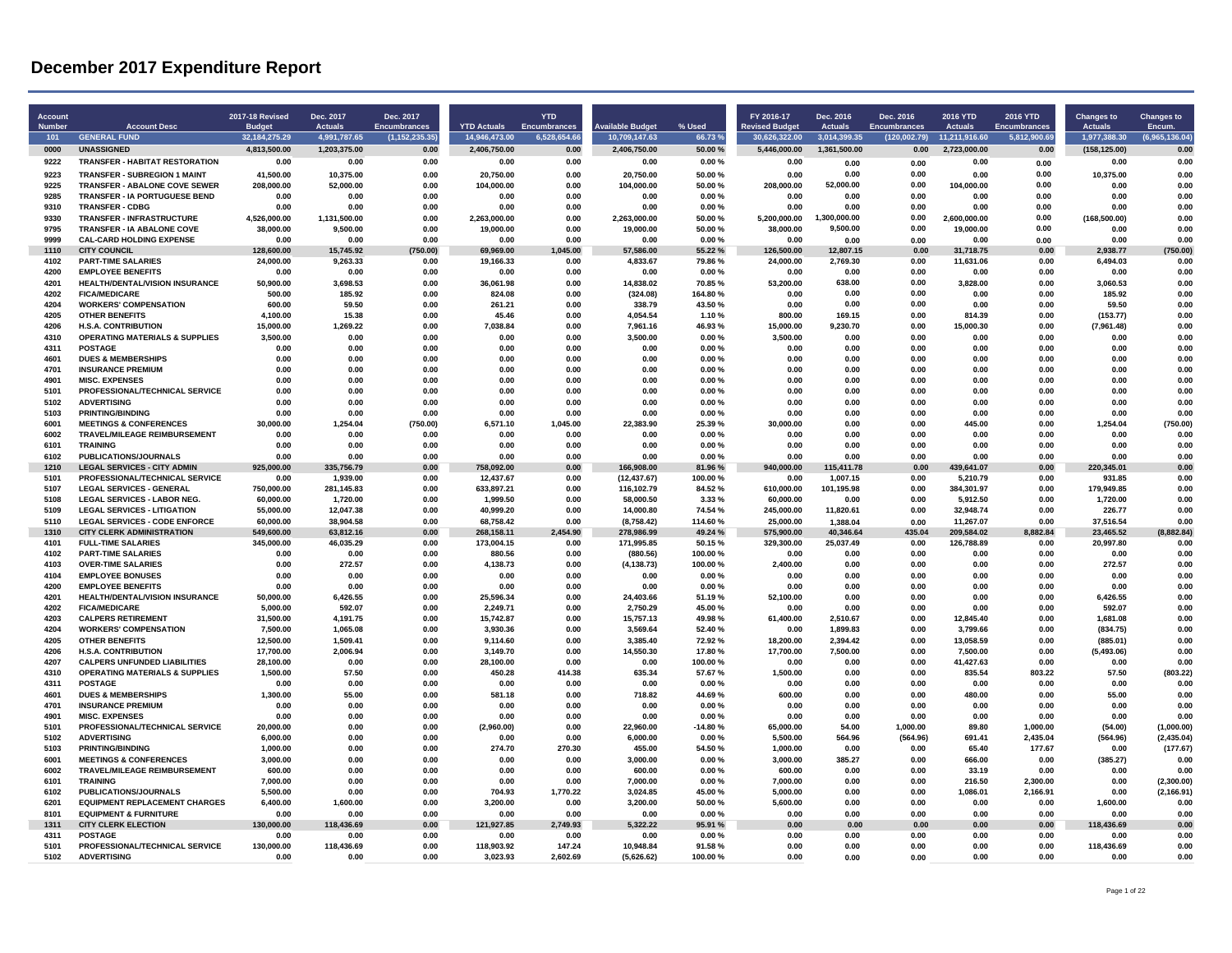| <b>Account</b><br><b>Number</b> | <b>Account Desc</b>                                           | <b>2017-18 Revised</b>      | Dec. 2017<br><b>Actuals</b> | Dec. 2017<br><b>Encumbrances</b> | <b>YTD Actuals</b>    | <b>YTD</b><br><b>Encumbrances</b> | <b>Available Budget</b> | % Used           | FY 2016-17<br><b>Revised Budget</b> | Dec. 2016<br><b>Actuals</b> | Dec. 2016<br><b>Encumbrances</b> | <b>2016 YTD</b><br><b>Actuals</b> | <b>2016 YTD</b><br><b>Encumbrances</b> | <b>Changes to</b><br><b>Actuals</b> | <b>Changes to</b><br>Encum. |
|---------------------------------|---------------------------------------------------------------|-----------------------------|-----------------------------|----------------------------------|-----------------------|-----------------------------------|-------------------------|------------------|-------------------------------------|-----------------------------|----------------------------------|-----------------------------------|----------------------------------------|-------------------------------------|-----------------------------|
| 1410                            | <b>CITY MANAGER</b>                                           | <b>Budget</b><br>851,162.50 | 211,029.77                  | (6,918.28)                       | 567,767.00            | 94,892.16                         | 188.503.34              | 77.85%           | 795.700.00                          | 82.110.62                   | (3, 298.00)                      | 363.805.80                        | 38,502.90                              | 128,919.15                          | (45, 421.18)                |
| 4101                            | <b>FULL-TIME SALARIES</b>                                     | 561,700.00                  | 178,677.72                  | 0.00                             | 403,536.61            | 0.00                              | 158,163.39              | 71.84%           | 555,500.00                          | 60,214.23                   | 0.00                             | 266,730.48                        | 0.00                                   | 118,463.49                          | 0.00                        |
| 4102                            | <b>PART-TIME SALARIES</b>                                     | 0.00                        | 0.00                        | 0.00                             | 0.00                  | 0.00                              | 0.00                    | 0.00%            | 0.00                                | 0.00                        | 0.00                             | 0.00                              | 0.00                                   | 0.00                                | 0.00                        |
| 4103                            | <b>OVER-TIME SALARIES</b>                                     | 0.00                        | 0.00                        | 0.00                             | 0.00                  | 0.00                              | 0.00                    | 0.00%            | 1.000.00                            | 0.00                        | 0.00                             | 0.00                              | 0.00                                   | 0.00                                | 0.00                        |
| 4104                            | <b>EMPLOYEE BONUSES</b>                                       | 0.00                        | 0.00                        | 0.00                             | 0.00                  | 0.00                              | 0.00                    | 0.00%            | 0.00                                | 0.00                        | 0.00                             | 0.00                              | 0.00                                   | 0.00                                | 0.00                        |
| 4200                            | <b>EMPLOYEE BENEFITS</b>                                      | 0.00                        | 0.00                        | 0.00                             | 0.00                  | 0.00                              | 0.00                    | 0.00%            | 0.00                                | 0.00                        | 0.00                             | 0.00                              | 0.00                                   | 0.00                                | 0.00                        |
| 4201<br>4202                    | <b>HEALTH/DENTAL/VISION INSURANCE</b><br><b>FICA/MEDICARE</b> | 56,700.00<br>8.100.00       | 6,441.64<br>1.025.50        | 0.00<br>0.00                     | 30,768.92<br>3.824.69 | 0.00<br>0.00                      | 25,931.08<br>4.275.31   | 54.27%<br>47.22% | 51,000.00<br>0.00                   | 319.00<br>0.00              | 0.00<br>0.00                     | 1,914.00<br>0.00                  | 0.00<br>0.00                           | 6,122.64<br>1.025.50                | 0.00<br>0.00                |
| 4203                            | <b>CALPERS RETIREMENT</b>                                     | 43,500.00                   | 5,871.01                    | 0.00                             | 23.141.29             | 0.00                              | 20,358.71               | 53.20%           | 57,800.00                           | 4,692.83                    | 0.00                             | 21,615.50                         | 0.00                                   | 1,178.18                            | 0.00                        |
| 4204                            | <b>WORKERS' COMPENSATION</b>                                  | 12,400.00                   | 1,714.67                    | 0.00                             | 6,609.48              | 0.00                              | 5,790.52                | 53.30%           | 0.00                                | 3,174.71                    | 0.00                             | 6,349.42                          | 0.00                                   | (1,460.04)                          | 0.00                        |
| 4205                            | <b>OTHER BENEFITS</b>                                         | 14,200.00                   | 2,156.81                    | 0.00                             | 9,731.52              | 0.00                              | 4,468.48                | 68.54 %          | 28,000.00                           | 1,925.60                    | 0.00                             | 8,536.30                          | 0.00                                   | 231.21                              | 0.00                        |
| 4206                            | <b>H.S.A. CONTRIBUTION</b>                                    | 19.800.00                   | 2.377.59                    | 0.00                             | 9.312.80              | 0.00                              | 10.487.20               | 47.04%           | 13,800.00                           | 10.615.32                   | 0.00                             | 15,231.24                         | 0.00                                   | (8, 237.73)                         | 0.00                        |
| 4207                            | <b>CALPERS UNFUNDED LIABILITIES</b>                           | 16,000.00                   | 0.00                        | 0.00                             | 16.000.00             | 0.00                              | 0.00                    | 100.00%          | 0.00                                | 0.00                        | 0.00                             | 21.498.74                         | 0.00                                   | 0.00                                | 0.00                        |
| 4310                            | <b>OPERATING MATERIALS &amp; SUPPLIES</b>                     | 10,000.00                   | 80.78                       | (80.78)                          | 265.50                | 4.734.50                          | 5,000.00                | 50.00%           | 10.000.00                           | 0.00                        | 0.00                             | 69.86                             | 4.930.14                               | 80.78                               | (5,010.92)                  |
| 4311                            | <b>POSTAGE</b>                                                | 100.00                      | 0.00                        | 0.00                             | 0.00                  | 0.00                              | 100.00                  | 0.00%            | 100.00                              | 0.00                        | 0.00                             | 0.00                              | 0.00                                   | 0.00                                | 0.00                        |
| 4601                            | <b>DUES &amp; MEMBERSHIPS</b>                                 | 3,600.00                    | 0.00                        | 0.00                             | 7.610.00              | 0.00                              | (4,010.00)              | 211.39%          | 3,600.00                            | 0.00                        | 0.00                             | 425.00                            | 0.00                                   | 0.00                                | 0.00                        |
| 4701<br>4901                    | <b>INSURANCE PREMIUM</b><br><b>MISC. EXPENSES</b>             | 15,300.00                   | 0.00                        | 0.00<br>0.00                     | 0.00                  | 0.00                              | 15,300.00<br>0.00       | 0.00%            | 0.00                                | 0.00                        | 0.00                             | 0.00                              | 0.00<br>0.00                           | 0.00<br>0.00                        | 0.00<br>0.00                |
| 5100                            | PROFESSIONAL/TECHNICAL SERVICE                                | 0.00<br>0.00                | 0.00<br>0.00                | 0.00                             | 0.00<br>0.00          | 0.00<br>0.00                      | 0.00                    | 0.00%<br>0.00%   | 0.00<br>0.00                        | 0.00<br>0.00                | 0.00<br>0.00                     | 0.00<br>0.00                      | 0.00                                   | 0.00                                | 0.00                        |
| 5101                            | PROFESSIONAL/TECHNICAL SERVICE                                | 59,062.50                   | 6,837.50                    | (6, 837.50)                      | 43,326.76             | 89,735.74                         | (74,000.00)             | 225.29 %         | 50,000.00                           | 966.54                      | (3, 298.00)                      | 18,456.74                         | 33.572.76                              | 5,870.96                            | (40, 410.26)                |
| 5102                            | <b>ADVERTISING</b>                                            | 0.00                        | 0.00                        | 0.00                             | 37.53                 | 0.00                              | (37.53)                 | 100.00%          | 0.00                                | 0.00                        | 0.00                             | 0.00                              | 0.00                                   | 0.00                                | 0.00                        |
| 5103                            | <b>PRINTING/BINDING</b>                                       | 600.00                      | 0.00                        | 0.00                             | 178.08                | 421.92                            | 0.00                    | 100.00%          | 600.00                              | 0.00                        | 0.00                             | 0.00                              | 0.00                                   | 0.00                                | 0.00                        |
| 5301                            | TEI FPHONE                                                    | 0.00                        | 0.0C                        | 0.00                             | 0.00                  | 0.00                              | 0.00                    | 0.00%            | 0.00                                | 0.00                        | 0.00                             | 38.01                             | 0.00                                   | 0.00                                | 0 <sub>0</sub> c            |
| 6001                            | <b>MEETINGS &amp; CONFERENCES</b>                             | 15,000.00                   | 2,057.88                    | 0.00                             | 5,831.07              | 0.00                              | 9,168.93                | 38.87%           | 15,000.00                           | 188.94                      | 0.00                             | 2.882.47                          | 0.00                                   | 1,868.94                            | 0.00                        |
| 6002                            | <b>TRAVEL/MILEAGE REIMBURSEMENT</b>                           | 500.00                      | 0.00                        | 0.00                             | 182.08                | 0.00                              | 317.92                  | 36.40%           | 500.00                              | 13.45                       | 0.00                             | 58.04                             | 0.00                                   | (13.45)                             | 0.00                        |
| 6101                            | <b>TRAINING</b>                                               | 0.00                        | 0.00                        | 0.00                             | 0.00                  | 0.00                              | 0.00                    | 0.00%            | 0.00                                | 0.00                        | 0.00                             | 0.00                              | 0.00                                   | 0.00                                | 0.00                        |
| 6102                            | <b>PUBLICATIONS/JOURNALS</b>                                  | 400.00                      | 238.67                      | 0.00                             | 310.67                | 0.00                              | 89.33                   | 77.75%           | 400.00                              | 0.00                        | 0.00                             | 0.00                              | 0.00                                   | 238.67                              | 0.00                        |
| 6201<br>8803                    | <b>EQUIPMENT REPLACEMENT CHARGES</b><br>LAND                  | 14.200.00<br>0.00           | 3,550.00<br>0.00            | 0.00<br>0.00                     | 7,100.00<br>0.00      | 0.00<br>0.00                      | 7,100.00<br>0.00        | 50.00%<br>0.00%  | 8.400.00<br>0.00                    | 0.00                        | 0.00                             | 0.00<br>0.00                      | 0.00<br>0.00                           | 3,550.00<br>0.00                    | 0.00<br>0.00                |
| 1420                            | <b>COMMUNITY OUTREACH</b>                                     | 87,500.00                   | 8.504.34                    | 916.43                           | 32,186.14             | 12.553.44                         | 42,760.42               | 51.13%           | 81,500.00                           | 0.00<br>4.228.00            | 0.00<br>(81.14)                  | 30,761.70                         | 7,962.38                               | 4,276.34                            | (7,045.95)                  |
| 4101                            | <b>FULL-TIME SALARIES</b>                                     | 0.00                        | 0.00                        | 0.00                             | 0.00                  | 0.00                              | 0.00                    | $0.00 \%$        | 0.00                                | 0.00                        | 0.00                             | 0.00                              | 0.00                                   | 0.00                                | 0.00                        |
| 4102                            | <b>PART-TIME SALARIES</b>                                     | 0.00                        | 0.00                        | 0.00                             | 0.00                  | 0.00                              | 0.00                    | 0.00%            | 0.00                                | 0.00                        | 0.00                             | 0.00                              | 0.00                                   | 0.00                                | 0.00                        |
| 4103                            | <b>OVER-TIME SALARIES</b>                                     | 0.00                        | 0.00                        | 0.00                             | 0.00                  | 0.00                              | 0.00                    | 0.00%            | 0.00                                | 0.00                        | 0.00                             | 0.00                              | 0.00                                   | 0.00                                | 0.00                        |
| 4200                            | <b>EMPLOYEE BENEFITS</b>                                      | 0.00                        | 0.00                        | 0.00                             | 0.00                  | 0.00                              | 0.00                    | 0.00%            | 0.00                                | 0.00                        | 0.00                             | 0.00                              | 0.00                                   | 0.00                                | 0.00                        |
| 4310                            | <b>OPERATING MATERIALS &amp; SUPPLIES</b>                     | 4.200.00                    | 598.28                      | 0.00                             | 7,390.62              | 505.21                            | (3,695.83)              | 188.00%          | 4.200.00                            | 175.31                      | 0.00                             | 190.02                            | 485.29                                 | 422.97                              | (485.29)                    |
| 4311                            | <b>POSTAGE</b>                                                | 8,400.00                    | 0.00                        | 0.00                             | 0.00                  | 8,400.00                          | 0.00                    | 100.00%          | 8,400.00                            | 0.00                        | 0.00                             | 8,308.00                          | 0.00                                   | 0.00                                | 0.00                        |
| 4601                            | <b>DUES &amp; MEMBERSHIPS</b>                                 | 45.800.00                   | 3.485.75                    | 0.00                             | 16.451.36             | 0.00                              | 29.348.64               | 35.92%           | 45.800.00                           | 3.288.00                    | 0.00                             | 20.540.65                         | 0.00                                   | 197.75                              | 0.00                        |
| 4701<br>4901                    | <b>INSURANCE PREMIUM</b><br><b>MISC. EXPENSES</b>             | 0.00                        | 0.00                        | 0.00                             | 0.00                  | 0.00                              | 0.00<br>0.00            | 0.00%<br>0.00%   | 0.00                                | 0.00                        | 0.00                             | 0.00                              | 0.00                                   | 0.00                                | 0.00<br>0.00                |
| 5101                            | PROFESSIONAL/TECHNICAL SERVICE                                | 0.00<br>0.00                | 0.00<br>0.00                | 0.00<br>0.00                     | 0.00<br>0.00          | 0.00<br>0.00                      | 0.00                    | 0.00%            | 0.00<br>0.00                        | 0.00<br>0.00                | 0.00<br>0.00                     | 0.00<br>0.00                      | 0.00<br>0.00                           | 0.00<br>0.00                        | 0.00                        |
| 5102                            | <b>ADVERTISING</b>                                            | 0.00                        | 0.00                        | 0.00                             | 0.00                  | 0.00                              | 0.00                    | 0.00%            | 0.00                                | 0.00                        | 0.00                             | 0.00                              | 0.00                                   | 0.00                                | 0.00                        |
| 5103                            | <b>PRINTING/BINDING</b>                                       | 15,000.00                   | 0.00                        | 0.00                             | 1,766.78              | 2,233.22                          | 11,000.00               | 26.67%           | 15,000.00                           | 0.00                        | 0.00                             | 2,312.74                          | 5,087.26                               | 0.00                                | (5,087.26)                  |
| 5106                            | <b>RENTS &amp; LEASES</b>                                     | 0.00                        | 0.00                        | 0.00                             | 0.00                  | 0.00                              | 0.00                    | 0.00%            | 0.00                                | 0.00                        | 0.00                             | 0.00                              | 0.00                                   | 0.00                                | 0.00                        |
| 5201                            | <b>REPAIR &amp; MAINTENANCE SERVICES</b>                      | 1,100.00                    | 83.57                       | (83.57)                          | 584.99                | 415.01                            | 100.00                  | 90.91%           | 1,000.00                            | 0.00                        | 0.00                             | 0.00                              | 0.00                                   | 83.57                               | (83.57)                     |
| 6001                            | <b>MEETINGS &amp; CONFERENCES</b>                             | 13.000.00                   | 4.336.74                    | 1.000.00                         | 5.992.39              | 1.000.00                          | 6.007.61                | 53.78%           | 7.000.00                            | 683.55                      | 0.00                             | (326.55)                          | 1.876.67                               | 3.653.19                            | (876.67)                    |
| 6002                            | TRAVEL/MILEAGE REIMBURSEMENT                                  | 0.00                        | 0.00                        | 0.00                             | 0.00                  | 0.00                              | 0.00                    | 0.00%            | 100.00                              | 0.00                        | 0.00                             | 0.00                              | 0.00                                   | 0.00                                | 0.00                        |
| 6101                            | <b>TRAINING</b>                                               | 0.00                        | 0.00                        | 0.00                             | 0.00                  | 0.00                              | 0.00                    | 0.00%            | 0.00                                | 0.00                        | 0.00                             | (750.00)                          | 0.00                                   | 0.00                                | 0.00                        |
| 6102<br>6201                    | PUBLICATIONS/JOURNALS<br><b>EQUIPMENT REPLACEMENT CHARGES</b> | 0.00<br>0.00                | 0.00<br>0.00                | 0.00<br>0.00                     | 0.00<br>0.00          | 0.00<br>0.00                      | 0.00<br>0.00            | 0.00%<br>0.00%   | 0.00<br>0.00                        | 81.14                       | (81.14)                          | 486.84<br>0.00                    | 513.16<br>0.00                         | (81.14)<br>0.00                     | (513.16)<br>0.00            |
| 1430                            | <b>EMERGENCY PREPAREDNESS</b>                                 | 189,300.00                  | 21,697.38                   | (6, 204.00)                      | 66,191.01             | 2,378.28                          | 120.730.71              | 36.22%           | 206.679.00                          | 0.00<br>13.438.49           | 0.00<br>(2.253.58)               | 59.285.24                         | 166.01                                 | 8.258.89                            | (7,370.01)                  |
| 4101                            | <b>FULL-TIME SALARIES</b>                                     | 80,100.00                   | 10,880.06                   | 0.00                             | 33,865.55             | 0.00                              | 46,234.45               | 42.28%           | 77,500.00                           | 8,881.21                    | 0.00                             | 37.174.09                         | 0.00                                   | 1,998.85                            | 0.00                        |
| 4102                            | <b>PART-TIME SALARIES</b>                                     | 0.00                        | 0.00                        | 0.00                             | 0.00                  | 0.00                              | 0.00                    | 0.00%            | 0.00                                | 0.00                        | 0.00                             | 0.00                              | 0.00                                   | 0.00                                | 0.00                        |
| 4103                            | <b>OVER-TIME SALARIES</b>                                     | 0.00                        | 0.00                        | 0.00                             | 0.00                  | 0.00                              | 0.00                    | 0.00%            | 0.00                                | 0.00                        | 0.00                             | 0.00                              | 0.00                                   | 0.00                                | 0.00                        |
| 4200                            | <b>EMPLOYEE BENEFITS</b>                                      | 0.00                        | 0.00                        | 0.00                             | 0.00                  | 0.00                              | 0.00                    | 0.00%            | 0.00                                | 0.00                        | 0.00                             | 0.00                              | 0.00                                   | 0.00                                | 0.00                        |
| 4201                            | HEALTH/DENTAL/VISION INSURANCE                                | 18,000.00                   | 1,646.74                    | 0.00                             | 5,865.38              | 0.00                              | 12,134.62               | 32.58%           | 18,000.00                           | 0.00                        | 0.00                             | 0.00                              | 0.00                                   | 1,646.74                            | 0.00                        |
| 4202                            | <b>FICA/MEDICARE</b>                                          | 1.200.00                    | 143.61                      | 0.00                             | 427.40                | 0.00                              | 772.60                  | 35.58%           | 0.00                                | 0.00                        | 0.00                             | 0.00                              | 0.00                                   | 143.61                              | 0.00                        |
| 4203                            | <b>CALPERS RETIREMENT</b>                                     | 8.100.00                    | 1.099.99                    | 0.00                             | 3,408.22              | 0.00                              | 4,691.78                | 42.07%           | 14,500.00                           | 882.39                      | 0.00                             | 3.821.23<br>899.92                | 0.00                                   | 217.60                              | 0.00                        |
| 4204<br>4205                    | <b>WORKERS' COMPENSATION</b>                                  | 1,700.00                    | 250.23                      | 0.00                             | 2,182.14              | 0.00                              | (482.14)                | 128.35%          | 0.00                                | 449.96                      | 0.00                             |                                   | 0.00                                   | (199.73)                            | 0.00                        |
| 4206                            | <b>OTHER BENEFITS</b><br><b>H.S.A. CONTRIBUTION</b>           | 2,500.00<br>0.00            | 294.46<br>0.00              | 0.00<br>0.00                     | 397.71<br>0.00        | 0.00<br>0.00                      | 2,102.29<br>0.00        | 15.92%<br>0.00%  | 4,100.00<br>0.00                    | 253.16<br>230.76            | 0.00<br>0.00                     | 1,094.69<br>807.66                | 0.00<br>0.00                           | 41.30<br>(230.76)                   | 0.00<br>0.00                |
| 4207                            | <b>CALPERS UNFUNDED LIABILITIES</b>                           | 9,900.00                    | 0.00                        | 0.00                             | 9,900.00              | 0.00                              | 0.00                    | 100.00%          | 0.00                                | 0.00                        | 0.00                             | 9,885.20                          | 0.00                                   | 0.00                                | 0.00                        |
| 4310                            | <b>OPERATING MATERIALS &amp; SUPPLIES</b>                     | 19,800.00                   | 21.79                       | 500.00                           | 142.64                | 2,378.28                          | 17,279.08               | 12.73%           | 19,379.00                           | 2,253.58                    | (2, 253.58)                      | 4,838.80                          | 206.01                                 | (2, 231.79)                         | 293.99                      |
| 4311                            | <b>POSTAGE</b>                                                | 0.00                        | 0.00                        | 0.00                             | 0.00                  | 0.00                              | 0.00                    | 0.00%            | 0.00                                | 0.00                        | 0.00                             | 0.00                              | 0.00                                   | 0.00                                | 0.00                        |
| 4601                            | <b>DUES &amp; MEMBERSHIPS</b>                                 | 11,400.00                   | 6,704.00                    | (6,704.00)                       | 7.309.00              | 0.00                              | 4.091.00                | 64.11%           | 11.400.00                           | 0.00                        | 0.00                             | 190.00                            | 0.00                                   | 6,704.00                            | (6,704.00)                  |
| 4701                            | <b>INSURANCE PREMIUM</b>                                      | 2,300.00                    | 0.00                        | 0.00                             | 0.00                  | 0.00                              | 2.300.00                | 0.00%            | 0.00                                | 0.00                        | 0.00                             | 0.00                              | 0.00                                   | 0.00                                | 0.00                        |
| 4901                            | <b>MISC. EXPENSES</b>                                         | 0.00                        | 0.00                        | 0.00                             | 0.00                  | 0.00                              | 0.00                    | 0.00%            | 0.00                                | 0.00                        | 0.00                             | 0.00                              | 0.00                                   | 0.00                                | 0.00                        |
| 5101                            | PROFESSIONAL/TECHNICAL SERVICE                                | 13,500.00                   | 0.00                        | 0.00                             | 0.00                  | 0.00                              | 13,500.00               | 0.00%            | 37,000.00                           | 0.00                        | 0.00                             | (300.00)                          | 960.00                                 | 0.00                                | (960.00)                    |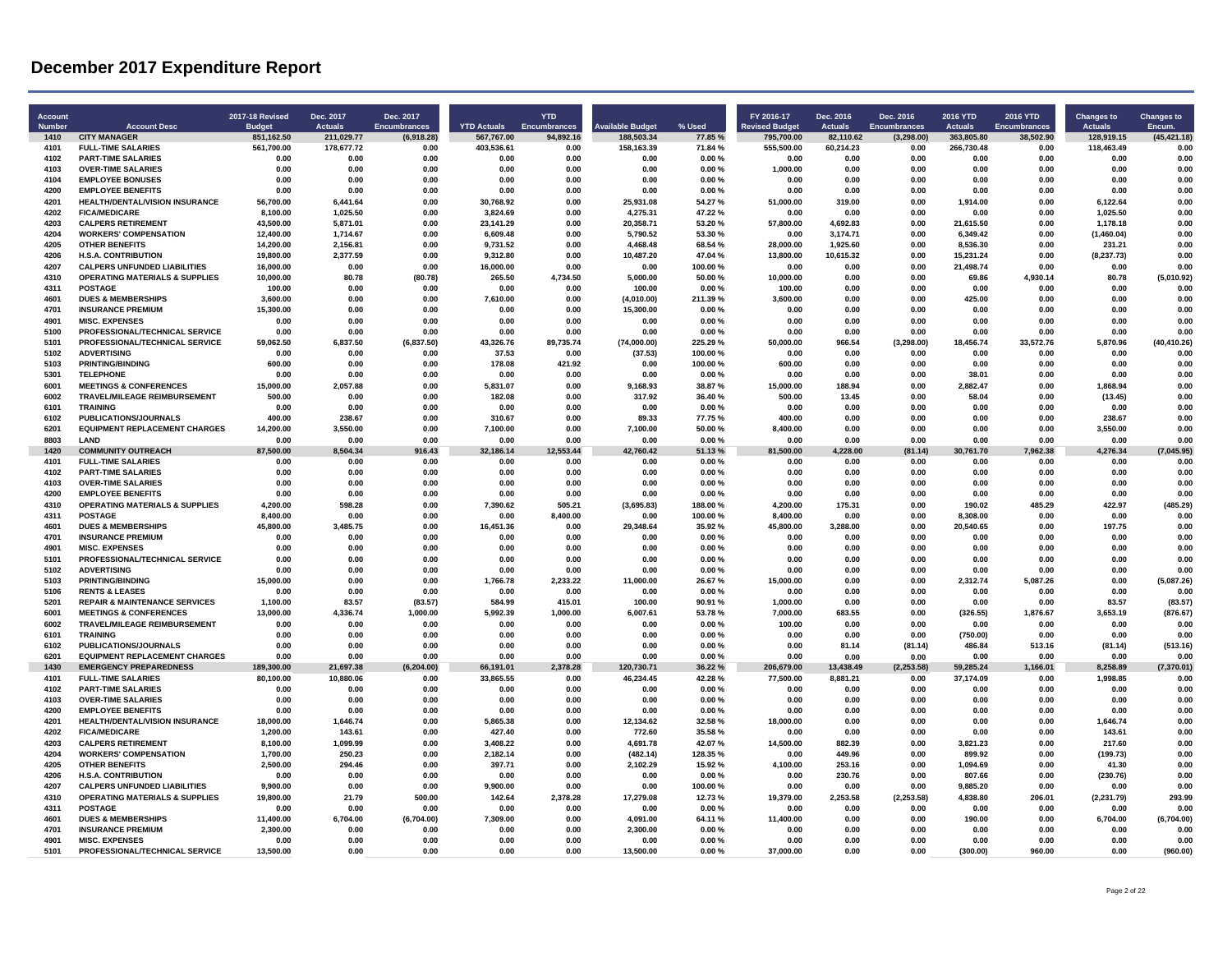| <b>Account</b><br><b>Numbe</b> | <b>Account Desc</b>                                                              | 2017-18 Revised<br>Budge | Dec. 2017<br>Actuals | Dec. 2017<br><b>Encumbrances</b> | <b>YTD Actuals</b> | <b>YTD</b><br>Encumbrar | vailable Budg        | % Used           | FY 2016-17<br>evised Budget | Dec. 2016<br><b>Actuals</b> | Dec. 2016<br><b>Encumbrances</b> | <b>2016 YTD</b><br><b>Actuals</b> | 2016 YTD<br>Encumbrances | <b>Changes to</b><br>Actuals | <b>Changes to</b><br>Encum. |
|--------------------------------|----------------------------------------------------------------------------------|--------------------------|----------------------|----------------------------------|--------------------|-------------------------|----------------------|------------------|-----------------------------|-----------------------------|----------------------------------|-----------------------------------|--------------------------|------------------------------|-----------------------------|
| 5102                           | <b>ADVERTISING</b>                                                               | 0.00                     | 0.00                 | 0.00                             | 0.00               | 0.00                    | 0.00                 | 0.00%            | 0.00                        | 0.00                        | 0.00                             | 0.00                              | 0.00                     | 0.00                         | 0.00                        |
| 5103                           | PRINTING/BINDING                                                                 | 500.00                   | 0.00                 | 0.00                             | 0.00               | 0.00                    | 500.00               | 0.00%            | 500.00                      | 0.00                        | 0.00                             | 0.00                              | 0.00                     | 0.00                         | 0.00                        |
| 5301<br>6001                   | <b>TELEPHONE</b><br><b>MEETINGS &amp; CONFERENCES</b>                            | 3,000.00<br>4.800.00     | 106.50<br>0.00       | 0.00<br>0.00                     | 1,592.97<br>0.00   | 0.00<br>0.00            | 1,407.03<br>4.800.00 | 53.10%<br>0.00%  | 2,700.00<br>4.800.00        | 0.00<br>449.63              | 0.00<br>0.00                     | 348.96<br>449.63                  | 0.00<br>0.00             | 106.50<br>(449.63)           | 0.00<br>0.00                |
| 6002                           |                                                                                  |                          | 0.00                 |                                  | 0.00               | 0.00                    | 200.00               | 0.00%            | 200.00                      |                             | 0.00                             |                                   | 0.00                     |                              | 0.00                        |
| 6101                           | TRAVEL/MILEAGE REIMBURSEMENT<br><b>TRAINING</b>                                  | 200.00<br>10,100.00      | 0.00                 | 0.00<br>0.00                     | 0.00               | 0.00                    | 10,100.00            | 0.00%            | 9,100.00                    | 37.80<br>0.00               | 0.00                             | 75.06<br>0.00                     | 0.00                     | (37.80)<br>0.00              | 0.00                        |
| 6102                           | PUBLICATIONS/JOURNALS                                                            | 0.00                     | 0.00                 | 0.00                             | 0.00               | 0.00                    | 0.00                 | 0.00%            | 0.00                        | 0.00                        | 0.00                             | 0.00                              | 0.00                     | 0.00                         | 0.00                        |
| 6201                           | <b>EQUIPMENT REPLACEMENT CHARGES</b>                                             | 2.200.00                 | 550.00               | 0.00                             | 1.100.00           | 0.00                    | 1.100.00             | 50.00%           | 7.500.00                    | 0.00                        | 0.00                             | 0.00                              | 0.00                     | 550.00                       | 0.00                        |
| 1440                           | <b>RPV TV</b>                                                                    | 263,200.00               | 27.439.71            | 21,580.00                        | 93,560.85          | 41,670.00               | 127,969.15           | 51.38%           | 230.853.00                  | 14,078.21                   | (14,078.21)                      | 71,271.26                         | 44,691.24                | 13,361.50                    | (23, 111.24)                |
| 4102                           | <b>PART-TIME SALARIES</b>                                                        | 39,000.00                | 5,276.25             | 0.00                             | 14,385.00          | 0.00                    | 24,615.00            | 36.88%           | 0.00                        | 0.00                        | 0.00                             | 0.00                              | 0.00                     | 5,276.25                     | 0.00                        |
| 4200                           | <b>EMPLOYEE BENEFITS</b>                                                         | 0.00                     | 0.00                 | 0.00                             | 0.00               | 0.00                    | 0.00                 | 0.00%            | 0.00                        | 0.00                        | 0.00                             | 0.00                              | 0.00                     | 0.00                         | 0.00                        |
| 4201                           | HEALTH/DENTAL/VISION INSURANCE                                                   | 0.00                     | 1,580.73             | 0.00                             | 2,107.64           | 0.00                    | (2, 107.64)          | 100.00%          | 0.00                        | 0.00                        | 0.00                             | 0.00                              | 0.00                     | 1,580.73                     | 0.00                        |
| 4202                           | <b>FICA/MEDICARE</b>                                                             | 0.00                     | 71.68                | 0.00                             | 195.49             | 0.00                    | (195.49)             | 100.00%          | 0.00                        | 0.00                        | 0.00                             | 0.00                              | 0.00                     | 71.68                        | 0.00                        |
| 4203                           | <b>CALPERS RETIREMENT</b>                                                        | 0.00                     | 344.69               | 0.00                             | 939.76             | 0.00                    | (939.76)             | 100.00%          | 0.00                        | 0.00                        | 0.00                             | 0.00                              | 0.00                     | 344.69                       | 0.00                        |
| 4204                           | <b>WORKERS' COMPENSATION</b>                                                     | 0.00                     | 121.36               | 0.00                             | 342.96             | 0.00                    | (342.96)             | 100.00%          | 0.00                        | 0.00                        | 0.00                             | 0.00                              | 0.00                     | 121.36                       | 0.00                        |
| 4205                           | <b>OTHER BENEFITS</b>                                                            | 16,000.00                | 0.00                 | 0.00                             | 0.00               | 0.00                    | 16,000.00            | 0.00%            | 0.00                        | 0.00                        | 0.00                             | 0.00                              | 0.00                     | 0.00                         | 0.00                        |
| 4310<br>4601                   | <b>OPERATING MATERIALS &amp; SUPPLIES</b><br><b>DUES &amp; MEMBERSHIPS</b>       | 20,000.00<br>700.00      | 0.00<br>0.00         | 0.00<br>0.00                     | 0.00<br>0.00       | 0.00<br>0.00            | 20,000.00<br>700.00  | 0.00%<br>0.00%   | 22,453.00<br>700.00         | 63.21<br>0.00               | (63.21)<br>0.00                  | 1,321.26<br>0.00                  | 15,131.24<br>0.00        | (63.21)<br>0.00              | (15, 131.24)<br>0.00        |
| 5101                           | PROFESSIONAL/TECHNICAL SERVICE                                                   | 182,200.00               | 18.720.00            | 21.580.00                        | 72.940.00          | 41,670.00               | 67.590.00            | 62.90%           | 203,000.00                  | 14,015.00                   | (14,015.00)                      | 69,950.00                         | 29,560.00                | 4.705.00                     | (7,980.00)                  |
| 6201                           | <b>EQUIPMENT REPLACEMENT CHARGES</b>                                             | 5,300.00                 | 1,325.00             | 0.00                             | 2,650.00           | 0.00                    | 2.650.00             | 50.00 %          | 4,700.00                    | 0.00                        | 0.00                             | 0.00                              | 0.00                     | 1,325.00                     | 0.00                        |
| 1450                           | <b>PERSONNEL</b>                                                                 | 392,700.00               | 153,903.27           | (16,954.66)                      | 300,575.72         | 18,876.00               | 73,248.28            | 81.35%           | 419,055.00                  | 32,694.11                   | (452.14)                         | 166,941.80                        | 26,898.44                | 121,209.16                   | (43, 853.10)                |
| 4101                           | <b>FULL-TIME SALARIES</b>                                                        | 258.900.00               | 126.972.34           | 0.00                             | 210.244.99         | 0.00                    | 48.655.01            | 81.21%           | 245.500.00                  | 24.696.76                   | 0.00                             | 116.009.90                        | 0.00                     | 102.275.58                   | 0.01                        |
| 4102                           | <b>PART-TIME SALARIES</b>                                                        | 0.00                     | 0.00                 | 0.00                             | 0.00               | 0.00                    | 0.00                 | 0.00%            | 0.00                        | 0.00                        | 0.00                             | 0.00                              | 0.00                     | 0.00                         | 0.00                        |
| 4103                           | <b>OVER-TIME SALARIES</b>                                                        | 0.00                     | 0.00                 | 0.00                             | 0.00               | 0.00                    | 0.00                 | 0.00%            | 300.00                      | 0.00                        | 0.00                             | 0.00                              | 0.00                     | 0.00                         | 0.00                        |
| 4200                           | <b>EMPLOYEE BENEFITS</b>                                                         | 0.00                     | 0.00                 | 0.00                             | 0.00               | 0.00                    | 0.00                 | 0.00%            | 0.00                        | 0.00                        | 0.00                             | 0.00                              | 0.00                     | 0.00                         | 0.00                        |
| 4201                           | <b>HEALTH/DENTAL/VISION INSURANCE</b>                                            | 21.700.00                | 1.890.73             | 0.00                             | 7.379.75           | 0.00                    | 14.320.25            | 34.01%           | 30.300.00                   | 319.00                      | 0.00                             | 1.914.00                          | 0.00                     | 1.571.73                     | 0.00                        |
| 4202                           | <b>FICA/MEDICARE</b>                                                             | 3.800.00                 | 509.27               | 0.00                             | 1.585.68           | 0.00                    | 2,214.32             | 41.74 %          | 0.00                        | 0.00                        | 0.00                             | 0.00                              | 0.00                     | 509.27                       | 0.00                        |
| 4203                           | <b>CALPERS RETIREMENT</b>                                                        | 18,400.00                | 2,411.57             | 0.00                             | 8,370.91           | 0.00                    | 10,029.09            | 45.49%           | 22,200.00                   | 1,790.51                    | 0.00                             | 9,041.90                          | 0.00                     | 621.06                       | 0.00                        |
| 4204                           | <b>WORKERS' COMPENSATION</b>                                                     | 5,600.00                 | 770.36               | 0.00                             | 2,398.67           | 0.00                    | 3,201.33             | 42.84 %          | 0.00                        | 1,399.87                    | 0.00                             | 2,799.74                          | 0.00                     | (629.51)                     | 0.00                        |
| 4205                           | <b>OTHER BENEFITS</b>                                                            | 8,400.00                 | 1,206.69             | 0.00                             | 3,408.01           | 0.00                    | 4,991.99             | 40.57%           | 15,000.00                   | 1,102.97                    | 0.00                             | 4,655.22                          | 0.00                     | 103.72                       | 0.00                        |
| 4206                           | <b>H.S.A. CONTRIBUTION</b>                                                       | 1,500.00                 | 0.00                 | 0.00                             | 0.00               | 0.00                    | 1,500.00             | 0.00%            | 4,500.00                    | 115.38                      | 0.00                             | 1,269.18                          | 0.00                     | (115.38)                     | 0.00                        |
| 4207<br>4310                   | <b>CALPERS UNFUNDED LIABILITIES</b><br><b>OPERATING MATERIALS &amp; SUPPLIES</b> | 0.00<br>7.000.00         | 0.00<br>39.00        | 0.00<br>0.00                     | 0.00<br>401.17     | 0.00<br>1.400.29        | 0.00<br>5.198.54     | 0.00%<br>25.73%  | 0.00<br>21.655.00           | 0.00<br>1.378.10            | 0.00<br>1.321.86                 | 5,127.67<br>6,717.99              | 0.00<br>3.711.54         | 0.00<br>(1,339.10)           | 0.00<br>(3,711.54)          |
| 4311                           | <b>POSTAGE</b>                                                                   | 0.00                     | 0.00                 | 0.00                             | 0.00               | 0.00                    | 0.00                 | 0.00%            | 0.00                        | 0.00                        | 0.00                             | 0.00                              | 0.00                     | 0.00                         | 0.00                        |
| 4601                           | <b>DUES &amp; MEMBERSHIPS</b>                                                    | 1,300.00                 | 164.00               | 0.00                             | 614.00             | 0.00                    | 686.00               | 47.23%           | 1,000.00                    | 100.00                      | 0.00                             | 100.00                            | 0.00                     | 64.00                        | 0.00                        |
| 4701                           | <b>INSURANCE PREMIUM</b>                                                         | 9,400.00                 | 0.00                 | 0.00                             | 0.00               | 0.00                    | 9,400.00             | 0.00%            | 0.00                        | 0.00                        | 0.00                             | 0.00                              | 0.00                     | 0.00                         | 0.00                        |
| 4901                           | <b>MISC EXPENSES</b>                                                             | 0.00                     | 0.00                 | 0.00                             | 2,912.57           | 0.00                    | (2,912.57)           | 100.00%          | 0.00                        | 0.00                        | 0.00                             | 2.580.42                          | 0.00                     | 0.00                         | 0.00                        |
| 5101                           | PROFESSIONAL/TECHNICAL SERVICE                                                   | 30,000.00                | 16,954.66            | (16,954.66)                      | 49,655.98          | 14.499.02               | (34, 155.00)         | 213.85%          | 55,000.00                   | 1,774.00                    | (1,774.00)                       | 10,948.41                         | 23,186.90                | 15,180.66                    | (40, 141.56)                |
| 5102                           | <b>ADVERTISING</b>                                                               | 0.00                     | 0.00                 | 0.00                             | 0.00               | 0.00                    | 0.00                 | 0.00%            | 10,000.00                   | 0.00                        | 0.00                             | 450.00                            | 0.00                     | 0.00                         | 0.00                        |
| 5103                           | PRINTING/BINDING                                                                 | 1,000.00                 | 0.00                 | 0.00                             | 0.00               | 0.00                    | 1,000.00             | 0.00%            | 1,000.00                    | 0.00                        | 0.00                             | 0.00                              | 0.00                     | 0.00                         | 0.00                        |
| 5117                           | <b>RECRUITMENT ACTIVITIES</b>                                                    | 5,900.00                 | 1.685.22             | 0.00                             | 6.150.14           | 0.00                    | (250.14)             | 104.24%          | 0.00                        | 0.00                        | 0.00                             | 0.00                              | 0.00                     | 1,685.22                     | 0.00                        |
| 6001                           | <b>MEETINGS &amp; CONFERENCES</b>                                                | 4,500.00                 | 849.43               | 0.00                             | 2,116.30           | 0.00                    | 2,383.70             | 47.02%           | 4,500.00                    | 0.00                        | 0.00                             | 1,349.45                          | 0.00                     | 849.43                       | 0.00                        |
| 6002                           | TRAVEL/MILEAGE REIMBURSEMENT                                                     | 500.00                   | 0.00                 | 0.00                             | 0.00               | 0.00                    | 500.00               | 0.00%            | 200.00                      | 0.00                        | 0.00                             | 0.00                              | 0.00                     | 0.00                         | 0.00                        |
| 6101                           | <b>TRAINING</b>                                                                  | 5.500.00                 | 0.00                 | 0.00                             | 3.695.00           | 0.00                    | 1.805.00             | 67.18%           | 5.000.00                    | 17.52                       | 0.00                             | 3.977.92                          | 0.00                     | (17.52)                      | 0.00                        |
| 6102                           | PUBLICATIONS/JOURNALS                                                            | 1,000.00                 | 0.00                 | 0.00                             | 244.22             | 0.00                    | 755.78               | 24.40%           | 1,000.00                    | 0.00                        | 0.00                             | 0.00                              | 0.00                     | 0.00                         | 0.00                        |
| 6104<br>6201                   | <b>RISK/SAFETY ACTIVITIES</b><br><b>EQUIPMENT REPLACEMENT CHARGES</b>            | 6,500.00<br>1,800.00     | 0.00<br>450.00       | 0.00<br>0.00                     | 498.33<br>900.00   | 2,976.69<br>0.00        | 3.024.98<br>900.00   | 53.46%<br>50.00% | 0.00<br>1,900.00            | 0.00<br>0.00                | 0.00<br>0.00                     | 0.00<br>0.00                      | 0.00<br>0.00             | 0.00<br>450.00               | 0.00<br>0.00                |
| 1460                           | <b>RISK MANAGEMENT</b>                                                           | 0.00                     | 0.00                 | 0.00                             | 0.00               | 0.00                    | 0.00                 | 0.00%            | 0.00                        | 0.00                        | 0.00                             | 0.00                              | 0.00                     | 0.00                         | 0.00                        |
| 4101                           | <b>FULL-TIME SALARIES</b>                                                        | 0.00                     | 0.00                 | 0.00                             | 0.00               | 0.00                    | 0.00                 | 0.00%            | 0.00                        | 0.00                        | 0.00                             | 0.00                              | 0.00                     | 0.00                         | 0.00                        |
| 4102                           | <b>PART-TIME SALARIES</b>                                                        | 0.00                     | 0.00                 | 0.00                             | 0.00               | 0.00                    | 0.00                 | 0.00%            | 0.00                        | 0.00                        | 0.00                             | 0.00                              | 0.00                     | 0.00                         | 0.00                        |
| 4103                           | <b>OVER-TIME SALARIES</b>                                                        | 0.00                     | 0.00                 | 0.00                             | 0.00               | 0.00                    | 0.00                 | 0.00%            | 0.00                        | 0.00                        | 0.00                             | 0.00                              | 0.00                     | 0.00                         | 0.00                        |
| 4200                           | <b>EMPLOYEE BENEFITS</b>                                                         | 0.00                     | 0.00                 | 0.00                             | 0.00               | 0.00                    | 0.00                 | 0.00%            | 0.00                        | 0.00                        | 0.00                             | 0.00                              | 0.00                     | 0.00                         | 0.00                        |
| 4310                           | <b>OPERATING MATERIALS &amp; SUPPLIES</b>                                        | 0.00                     | 0.00                 | 0.00                             | 0.00               | 0.00                    | 0.00                 | 0.00%            | 0.00                        | 0.00                        | 0.00                             | 0.00                              | 0.00                     | 0.00                         | 0.00                        |
| 4311                           | <b>POSTAGE</b>                                                                   | 0.00                     | 0.00                 | 0.00                             | 0.00               | 0.00                    | 0.00                 | 0.00%            | 0.00                        | 0.00                        | 0.00                             | 0.00                              | 0.00                     | 0.00                         | 0.00                        |
| 4601                           | <b>DUES &amp; MEMBERSHIPS</b>                                                    | 0.00                     | 0.00                 | 0.00                             | 0.00               | 0.00                    | 0.00                 | 0.00%            | 0.00                        | 0.00                        | 0.00                             | 0.00                              | 0.00                     | 0.00                         | 0.00                        |
| 4701                           | <b>INSURANCE PREMIUM</b>                                                         | 0.00                     | 0.00                 | 0.00                             | 0.00               | 0.00                    | 0.00                 | 0.00%            | 0.00                        | 0.00                        | 0.00                             | 0.00                              | 0.00                     | 0.00                         | 0.00                        |
| 4901                           | <b>MISC. EXPENSES</b>                                                            | 0.00                     | 0.00                 | 0.00                             | 0.00               | 0.00                    | 0.00                 | 0.00%            | 0.00                        | 0.00                        | 0.00                             | 0.00                              | 0.00                     | 0.00                         | 0.00                        |
| 5101                           | PROFESSIONAL/TECHNICAL SERVICE                                                   | 0.00                     | 0.00                 | 0.00                             | 0.00               | 0.00                    | 0.00                 | 0.00%            | 0.00                        | 0.00                        | 0.00                             | 0.00                              | 0.00                     | 0.00                         | 0.00                        |
| 5102                           | <b>ADVERTISING</b>                                                               | 0.00                     | 0.00                 | 0.00                             | 0.00               | 0.00                    | 0.00                 | 0.00%            | 0.00                        | 0.00                        | 0.00                             | 0.00                              | 0.00                     | 0.00                         | 0.00                        |
| 5103<br>6001                   | <b>PRINTING/BINDING</b><br><b>MEETINGS &amp; CONFERENCES</b>                     | 0.00                     | 0.00<br>0.00         | 0.00                             | 0.00               | 0.00                    | 0.00                 | 0.00%<br>0.00%   | 0.00<br>0.00                | 0.00                        | 0.00                             | 0.00                              | 0.00<br>0.00             | 0.00                         | 0.00<br>0.00                |
| 6002                           | TRAVEL/MILEAGE REIMBURSEMENT                                                     | 0.00<br>0.00             | 0.00                 | 0.00<br>0.00                     | 0.00<br>0.00       | 0.00<br>0.00            | 0.00<br>0.00         | 0.00%            | 0.00                        | 0.00<br>0.00                | 0.00<br>0.00                     | 0.00<br>0.00                      | 0.00                     | 0.00<br>0.00                 | 0.00                        |
| 6101                           | <b>TRAINING</b>                                                                  | 0.00                     | 0.00                 | 0.00                             | 0.00               | 0.00                    | 0.00                 | 0.00%            | 0.00                        | 0.00                        | 0.00                             | 0.00                              | 0.00                     | 0.00                         | 0.00                        |
| 6102                           | <b>PUBLICATIONS/JOURNALS</b>                                                     | 0.00                     | 0.00                 | 0.00                             | 0.00               | 0.00                    | 0.00                 | 0.00%            | 0.00                        | 0.00                        | 0.00                             | 0.00                              | 0.00                     | 0.00                         | 0.00                        |
| 1470                           | <b>INFORMATION TECHNOLOGY - DATA</b>                                             | 1,136,650.00             | 109,973.16           | (7, 165.31)                      | 479,154.04         | 220,958.24              | 436,537.72           | 61.59%           | 64.00<br>1.168              | 79.538.34                   | (36, 260.30)                     | 446.898.67                        | 522.81<br>215.           | 30,434.82                    | (222, 688.12)               |
| 4101                           | <b>FULL-TIME SALARIES</b>                                                        | 214,000.00               | 28.893.29            | 0.00                             | 109,727.03         | 0.00                    | 104.272.97           | 51.27%           | 200.200.00                  | 22.686.48                   | 0.00                             | 92.272.85                         | 0.00                     | 6.206.81                     | 0.00                        |
| 4102                           | <b>PART-TIME SALARIES</b>                                                        | 25,750.00                | 2.538.00             | 0.00                             | 6,063.55           | 0.00                    | 19,686.45            | 23.55 %          | 15,900.00                   | 1,296.68                    | 0.00                             | 10,667.58                         | 0.00                     | 1,241.32                     | 0.00                        |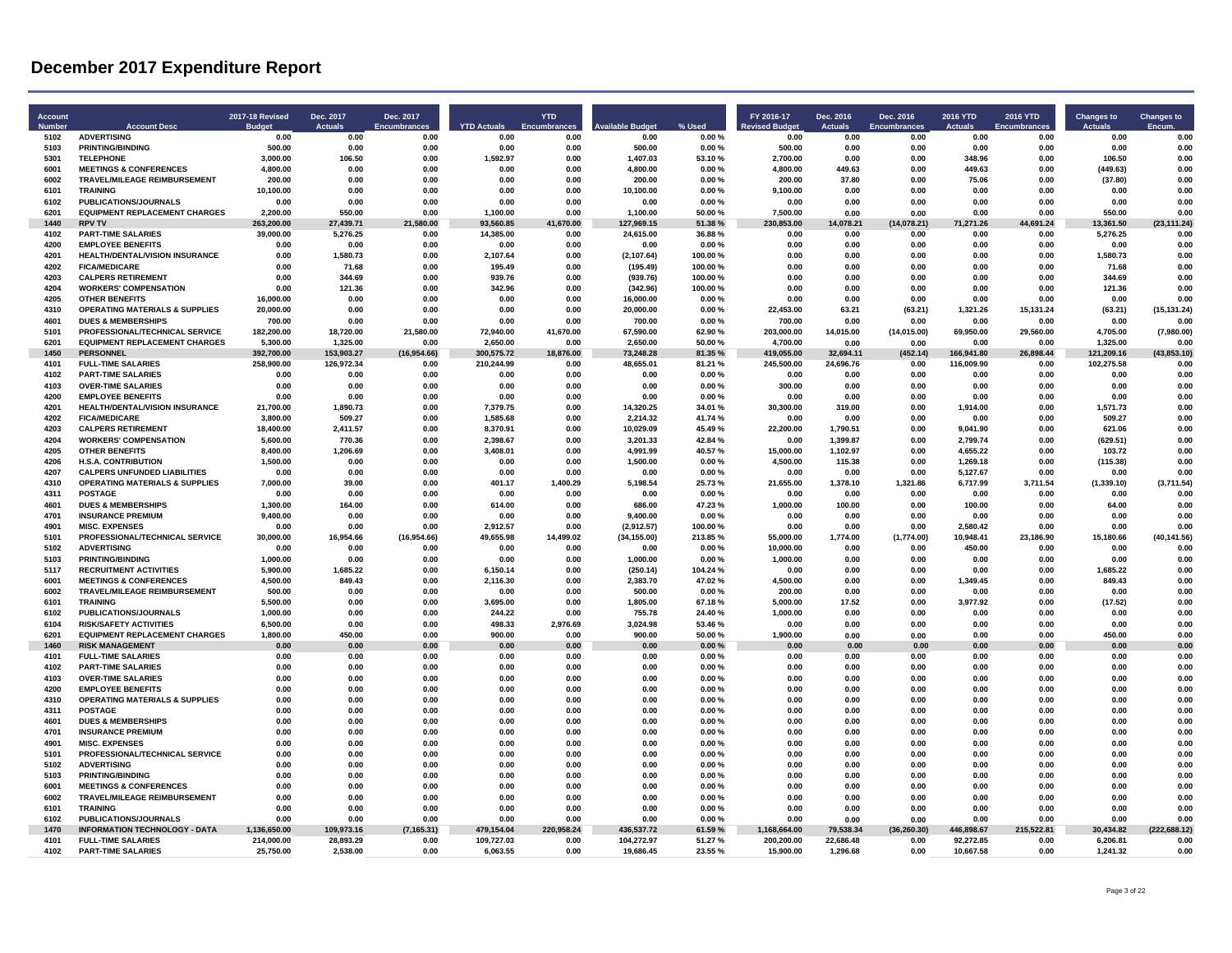| Account<br>Numbe | <b>Account Desc</b>                                                              | 2017-18 Revised<br>Budge | Dec. 2017<br><b>Actuals</b> | Dec. 2017<br><b>Encumbrances</b> | <b>YTD Actuals</b>     | <b>YTD</b><br><b>Encumbrar</b> | ailahle Budge           | % Used            | FY 2016-17<br>evised Budget | Dec. 2016<br><b>Actuals</b> | Dec. 2016<br><b>Encumbrances</b> | 2016 YTD<br><b>Actuals</b> | <b>2016 YTD</b><br><b>Encumbrances</b> | <b>Changes to</b><br>Actuals | <b>Changes to</b><br>Encum |
|------------------|----------------------------------------------------------------------------------|--------------------------|-----------------------------|----------------------------------|------------------------|--------------------------------|-------------------------|-------------------|-----------------------------|-----------------------------|----------------------------------|----------------------------|----------------------------------------|------------------------------|----------------------------|
| 4103             | <b>OVER-TIME SALARIES</b>                                                        | 0.00                     | 0.00                        | 0.00                             | 1.038.30               | 0.00                           | (1,038.30)              | 100.00%           | 0.00                        | 0.00                        | 0.00                             | 0.00                       | 0.00                                   | 0.00                         | 0.00                       |
| 4200<br>4201     | <b>EMPLOYEE BENEFITS</b><br>HEALTH/DENTAL/VISION INSURANCE                       | 0.00<br>27,600.00        | 0.00<br>3,458.05            | 0.00<br>0.00                     | 0.00<br>16,621.83      | 0.00<br>0.00                   | 0.00<br>10,978.17       | 0.00%<br>60.22%   | 0.00<br>28,700.00           | 0.00<br>0.00                | 0.00<br>0.00                     | 0.00<br>0.00               | 0.00<br>0.00                           | 0.00<br>3,458.05             | 0.00<br>0.00               |
| 4202             | <b>FICA/MEDICARE</b>                                                             | 3.300.00                 | 568.36                      | 0.00                             | 1.863.09               | 0.00                           | 1.436.91                | 56.45%            | 0.00                        | 0.00                        | 0.00                             | 0.00                       | 0.00                                   | 568.36                       | 0.00                       |
| 4203             | <b>CALPERS RETIREMENT</b>                                                        | 14,800.00                | 1.999.98                    | 0.00                             | 7,584.31               | 0.00                           | 7,215.69                | 51.24 %           | 14,300.00                   | 1,570.74                    | 0.00                             | 6,893.53                   | 0.00                                   | 429.24                       | 0.00                       |
| 4204             | <b>WORKERS' COMPENSATION</b>                                                     | 5,000.00                 | 722.93                      | 0.00                             | 3.565.94               | 0.00                           | 1,434.06                | 71.32%            | 0.00                        | 1,224.89                    | 0.00                             | 2,449.78                   | 0.00                                   | (501.96)                     | 0.00                       |
| 4205             | <b>OTHER BENEFITS</b>                                                            | 7,700.00                 | 1,218.99                    | 0.00                             | 2,812.25               | 0.00                           | 4,887.75                | 36.52%            | 14,000.00                   | 750.53                      | 0.00                             | 3,300.80                   | 0.00                                   | 468.46                       | 0.00                       |
| 4206<br>4207     | <b>H.S.A. CONTRIBUTION</b>                                                       | 9.000.00                 | 1.233.12                    | 0.00                             | 4.694.89               | 0.00                           | 4.305.11                | 52.17%            | 9.000.00                    | 5.538.42                    | 0.00                             | 8.750.12                   | 0.00                                   | (4, 305.30)                  | 0.00                       |
| 4310             | <b>CALPERS UNFUNDED LIABILITIES</b><br><b>OPERATING MATERIALS &amp; SUPPLIES</b> | 0.00<br>55,000.00        | 0.00<br>433.95              | 0.00<br>(433.95)                 | 0.00<br>14,730.24      | 0.00<br>12,791.93              | 0.00<br>27,477.83       | 0.00%<br>50.04%   | 0.00<br>137,574.00          | 0.00<br>1,841.06            | 0.00<br>0.00                     | 0.00<br>16,053.89          | 0.00<br>0.00                           | 0.00<br>(1,407.11)           | 0.00<br>(433.95)           |
| 4601             | <b>DUES &amp; MEMBERSHIPS</b>                                                    | 1,000.00                 | 0.00                        | 0.00                             | 290.00                 | 0.00                           | 710.00                  | 29.00 %           | 3,500.00                    | 334.00                      | 0.00                             | 624.00                     | 0.00                                   | (334.00)                     | 0.00                       |
| 4701             | <b>INSURANCE PREMIUM</b>                                                         | 9,100.00                 | 0.00                        | 0.00                             | 0.00                   | 0.00                           | 9.100.00                | 0.00%             | 0.00                        | 0.00                        | 0.00                             | 0.00                       | 0.00                                   | 0.00                         | 0.00                       |
| 4901             | <b>MISC. EXPENSES</b>                                                            | 0.00                     | 0.00                        | 0.00                             | 0.00                   | 0.00                           | 0.00                    | 0.00%             | 0.00                        | 0.00                        | 0.00                             | 0.00                       | 0.00                                   | 0.00                         | 0.00                       |
| 5101             | PROFESSIONAL/TECHNICAL SERVICE                                                   | 280,000.00               | 14.365.00                   | (14, 365.00)                     | 91.315.00              | 104.783.00                     | 83.902.00               | 70.04%            | 284.922.00                  | 28,730.00                   | (28, 730.00)                     | 108.895.00                 | 109.279.49                             | (14, 365.00)                 | (123, 644.49)              |
| 5103<br>5201     | PRINTING/BINDING                                                                 | 0.00                     | 0.00<br>42.483.35           | 0.00                             | 0.00                   | 0.00                           | 0.00                    | 0.00%<br>68.18%   | 0.00                        | 0.00                        | 0.00                             | 0.00                       | 0.00                                   | 0.00                         | 0.00                       |
| 6001             | <b>REPAIR &amp; MAINTENANCE SERVICES</b><br><b>MEETINGS &amp; CONFERENCES</b>    | 425,000.00<br>6,000.00   | 1,452.00                    | 4,438.64<br>0.00                 | 189,557.61<br>5,019.29 | 100,188.31<br>0.00             | 135,254.08<br>980.71    | 83.65%            | 442,868.00<br>5,000.00      | 13,538.63<br>556.17         | (7,530.30)<br>0.00               | 190,228.90<br>1,696.56     | 78,126.77<br>0.00                      | 28,944.72<br>895.83          | (73, 688.13)<br>0.00       |
| 6002             | TRAVEL/MILEAGE REIMBURSEMENT                                                     | 600.00                   | 31.14                       | 0.00                             | 191.75                 | 0.00                           | 408.25                  | 32.00%            | 300.00                      | 33.75                       | 0.00                             | 429.95                     | 0.00                                   | (2.61)                       | 0.00                       |
| 6101             | <b>TRAINING</b>                                                                  | 10,000.00                | 0.00                        | 3,195.00                         | 2,928.96               | 3,195.00                       | 3,876.04                | 61.24%            | 10,000.00                   | 1,436.99                    | 0.00                             | 4,635.71                   | 0.00                                   | (1,436.99)                   | 3,195.00                   |
| 6102             | PUBLICATIONS/JOURNALS                                                            | 500.00                   | 0.00                        | 0.00                             | 0.00                   | 0.00                           | 500.00                  | $0.00 \%$         | 500.00                      | 0.00                        | 0.00                             | 0.00                       | 0.00                                   | 0.00                         | 0.00                       |
| 6201             | <b>EQUIPMENT REPLACEMENT CHARGES</b>                                             | 42,300.00                | 10,575.00                   | 0.00                             | 21,150.00              | 0.00                           | 21,150.00               | 50.00%            | 1,900.00                    | 0.00                        | 0.00                             | 0.00                       | 0.00                                   | 10,575.00                    | 0.00                       |
| 8101             | <b>EQUIPMENT &amp; FURNITURE</b>                                                 | 0.00                     | 0.00                        | 0.00                             | 0.00                   | 0.00                           | 0.00                    | 0.00%             | 0.00                        | 0.00                        | 0.00                             | 0.00                       | 28,116.55                              | 0.00                         | (28, 116.55)               |
| 1480<br>4101     | <b>INFORMATION TECHNOLOGY - VOICE</b><br><b>FULL-TIME SALARIES</b>               | 103,000.00<br>0.00       | 19,537.20<br>0.00           | (7, 130.70)<br>0.00              | 45,275.28<br>0.00      | 5.000.00<br>0.00               | 52.724.72<br>0.00       | 48.81 %<br>0.00%  | 105,000.00<br>0.00          | 9.572.03<br>0.00            | 0.00<br>0.00                     | 42.050.25<br>0.00          | 0.00<br>0.00                           | 9,965.17<br>0.00             | (7, 130.70)<br>0.00        |
| 4102             | <b>PART-TIME SALARIES</b>                                                        | 0.00                     | 0.00                        | 0.00                             | 0.00                   | 0.00                           | 0.00                    | 0.00%             | 0.00                        | 0.00                        | 0.00                             | 0.00                       | 0.00                                   | 0.00                         | 0.00                       |
| 4103             | <b>OVER-TIME SALARIES</b>                                                        | 0.00                     | 0.00                        | 0.00                             | 0.00                   | 0.00                           | 0.00                    | 0.00%             | 0.00                        | 0.00                        | 0.00                             | 0.00                       | 0.00                                   | 0.00                         | 0.00                       |
| 4200             | <b>EMPLOYEE RENEFITS</b>                                                         | 0.00                     | 0.00                        | 0.00                             | 0.00                   | 0.00                           | 0.00                    | 0.00%             | 0.00                        | 0.00                        | 0.00                             | 0.00                       | 0.00                                   | 0.00                         | 0.00                       |
| 4310             | <b>OPERATING MATERIALS &amp; SUPPLIES</b>                                        | 5.000.00                 | 4.842.20                    | 0.00                             | 4.842.20               | 0.00                           | 157.80                  | 96.84%            | 5.000.00                    | 0.00                        | 0.00                             | 0.00                       | 0.00                                   | 4,842.20                     | 0.00                       |
| 4311             | <b>POSTAGE</b>                                                                   | 0.00                     | 0.00                        | 0.00                             | 0.00                   | 0.00                           | 0.00                    | 0.00%             | 0.00                        | 0.00                        | 0.00                             | 0.00                       | 0.00                                   | 0.00                         | 0.00                       |
| 4601             | <b>DUES &amp; MEMBERSHIPS</b>                                                    | 0.00                     | 159.00                      | 0.00                             | 159.00                 | 0.00                           | (159.00)                | 100.00%           | 0.00                        | 0.00                        | 0.00                             | 0.00                       | 0.00                                   | 159.00                       | 0.00                       |
| 4701<br>4901     | <b>INSURANCE PREMIUM</b><br><b>MISC. EXPENSES</b>                                | 0.00<br>0.00             | 0.00<br>0.00                | 0.00<br>0.00                     | 0.00<br>0.00           | 0.00<br>0.00                   | 0.00<br>0.00            | 0.00%<br>0.00%    | 0.00<br>0.00                | 0.00<br>0.00                | 0.00<br>0.00                     | 0.00<br>0.00               | 0.00<br>0.00                           | 0.00<br>0.00                 | 0.00<br>0.00               |
| 5101             | PROFESSIONAL/TECHNICAL SERVICE                                                   | 0.00                     | 0.00                        | 0.00                             | 0.00                   | 0.00                           | 0.00                    | 0.00%             | 0.00                        | 0.00                        | 0.00                             | 0.00                       | 0.00                                   | 0.00                         | 0.00                       |
| 5102             | <b>ADVERTISING</b>                                                               | 0.00                     | 0.00                        | 0.00                             | 0.00                   | 0.00                           | 0.00                    | 0.00%             | 0.00                        | 0.00                        | 0.00                             | 0.00                       | 0.00                                   | 0.00                         | 0.00                       |
| 5103             | <b>PRINTING/BINDING</b>                                                          | 0.00                     | 0.00                        | 0.00                             | 0.00                   | 0.00                           | 0.00                    | 0.00%             | 0.00                        | 0.00                        | 0.00                             | 0.00                       | 0.00                                   | 0.00                         | 0.00                       |
| 5201             | <b>REPAIR &amp; MAINTENANCE SERVICES</b>                                         | 13,000.00                | 7,132.97                    | (7, 130.70)                      | 7,132.97               | 5,000.00                       | 867.03                  | 93.33%            | 10,000.00                   | 0.00                        | 0.00                             | 0.00                       | 0.00                                   | 7,132.97                     | (7, 130.70)                |
| 5301             | <b>TFI FPHONE</b>                                                                | 85.000.00                | 5.529.98                    | 0.00                             | 31.268.06              | 0.00                           | 53.731.94               | 36.79%            | 90.000.00                   | 9.572.03                    | 0.00                             | 42.050.25                  | 0.00                                   | (4.042.05)                   | 0.00                       |
| 6001             | <b>MEETINGS &amp; CONFERENCES</b>                                                | 0.00                     | 1,873.05                    | 0.00                             | 1.873.05               | 0.00                           | (1,873.05)              | 100.00%           | 0.00                        | 0.00                        | 0.00                             | 0.00                       | 0.00                                   | 1,873.05                     | 0.00                       |
| 6002<br>6101     | TRAVEL/MILEAGE REIMBURSEMENT<br><b>TRAINING</b>                                  | 0.00<br>0.00             | 0.00<br>0.00                | 0.00<br>0.00                     | 0.00<br>0.00           | 0.00<br>0.00                   | 0.00<br>0.00            | 0.00%<br>0.00%    | 0.00<br>0.00                | 0.00<br>0.00                | 0.00<br>0.00                     | 0.00<br>0.00               | 0.00<br>0.00                           | 0.00<br>0.00                 | 0.00<br>0.00               |
| 6102             | PUBLICATIONS/JOURNALS                                                            | 0.00                     | 0.00                        | 0.00                             | 0.00                   | 0.00                           | 0.00                    | 0.00%             | 0.00                        | 0.00                        | 0.00                             | 0.00                       | 0.00                                   | 0.00                         | 0.00                       |
| 6201             | <b>EQUIPMENT REPLACEMENT CHARGES</b>                                             | 0.00                     | 0.00                        | 0.00                             | 0.00                   | 0.00                           | 0.00                    | 0.00 %            | 0.00                        | 0.00                        | 0.00                             | 0.00                       | 0.00                                   | 0.00                         | 0.00                       |
| 2110             | <b>FINANCE ADMINISTRATION</b>                                                    | 1,420,900.88             | 282,211.33                  | (5,097.92)                       | 814,807.00             | 13,922.99                      | 592,170.89              | 58.32%            | 900.00<br>1.296             | 223,049.64                  | (2,953.94)                       | 980.14<br>626              | 35,782.48                              | 59,161.69                    | (40, 880.40)               |
| 4101             | <b>FULL-TIME SALARIES</b>                                                        | 836,700.00               | 221,537.71                  | 0.00                             | 555.178.29             | 0.00                           | 281,521.71              | 66.35%            | 803.200.00                  | 86.799.83                   | 0.00                             | 360.940.75                 | 0.00                                   | 134,737.88                   | 0.00                       |
| 4102             | <b>PART-TIME SALARIES</b>                                                        | 49.000.00                | 8.984.98                    | 0.00                             | 37,390.91              | 0.00                           | 11,609.09               | 76.31%            | 37,300.00                   | 7,067.39                    | 0.00                             | 26.348.33                  | 0.00                                   | 1,917.59                     | 0.00                       |
| 4103<br>4104     | <b>OVER-TIME SALARIES</b><br><b>EMPLOYEE BONUSES</b>                             | 700.00<br>0.00           | 0.00<br>0.00                | 0.00<br>0.00                     | 597.56<br>0.00         | 0.00<br>0.00                   | 102.44<br>0.00          | 85.43%<br>0.00%   | 0.00<br>0.00                | 0.00<br>0.00                | 0.00<br>0.00                     | 0.00<br>0.00               | 0.00<br>0.00                           | 0.00<br>0.00                 | 0.00<br>0.00               |
| 4200             | <b>EMPLOYEE BENEFITS</b>                                                         | 0.00                     | 0.00                        | 0.00                             | 0.00                   | 0.00                           | 0.00                    | 0.00%             | 0.00                        | 0.00                        | 0.00                             | 0.00                       | 0.00                                   | 0.00                         | 0.00                       |
| 4201             | HEALTH/DENTAL/VISION INSURANCE                                                   | 93.900.00                | 11.805.32                   | 0.00                             | 53,317.10              | 0.00                           | 40.582.90               | 56.78%            | 95,200.00                   | 319.00                      | 0.00                             | 1,914.00                   | 0.00                                   | 11.486.32                    | 0.00                       |
| 4202             | <b>FICA/MEDICARE</b>                                                             | 12,900.00                | 1.603.35                    | 0.00                             | 6,110.06               | 0.00                           | 6,789.94                | 47.36%            | 0.00                        | 0.00                        | 0.00                             | 0.00                       | 0.00                                   | 1,603.35                     | 0.00                       |
| 4203             | <b>CALPERS RETIREMENT</b>                                                        | 68,300.00                | 9,407.73                    | 0.00                             | 37,263.48              | 0.00                           | 31,036.52               | 54.56 %           | 81,200.00                   | 7,238.30                    | 0.00                             | 31,030.10                  | 0.00                                   | 2,169.43                     | 0.00                       |
| 4204             | <b>WORKERS' COMPENSATION</b>                                                     | 19.400.00                | 2.787.49                    | 0.00                             | 9.484.42               | 0.00                           | 9.915.58                | 48.89%            | 0.00                        | 4.799.57                    | 0.00                             | 9.599.14                   | 0.00                                   | (2.012.08)                   | 0.00                       |
| 4205<br>4206     | <b>OTHER BENEFITS</b>                                                            | 26,900.00                | 3.995.98                    | 0.00                             | 10,556.69              | 0.00                           | 16,343.31               | 39.25%            | 47,400.00                   | 3.208.35                    | 0.00                             | 13,792.52                  | 0.00                                   | 787.63                       | 0.00                       |
| 4207             | <b>H.S.A. CONTRIBUTION</b><br><b>CALPERS UNFUNDED LIABILITIES</b>                | 24,000.00<br>23,900.00   | 3.288.32<br>0.00            | 0.00<br>0.00                     | 12,519.70<br>23,900.00 | 0.00<br>0.00                   | 11,480.30<br>0.00       | 52.17%<br>100.00% | 21,000.00<br>0.00           | 9,576.84<br>0.00            | 0.00<br>0.00                     | 16,500.12<br>25,304.65     | 0.00<br>0.00                           | (6, 288.52)<br>0.00          | 0.00<br>0.00               |
| 4310             | <b>OPERATING MATERIALS &amp; SUPPLIES</b>                                        | 10.000.00                | 341.05                      | 88.32                            | 1.670.49               | 2.190.60                       | 6.138.91                | 38.61%            | 10.000.00                   | 150.42                      | (150.42)                         | 676.89                     | 2.013.35                               | 190.63                       | (1.925.03)                 |
| 4311             | <b>POSTAGE</b>                                                                   | 0.00                     | 0.00                        | 0.00                             | 0.00                   | 0.00                           | 0.00                    | 0.00%             | 0.00                        | 0.00                        | 0.00                             | 0.00                       | 0.00                                   | 0.00                         | 0.00                       |
| 4601             | <b>DUES &amp; MEMBERSHIPS</b>                                                    | 2,000.00                 | 260.00                      | 0.00                             | 919.18                 | 0.00                           | 1,080.82                | 45.95%            | 2,500.00                    | 485.00                      | 0.00                             | 635.00                     | 0.00                                   | (225.00)                     | 0.00                       |
| 4701             | <b>INSURANCE PREMIUM</b>                                                         | 28,200.00                | 0.00                        | 0.00                             | 0.00                   | 0.00                           | 28,200.00               | 0.00%             | 0.00                        | 0.00                        | 0.00                             | 0.00                       | 0.00                                   | 0.00                         | 0.00                       |
| 4901             | <b>MISC. EXPENSES</b>                                                            | 40.000.00                | 3.760.67                    | (443.52)                         | 21.021.38              | 365.80                         | 18,612.82               | 53.47%            | 40.000.00                   | 3.045.35                    | 0.00                             | 16.092.03                  | 0.00                                   | 715.32                       | (443.52)                   |
| 5101             | PROFESSIONAL/TECHNICAL SERVICE                                                   | 125,300.88               | 5,347.96                    | (4, 543.05)                      | 20,880.77              | 6,220.02                       | 98,200.09               | 21.63%            | 112,000.00                  | 98,534.59                   | (2,406.00)                       | 115,292.06                 | 28,027.53                              | (93, 186.63)                 | (32, 570.58)               |
| 5102<br>5103     | <b>ADVERTISING</b><br>PRINTING/BINDING                                           | 1,000.00<br>5,300.00     | 0.00<br>0.00                | 0.00<br>0.00                     | 0.00<br>3,463.23       | 0.00<br>4,036.77               | 1,000.00<br>(2, 200.00) | 0.00%<br>141.51%  | 1,000.00<br>5,000.00        | 0.00<br>14.40               | 0.00<br>0.00                     | 218.28<br>3,011.90         | 600.00<br>1,334.16                     | 0.00<br>(14.40)              | (600.00)<br>(1,334.16)     |
| 5106             | <b>RENTS &amp; LEASES</b>                                                        | 2.500.00                 | 199.67                      | (199.67)                         | 1.390.20               | 1.109.80                       | 0.00                    | 100.00%           | 2,500.00                    | 397.52                      | (397.52)                         | 1,192.56                   | 3.807.44                               | (197.85)                     | (4,007.11)                 |
| 6001             | <b>MEETINGS &amp; CONFERENCES</b>                                                | 15.000.00                | 1.533.29                    | 0.00                             | 3,306.02               | 0.00                           | 11,693.98               | 22.04 %           | 20,000.00                   | 966.81                      | 0.00                             | 2,355.21                   | 0.00                                   | 566.48                       | 0.00                       |
| 6002             | TRAVEL/MILEAGE REIMBURSEMENT                                                     | 1.000.00                 | 7.81                        | 0.00                             | 98.55                  | 0.00                           | 901.45                  | 9.90%             | 1.000.00                    | 166.98                      | 0.00                             | 273.37                     | 0.00                                   | (159.17)                     | 0.00                       |
| 6101             | <b>TRAINING</b>                                                                  | 5,000.00                 | 0.00                        | 0.00                             | 940.00                 | 0.00                           | 4,060.00                | 18.80%            | 5,000.00                    | 279.29                      | 0.00                             | 1,629.29                   | 0.00                                   | (279.29)                     | 0.00                       |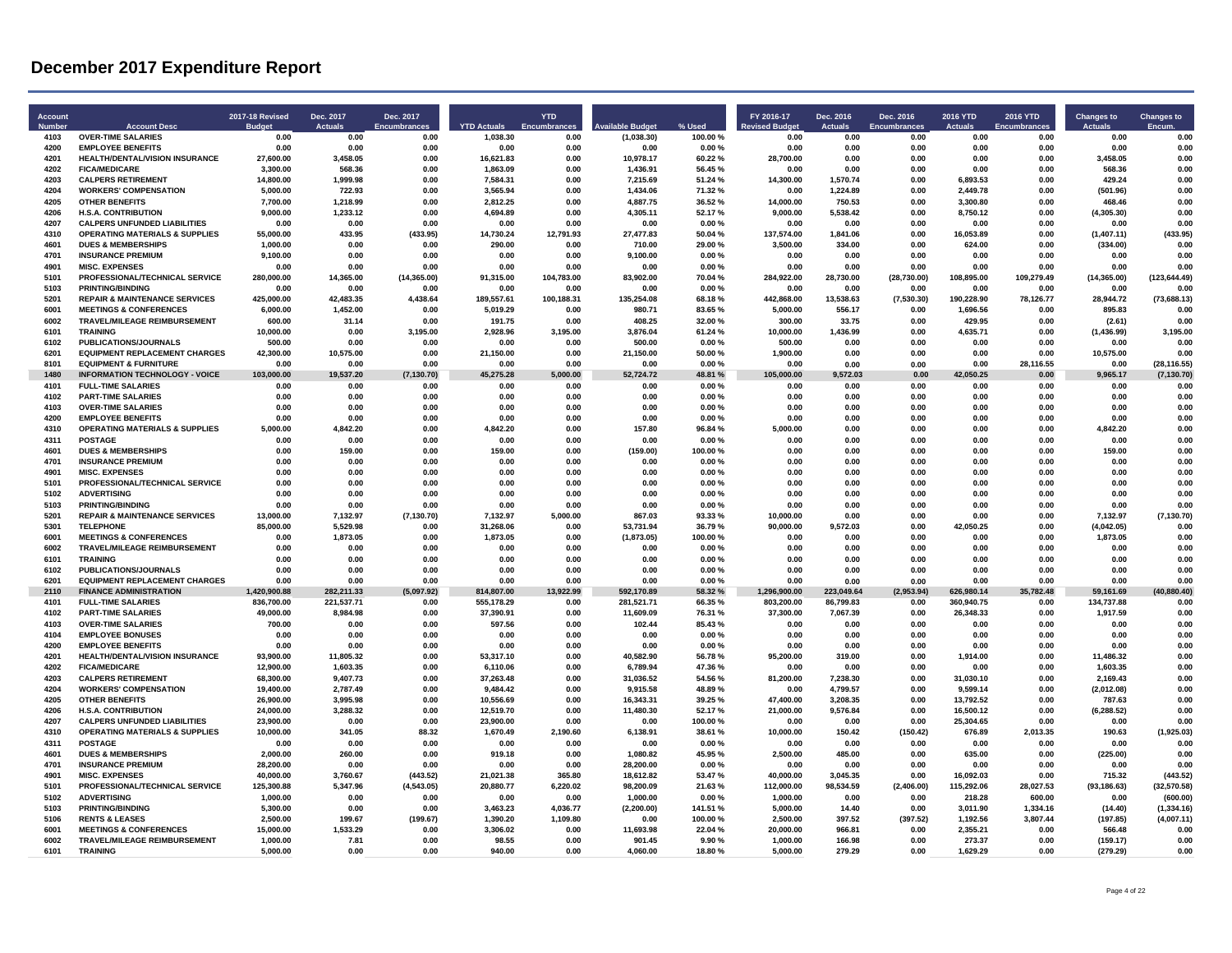| Account<br>Numbe | <b>Account Desc</b>                                                   | 2017-18 Revised<br>Budge | Dec. 2017<br><b>Actuals</b> | Dec. 2017<br><b>Encumbrances</b> | <b>YTD Actuals</b>     | <b>YTD</b><br><b>Encumbrar</b> | ailable Budo           | % Used           | FY 2016-17<br>evised Budget | Dec. 2016<br><b>Actuals</b> | Dec. 2016<br><b>Encumbrances</b> | 2016 YTD<br><b>Actuals</b> | 2016 YTD<br>Encumbrances | <b>Changes to</b><br>Actuals | <b>Changes to</b><br>Encum. |
|------------------|-----------------------------------------------------------------------|--------------------------|-----------------------------|----------------------------------|------------------------|--------------------------------|------------------------|------------------|-----------------------------|-----------------------------|----------------------------------|----------------------------|--------------------------|------------------------------|-----------------------------|
| 6102             | <b>PUBLICATIONS/JOURNALS</b>                                          | 500.00                   | 0.00                        | 0.00                             | 98.97                  | 0.00                           | 401.03                 | 19.80%           | 500.00                      | 0.00                        | 0.00                             | 173.94                     | 0.00                     | 0.00                         | 0.00                        |
| 6201             | <b>EQUIPMENT REPLACEMENT CHARGES</b>                                  | 29,400.00                | 7,350.00                    | 0.00                             | 14,700.00              | 0.00                           | 14,700.00              | 50.00 %          | 12,100.00                   | 0.00                        | 0.00                             | 0.00                       | 0.00                     | 7,350.00                     | 0.00                        |
| 8101<br>2999     | <b>EQUIPMENT &amp; FURNITURE</b><br><b>NON-DEPARTMENTAL</b>           | 0.00<br>1.263.009.90     | 0.00<br>(186.972.63)        | 0.00<br>(81.752.00)              | 0.00<br>608.108.00     | 0.00<br>53.646.90              | 0.00<br>601.255.00     | 0.00%<br>52.40%  | 0.00<br>2.093.350.00        | 0.00<br>113.862.94          | 0.00<br>(1.326.37)               | 0.00<br>320.497.89         | 0.00<br>26.575.07        | 0.00<br>(300.835.57)         | 0.00<br>(108.327.07)        |
| 4105             | <b>LEAVE BUYOUT</b>                                                   | 50,000.00                | 0.00                        | 0.00                             | 17,881.24              | 0.00                           | 32,118.76              | 35.76%           | 50,000.00                   | 9,261.40                    | 0.00                             | 30,527.01                  | 0.00                     | (9,261.40)                   | 0.00                        |
| 4199             | HOLDING ACCOUNT FOR SALARY                                            | 0.00                     | 0.00                        | 0.00                             | 0.00                   | 0.00                           | 0.00                   | 0.00%            | 0.00                        | 0.00                        | 0.00                             | 0.00                       | 0.00                     | 0.00                         | 0.00                        |
| 4201             | HEALTH/DENTAL/VISION INSURANCE                                        | 0.00                     | 33,074.08                   | 0.00                             | 33,483.58              | 0.00                           | (33, 483.58)           | 100.00%          | 0.00                        | 0.00                        | 0.00                             | 0.00                       | 0.00                     | 33,074.08                    | 0.00                        |
| 4203             | <b>CALPERS RETIREMENT</b>                                             | 0.00                     | 0.00                        | 0.00                             | 0.00                   | 0.00                           | 0.00                   | 0.00%            | 0.00                        | 0.00                        | 0.00                             | 0.00                       | 0.00                     | 0.00                         | 0.00                        |
| 4205             | <b>OTHER BENEFITS</b>                                                 | 0.00                     | (22.04)                     | 0.00                             | 17.610.92              | 0.00                           | (17,610.92)            | 100.00%          | 0.00                        | 0.00                        | 0.00                             | 0.00                       | 0.00                     | (22.04)                      | 0.00                        |
| 4207             | <b>CALPERS UNFUNDED LIABILITIES</b>                                   | 0.00                     | 0.00                        | 0.00                             | 121,274.00             | 0.00                           | (121, 274.00)          | 100.00%          | 0.00                        | 0.00                        | 0.00                             | 86.00                      | 0.00                     | 0.00                         | 0.00                        |
| 4310<br>4311     | <b>OPERATING MATERIALS &amp; SUPPLIES</b><br>POSTAGE                  | 125,000.00<br>35,000.00  | 2,106.48<br>2.707.62        | (2, 106.48)<br>0.00              | 12,325.50<br>12.026.63 | 31,278.16<br>0.00              | 81,396.34<br>22.973.37 | 34.88%<br>34.36% | 125,000.00<br>35.000.00     | 1,326.37<br>2.712.87        | (1,326.37)<br>0.00               | 6,782.89<br>10.741.36      | 10,513.80<br>0.00        | 780.11<br>(5.25)             | (12,620.28)<br>0.00         |
| 4701             | <b>INSURANCE PREMIUM</b>                                              | 585,900.00               | (308, 772.64)               | 0.00                             | 272.392.41             | 0.00                           | 313,507.59             | 46.49%           | 394.100.00                  | 98.521.75                   | 0.00                             | 253,028.50                 | 0.00                     | (407, 294.39)                | 0.00                        |
| 4703             | <b>CLAIM SETTLEMENTS</b>                                              | 7,609.90                 | 445.00                      | 0.00                             | 12,253.31              | 0.00                           | (4,643.41)             | 161.01%          | 0.00                        | 0.00                        | 0.00                             | 0.00                       | 0.00                     | 445.00                       | 0.00                        |
| 4901             | <b>MISC. EXPENSES</b>                                                 | 150,000.00               | 0.00                        | 0.00                             | 6,050.00               | 0.00                           | 143,950.00             | 4.03%            | 1,401,250.00                | 0.00                        | 0.00                             | (4,827.42)                 | 0.00                     | 0.00                         | 0.00                        |
| 5101             | PROFESSIONAL/TECHNICAL SERVICE                                        | 159,000.00               | 75,000.00                   | (86, 400.00)                     | 82,800.00              | 15,300.00                      | 60,900.00              | 61.70%           | 13,000.00                   | 300.00                      | 0.00                             | 6,600.00                   | 6,300.00                 | 74,700.00                    | (92,700.00)                 |
| 5201             | <b>REPAIR &amp; MAINTENANCE SERVICES</b>                              | 50,000.00                | 863.87                      | 6,754.48                         | 4,760.41               | 7,068.74                       | 38,170.85              | 23.66%           | 50,000.00                   | 1,234.51                    | 0.00                             | 17,053.51                  | 9,761.27                 | (370.64)                     | (3,006.79)                  |
| 5304             | <b>ELETRIC</b>                                                        | 0.00                     | 0.00                        | 0.00                             | 0.00                   | 0.00                           | 0.00                   | 0.00%            | 0.00                        | 0.00                        | 0.00                             | 0.00                       | 0.00                     | 0.00                         | 0.00                        |
| 6001<br>6101     | <b>MEETINGS &amp; CONFERENCES</b><br><b>TRAINING</b>                  | 5,000.00                 | 0.00<br>0.00                | 0.00                             | 0.00<br>0.00           | 0.00                           | 5,000.00               | 0.00%            | 0.00                        | 506.04                      | 0.00                             | 506.04<br>0.00             | 0.00                     | (506.04)<br>0.00             | 0.00                        |
| 6201             | <b>EQUIPMENT REPLACEMENT CHARGES</b>                                  | 40,000.00<br>30,500.00   | 7,625.00                    | 0.00<br>0.00                     | 15,250.00              | 0.00<br>0.00                   | 40,000.00<br>15,250.00 | 0.00%<br>50.00%  | 0.00<br>0.00                | 0.00<br>0.00                | 0.00<br>0.00                     | 0.00                       | 0.00<br>0.00             | 7,625.00                     | 0.00<br>0.00                |
| 8803             | LAND                                                                  | 25,000.00                | 0.00                        | 0.00                             | 0.00                   | 0.00                           | 25,000.00              | 0.00%            | 25.000.00                   | 0.00                        | 0.00                             | 0.00                       | 0.00                     | 0.00                         | 0.00                        |
| 3110             | PUBLIC WORKS ADMINISTRATION                                           | 2,976,424.60             | 537,601.54                  | (73, 257.48)                     | 1,330,622.72           | 152,334.18                     | 1,493,467.70           | 49.82%           | 2.282.200.00                | 270,777.14                  | (41, 967.37)                     | 934.946.16                 | 187,394.10               | 266,824.40                   | (260, 651.58)               |
| 4101             | <b>FULL-TIME SALARIES</b>                                             | 1,637,000.00             | 374,879.63                  | 0.00                             | 828.016.57             | 0.00                           | 808,983.43             | 50.58%           | 1,439,800.00                | 151.776.89                  | 0.00                             | 612.696.36                 | 0.00                     | 223,102.74                   | 0.00                        |
| 4102             | <b>PART-TIME SALARIES</b>                                             | 0.00                     | 3.757.05                    | 0.00                             | 14.830.48              | 0.00                           | (14, 830.48)           | 100.00%          | 25.200.00                   | 2.887.26                    | 0.00                             | 12.233.09                  | 0.00                     | 869.79                       | 0.00                        |
| 4103             | <b>OVER-TIME SALARIES</b>                                             | 22,200.00                | 912.99                      | 0.00                             | 6,597.77               | 0.00                           | 15,602.23              | 29.72%           | 18,900.00                   | 0.00                        | 0.00                             | 0.00                       | 0.00                     | 912.99                       | 0.00                        |
| 4104             | <b>EMPLOYEE BONUSES</b>                                               | 0.00                     | 0.00                        | 0.00                             | 1.895.00               | 0.00                           | (1,895.00)             | 100.00%          | 0.00                        | 0.00                        | 0.00                             | 0.00                       | 0.00                     | 0.00                         | 0.00                        |
| 4200<br>4201     | <b>EMPLOYEE BENEFITS</b><br><b>HEALTH/DENTAL/VISION INSURANCE</b>     | 0.00<br>178.600.00       | 0.00<br>21.481.76           | 0.00<br>0.00                     | 0.00                   | 0.00<br>0.00                   | 0.00<br>99.967.82      | 0.00%<br>44.03%  | 0.00<br>192.600.00          | 0.00<br>319.00              | 0.00<br>0.00                     | 0.00<br>2.296.80           | 0.00<br>0.00             | 0.00<br>21.162.76            | 0.00<br>0.00                |
| 4202             | <b>FICA/MEDICARE</b>                                                  | 24.800.00                | 2.959.23                    | 0.00                             | 78,632.18<br>9.511.86  | 0.00                           | 15.288.14              | 38.35%           | 0.00                        | 0.00                        | 0.00                             | 0.00                       | 0.00                     | 2.959.23                     | 0.00                        |
| 4203             | <b>CALPERS RETIREMENT</b>                                             | 129.200.00               | 14,216.06                   | 0.00                             | 49,476.14              | 0.00                           | 79,723.86              | 38.29%           | 159,000.00                  | 10,353.50                   | 0.00                             | 47,379.04                  | 0.00                     | 3,862.56                     | 0.00                        |
| 4204             | <b>WORKERS' COMPENSATION</b>                                          | 36,900.00                | 4,307.17                    | 0.00                             | 14.418.99              | 0.00                           | 22,481.01              | 39.08%           | 0.00                        | 8,624.22                    | 0.00                             | 17,248.44                  | 0.00                     | (4, 317.05)                  | 0.00                        |
| 4205             | <b>OTHER BENEFITS</b>                                                 | 56,100.00                | 6,358.72                    | 0.00                             | 14,708.17              | 0.00                           | 41,391.83              | 26.22%           | 85,800.00                   | 5,300.56                    | 0.00                             | 22,817.00                  | 0.00                     | 1,058.16                     | 0.00                        |
| 4206             | <b>H.S.A. CONTRIBUTION</b>                                            | 50,600.00                | 5,766.12                    | 0.00                             | 20,367.81              | 0.00                           | 30,232.19              | 40.25%           | 41,700.00                   | 19,865.26                   | 0.00                             | 30,251.14                  | 0.00                     | (14,099.14)                  | 0.00                        |
| 4207             | <b>CALPERS UNFUNDED LIABILITIES</b>                                   | 54,900.00                | 0.00                        | 0.00                             | 54.900.00              | 0.00                           | 0.00                   | 100.00%          | 0.00                        | 0.00                        | 0.00                             | 64.841.39                  | 0.00                     | 0.00                         | 0.00                        |
| 4310             | <b>OPERATING MATERIALS &amp; SUPPLIES</b><br>POSTAGE                  | 13,000.00                | 866.03                      | (866.03)                         | 2,088.61               | 8,411.39                       | 2,500.00               | 80.77%           | 13,000.00                   | 469.42                      | (404.03)                         | 2,378.79                   | 9,292.30                 | 396.61                       | (10, 158.33)                |
| 4311<br>4601     | <b>DUES &amp; MEMBERSHIPS</b>                                         | 0.00<br>5,000.00         | 0.00<br>310.00              | 0.00<br>0.00                     | 0.00<br>390.00         | 0.00<br>0.00                   | 0.00<br>4.610.00       | 0.00%<br>7.80%   | 0.00<br>5,000.00            | 0.00<br>295.00              | 0.00<br>0.00                     | 0.00<br>1,156.95           | 0.00<br>0.00             | 0.00<br>15.00                | 0.00<br>0.00                |
| 4701             | <b>INSURANCE PREMIUM</b>                                              | 51,300.00                | 0.00                        | 0.00                             | 0.00                   | 0.00                           | 51,300.00              | 0.00%            | 0.00                        | 0.00                        | 0.00                             | 0.00                       | 0.00                     | 0.00                         | 0.00                        |
| 4901             | <b>MISC. EXPENSES</b>                                                 | 0.00                     | 0.00                        | 0.00                             | 0.00                   | 0.00                           | 0.00                   | 0.00%            | 0.00                        | 0.00                        | 0.00                             | 0.00                       | 0.00                     | 0.00                         | 0.00                        |
| 5101             | PROFESSIONAL/TECHNICAL SERVICE                                        | 562.324.60               | 77.059.33                   | (67.059.33)                      | 185.320.54             | 109.871.86                     | 267.132.20             | 52.49%           | 155.000.00                  | 69.474.89                   | (40.724.89)                      | 86.239.39                  | 120.885.61               | 7.584.44                     | (187.944.94)                |
| 5102             | <b>ADVERTISING</b>                                                    | 60,000.00                | 12,469.70                   | (2,469.70)                       | 19,612.45              | 17,387.55                      | 23,000.00              | 61.67%           | 60,000.00                   | 0.00                        | 0.00                             | 9,578.63                   | 41,921.37                | 12,469.70                    | (44, 391.07)                |
| 5103             | <b>PRINTING/BINDING</b>                                               | 25,000.00                | 2,280.51                    | (2, 280.51)                      | 6,456.86               | 13,581.47                      | 4,961.67               | 80.15%           | 25,000.00                   | 452.29                      | (452.29)                         | 7,761.79                   | 12,238.21                | 1,828.22                     | (14, 518.72)                |
| 5106<br>5301     | <b>RENTS &amp; LEASES</b><br><b>TELEPHONE</b>                         | 7,300.00<br>5.000.00     | 581.91<br>473.51            | (581.91)<br>0.00                 | 2.518.09<br>2.000.31   | 2.481.91                       | 2,300.00               | 68.49%<br>40.00% | 7.300.00                    | 386.16<br>323.29            | (386.16)<br>0.00                 | 2,123.88                   | 2,876.12<br>0.00         | 195.75<br>150.22             | (3, 458.03)<br>0.00         |
| 6001             | <b>MEETINGS &amp; CONFERENCES</b>                                     | 15,000.00                | 983.42                      | 0.00                             | 3,164.41               | 0.00<br>0.00                   | 2,999.69<br>11,835.59  | 21.09%           | 5,000.00<br>15,000.00       | 249.40                      | 0.00                             | 1,404.07<br>2,236.56       | 0.00                     | 734.02                       | 0.00                        |
| 6002             | TRAVEL/MILEAGE REIMBURSEMENT                                          | 1,500.00                 | 184.40                      | 0.00                             | 237.48                 | 0.00                           | 1,262.52               | 15.80%           | 1,500.00                    | 0.00                        | 0.00                             | 214.83                     | 0.00                     | 184.40                       | 0.00                        |
| 6101             | <b>TRAINING</b>                                                       | 8,000.00                 | 0.00                        | 0.00                             | 0.00                   | 0.00                           | 8,000.00               | 0.00%            | 10,000.00                   | 0.00                        | 0.00                             | 2,394.00                   | 0.00                     | 0.00                         | 0.00                        |
| 6102             | <b>PUBLICATIONS/JOURNALS</b>                                          | 1.800.00                 | 29.00                       | 0.00                             | 29.00                  | 600.00                         | 1,171.00               | 34.94 %          | 1.800.00                    | 0.00                        | 0.00                             | 114.50                     | 0.00                     | 29.00                        | 0.00                        |
| 6201             | <b>EQUIPMENT REPLACEMENT CHARGES</b>                                  | 30,900.00                | 7,725.00                    | 0.00                             | 15,450.00              | 0.00                           | 15,450.00              | 50.00 %          | 20,600.00                   | 0.00                        | 0.00                             | 0.00                       | 0.00                     | 7,725.00                     | 0.00                        |
| 8101             | <b>EQUIPMENT &amp; FURNITURE</b>                                      | 0.00                     | 0.00                        | 0.00                             | 0.00                   | 0.00                           | 0.00                   | 0.00%            | 0.00                        | 0.00                        | 0.00                             | 0.00                       | 0.00                     | 0.00                         | 0.00                        |
| 8201<br>3120     | <b>VEHICLES</b><br><b>TRAFFIC SAFETY</b>                              | 0.00<br>391,825.57       | 0.00<br>39.063.84           | 0.00<br>(38,737.77)              | 0.00<br>83,761.10      | 0.00<br>207,455.17             | 0.00<br>100,609.30     | 0.00%<br>74.32%  | 0.00<br>298,000.00          | 0.00<br>11.261.88           | 0.00<br>(11, 318.71)             | 9.579.51<br>56,448.89      | 180.49<br>245,394.52     | 0.00<br>27,801.96            | (180.49)<br>(284, 132.29)   |
| 4101             | <b>FULL-TIME SALARIES</b>                                             | 0.00                     | 0.00                        | 0.00                             | 0.00                   | 0.00                           | 0.00                   | 0.00%            | 0.00                        | 0.00                        | 0.00                             | 0.00                       | 0.00                     | 0.00                         | 0.00                        |
| 4102             | <b>PART-TIME SALARIES</b>                                             | 0.00                     | 0.00                        | 0.00                             | 0.00                   | 0.00                           | 0.00                   | 0.00%            | 0.00                        | 0.00                        | 0.00                             | 0.00                       | 0.00                     | 0.00                         | 0.00                        |
| 4200             | <b>EMPLOYEE BENEFITS</b>                                              | 0.00                     | 0.00                        | 0.00                             | 0.00                   | 0.00                           | 0.00                   | 0.00%            | 0.00                        | 0.00                        | 0.00                             | 0.00                       | 0.00                     | 0.00                         | 0.00                        |
| 4310             | <b>OPERATING MATERIALS &amp; SUPPLIES</b>                             | 40.000.00                | 0.00                        | 0.00                             | 0.00                   | 0.00                           | 40,000.00              | 0.00%            | 0.00                        | 0.00                        | 0.00                             | 0.00                       | 0.00                     | 0.00                         | 0.00                        |
| 5101             | PROFESSIONAL/TECHNICAL SERVICE                                        | 268,825.57               | 37,023.75                   | (36, 697.68)                     | 78,534.19              | 192,833.52                     | (2,542.14)             | 100.95%          | 195,000.00                  | 11,149.88                   | (10, 787.88)                     | 39,909.14                  | 163,278.74               | 25,873.87                    | (199, 976.42)               |
| 5102             | <b>ADVERTISING</b>                                                    | 0.00                     | 0.00                        | 0.00                             | 0.00                   | 0.00                           | 0.00                   | 0.00%            | 0.00                        | 0.00                        | 0.00                             | 0.00                       | 0.00                     | 0.00                         | 0.00                        |
| 5103             | <b>PRINTING/BINDING</b>                                               | 2.000.00                 | 0.00                        | 0.00                             | 0.00                   | 0.00                           | 2.000.00               | 0.00%            | 2.000.00                    | 0.00                        | 0.00                             | 0.00                       | 0.00                     | 0.00                         | 0.00                        |
| 5201<br>8802     | <b>REPAIR &amp; MAINTENANCE SERVICES</b><br><b>OTHER IMPROVEMENTS</b> | 81,000.00<br>0.00        | 2,040.09<br>0.00            | (2,040.09)<br>0.00               | 5,226.91<br>0.00       | 14,621.65<br>0.00              | 61,151.44<br>0.00      | 24.50%<br>0.00%  | 101,000.00<br>0.00          | 112.00<br>0.00              | (530.83)<br>0.00                 | 16,539.75<br>0.00          | 82,115.78<br>0.00        | 1,928.09<br>0.00             | (84, 155.87)<br>0.00        |
| 3130             | <b>STORM WATER QUALITY</b>                                            | 683,115.83               | 48,341.16                   | (25, 341.16)                     | 107,763.99             | 472,577.64                     | 102,774.20             | 84.96%           | 587,100.00                  | 43,645.03                   | 17,078.97                        | (135, 113.57)              | 596,205.97               | 4,696.13                     | (621, 547.13)               |
| 4101             | <b>FULL-TIME SALARIES</b>                                             | 0.00                     | 0.00                        | 0.00                             | 0.00                   | 0.00                           | 0.00                   | 0.00%            | 0.00                        | 0.00                        | 0.00                             | 0.00                       | 0.00                     | 0.00                         | 0.00                        |
| 4102             | <b>PART-TIME SALARIES</b>                                             | 0.00                     | 0.00                        | 0.00                             | 0.00                   | 0.00                           | 0.00                   | 0.00%            | 0.00                        | 0.00                        | 0.00                             | 0.00                       | 0.00                     | 0.00                         | 0.00                        |
| 4200             | <b>EMPLOYEE BENEFITS</b>                                              | 0.00                     | 0.00                        | 0.00                             | 0.00                   | 0.00                           | 0.00                   | 0.00%            | 0.00                        | 0.00                        | 0.00                             | 0.00                       | 0.00                     | 0.00                         | 0.00                        |
| 4310             | <b>OPERATING MATERIALS &amp; SUPPLIES</b>                             | 2,000.00                 | 0.00                        | 0.00                             | 600.15                 | 0.00                           | 1,399.85               | 30.00%           | 2,000.00                    | 0.00                        | 0.00                             | 0.00                       | 0.00                     | 0.00                         | 0.00                        |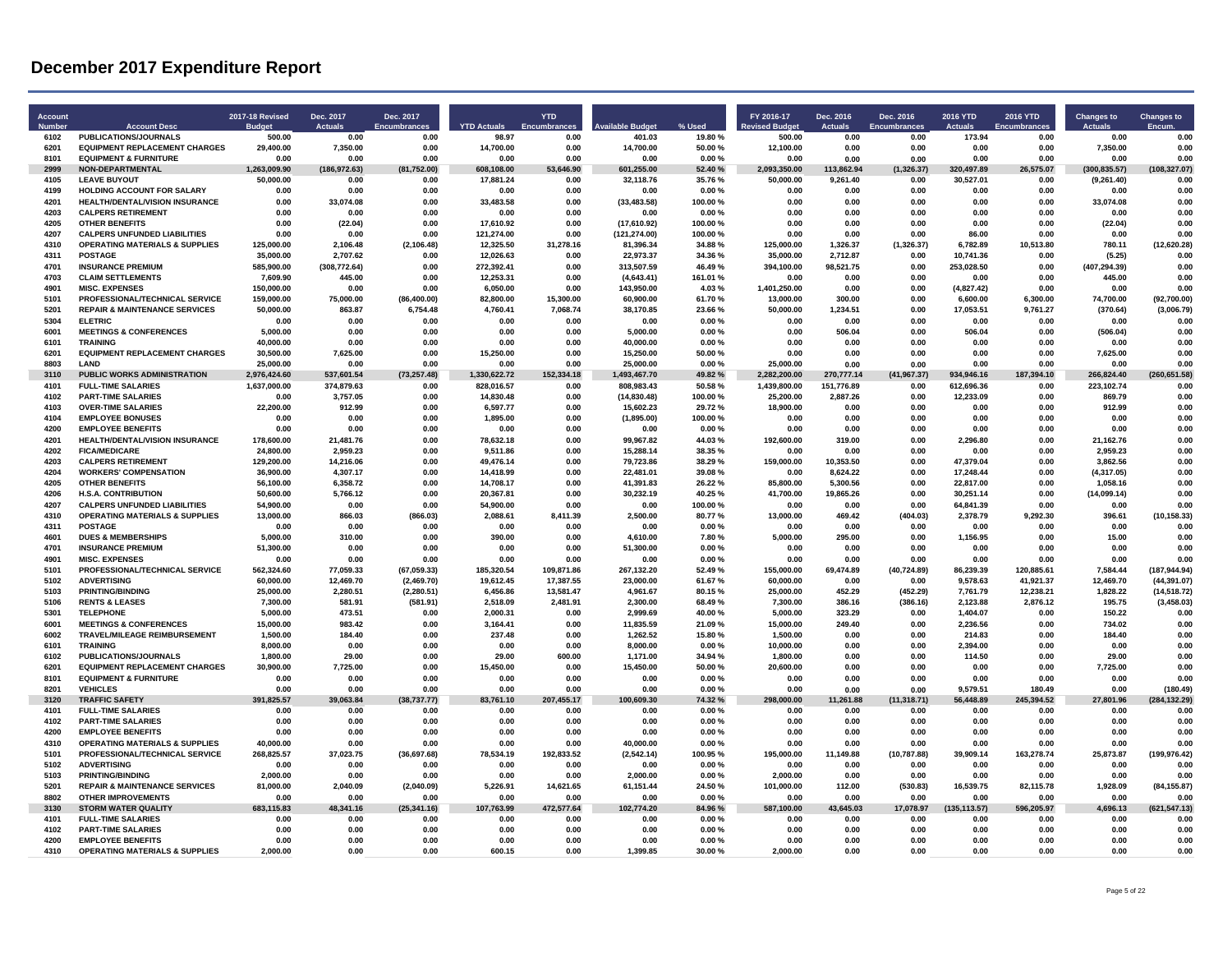| Account<br><b>Numbe</b> | <b>Account Desc</b>                                         | 2017-18 Revised<br>Budge | Dec. 2017<br>Actuals  | Dec. 2017<br>Encumbrances | <b>YTD Actuals</b>   | <b>YTD</b><br>Encumbrar | ailahle Budo               | % Used             | FY 2016-17<br><b><u>evised</u></b> Budget | Dec. 2016<br>Actuals | Dec. 2016<br><b>Encumbrances</b> | 2016 YTD<br>Actuals    | 2016 YTD<br>Encumbrances | <b>Changes to</b><br>Actuals | <b>Changes to</b><br>Encum. |
|-------------------------|-------------------------------------------------------------|--------------------------|-----------------------|---------------------------|----------------------|-------------------------|----------------------------|--------------------|-------------------------------------------|----------------------|----------------------------------|------------------------|--------------------------|------------------------------|-----------------------------|
| 4311                    | <b>POSTAGE</b>                                              | 0.00                     | 0.00                  | 0.00                      | 0.00                 | 0.00                    | 0.00                       | 0.00%              | 0.00                                      | 0.00                 | 0.00                             | 0.00                   | 0.00                     | 0.00                         | 0.00                        |
| 4601                    | <b>DUES &amp; MEMBERSHIPS</b>                               | 0.00                     | 0.00                  | 0.00                      | 0.00                 | 0.00                    | 0.00                       | 0.00%              | 0.00                                      | 0.00                 | 0.00                             | 0.00                   | 0.00                     | 0.00                         | 0.00                        |
| 5101<br>5102            | PROFESSIONAL/TECHNICAL SERVICE<br><b>ADVERTISING</b>        | 560,015.83<br>0.00       | 11,788.16<br>0.00     | 11,211.84<br>0.00         | 50,666.84<br>0.00    | 408,474.64<br>0.00      | 100,874.35<br>0.00         | 81.99%<br>0.00%    | 469,500.00<br>0.00                        | 45,381.03<br>0.00    | (44,061.03)<br>0.00              | (116, 361.32)<br>0.00  | 520,893.97<br>0.00       | (33, 592.87)<br>0.00         | (509, 682.13)<br>0.00       |
| 5107                    | <b>LEGAL SERVICES - GENERAL</b>                             | 0.00                     | 0.00                  | 0.00                      | 0.00                 | 0.00                    | 0.00                       | 0.00%              | 0.00                                      | 0.00                 | 0.00                             | 0.00                   | 0.00                     | 0.00                         | 0.00                        |
| 5201                    | <b>REPAIR &amp; MAINTENANCE SERVICES</b>                    | 121,100.00               | 36,553.00             | (36, 553.00)              | 56,497.00            | 64,103.00               | 500.00                     | 99.59%             | 115,600.00                                | (1,736.00)           | 61,140.00                        | (18, 752.25)           | 75,312.00                | 38,289.00                    | (111, 865.00)               |
| 6001                    | <b>MEETINGS &amp; CONFERENCES</b>                           | 0.00                     | 0.00                  | 0.00                      | 0.00                 | 0.00                    | 0.00                       | 0.00%              | 0.00                                      | 0.00                 | 0.00                             | 0.00                   | 0.00                     | 0.00                         | 0.00                        |
| 6002                    | <b>TRAVEL/MILEAGE REIMBURSEMENT</b>                         | 0.00                     | 0.00                  | 0.00                      | 0.00                 | 0.00                    | 0.00                       | 0.00%              | 0.00                                      | 0.00                 | 0.00                             | 0.00                   | 0.00                     | 0.00                         | 0.00                        |
| 6101                    | <b>TRAINING</b>                                             | 0.00                     | 0.00                  | 0.00                      | 0.00                 | 0.00                    | 0.00                       | 0.00%              | 0.00                                      | 0.00                 | 0.00                             | 0.00                   | 0.00                     | 0.00                         | 0.00                        |
| 6102                    | PUBLICATIONS/JOURNALS                                       | 0.00                     | 0.00                  | 0.00                      | 0.00                 | 0.00                    | 0.00                       | 0.00%              | 0.00                                      | 0.00                 | 0.00                             | 0.00                   | 0.00                     | 0.00                         | 0.00                        |
| 6201                    | <b>EQUIPMENT REPLACEMENT CHARGES</b>                        | 0.00                     | 0.00                  | 0.00                      | 0.00                 | 0.00                    | 0.00                       | 0.00%              | 0.00                                      | 0.00                 | 0.00                             | 0.00                   | 0.00                     | 0.00                         | 0.00                        |
| 3140<br>4101            | <b>BUILDING MAINTENANCE</b><br><b>FULL-TIME SALARIES</b>    | 653,300.00<br>0.00       | 62.290.01<br>0.00     | (134.06)<br>0.00          | 248.783.42<br>0.00   | 245.910.09<br>0.00      | 158.606.49<br>0.00         | 75.72%<br>0.00%    | 618,083.00<br>0.00                        | 27.274.92<br>0.00    | 125.74)<br>0.00                  | 186.086.61<br>0.00     | 185.00<br>206.<br>0.00   | 35.015.09<br>0.00            | (206, 319.06)<br>0.00       |
| 4102                    | <b>PART-TIME SALARIES</b>                                   | 0.00                     | 0.00                  | 0.00                      | 0.00                 | 0.00                    | 0.00                       | 0.00%              | 0.00                                      | 0.00                 | 0.00                             | 0.00                   | 0.00                     | 0.00                         | 0.00                        |
| 4103                    | <b>OVER-TIME SALARIES</b>                                   | 0.00                     | 0.00                  | 0.00                      | 0.00                 | 0.00                    | 0.00                       | 0.00%              | 0.00                                      | 0.00                 | 0.00                             | 0.00                   | 0.00                     | 0.00                         | 0.00                        |
| 4200                    | <b>EMPLOYEE BENEFITS</b>                                    | 0.00                     | 0.00                  | 0.00                      | 0.00                 | 0.00                    | 0.00                       | 0.00%              | 0.00                                      | 0.00                 | 0.00                             | 0.00                   | 0.00                     | 0.00                         | 0.00                        |
| 4310                    | <b>OPERATING MATERIALS &amp; SUPPLIES</b>                   | 95,000.00                | 4,186.93              | (2, 176.03)               | 21,219.76            | 20,110.23               | 53,670.01                  | 43.51 %            | 78,500.00                                 | 3,477.41             | (1, 373.14)                      | 32,173.84              | 27,244.38                | 709.52                       | (29, 420.41)                |
| 4901                    | <b>MISC. EXPENSES</b>                                       | 0.00                     | 0.00                  | 0.00                      | 0.00                 | 0.00                    | 0.00                       | 0.00%              | 0.00                                      | 0.00                 | 0.00                             | 0.00                   | 0.00                     | 0.00                         | 0.00                        |
| 5101                    | PROFESSIONAL/TECHNICAL SERVICE                              | 2.500.00                 | 0.00                  | 0.00                      | 0.00                 | 0.00                    | 2.500.00                   | 0.00%              | 4,000.00                                  | 0.00                 | 0.00                             | 1.437.63               | 562.37                   | 0.00                         | (562.37)                    |
| 5106                    | <b>RENTS &amp; LEASES</b>                                   | 5,000.00                 | 308.05                | 0.00                      | 3,894.05             | 1,414.00                | (308.05)                   | 106.16%            | 5,000.00                                  | 0.00                 | 0.00                             | 4,486.00               | 514.00                   | 308.05                       | (514.00)                    |
| 5201<br>5302            | <b>REPAIR &amp; MAINTENANCE SERVICES</b><br><b>WATER</b>    | 420,900.00<br>15,000.00  | 49,958.03<br>1.127.60 | 2,041.97<br>0.00          | 172,541.36           | 224,385.86              | 23,972.78<br>7.462.21      | 94.30%<br>50.25%   | 397,883.00<br>15.000.00                   | 16,752.60<br>625.03  | (16, 752.60)<br>0.00             | 100,889.83<br>2.966.58 | 177,864.25<br>0.00       | 33,205.43<br>502.57          | (175,822.28)<br>0.00        |
| 5303                    | GAS                                                         |                          |                       | 0.00                      | 7,537.79<br>702.91   | 0.00                    |                            |                    |                                           |                      |                                  | 325.19                 | 0.00                     | 88.34                        | 0.00                        |
| 5304                    | <b>ELECTRIC</b>                                             | 1,900.00<br>113,000.00   | 150.38<br>6,559.02    | 0.00                      | 42,887.55            | 0.00<br>0.00            | 1,197.09<br>70,112.45      | 37.00%<br>37.95%   | 1,900.00<br>113,000.00                    | 62.04<br>6,357.84    | 0.00<br>0.00                     | 43,807.54              | 0.00                     | 201.18                       | 0.00                        |
| 6201                    | <b>EQUIPMENT REPLACEMENT CHARGES</b>                        | 0.00                     | 0.00                  | 0.00                      | 0.00                 | 0.00                    | 0.00                       | 0.00%              | 2.800.00                                  | 0.00                 | 0.00                             | 0.00                   | 0.00                     | 0.00                         | 0.00                        |
| 3150                    | PARKS, TRAILS& OPEN SPACE MAINT                             | 748,100.00               | 146.411.26            | (97, 953.21)              | 465.557.56           | 414,994.03              | (132, 451.59)              | 117.71 %           | 979.483.00                                | 42.526.21            | 37.022.00                        | 207,083.50             | 147,513.96               | 103.885.05                   | (245, 467.17)               |
| 4101                    | <b>FULL-TIME SALARIES</b>                                   | 0.00                     | 0.00                  | 0.00                      | 0.00                 | 0.00                    | 0.00                       | 0.00%              | 0.00                                      | 0.00                 | 0.00                             | 0.00                   | 0.00                     | 0.00                         | 0.00                        |
| 4102                    | <b>PART-TIME SALARIES</b>                                   | 0.00                     | 0.00                  | 0.00                      | 0.00                 | 0.00                    | 0.00                       | 0.00%              | 0.00                                      | 0.00                 | 0.00                             | 0.00                   | 0.00                     | 0.00                         | 0.00                        |
| 4103                    | <b>OVER-TIME SALARIES</b>                                   | 0.00                     | 0.00                  | 0.00                      | 0.00                 | 0.00                    | 0.00                       | 0.00%              | 0.00                                      | 0.00                 | 0.00                             | 0.00                   | 0.00                     | 0.00                         | 0.00                        |
| 4200                    | <b>EMPLOYEE BENEFITS</b>                                    | 0.00                     | 0.00                  | 0.00                      | 0.00                 | 0.00                    | 0.00                       | 0.00%              | 0.00                                      | 0.00                 | 0.00                             | 0.00                   | 0.00                     | 0.00                         | 0.00                        |
| 4310                    | <b>OPERATING MATERIALS &amp; SUPPLIES</b>                   | 102,000.00               | 7,599.10              | (2, 347.56)               | 39,288.53            | 19,711.93               | 42,999.54                  | 57.84 %            | 82,600.00                                 | 2,125.94             | 0.00                             | 20,024.39              | 5,000.00                 | 5,473.16                     | (7, 347.56)                 |
| 4601<br>4901            | <b>DUES &amp; MEMBERSHIPS</b><br><b>MISC. EXPENSES</b>      | 0.00<br>116,000.00       | 0.00<br>24.213.29     | 0.00<br>0.00              | 0.00<br>67.202.37    | 0.00<br>0.00            | 0.00<br>48.797.63          | 0.00%<br>57.93%    | 0.00<br>116,000.00                        | 0.00<br>23.822.07    | 0.00<br>0.00                     | 0.00<br>48.270.48      | 0.00<br>0.00             | 0.00<br>391.22               | 0.00<br>0.00                |
| 5101                    | PROFESSIONAL/TECHNICAL SERVICE                              | 35,000.00                | 2,083.00              | (2,083.00)                | 13,833.00            | 12,498.00               | 8,669.00                   | 75.23%             | 35,000.00                                 | 4,166.00             | 0.00                             | 4,166.00               | 0.00                     | (2,083.00)                   | (2,083.00)                  |
| 5106                    | <b>RENTS &amp; LEASES</b>                                   | 0.00                     | 0.00                  | 0.00                      | 0.00                 | 0.00                    | 0.00                       | 0.00%              | 0.00                                      | 0.00                 | 0.00                             | 4,763.16               | 15.529.84                | 0.00                         | (15, 529.84)                |
| 5201                    | <b>REPAIR &amp; MAINTENANCE SERVICES</b>                    | 402.100.00               | 94.926.02             | (93, 522.65)              | 270.497.12           | 382.784.10              | (251.181.22)               | 162.47%            | 667.883.00                                | 6.692.70             | 37.022.00                        | 95.772.58              | 126.984.12               | 88.233.32                    | (220.506.77)                |
| 5302                    | <b>WATER</b>                                                | 90,000.00                | 17,535.46             | 0.00                      | 74.450.22            | 0.00                    | 15,549.78                  | 82.72%             | 75.000.00                                 | 5.665.03             | 0.00                             | 33,739.54              | 0.00                     | 11,870.43                    | 0.00                        |
| 5303                    | GAS                                                         | 1,500.00                 | 0.00                  | 0.00                      | 0.00                 | 0.00                    | 1,500.00                   | 0.00%              | 1,500.00                                  | 0.00                 | 0.00                             | 0.00                   | 0.00                     | 0.00                         | 0.00                        |
| 5304                    | <b>FLECTRIC</b>                                             | 1,500.00                 | 54.39                 | 0.00                      | 286.32               | 0.00                    | 1,213.68                   | 19.07%             | 1,500.00                                  | 54.47                | 0.00                             | 347.35                 | 0.00                     | (0.08)                       | 0.00                        |
| 6201                    | <b>EQUIPMENT REPLACEMENT CHARGES</b>                        | 0.00                     | 0.00                  | 0.00                      | 0.00                 | 0.00                    | 0.00                       | 0.00%              | 0.00                                      | 0.00                 | 0.00                             | 0.00                   | 0.00                     | 0.00                         | 0.00                        |
| 8802                    | <b>OTHER IMPROVEMENTS</b>                                   | 0.00                     | 0.00                  | 0.00                      | 0.00                 | 0.00                    | 0.00                       | 0.00%              | 0.00                                      | 0.00                 | 0.00                             | 0.00                   | 0.00                     | 0.00                         | 0.00                        |
| 3160<br>4101            | <b>SEWER MAINTENANCE</b><br><b>FULL-TIME SALARIES</b>       | 69,000.00<br>0.00        | 247.99<br>0.00        | (247.99)<br>0.00          | 465.00<br>0.00       | 134.83<br>0.00          | 64,400.17<br>0.00          | 6.67%<br>0.00%     | 69,000.00<br>0.00                         | 0.00<br>0.00         | 0.00<br>0.00                     | (504.54)<br>0.00       | 4,354.25<br>0.00         | 247.99<br>0.00               | (14, 602.24)<br>0.00        |
| 4103                    | <b>OVER-TIME SALARIES</b>                                   | 0.00                     | 0.00                  | 0.00                      | 0.00                 | 0.00                    | 0.00                       | 0.00%              | 0.00                                      | 0.00                 | 0.00                             | 0.00                   | 0.00                     | 0.00                         | 0.00                        |
| 4200                    | <b>EMPLOYEE BENEFITS</b>                                    | 0.00                     | 0.00                  | 0.00                      | 0.00                 | 0.00                    | 0.00                       | 0.00%              | 0.00                                      | 0.00                 | 0.00                             | 0.00                   | 0.00                     | 0.00                         | 0.00                        |
| 5101                    | PROFESSIONAL/TECHNICAL SERVICE                              | 59,000.00                | 247.99                | (247.99)                  | 465.00               | 4,134.83                | 54,400.17                  | 7.80%              | 59,000.00                                 | 0.00                 | 0.00                             | (504.54)               | 14,354.25                | 247.99                       | (14, 602.24)                |
| 5201                    | <b>REPAIR &amp; MAINTENANCE SERVICES</b>                    | 10.000.00                | 0.00                  | 0.00                      | 0.00                 | 0.00                    | 10.000.00                  | 0.00%              | 10.000.00                                 | 0.00                 | 0.00                             | 0.00                   | 0.00                     | 0.00                         | 0.00                        |
| 6201                    | <b>EQUIPMENT REPLACEMENT CHARGES</b>                        | 0.00                     | 0.00                  | 0.00                      | 0.00                 | 0.00                    | 0.00                       | 0.00%              | 0.00                                      | 0.00                 | 0.00                             | 0.00                   | 0.00                     | 0.00                         | 0.00                        |
| 3240                    | <b>VEHICLES MAINTENANCE</b>                                 | 0.00                     | 6,238.51              | (4, 847.38)               | 15,471.21            | 12.014.81               | (27, 486.02)               | 100.00%            | 0.00                                      | 0.00                 | 0.00                             | 0.00                   | 0.00                     | 6,238.51                     | (4, 847.38)                 |
| 4310                    | <b>OPERATING MATERIALS &amp; SUPPLIES</b>                   | 0.00                     | 0.00                  | 0.00                      | 2.453.99             | 0.00                    | (2.453.99)                 | 100.00%            | 0.00                                      | 0.00                 | 0.00                             | 0.00                   | 0.00                     | 0.00                         | 0.00                        |
| 4313                    | <b>FUELS/GASOLINE</b>                                       | 0.00                     | 1,144.13              | 0.00                      | 5.186.77             | 0.00                    | (5, 186.77)                | 100.00%            | 0.00                                      | 0.00                 | 0.00                             | 0.00                   | 0.00                     | 1.144.13                     | 0.00                        |
| 5201<br>5305            | <b>REPAIR &amp; MAINTENANCE SERVICES</b><br><b>WIRELESS</b> | 0.00<br>0.00             | 4,885.38<br>209.00    | (4, 847.38)<br>0.00       | 7,042.13<br>788.32   | 9,113.31<br>2,901.50    | (16, 155.44)<br>(3,689.82) | 100.00%<br>100.00% | 0.00<br>0.00                              | 0.00<br>0.00         | 0.00<br>0.00                     | 0.00<br>0.00           | 0.00<br>0.00             | 4,885.38<br>209.00           | (4, 847.38)<br>0.00         |
| 4110                    | <b>COMMUNITY DEVELOPMENT ADMIN</b>                          | 604.500.00               | 276.541.40            | 0.00                      | 359.292.06           | 0.00                    | 245.207.94                 | 59.44 %            | 0.00                                      | 0.00                 | 0.00                             | 0.00                   | 0.00                     | 276.541.40                   | 0.00                        |
| 4101                    | <b>FULL-TIME SALARIES</b>                                   | 376,700.00               | 247,953.64            | 0.00                      | 264,169.07           | 0.00                    | 112,530.93                 | 70.13%             | 0.00                                      | 0.00                 | 0.00                             | 0.00                   | 0.00                     | 247,953.64                   | 0.00                        |
| 4102                    | <b>PART-TIME SALARIES</b>                                   | 8,100.00                 | 0.00                  | 0.00                      | 0.00                 | 0.00                    | 8,100.00                   | 0.00%              | 0.00                                      | 0.00                 | 0.00                             | 0.00                   | 0.00                     | 0.00                         | 0.00                        |
| 4103                    | <b>OVER-TIME SALARIES</b>                                   | 1,100.00                 | 0.00                  | 0.00                      | 0.00                 | 0.00                    | 1,100.00                   | 0.00%              | 0.00                                      | 0.00                 | 0.00                             | 0.00                   | 0.00                     | 0.00                         | 0.00                        |
| 4104                    | <b>EMPLOYEE BONUSES</b>                                     | 0.00                     | 0.00                  | 0.00                      | 1.000.00             | 0.00                    | (1,000.00)                 | 100.00%            | 0.00                                      | 0.00                 | 0.00                             | 0.00                   | 0.00                     | 0.00                         | 0.00                        |
| 4201                    | HEALTH/DENTAL/VISION INSURANCE                              | 42,100.00                | 5,285.47              | 0.00                      | 8,684.31             | 0.00                    | 33,415.69                  | 20.63%             | 0.00                                      | 0.00                 | 0.00                             | 0.00                   | 0.00                     | 5,285.47                     | 0.00                        |
| 4202                    | <b>FICA/MEDICARE</b>                                        | 5,600.00                 | 653.16                | 0.00                      | 878.69               | 0.00                    | 4,721.31                   | 15.70%             | 0.00                                      | 0.00                 | 0.00                             | 0.00                   | 0.00                     | 653.16                       | 0.00                        |
| 4203<br>4204            | <b>CALPERS RETIREMENT</b><br><b>WORKERS' COMPENSATION</b>   | 37.900.00<br>8,500.00    | 5.064.11<br>1,157.13  | 0.00<br>0.00              | 6.465.15<br>1,475.86 | 0.00<br>0.00            | 31.434.85<br>7,024.14      | 17.06%<br>17.36%   | 0.00<br>0.00                              | 0.00<br>0.00         | 0.00<br>0.00                     | 0.00<br>0.00           | 0.00<br>0.00             | 5.064.11<br>1,157.13         | 0.00<br>0.00                |
| 4205                    | <b>OTHER BENEFITS</b>                                       | 10,700.00                | 1,197.69              | 0.00                      | 1,536.86             | 0.00                    | 9,163.14                   | 14.36%             | 0.00                                      | 0.00                 | 0.00                             | 0.00                   | 0.00                     | 1,197.69                     | 0.00                        |
| 4206                    | <b>H.S.A. CONTRIBUTION</b>                                  | 15,000.00                | 2,055.20              | 0.00                      | 2,632.12             | 0.00                    | 12,367.88                  | 17.55%             | 0.00                                      | 0.00                 | 0.00                             | 0.00                   | 0.00                     | 2,055.20                     | 0.00                        |
| 4207                    | <b>CALPERS UNFUNDED LIABILITIES</b>                         | 46,100.00                | 0.00                  | 0.00                      | 46,100.00            | 0.00                    | 0.00                       | 100.00%            | 0.00                                      | 0.00                 | 0.00                             | 0.00                   | 0.00                     | 0.00                         | 0.00                        |
| 6201                    | <b>EQUIPMENT REPLACEMENT CHARGES</b>                        | 52.700.00                | 13,175.00             | 0.00                      | 26,350.00            | 0.00                    | 26,350.00                  | 50.00%             | 0.00                                      | 0.00                 | 0.00                             | 0.00                   | 0.00                     | 13,175.00                    | 0.00                        |
| 4120                    | <b>PLANNING</b>                                             | 1,048,080.73             | 93,648.57             | (18, 883.95)              | 529,551.56           | 57,101.05               | 461,428.12                 | 55.97%             | 1,553,825.00                              | 141,868.12           | (3,228.50)                       | 575,750.52             | 29,783.27                | (48, 219.55)                 | (48, 667.22)                |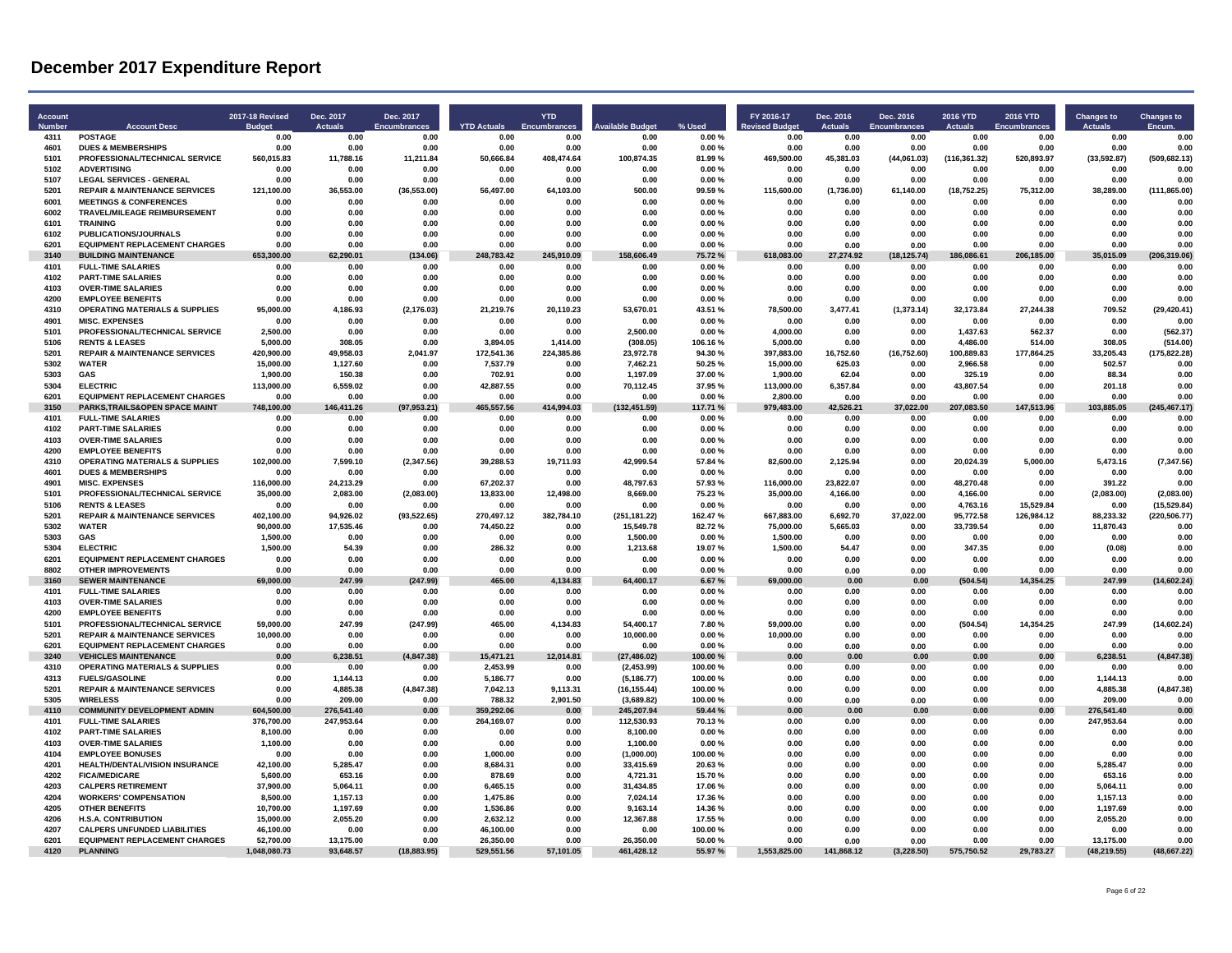| <b>Account</b><br><b>Numbe</b> | <b>Account Desc</b>                                               | <b>2017-18 Revised</b> | Dec. 2017<br>Actuals | Dec. 2017<br>Encumbrances | <b>YTD Actuals</b>     | <b>YTD</b><br>Encumbra | lable Budge              | % Used             | FY 2016-17<br>evised Budget | Dec. 2016<br><b>Actuals</b> | Dec. 2016<br><b>Encumbrances</b> | 2016 YTD<br><b>Actuals</b> | 2016 YTD<br>Encumbrance | <b>Changes to</b><br><b>Actuals</b> | <b>Changes to</b><br>Encum |
|--------------------------------|-------------------------------------------------------------------|------------------------|----------------------|---------------------------|------------------------|------------------------|--------------------------|--------------------|-----------------------------|-----------------------------|----------------------------------|----------------------------|-------------------------|-------------------------------------|----------------------------|
| 4101                           | <b>FULL-TIME SALARIES</b>                                         | 607,500.00             | 56,356.71            | 0.00                      | 336,902.84             | 0.00                   | 270,597.16               | 55.46%             | 929,500.00                  | 95,176.64                   | 0.00                             | 378,978.58                 | 0.00                    | (38, 819.93)                        | 0.00                       |
| 4102<br>4103                   | <b>PART-TIME SALARIES</b><br><b>OVER-TIME SALARIES</b>            | 0.00                   | 872.34               | 0.00<br>0.00              | 8,876.63               | 0.00                   | (8,876.63)               | 100.00%<br>113.93% | 0.00                        | 2,243.65                    | 0.00                             | 9,331.53<br>0.00           | 0.00<br>0.00            | (1,371.31)<br>540.18                | 0.00<br>0.00               |
| 4104                           | <b>EMPLOYEE BONUSES</b>                                           | 13,700.00<br>0.00      | 540.18<br>0.00       | 0.00                      | 15,609.48<br>3,347.42  | 0.00<br>0.00           | (1,909.48)<br>(3,347.42) | 100.00%            | 0.00<br>0.00                | 0.00<br>0.00                | 0.00<br>0.00                     | 0.00                       | 0.00                    | 0.00                                | 0.00                       |
| 4200                           | <b>EMPLOYEE BENEFITS</b>                                          | 0.00                   | 0.00                 | 0.00                      | 0.00                   | 0.00                   | 0.00                     | 0.00%              | 0.00                        | 0.00                        | 0.00                             | 0.00                       | 0.00                    | 0.00                                | 0.00                       |
| 4201                           | HEALTH/DENTAL/VISION INSURANCE                                    | 80,700.00              | 6,655.79             | 0.00                      | 34.588.64              | 0.00                   | 46,111.36                | 42.86%             | 125.900.00                  | 0.00                        | 0.00                             | 0.00                       | 0.00                    | 6,655.79                            | 0.00                       |
| 4202                           | <b>FICA/MEDICARE</b>                                              | 9,000.00               | 810.19               | 0.00                      | 5,158.45               | 0.00                   | 3,841.55                 | 57.31 %            | 0.00                        | 0.00                        | 0.00                             | 0.00                       | 0.00                    | 810.19                              | 0.00                       |
| 4203                           | <b>CALPERS RETIREMENT</b>                                         | 48,400.00              | 4,179.48             | 0.00                      | 28,858.32              | 0.00                   | 19,541.68                | 59.62%             | 115,200.00                  | 8.411.27                    | 0.00                             | 34.914.52                  | 0.00                    | (4, 231.79)                         | 0.00                       |
| 4204<br>4205                   | <b>WORKERS' COMPENSATION</b>                                      | 13,200.00              | 1 280 54             | 0.00                      | 7,790.71               | 0.00                   | 5,409.29                 | 59.02%<br>28.14%   | 0.00                        | 5 424 51                    | 0.00                             | 10,849.02                  | 0.00                    | (4, 143.97)                         | 0 OC<br>0.00               |
| 4206                           | <b>OTHER BENEFITS</b><br><b>H.S.A. CONTRIBUTION</b>               | 21,700.00<br>18.000.00 | 1,453.48<br>2.139.71 | 0.00<br>0.00              | 6.106.42<br>14.486.59  | 0.00<br>0.00           | 15,593.58<br>3.513.41    | 80.48%             | 52,800.00<br>27.000.00      | 2,887.26<br>23.076.78       | 0.00<br>0.00                     | 12,171.78<br>34.212.06     | 0.00<br>0.00            | (1,433.78)<br>(20, 937.07)          | 0.00                       |
| 4207                           | <b>CALPERS UNFUNDED LIABILITIES</b>                               | 25.800.00              | 0.00                 | 0.00                      | 25,800.00              | 0.00                   | 0.00                     | 100.00%            | 0.00                        | 0.00                        | 0.00                             | 67.651.80                  | 0.00                    | 0.00                                | 0.00                       |
| 4310                           | <b>OPERATING MATERIALS &amp; SUPPLIES</b>                         | 11,486.49              | 359.66               | (207.02)                  | 3.920.27               | 5.797.97               | 1.768.25                 | 84.61%             | 8,000.00                    | 610.16                      | (544.30)                         | 10,318.02                  | 4.423.87                | (250.50)                            | (4,630.89)                 |
| 4311                           | <b>POSTAGE</b>                                                    | 0.00                   | 0.00                 | 0.00                      | 0.00                   | 0.00                   | 0.00                     | 0.00%              | 0.00                        | 0.00                        | 0.00                             | 0.00                       | 0.00                    | 0.00                                | 0.00                       |
| 4400                           | <b>NON-CAPITAL EQUIPMENT</b>                                      | 0.00                   | 0.00                 | 0.00                      | 0.00                   | 0.00                   | 0.00                     | 0.00%              | 0.00                        | 0.00                        | 0.00                             | 0.00                       | 0.00                    | 0.00                                | 0.00                       |
| 4601<br>4701                   | <b>DUES &amp; MEMBERSHIPS</b>                                     | 5.200.00               | 0.00                 | 0.00                      | 1.086.00               | 0.00                   | 4.114.00                 | 20.88%             | 4.800.00                    | 930.00                      | 0.00                             | 1,910.00                   | 0.00                    | (930.00)                            | 0.00                       |
| 4901                           | <b>INSURANCE PREMIUM</b><br><b>MISC. EXPENSES</b>                 | 31,100.00<br>0.00      | 0.00<br>0.00         | 0.00<br>0.00              | 0.00<br>0.00           | 0.00<br>0.00           | 31,100.00<br>0.00        | 0.00%<br>0.00%     | 0.00<br>0.00                | 0.00<br>0.00                | 0.00<br>0.00                     | 0.00<br>0.00               | 0.00<br>0.00            | 0.00<br>0.00                        | 0.00<br>0.00               |
| 5101                           | PROFESSIONAL/TECHNICAL SERVICE                                    | 86,194.24              | 18,433.68            | (18, 433.68)              | 18,613.62              | 23,617.62              | 43,963.00                | 49.00%             | 192,500.00                  | 0.00                        | 0.00                             | 2,225.00                   | 775.00                  | 18,433.68                           | (19, 208.68)               |
| 5102                           | <b>ADVERTISING</b>                                                | 25,000.00              | 0.00                 | 0.00                      | 12,064.22              | 11,435.78              | 1.500.00                 | 94.00%             | 25,000.00                   | 1,457.97                    | (1,348.14)                       | 6,336.79                   | 18,773.04               | (1,457.97)                          | (18, 773.04)               |
| 5103                           | <b>PRINTING/BINDING</b>                                           | 25,000.00              | 49.28                | (49.28)                   | 291.79                 | 11,724.68              | 12,983.53                | 48.06%             | 25,725.00                   | 1,142.98                    | (1, 142.98)                      | 2,451.91                   | 3,856.00                | (1,093.70)                          | (3,905.28)                 |
| 5106                           | <b>RENTS &amp; LEASES</b>                                         | 5,300.00               | 193.97               | (193.97)                  | 775.00                 | 4,525.00               | 0.00                     | 100.00%            | 3,500.00                    | 193.08                      | (193.08)                         | 1,544.64                   | 1,955.36                | 0.89                                | (2, 149.33)                |
| 5301                           | <b>TELEPHONE</b>                                                  | 0.00                   | 0.00                 | 0.00                      | 0.00                   | 0.00                   | 0.00                     | 0.00%              | 0.00                        | 0.00                        | 0.00                             | 0.00                       | 0.00                    | 0.00                                | 0.00                       |
| 6001                           | <b>MEETINGS &amp; CONFERENCES</b>                                 | 9,000.00               | 247 21               | 0 OC                      | 2.085.02               | 0.00                   | 6,914.98                 | 23 17 %            | 9,000.00                    | 280.12                      | 0.00                             | 1,836.37                   | 0.00                    | (32.91)                             | 0.00                       |
| 6002<br>6101                   | TRAVEL/MILEAGE REIMBURSEMENT<br><b>TRAINING</b>                   | 600.00                 | 76.35<br>0.00        | 0.00<br>0.00              | 202.36<br>2.099.33     | 0.00<br>0.00           | 397.64<br>7.900.67       | 33.67%<br>20.99%   | 800.00<br>17.000.00         | 33.70<br>0.00               | 0.00<br>0.00                     | 102.50<br>143.00           | 0.00<br>0.00            | 42.65<br>0.00                       | 0.00<br>0.00               |
| 6102                           | PUBLICATIONS/JOURNALS                                             | 10,000.00<br>1.200.00  | 0.00                 | 0.00                      | 888.45                 | 0.00                   | 311.55                   | 74.00%             | 1.200.00                    | 0.00                        | 0.00                             | 773.00                     | 0.00                    | 0.00                                | 0.00                       |
| 6201                           | <b>EQUIPMENT REPLACEMENT CHARGES</b>                              | 0.00                   | 0.00                 | 0.00                      | 0.00                   | 0.00                   | 0.00                     | 0.00%              | 15.900.00                   | 0.00                        | 0.00                             | 0.00                       | 0.00                    | 0.00                                | 0.00                       |
| 8101                           | <b>EQUIPMENT &amp; FURNITURE</b>                                  | 0.00                   | 0.00                 | 0.00                      | 0.00                   | 0.00                   | 0.00                     | 0.00%              | 0.00                        | 0.00                        | 0.00                             | 0.00                       | 0.00                    | 0.00                                | 0.00                       |
| 8201                           | <b>VEHICLES</b>                                                   | 0.00                   | 0.00                 | 0.00                      | 0.00                   | 0.00                   | 0.00                     | 0.00%              | 0.00                        | 0.00                        | 0.00                             | 0.00                       | 0.00                    | 0.00                                | 0.00                       |
| 4130                           | <b>BUILDING &amp; SAFETY</b>                                      | 991,211.25             | 66,226.85            | (10, 351.76)              | 362.797.37             | 130,691.30             | 497,722.58               | 49.79%             | 886,800.00                  | 83,738.18                   | (10, 209.98)                     | 342,025.55                 | 123,000.24              | (17, 511.33)                        | (133, 352.00)              |
| 4101                           | <b>FULL-TIME SALARIES</b>                                         | 482,300.00             | 40,464.67            | 0.00                      | 159,090.92             | 0.00                   | 323,209.08               | 32.99%             | 455,400.00                  | 45,122.12                   | 0.00                             | 189,046.21                 | 0.00                    | (4,657.45)                          | 0.00                       |
| 4102<br>4103                   | <b>PART-TIME SALARIES</b><br><b>OVER-TIME SALARIES</b>            | 28,500.00<br>1.900.00  | 0.00<br>0.00         | 0.00<br>0.00              | 10,901.79<br>183.38    | 0.00<br>0.00           | 17,598.21<br>1.716.62    | 38.25 %<br>9.63%   | 25,200.00<br>0.00           | 3,064.74<br>0.00            | 0.00<br>0.00                     | 14,238.87<br>0.00          | 0.00<br>0.00            | (3,064.74)<br>0.00                  | 0.00<br>0.00               |
| 4200                           | <b>EMPLOYEE BENEFITS</b>                                          | 0.00                   | 0.00                 | 0.00                      | 0.00                   | 0.00                   | 0.00                     | 0.00%              | 0.00                        | 0.00                        | 0.00                             | 0.00                       | 0.00                    | 0.00                                | 0.00                       |
| 4201                           | HEALTH/DENTAL/VISION INSURANCE                                    | 74,500.00              | 6,643.55             | 0.00                      | 43,966.68              | 0.00                   | 30,533.32                | 59.02%             | 73,800.00                   | 0.00                        | 0.00                             | 0.00                       | 0.00                    | 6,643.55                            | 0.00                       |
| 4202                           | <b>FICA/MEDICARE</b>                                              | 7,400.00               | 521.78               | 0.00                      | 2,201.11               | 0.00                   | 5,198.89                 | 29.74%             | 0.00                        | 0.00                        | 0.00                             | 0.00                       | 0.00                    | 521.78                              | 0.00                       |
| 4203                           | <b>CALPERS RETIREMENT</b>                                         | 43.900.00              | 3.061.01             | 0.00                      | 13.530.10              | 0.00                   | 30.369.90                | 30.82%             | 63,600.00                   | 4.032.12                    | 0.00                             | 17.421.95                  | 0.00                    | (971.11)                            | 0.00                       |
| 4204                           | <b>WORKERS' COMPENSATION</b>                                      | 11,200.00              | 903.18               | 0.00                      | 3,654.51               | 0.00                   | 7,545.49                 | 32.63%             | 0.00                        | 2,599.76                    | 0.00                             | 5,199.52                   | 0.00                    | (1,696.58)                          | 0.00                       |
| 4205                           | <b>OTHER BENEFITS</b>                                             | 19,200.00              | 1,077.12             | 0.00                      | 3,327.01               | 0.00                   | 15,872.99                | 17.33%             | 26,100.00                   | 1,980.76                    | 0.00                             | 8,677.98                   | 0.00                    | (903.64)                            | 0.00                       |
| 4206<br>4207                   | <b>H.S.A. CONTRIBUTION</b><br><b>CALPERS UNFUNDED LIABILITIES</b> | 27,000.00<br>35,000.00 | 2,813.06<br>0.00     | 0.00<br>0.00              | 14,467.31<br>35,000.00 | 0.00<br>0.00           | 12,532.69<br>0.00        | 53.58%<br>100.00%  | 24,000.00<br>0.00           | 15,922.98<br>0.00           | 0.00<br>0.00                     | 24,000.42<br>34,509.59     | 0.00<br>0.00            | (13, 109.92)<br>0.00                | 0.00<br>0.00               |
| 4310                           | <b>OPERATING MATERIALS &amp; SUPPLIES</b>                         | 3,500.00               | 73.86                | (51.76)                   | 572.60                 | 1,449.50               | 1,477.90                 | 57.77 %            | 3,500.00                    | 0.00                        | 0.00                             | 191.04                     | 1.916.40                | 73.86                               | (1,968.16)                 |
| 4311                           | <b>POSTAGE</b>                                                    | 0.00                   | 0.00                 | 0.00                      | 0.00                   | 0.00                   | 0.00                     | 0.00%              | 0.00                        | 0.00                        | 0.00                             | 0.00                       | 0.00                    | 0.00                                | 0.00                       |
| 4601                           | <b>DUES &amp; MEMBERSHIPS</b>                                     | 900.00                 | 0.00                 | 0.00                      | 0.00                   | 0.00                   | 900.00                   | 0.00%              | 700.00                      | 0.00                        | 0.00                             | 0.00                       | 0.00                    | 0.00                                | 0.00                       |
| 4701                           | <b>INSURANCE PREMIUM</b>                                          | 15,700.00              | 0.00                 | 0.00                      | 0.00                   | 0.00                   | 15,700.00                | 0.00%              | 0.00                        | 0.00                        | 0.00                             | 0.00                       | 0.00                    | 0.00                                | 0.00                       |
| 5101                           | PROFESSIONAL/TECHNICAL SERVICE                                    | 223,111.25             | 10,300.00            | (10, 300.00)              | 72,891.25              | 126,019.00             | 24,201.00                | 89.15%             | 195,000.00                  | 10,394.50                   | (10, 394.50)                     | 41,619.50                  | 119,174.25              | (94.50)                             | (129, 474.25)              |
| 5102<br>5103                   | <b>ADVERTISING</b><br><b>PRINTING/BINDING</b>                     | 0.00<br>1.000.00       | 0.00<br>0.00         | 0.00<br>0.00              | 0.00<br>0.00           | 0.00<br>500.00         | 0.00<br>500.00           | 0.00%<br>50.00%    | 0.00<br>1.000.00            | 0.00<br>232.17              | 0.00<br>320.81                   | 0.00<br>261.94             | 0.00<br>791.04          | 0.00<br>(232.17)                    | 0.00<br>(791.04)           |
| 5106                           | <b>RENTS &amp; LEASES</b>                                         | 3,600.00               | 0.00                 | 0.00                      | 877.20                 | 2.722.80               | 0.00                     | 100.00%            | 1.800.00                    | 136.29                      | (136.29)                         | 681.45                     | 1,118.55                | (136.29)                            | (1, 118.55)                |
| 5301                           | <b>TELEPHONE</b>                                                  | 5,000.00               | 277.95               | 0.00                      | 1,110.80               | 0.00                   | 3,889.20                 | 22.22 %            | 4,000.00                    | 170.66                      | 0.00                             | 684.59                     | 0.00                    | 107.29                              | 0.00                       |
| 6001                           | <b>MEETINGS &amp; CONFERENCES</b>                                 | 0.00                   | 0.00                 | 0.00                      | 0.00                   | 0.00                   | 0.00                     | 0.00%              | 0.00                        | 0.00                        | 0.00                             | 208.17                     | 0.00                    | 0.00                                | 0.00                       |
| 6002                           | <b>TRAVEL/MILEAGE REIMBURSEMENT</b>                               | 900.00                 | 0.00                 | 0.00                      | 0.00                   | 0.00                   | 900.00                   | 0.00%              | 700.00                      | 82.08                       | 0.00                             | 241.81                     | 0.00                    | (82.08)                             | 0.00                       |
| 6101                           | <b>TRAINING</b>                                                   | 4,800.00               | 90.67                | 0.00                      | 870.67                 | 0.00                   | 3,929.33                 | 18.15%             | 4,000.00                    | 0.00                        | 0.00                             | 2,164.00                   | 0.00                    | 90.67                               | 0.00                       |
| 6102                           | PUBLICATIONS/JOURNALS                                             | 1,800.00               | 0.00                 | 0.00                      | 152.04                 | 0.00                   | 1,647.96                 | 8.44 %             | 1,500.00                    | 0.00                        | 0.00                             | 2,878.51                   | 0.00                    | 0.00                                | 0.00                       |
| 6201<br>4140                   | <b>EQUIPMENT REPLACEMENT CHARGES</b><br><b>CODE ENFORCEMENT</b>   | 0.00<br>321,000.00     | 0.00<br>22,727.94    | 0.00<br>0.00              | 0.00<br>82,892.57      | 0.00<br>3,123.30       | 0.00<br>231,984.13       | 0.00%<br>27.73%    | 6,500.00<br>136,300.00      | 0.00<br>12,251.33           | 0.00<br>0.00                     | 0.00<br>62.343.00          | 0.00<br>0.00            | 0.00<br>10,476.61                   | 0.00<br>0.00               |
| 4101                           | <b>FULL-TIME SALARIES</b>                                         | 147,700.00             | 13,893.67            | 0.00                      | 44,806.66              | 0.00                   | 102,893.34               | 30.34 %            | 87,900.00                   | 8,777.61                    | 0.00                             | 36,976.81                  | 0.00                    | 5,116.06                            | 0.00                       |
| 4102                           | <b>PART-TIME SALARIES</b>                                         | 40,400.00              | 4,290.35             | 0.00                      | 5,986.87               | 0.00                   | 34,413.13                | 14.82%             | 0.00                        | 0.00                        | 0.00                             | 0.00                       | 0.00                    | 4,290.35                            | 0.00                       |
| 4103                           | <b>OVER-TIME SALARIES</b>                                         | 3.400.00               | 0.00                 | 0.00                      | 825.34                 | 0.00                   | 2.574.66                 | 24.26%             | 0.00                        | 0.00                        | 0.00                             | 0.00                       | 0.00                    | 0.00                                | 0.00                       |
| 4104                           | <b>EMPLOYEE BONUSES</b>                                           | 0.00                   | 0.00                 | 0.00                      | 0.00                   | 0.00                   | 0.00                     | 0.00%              | 0.00                        | 0.00                        | 0.00                             | 0.00                       | 0.00                    | 0.00                                | 0.00                       |
| 4200                           | <b>EMPLOYEE BENEFITS</b>                                          | 0.00                   | 0.00                 | 0.00                      | 0.00                   | 0.00                   | 0.00                     | 0.00%              | 0.00                        | 0.00                        | 0.00                             | 0.00                       | 0.00                    | 0.00                                | 0.00                       |
| 4201<br>4202                   | HEALTH/DENTAL/VISION INSURANCE                                    | 19,600.00              | 1,418.64             | 0.00                      | 8,535.04               | 0.00                   | 11,064.96                | 43.55 %            | 10,400.00                   | 0.00                        | 0.00                             | 0.00                       | 0.00                    | 1,418.64                            | 0.00                       |
| 4203                           | <b>FICA/MEDICARE</b><br><b>CALPERS RETIREMENT</b>                 | 2.800.00<br>15,100.00  | 301.53<br>1.540.82   | 0.00<br>0.00              | 756.44<br>4,729.13     | 0.00<br>0.00           | 2.043.56<br>10,370.87    | 27.00%<br>31.32%   | 0.00<br>16,500.00           | 0.00<br>883.83              | 0.00<br>0.00                     | 0.00<br>3,819.26           | 0.00<br>0.00            | 301.53<br>656.99                    | 0.00<br>0.00               |
| 4204                           | <b>WORKERS' COMPENSATION</b>                                      | 4.100.00               | 418.24               | 0.00                      | 1.446.04               | 0.00                   | 2.653.96                 | 35.27%             | 0.00                        | 499.95                      | 0.00                             | 999.90                     | 0.00                    | (81.71)                             | 0.00                       |
| 4205                           | <b>OTHER BENEFITS</b>                                             | 6,200.00               | 388.75               | 0.00                      | 1,041.46               | 0.00                   | 5,158.54                 | 16.79%             | 4,700.00                    | 344.60                      | 0.00                             | 1,494.20                   | 0.00                    | 44 15                               | 0.00                       |
|                                |                                                                   |                        |                      |                           |                        |                        |                          |                    |                             |                             |                                  |                            |                         |                                     |                            |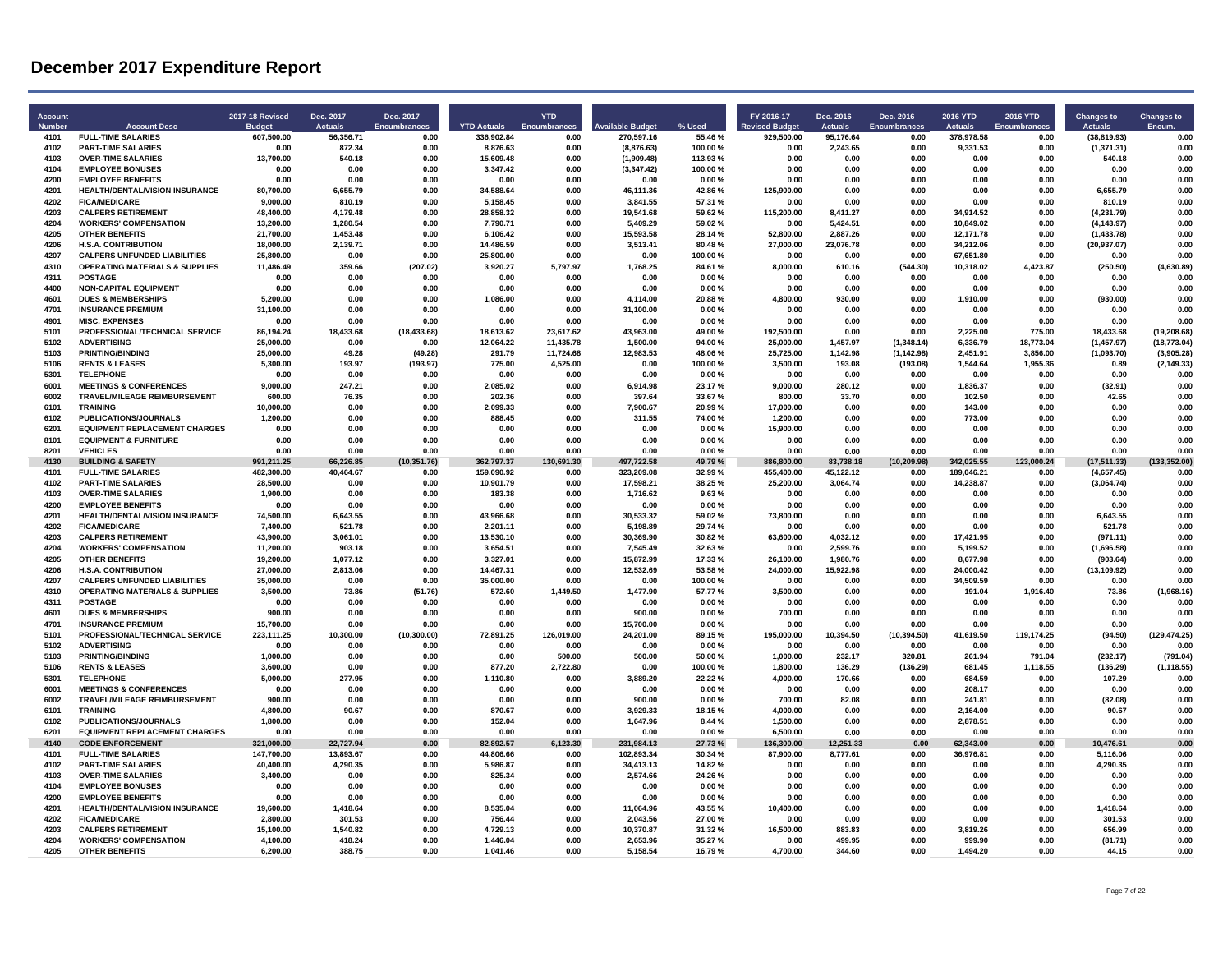| <b>Account</b><br><b>Numbe</b> | <b>Account Desc</b>                                               | <b>2017-18 Revised</b>   | Dec. 2017<br>Actuals    | Dec. 2017<br>Encumbrances | <b>YTD Actuals</b>      | <b>YTD</b><br>Encumbra | le Budget               | % Used             | FY 2016-17              | Dec. 2016<br><b>Actuals</b> | Dec. 2016<br><b>Encumbrances</b> | 2016 YTD<br><b>Actuals</b> | 2016 YTD<br><b>Encumbrances</b> | <b>Changes to</b><br>Actuals | <b>Changes to</b><br><b>Encum</b> |
|--------------------------------|-------------------------------------------------------------------|--------------------------|-------------------------|---------------------------|-------------------------|------------------------|-------------------------|--------------------|-------------------------|-----------------------------|----------------------------------|----------------------------|---------------------------------|------------------------------|-----------------------------------|
| 4206                           | <b>H.S.A. CONTRIBUTION</b>                                        | 6,000.00                 | 475.94                  | 0.00                      | 822.20                  | 0.00                   | 5,177.80                | 13.70%             | 3,000.00                | 1,730.76                    | 0.00                             | 2,538.54                   | 0.00                            | (1, 254.82)                  | 0.00                              |
| 4207                           | <b>CALPERS UNFUNDED LIABILITIES</b>                               | 10,200.00                | 0.00                    | 0.00                      | 10,200.00               | 0.00                   | 0.00                    | 100.00%            | 0.00                    | 0.00                        | 0.00                             | 9,901.21                   | 0.00                            | 0.00                         | 0.00                              |
| 4311<br>4601                   | <b>POSTAGE</b><br><b>DUES &amp; MEMBERSHIPS</b>                   | 0.00<br>400.00           | 0.00<br>0.00            | 0.00<br>0.00              | 0.00<br>0.00            | 0.00<br>0.00           | 0.00<br>400.00          | 0.00%<br>0.00%     | 0.00<br>400.00          | 0.00<br>0.00                | 0.00<br>0.00                     | 0.00<br>0.00               | 0.00<br>0.00                    | 0.00<br>0.00                 | 0.00<br>0.00                      |
| 4701                           | <b>INSURANCE PREMIUM</b>                                          | 2.700.00                 | 0.00                    | 0.00                      | 0.00                    | 0.00                   | 2.700.00                | 0.00%              | 0.00                    | 0.00                        | 0.00                             | 0.00                       | 0.00                            | 0.00                         | 0.00                              |
| 5101                           | PROFESSIONAL/TECHNICAL SERVICE                                    | 55,000.00                | 0.00                    | 0.00                      | 2.983.33                | 5,840.42               | 46,176.25               | 16.04%             | 3,401.00                | 0.00                        | 0.00                             | 0.00                       | 0.00                            | 0.00                         | 0.00                              |
| 5102                           | <b>ADVERTISING</b>                                                | 0.00                     | 0.00                    | 0.00                      | 0.00                    | 0.00                   | 0.00                    | 0.00%              | 0.00                    | 0.00                        | 0.00                             | 0.00                       | 0.00                            | 0.00                         | 0.00                              |
| 5103                           | <b>PRINTING/BINDING</b>                                           | 1,000.00                 | 0.00                    | 0.00                      | 717.12                  | 282.88                 | 0.00                    | 100.00%            | 500.00                  | 0.00                        | 0.00                             | 0.00                       | 0.00                            | 0.00                         | 0.00                              |
| 5106                           | <b>RENTS &amp; LEASES</b>                                         | 0.00                     | 0.00                    | 0.00                      | 0.00                    | n nn                   | 0.00                    | 0.00%              | 6,599.00                | 0.00                        | 0.00                             | 6,598.50                   | 0.00                            | 0.00                         | 0 <sub>0</sub>                    |
| 5301                           | <b>TELEPHONE</b>                                                  | 3,000.00                 | 0.00                    | 0.00                      | 0.00                    | 0.00                   | 3,000.00                | 0.00%              | 0.00                    | 0.00                        | 0.00                             | 0.00                       | 0.00                            | 0.00                         | 0.00                              |
| 6001<br>6002                   | <b>MEETINGS &amp; CONFERENCES</b><br>TRAVEL/MILEAGE REIMBURSEMENT | 2,000.00<br>400.00       | 0.00<br>0.00            | 0.00<br>0.00              | 0.00<br>42.94           | 0.00<br>0.00           | 2.000.00<br>357.06      | 0.00%<br>10.75%    | 1.000.00<br>0.00        | 0.00<br>14.58               | 0.00<br>0.00                     | 0.00<br>14.58              | 0.00<br>0.00                    | 0.00<br>(14.58)              | 0.00<br>0.00                      |
| 6101                           | <b>TRAINING</b>                                                   | 1,000.00                 | 0.00                    | 0.00                      | 0.00                    | 0.00                   | 1.000.00                | 0.00%              | 0.00                    | 0.00                        | 0.00                             | 0.00                       | 0.00                            | 0.00                         | 0.00                              |
| 6102                           | PUBLICATIONS/JOURNALS                                             | 0.00                     | 0.00                    | 0.00                      | 0.00                    | 0.00                   | 0.00                    | 0.00%              | 0.00                    | 0.00                        | 0.00                             | 0.00                       | 0.00                            | 0.00                         | 0.00                              |
| 6201                           | <b>EQUIPMENT REPLACEMENT CHARGES</b>                              | 0.00                     | 0.00                    | 0.00                      | 0.00                    | 0.00                   | 0.00                    | 0.00%              | 1.900.00                | 0.00                        | 0.00                             | 0.00                       | 0.00                            | 0.00                         | 0.00                              |
| 4150                           | <b>VIEW RESTORATION</b>                                           | 357,000.00               | 34.909.83               | (2,851.76)                | 161,869.23              | 32.489.50              | 162.641.27              | 54.44 %            | 347.200.00              | 30.225.54                   | (3,050.00)                       | 137,832.15                 | 31,356.25                       | 4.684.29                     | (34, 208.01)                      |
| 4101                           | <b>FULL-TIME SALARIES</b>                                         | 206,100.00               | 23,772.32               | 0.00                      | 98,196.94               | 0.00                   | 107,903.06              | 47.65%             | 208,200.00              | 22,708.54                   | 0.00                             | 94,437.86                  | 0.00                            | 1,063.78                     | 0.00                              |
| 4102                           | <b>PART-TIME SALARIES</b>                                         | 0.00                     | 0.00                    | 0.00                      | 0.00                    | 0.00                   | 0.00                    | 0.00%              | 0.00                    | 0.00                        | 0.00                             | 0.00                       | 0.00                            | 0.00                         | 0.00                              |
| 4103<br>4104                   | <b>OVER-TIME SALARIES</b><br><b>EMPLOYEE BONUSES</b>              | 600.00<br>0.00           | 0.00<br>0.00            | 0.00<br>0.00              | 843.52<br>1,000.00      | 0.00<br>0.00           | (243.52)<br>(1,000.00)  | 140.67%<br>100.00% | 0.00<br>0.00            | 0.00<br>0.00                | 0.00<br>0.00                     | 0.00<br>0.00               | 0.00<br>0.00                    | 0.00<br>0.00                 | 0.00<br>0.00                      |
| 4200                           | <b>EMPLOYEE BENEFITS</b>                                          | 0.00                     | 0.00                    | 0.00                      | 0.00                    | 0.00                   | 0.00                    | 0.00%              | 0.00                    | 0.00                        | 0.00                             | 0.00                       | 0.00                            | 0.00                         | 0.00                              |
| 4201                           | HEALTH/DENTAL/VISION INSURANCE                                    | 32,500.00                | 3,523.31                | 0.00                      | 14.605.87               | 0.00                   | 17,894.13               | 44.94 %            | 34,300.00               | 0.00                        | 0.00                             | 0.00                       | 0.00                            | 3,523.31                     | 0.00                              |
| 4202                           | <b>FICA/MEDICARE</b>                                              | 3.000.00                 | 299.88                  | 0.00                      | 1.220.94                | 0.00                   | 1.779.06                | 40.70%             | 0.00                    | 0.00                        | 0.00                             | 0.00                       | 0.00                            | 299.88                       | 0.00                              |
| 4203                           | <b>CALPERS RETIREMENT</b>                                         | 17,300.00                | 180487                  | 0.00                      | 7,924.30                | n nn                   | 9,375.70                | 45.80%             | 39,100.00               | 1.907.40                    | 0.00                             | 8,260.08                   | 0.00                            | (102.53)                     | 0.00                              |
| 4204                           | <b>WORKERS' COMPENSATION</b>                                      | 4,500.00                 | 546.76                  | 0.00                      | 1,991.17                | 0.00                   | 2,508.83                | 44.24 %            | 0.00                    | 1,199.89                    | 0.00                             | 2,399.78                   | 0.00                            | (653.13)                     | 0.00                              |
| 4205                           | <b>OTHER BENEFITS</b>                                             | 6,200.00                 | 948.87                  | 0.00                      | 2.229.00                | 0.00                   | 3.971.00                | 35.95 %            | 10.800.00               | 667.43                      | 0.00                             | 2.877.09                   | 0.00                            | 281.44                       | 0.00                              |
| 4206<br>4207                   | <b>H.S.A. CONTRIBUTION</b><br><b>CALPERS UNFUNDED LIABILITIES</b> | 12.000.00                | 1.162.06<br>0.00        | 0.00<br>0.00              | 5.546.99<br>13,800.00   | 0.00<br>n nn           | 6.453.01<br>0.00        | 46.23%<br>100.00%  | 6.000.00<br>0.00        | 692.28<br>0.00              | 0.00<br>0.00                     | 3.000.12<br>14.213.47      | 0.00<br>0.00                    | 469.78<br>0.00               | 0.00<br>0.00                      |
| 4310                           | <b>OPERATING MATERIALS &amp; SUPPLIES</b>                         | 13,800.00<br>2,000.00    | 51.76                   | (51.76)                   | 550.50                  | 1,449.50               | 0.00                    | 100.00%            | 2,000.00                | 0.00                        | 0.00                             | 0.00                       | 0.00                            | 51.76                        | (51.76)                           |
| 4701                           | <b>INSURANCE PREMIUM</b>                                          | 6.000.00                 | 0.00                    | 0.00                      | 0.00                    | 0.00                   | 6.000.00                | 0.00%              | 0.00                    | 0.00                        | 0.00                             | 0.00                       | 0.00                            | 0.00                         | 0.00                              |
| 5101                           | PROFESSIONAL/TECHNICAL SERVICE                                    | 53,000.00                | 2,800.00                | (2,800.00)                | 13,960.00               | 31,040.00              | 8,000.00                | 84.91%             | 44,000.00               | 3,050.00                    | (3,050.00)                       | 12,643.75                  | 31,356.25                       | (250.00)                     | (34, 156.25)                      |
| 5201                           | <b>REPAIR &amp; MAINTENANCE SERVICES</b>                          | 0.00                     | 0.00                    | 0.00                      | 0.00                    | 0.00                   | 0.00                    | 0.00%              | 0.00                    | 0.00                        | 0.00                             | 0.00                       | 0.00                            | 0.00                         | 0.00                              |
| 6201                           | <b>EQUIPMENT REPLACEMENT CHARGES</b>                              | 0.00                     | 0.00                    | 0.00                      | 0.00                    | 0.00                   | 0.00                    | 0.00%              | 2,800.00                | 0.00                        | 0.00                             | 0.00                       | 0.00                            | 0.00                         | 0.00                              |
| 4160                           | <b>NCCP</b>                                                       | 75.000.00                | 0.00                    | 0.00                      | 0.00                    | 0.00                   | 75.000.00               | 0.00%              | 75.000.00               | 0.00                        | 0.00                             | 0.00                       | 0.00                            | 0.00                         | 0.00                              |
| 4101                           | <b>FULL-TIME SALARIES</b>                                         | 0.00                     | 0.00                    | 0.00                      | 0.00                    | 0.00                   | 0.00                    | 0.00%              | 0.00                    | 0.00                        | 0.00                             | 0.00                       | 0.00                            | 0.00                         | 0.00                              |
| 4102<br>4103                   | <b>PART-TIME SALARIES</b><br><b>OVER-TIME SALARIES</b>            | 0.00<br>0.00             | 0.00<br>0.00            | 0.00<br>0.00              | 0.00<br>0.00            | 0.00<br>0.00           | 0.00<br>0.00            | 0.00%<br>0.00%     | 0.00<br>0.00            | 0.00<br>0.00                | 0.00<br>0.00                     | 0.00<br>0.00               | 0.00<br>0.00                    | 0.00<br>0.00                 | 0.00<br>0.00                      |
| 4200                           | <b>EMPLOYEE BENEFITS</b>                                          | 0.00                     | 0.00                    | 0.00                      | 0.00                    | 0.00                   | 0.00                    | 0.00%              | 0.00                    | 0.00                        | 0.00                             | 0.00                       | 0.00                            | 0.00                         | 0.00                              |
| 5101                           | PROFESSIONAL/TECHNICAL SERVICE                                    | 75,000.00                | 0.00                    | 0.00                      | 0.00                    | 0.00                   | 75,000.00               | 0.00%              | 75,000.00               | 0.00                        | 0.00                             | 0.00                       | 0.00                            | 0.00                         | 0.00                              |
| 4170                           | <b>GEOLOGY</b>                                                    | 150,000.00               | 0.00                    | 0.00                      | 38,732.50               | 111,266.50             | 1.00                    | 100.00%            | 150,000.00              | 11,747.50                   | (11, 747.50)                     | 35,647.50                  | 114,352.50                      | (11,747.50)                  | (114, 352.50)                     |
| 5101                           | PROFESSIONAL/TECHNICAL SERVICE                                    | 150,000.00               | 0.00                    | 0.00                      | 38,732.50               | 111,266.50             | 1.00                    | 100.00%            | 150,000.00              | 11,747.50                   | (11, 747.50)                     | 35,647.50                  | 114,352.50                      | (11, 747.50)                 | (114, 352.50)                     |
| 5110                           | <b>RECREATION ADMINISTRATION</b>                                  | 1,211,091.08             | 328.949.10              | (96.16)                   | 748.045.88              | 10.508.31              | 452.536.89              | 62.63%             | 886,740.00              | 93.776.67                   | 825.93                           | 363.429.06                 | 60,483.70                       | 235,172.43                   | (60, 579.86)                      |
| 4101<br>4102                   | <b>FULL-TIME SALARIES</b><br><b>PART-TIME SALARIES</b>            | 624,300.00<br>102,600.00 | 268,917.13<br>10,818.65 | 0.00<br>0.00              | 461,894.90<br>36,608.30 | 0.00<br>0.00           | 162,405.10<br>65,991.70 | 73.99%<br>35.68%   | 489,900.00<br>82,200.00 | 62,222.39<br>6,491.34       | 0.00<br>0.00                     | 249,058.90<br>32,148.86    | 0.00<br>0.00                    | 206,694.74<br>4,327.31       | 0.00<br>0.00                      |
| 4103                           | <b>OVER-TIME SALARIES</b>                                         | 200.00                   | 0.00                    | 0.00                      | 500.10                  | 0.00                   | (300.10)                | 250.00%            | 1.300.00                | 0.00                        | 0.00                             | 0.00                       | 0.00                            | 0.00                         | 0.00                              |
| 4104                           | <b>EMPLOYEE BONUSES</b>                                           | 0.00                     | 0.00                    | 0.00                      | 0.00                    | 0.00                   | 0.00                    | 0.00%              | 0.00                    | 0.00                        | 0.00                             | 0.00                       | 0.00                            | 0.00                         | 0.00                              |
| 4200                           | <b>EMPLOYEE BENEFITS</b>                                          | 0.00                     | 0.00                    | 0.00                      | 0.00                    | 0.00                   | 0.00                    | 0.00%              | 0.00                    | 0.00                        | 0.00                             | 0.00                       | 0.00                            | 0.00                         | 0.00                              |
| 4201                           | HEALTH/DENTAL/VISION INSURANCE                                    | 74,300.00                | 7,279.95                | 0.00                      | 45,575.52               | 0.00                   | 28,724.48               | 61.34 %            | 51,200.00               | 574.20                      | 0.00                             | 3,445.20                   | 0.00                            | 6,705.75                     | 0.00                              |
| 4202                           | <b>FICA/MEDICARE</b>                                              | 10.500.00                | 1.303.23                | 0.00                      | 4.214.58                | 0.00                   | 6.285.42                | 40.14%             | 0.00                    | 0.00                        | 0.00                             | 0.00                       | 0.00                            | 1.303.23                     | 0.00                              |
| 4203                           | <b>CALPERS RETIREMENT</b>                                         | 60,100.00                | 7,158.60                | 0.00                      | 25,016.85               | 0.00                   | 35,083.15               | 41.63%             | 76,200.00               | 6,047.35                    | 0.00                             | 25.123.00                  | 0.00                            | 1,111.25                     | 0.00                              |
| 4204<br>4205                   | <b>WORKERS' COMPENSATION</b><br><b>OTHER BENEFITS</b>             | 16,000.00<br>24,900.00   | 1,957.54<br>2,473.35    | 0.00<br>0.00              | 6,347.78<br>7,792.58    | 0.00<br>0.00           | 9,652.22<br>17,107.42   | 39.68%<br>31.30%   | 0.00<br>31,200.00       | 3,274.72<br>2,004.44        | 0.00<br>0.00                     | 6,549.44<br>8,561.65       | 0.00<br>0.00                    | (1,317.18)<br>468.91         | 0.00<br>0.00                      |
| 4206                           | <b>H.S.A. CONTRIBUTION</b>                                        | 14.000.00                | 1.351.88                | 0.00                      | 2.817.69                | 0.00                   | 11.182.31               | 20.13%             | 1.000.00                | 9.000.00                    | 0.00                             | 9.000.12                   | 0.00                            | (7,648.12)                   | 0.00                              |
| 4207                           | <b>CALPERS UNFUNDED LIABILITIES</b>                               | 52,400.00                | 0.00                    | 0.00                      | 52,400.00               | 0.00                   | 0.00                    | 100.00%            | 0.00                    | 0.00                        | 0.00                             | 38,974.51                  | 0.00                            | 0.00                         | 0.00                              |
| 4310                           | <b>OPERATING MATERIALS &amp; SUPPLIES</b>                         | 18,000.00                | 555.99                  | 182.68                    | 4,643.91                | 2,606.88               | 10,749.21               | 40.28%             | 16,000.00               | 979.06                      | (334.07)                         | 5,902.12                   | 438.01                          | (423.07)                     | (255.33)                          |
| 4311                           | <b>POSTAGE</b>                                                    | 0.00                     | 0.00                    | 0.00                      | 0.00                    | 0.00                   | 0.00                    | 0.00%              | 0.00                    | 0.00                        | 0.00                             | 0.00                       | 0.00                            | 0.00                         | 0.00                              |
| 4601                           | <b>DUES &amp; MEMBERSHIPS</b>                                     | 2,100.00                 | 1,000.00                | (170.00)                  | 1.000.00                | 1,671.00               | (571.00)                | 127.19%            | 2,100.00                | 340.00                      | (340.00)                         | 955.00                     | 780.00                          | 660.00                       | (950.00)                          |
| 4701                           | <b>INSURANCE PREMIUM</b>                                          | 18,100.00                | 0.00                    | 0.00                      | 0.00                    | 0.00                   | 18,100.00               | 0.00%              | 0.00                    | 0.00                        | 0.00                             | 0.00                       | 0.00                            | 0.00                         | 0.00                              |
| 5101<br>5102                   | PROFESSIONAL/TECHNICAL SERVICE<br><b>ADVERTISING</b>              | 35,000.00<br>21.000.00   | 108.84<br>0.00          | (108.84)<br>0.00          | 20,270.75<br>4.196.12   | 926.55<br>5.303.88     | 13,802.70<br>11.500.00  | 60.56%<br>45.24%   | 48,000.00<br>12.000.00  | 0.00<br>0.00                | 0.00<br>0.00                     | (27, 592.29)<br>0.00       | 11,039.06<br>0.00               | 108.84<br>0.00               | (11, 147.90)<br>0.00              |
| 5103                           | <b>PRINTING/BINDING</b>                                           | 2,000.00                 | 0.00                    | 0.00                      | 0.00                    | 0.00                   | 2,000.00                | 0.00%              | 2,340.00                | 0.00                        | 1,500.00                         | 2,573.37                   | 9,926.63                        | 0.00                         | (9,926.63)                        |
| 5104                           | <b>MERCHANT FEES</b>                                              | 14,000.00                | 936.88                  | 0.00                      | 5,621.37                | 0.00                   | 8,378.63                | 40.15%             | 14,000.00               | 943.35                      | 0.00                             | 3,890.11                   | 0.00                            | (6.47)                       | 0.00                              |
| 5301                           | <b>TELEPHONE</b>                                                  | 4,000.00                 | 0.00                    | 0.00                      | 0.00                    | 0.00                   | 4,000.00                | 0.00%              | 0.00                    | 0.00                        | 0.00                             | 0.00                       | 0.00                            | 0.00                         | 0.00                              |
| 6001                           | <b>MEETINGS &amp; CONFERENCES</b>                                 | 11.000.00                | 3.249.05                | 0.00                      | 6,510.31                | 0.00                   | 4.489.69                | 59.18%             | 11,000.00               | 1.336.99                    | 0.00                             | 3.746.94                   | 0.00                            | 1.912.06                     | 0.00                              |
| 6002                           | TRAVEL/MILEAGE REIMBURSEMENT                                      | 2,000.00                 | 422.51                  | 0.00                      | 1.843.54                | 0.00                   | 156.46                  | 92.20%             | 2,000.00                | 512.83                      | 0.00                             | 1,042.13                   | 0.00                            | (90.32)                      | 0.00                              |
| 6101                           | <b>TRAINING</b>                                                   | 1.500.00                 | 0.00                    | 0.00                      | 160.00                  | 0.00                   | 1.340.00                | 10.67%             | 1.500.00                | 50.00                       | 0.00                             | 50.00                      | 0.00                            | (50.00)                      | 0.00                              |
| 6102                           | PUBLICATIONS/JOURNALS                                             | 500.00                   | 290.50                  | 0.00                      | 290.50                  | 0.00                   | 209.50                  | 58.00 %            | 400.00                  | 0.00                        | 0.00                             | 0.00                       | 400.00                          | 290.50                       | (400.00)                          |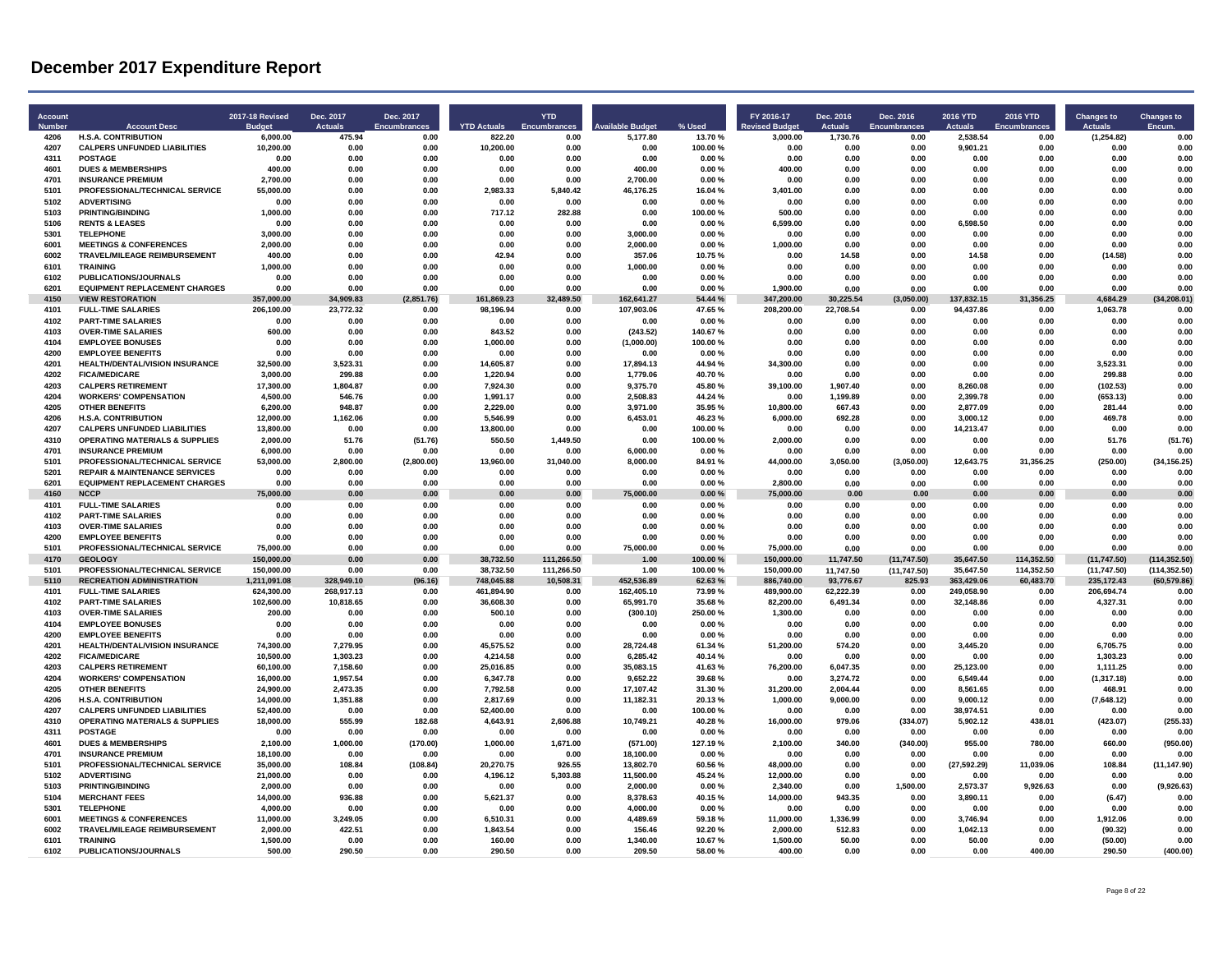| Account<br><b>Numbe</b> | <b>Account Desc</b>                                                   | <b>2017-18 Revised</b>   | Dec. 2017<br>Actuals   | Dec. 2017<br><b>Encumbrances</b> | <b>YTD Actuals</b>     | <b>YTD</b><br>Encumbra | vailable Budge             | % User             | FY 2016-17<br>vised Budget | Dec. 2016<br><b>Actuals</b> | Dec. 2016<br><b>Encumbrances</b> | 2016 YTD<br><b>Actuals</b> | 2016 YTD<br><b>Encumbrances</b> | <b>Changes to</b><br><b>Actuals</b> | <b>Changes to</b><br>Encum |
|-------------------------|-----------------------------------------------------------------------|--------------------------|------------------------|----------------------------------|------------------------|------------------------|----------------------------|--------------------|----------------------------|-----------------------------|----------------------------------|----------------------------|---------------------------------|-------------------------------------|----------------------------|
| 6201                    | <b>EQUIPMENT REPLACEMENT CHARGES</b>                                  | 84,500.00                | 21,125.00              | 0.00                             | 42,250.00              | 0.00                   | 42,250.00                  | 50.00 %            | 6,500.00                   | 0.00                        | 0.00                             | 0.00                       | 0.00                            | 21,125.00                           | 0.00                       |
| 8101<br>8201            | <b>EQUIPMENT &amp; FURNITURE</b><br><b>VEHICLES</b>                   | 0.00                     | 0.00                   | 0.00                             | 0.00                   | 0.00                   | 0.00<br>0.00               | 0.00%              | 0.00                       | 0.00                        | 0.00                             | 0.00                       | 0.00                            | 0.00<br>0.00                        | 0.00                       |
| 5120                    | OTHER RECREATIONAL FACILITIES                                         | 18,091.08<br>79,600.00   | 0.00<br>(24, 679.69)   | 0.00<br>0.00                     | 18,091.08<br>22,100.23 | 0.00<br>470.84         | 57,028.93                  | 100.00%<br>28.36 % | 37,900.00<br>183,710.00    | 0.00<br>17,946.86           | 0.00<br>0.00                     | 0.00<br>72,529.71          | 37,900.00<br>6,042.78           | (42, 626.55)                        | (37,900.00)<br>(6,042.78)  |
| 4101                    | <b>FULL-TIME SALARIES</b>                                             | 0.00                     | 0.00                   | 0.00                             | 4,620.44               | 0.00                   | (4,620.44)                 | 100.00%            | 54,000.00                  | 1,503.63                    | 0.00                             | 6,314.41                   | 0.00                            | (1,503.63)                          | 0.00                       |
| 4102                    | <b>PART-TIME SALARIES</b>                                             | 55,300.00                | (24, 797.91)           | 0.00                             | 10,985.25              | 0.00                   | 44,314.75                  | 19.86%             | 66,000.00                  | 12,323.83                   | 0.00                             | 44,670.05                  | 0.00                            | (37, 121.74)                        | 0.00                       |
| 4103                    | <b>OVER-TIME SALARIES</b>                                             | 0.00                     | 0.00                   | 0.00                             | 0.00                   | 0.00                   | 0.00                       | 0.00%              | 0.00                       | 0.00                        | 0.00                             | 0.00                       | 0.00                            | 0.00                                | 0.00                       |
| 4200                    | <b>EMPLOYEE BENEFITS</b>                                              | 0.00                     | 0.00                   | 0.00                             | 0.00                   | 0.00                   | 0.00                       | 0.00%              | 2,950.00                   | 0.00                        | 0.00                             | 0.00                       | 0.00                            | 0.00                                | 0.00                       |
| 4201                    | <b>HEALTH/DENTAL/VISION INSURANCE</b>                                 | 0.00                     | 0.00                   | 0.00                             | (1, 353.28)            | 0.00                   | 1.353.28                   | 100.00%            | 0.00                       | 0.00                        | 0.00                             | 0.00                       | 0.00                            | 0.00                                | 0.00                       |
| 4202<br>4203            | <b>FICA/MEDICARE</b><br><b>CALPERS RETIREMENT</b>                     | 800.00<br>0.00           | 4.20<br>4.51           | 0.00<br>0.00                     | 1.980.15<br>1,274.11   | 0.00<br>0.00           | (1, 180.15)<br>(1, 274.11) | 247.50%<br>100.00% | 0.00<br>27,500.00          | 0.00<br>519.19              | 0.00<br>0.00                     | 0.00<br>2,385.94           | 0.00<br>0.00                    | 4.20<br>(514.68)                    | 0.00<br>0.00               |
| 4204                    | <b>WORKERS' COMPENSATION</b>                                          | 1,300.00                 | 2.33                   | 0.00                             | 920.36                 | 0.00                   | 379.64                     | 70 77 %            | 0.00                       | 949.91                      | 0.00                             | 1.899.82                   | 0.00                            | (947.58)                            | 0.00                       |
| 4205                    | <b>OTHER BENEFITS</b>                                                 | 3,400.00                 | 0.00                   | 0.00                             | 112.68                 | 0.00                   | 3,287.32                   | 3.32%              | 10,700.00                  | 723.07                      | 0.00                             | 2,565.25                   | 0.00                            | (723.07)                            | 0.00                       |
| 4206                    | <b>H.S.A. CONTRIBUTION</b>                                            | 0.00                     | 0.00                   | 0.00                             | 0.24                   | 0.00                   | (0.24)                     | 100.00%            | 0.00                       | 0.00                        | 0.00                             | 0.00                       | 0.00                            | 0.00                                | 0.00                       |
| 4207                    | <b>CALPERS UNFUNDED LIABILITIES</b>                                   | 0.00                     | 0.00                   | 0.00                             | 0.00                   | 0.00                   | 0.00                       | 0.00%              | 0.00                       | 0.00                        | 0.00                             | 3,944.14                   | 0.00                            | 0.00                                | 0.00                       |
| 4310                    | <b>OPERATING MATERIALS &amp; SUPPLIES</b>                             | 2,500.00                 | 107.18                 | 0.00                             | 557.38                 | 416.76                 | 1,525.86                   | 38.96%             | 18.000.00                  | 1,927.23                    | 0.00                             | 8,376.86                   | 3,642.78                        | (1,820.05)                          | (3,642.78)                 |
| 4311<br>4701            | <b>POSTAGE</b><br><b>INSURANCE PREMIUM</b>                            | 0.00<br>6,900.00         | 0.00<br>0.00           | 0.00<br>0.00                     | 0.00<br>0.00           | 0.00                   | 0.00<br>6,900.00           | 0.00%<br>0.00%     | 0.00<br>0.00               | 0.00<br>0.00                | 0.00<br>0.00                     | 0.00<br>0.00               | 0.00<br>0.00                    | 0.00<br>0.00                        | 0.00<br>0.00               |
| 5102                    | <b>ADVERTISING</b>                                                    | 0.00                     | 0.00                   | 0.00                             | 550.00                 | 0.00<br>0.00           | (550.00)                   | 100.00%            | 0.00                       | 0.00                        | 0.00                             | 0.00                       | 0.00                            | 0.00                                | 0.00                       |
| 5103                    | <b>PRINTING/BINDING</b>                                               | 4.500.00                 | 0.00                   | 0.00                             | 0.00                   | 0.00                   | 4.500.00                   | 0.00%              | 2,160.00                   | 0.00                        | 0.00                             | 2,158.20                   | 0.00                            | 0.00                                | 0.00                       |
| 5106                    | <b>RENTS &amp; LEASES</b>                                             | 4,900.00                 | 0.00                   | 0.00                             | 2,345.92               | 54.08                  | 2,500.00                   | 48.98%             | 2,400.00                   | 0.00                        | 0.00                             | 0.00                       | 2,400.00                        | 0.00                                | (2,400.00)                 |
| 5301                    | <b>TELEPHONE</b>                                                      | 0.00                     | 0.00                   | 0.00                             | 106.98                 | 0.00                   | (106.98)                   | 100.00%            | 0.00                       | 0.00                        | 0.00                             | 215.04                     | 0.00                            | 0.00                                | 0.00                       |
| 6201                    | <b>EQUIPMENT REPLACEMENT CHARGES</b>                                  | 0.00                     | 0.00                   | 0 <sup>0<sup>c</sup></sup>       | 0.00                   | 0.00                   | 0.00                       | 0.00 %             | 0.00                       | 0.00                        | 0.00                             | 0.00                       | 0.00                            | 0.00                                | 0.00                       |
| 5121                    | <b>EASTVIEW PARK</b>                                                  | 5,000.00                 | 98.35                  | 3,500.00                         | 98.35                  | 3.500.00               | 1,401.65                   | 71.96%             | 0.00                       | 0.00                        | 0.00                             | 0.00                       | 0.00                            | 98.35                               | 3,500.00                   |
| 4310                    | <b>OPERATING MATERIALS &amp; SUPPLIES</b>                             | 5,000.00                 | 98.35                  | 3,500.00                         | 98.35                  | 3,500.00               | 1,401.65                   | 71.96%             | 0.00                       | 0.00                        | 0.00                             | 0.00                       | 0.00                            | 98.35                               | 3.500.00                   |
| 5122<br>4102            | <b>OPEN SPACE MANAGEMENT</b><br><b>PART-TIME SALARIES</b>             | 148,600.00<br>103,600.00 | 34,534.53<br>32,431.42 | (305.84)<br>0.00                 | 39,854.66<br>35,257.84 | 0.00<br>0.00           | 108,745.34<br>68,342.16    | 26.82%<br>34.03%   | 0.00<br>0.00               | 0.00<br>0.00                | 0.00<br>0.00                     | 0.00<br>0.00               | 0.00<br>0.00                    | 34,534.53<br>32,431.42              | (305.84)<br>0.00           |
| 4202                    | <b>FICA/MEDICARE</b>                                                  | 1,500.00                 | 413.64                 | 0.00                             | 573.73                 | 0.00                   | 926.27                     | 38.27 %            | 0.00                       | 0.00                        | 0.00                             | 0.00                       | 0.00                            | 413.64                              | 0.00                       |
| 4203                    | <b>CALPERS RETIREMENT</b>                                             | 1,500.00                 | 168.73                 | 0.00                             | 226.98                 | 0.00                   | 1,273.02                   | 15.13%             | 0.00                       | 0.00                        | 0.00                             | 0.00                       | 0.00                            | 168.73                              | 0.00                       |
| 4204                    | <b>WORKERS' COMPENSATION</b>                                          | 2,400.00                 | 173.23                 | 0.0C                             | 238.24                 | 0.00                   | 2,161.76                   | 992%               | 0.00                       | 0.00                        | 0.00                             | 0.00                       | 0.00                            | 173.23                              | 0.00                       |
| 4205                    | <b>OTHER BENEFITS</b>                                                 | 4,900.00                 | 0.00                   | 0.00                             | 0.00                   | 0.00                   | 4,900.00                   | 0.00%              | 0.00                       | 0.00                        | 0.00                             | 0.00                       | 0.00                            | 0.00                                | 0.00                       |
| 4310                    | <b>OPERATING MATERIALS &amp; SUPPLIES</b>                             | 31,000.00                | 1,347.51               | (305.84)                         | 3.557.87               | 0.00                   | 27,442.13                  | 11.48%             | 0.00                       | 0.00                        | 0.00                             | 0.00                       | 0.00                            | 1,347.51                            | (305.84)                   |
| 5101                    | PROFESSIONAL/TECHNICAL SERVICE                                        | 1,200.00                 | 0.00                   | 0.00                             | 0.00                   | 0.00                   | 1,200.00                   | 0.00%              | 0.00                       | 0.00                        | 0.00                             | 0.00                       | 0.00                            | 0.00                                | 0.00                       |
| 5103<br>5130            | PRINTING/BINDING<br><b>FRED HESSE JR. PARK</b>                        | 2,500.00<br>206,579.27   | 0.00<br>22,159.91      | 0.00<br>(88.70)                  | 0.00<br>108.541.26     | 0.00<br>674.42         | 2.500.00<br>97,363.59      | 0.00%<br>52.87%    | 0.00<br>186.900.00         | 0.00<br>17.844.62           | 0.00<br>0.00                     | 0.00<br>78.253.05          | 0.00<br>422.47                  | 0.00<br>4,315.29                    | 0.00<br>(511.17)           |
| 4101                    | <b>FULL-TIME SALARIES</b>                                             | 32,400.00                | 2.690.63               | 0.00                             | 19,161.55              | 0.00                   | 13.238.45                  | 59.14%             | 31.000.00                  | 3.534.69                    | 0.00                             | 14,890.99                  | 0.00                            | (844.06)                            | 0.00                       |
| 4102                    | <b>PART-TIME SALARIES</b>                                             | 129,000.00               | 16,847.08              | 0.00                             | 68,189.55              | 0.00                   | 60,810.45                  | 52 86 %            | 116,700.00                 | 12,014.45                   | 0.00                             | 49,842.96                  | 0.00                            | 4,832.63                            | 0.00                       |
| 4103                    | <b>OVER-TIME SALARIES</b>                                             | 100.00                   | 0.00                   | 0.00                             | 0.00                   | 0.00                   | 100.00                     | 0.00%              | 0.00                       | 0.00                        | 0.00                             | 0.00                       | 0.00                            | 0.00                                | 0.00                       |
| 4104                    | <b>EMPLOYEE BONUSES</b>                                               | 0.00                     | 0.00                   | 0.00                             | 0.00                   | 0.00                   | 0.00                       | 0.00%              | 0.00                       | 0.00                        | 0.00                             | 0.00                       | 0.00                            | 0.00                                | 0.00                       |
| 4200                    | <b>EMPLOYEE BENEFITS</b>                                              | 0.00                     | 0.00                   | 0.00                             | 0.00                   | 0.00                   | 0.00                       | 0.00%              | 0.00                       | 0.00                        | 0.00                             | 0.00                       | 0.00                            | 0.00                                | 0.00                       |
| 4201                    | <b>HEALTH/DENTAL/VISION INSURANCE</b>                                 | 3,400.00                 | 507.27                 | 0.00                             | 2.582.51               | 0.00                   | 817.49                     | 75.97%             | 3.400.00                   | 0.00                        | 0.00                             | 0.00                       | 0.00                            | 507.27                              | 0.00                       |
| 4202<br>4203            | <b>FICA/MEDICARE</b><br><b>CALPERS RETIREMENT</b>                     | 2,300.00<br>5,400.00     | 574.33<br>971.75       | 0.00<br>0.00                     | 2.351.83<br>4.562.86   | 0.00<br>0.00           | (51.83)<br>837.14          | 102.26%<br>84.50%  | 0.00<br>16.500.00          | 0.00<br>639.31              | 0.00<br>0.00                     | 0.00<br>3.204.57           | 0.00<br>0.00                    | 574.33<br>332.44                    | 0.00<br>0.00               |
| 4204                    | <b>WORKERS' COMPENSATION</b>                                          | 3,700.00                 | 449.40                 | 0.00                             | 1,746.12               | 0.00                   | 1,953.88                   | 47.19%             | 0.00                       | 849.92                      | 0.00                             | 1,699.84                   | 0.00                            | (400.52)                            | 0.00                       |
| 4205                    | <b>OTHER BENEFITS</b>                                                 | 7,100.00                 | 30.95                  | 0.00                             | 478.23                 | 0.00                   | 6,621.77                   | 6.73%              | 9,800.00                   | 774.70                      | 0.00                             | 2,886.09                   | 0.00                            | (743.75)                            | 0.00                       |
| 4206                    | <b>H.S.A. CONTRIBUTION</b>                                            | 1,100.00                 | 0.00                   | 0.00                             | 161.53                 | 0.00                   | 938.47                     | 14.73%             | 1,100.00                   | 0.00                        | 0.00                             | 0.00                       | 0.00                            | 0.00                                | 0.00                       |
| 4207                    | <b>CALPERS UNFUNDED LIABILITIES</b>                                   | 4,700.00                 | 0.00                   | 0.00                             | 4,700.00               | 0.00                   | 0.00                       | 100.00%            | 0.00                       | 0.00                        | 0.00                             | 5,070.01                   | 0.00                            | 0.00                                | 0.00                       |
| 4310                    | <b>OPERATING MATERIALS &amp; SUPPLIES</b>                             | 10.979.27                | 88.50                  | (88.70)                          | 4.607.08               | 674 42                 | 569777                     | 48.11%             | 6,500.00                   | 31.55                       | 0.00                             | 658.59                     | 422.47                          | 56.95                               | (511.17)                   |
| 4701<br>6201            | <b>INSURANCE PREMIUM</b><br><b>EQUIPMENT REPLACEMENT CHARGES</b>      | 6,400.00<br>0.00         | 0.00<br>0.00           | 0.00<br>0.00                     | 0.00<br>0.00           | 0.00<br>0.00           | 6,400.00<br>0.00           | 0.00%<br>0.00%     | 0.00<br>1.900.00           | 0.00<br>0.00                | 0.00<br>0.00                     | 0.00<br>0.00               | 0.00<br>0.00                    | 0.00<br>0.00                        | 0.00<br>0.00               |
| 5140                    | <b>ROBERT E. RYAN PARK</b>                                            | 120,000.00               | 7,891.89               | (159.89)                         | 50,241.68              | 266.58                 | 69,491.74                  | 42.09%             | 110,600.00                 | 12,730.00                   | (34.89)                          | 49,573.18                  | 285.77                          | (4,838.11)                          | (445.66)                   |
| 4101                    | <b>FULL-TIME SALARIES</b>                                             | 18,500.00                | 1,537.50               | 0.00                             | 11,228.92              | 0.00                   | 7.271.08                   | 60.70%             | 17,700.00                  | 2.019.81                    | 0.00                             | 8.846.79                   | 0.00                            | (482.31)                            | 0.00                       |
| 4102                    | <b>PART-TIME SALARIES</b>                                             | 76,600.00                | 5,137.48               | 0.00                             | 28,250.01              | 0.00                   | 48,349.99                  | 36.88%             | 70,700.00                  | 7,661.49                    | 0.00                             | 28,757.75                  | 0.00                            | (2,524.01)                          | 0.00                       |
| 4103                    | <b>OVER-TIME SALARIES</b>                                             | 100.00                   | 0.00                   | 0.00                             | 27.92                  | 0.00                   | 72.08                      | 28.00%             | 0.00                       | 0.00                        | 0.00                             | 0.00                       | 0.00                            | 0.00                                | 0.00                       |
| 4104                    | <b>EMPLOYEE BONUSES</b>                                               | 0.00                     | 0.00                   | 0.00                             | 0.00                   | 0.00                   | 0.00                       | 0.00%              | 0.00                       | 0.00                        | 0.00                             | 0.00                       | 0.00                            | 0.00                                | 0.00                       |
| 4200                    | <b>EMPLOYEE BENEFITS</b>                                              | 0.00                     | 0.00                   | 0.00                             | 0.00                   | 0.00                   | 0.00                       | 0.00%              | 0.00                       | 0.00                        | 0.00                             | 0.00                       | 0.00                            | 0.00                                | 0.00                       |
| 4201<br>4202            | HEALTH/DENTAL/VISION INSURANCE<br><b>FICA/MEDICARE</b>                | 2.000.00<br>1,400.00     | 289.87<br>205.53       | 0.00<br>0.00                     | 1.475.74<br>1,195.65   | 0.00<br>0.00           | 524.26<br>204.35           | 73.80%<br>85.43%   | 2.500.00<br>0.00           | 0.00<br>0.00                | 0.00<br>0.00                     | 0.00<br>0.00               | 0.00<br>0.00                    | 289.87<br>205.53                    | 0.00<br>0.00               |
| 4203                    | <b>CALPERS RETIREMENT</b>                                             | 3,500.00                 | 390.61                 | 0.00                             | 2,225.03               | 0.00                   | 1,274.97                   | 63.57%             | 11,100.00                  | 632.67                      | 0.00                             | 2,542.36                   | 0.00                            | (242.06)                            | 0.00                       |
| 4204                    | <b>WORKERS' COMPENSATION</b>                                          | 2,200.00                 | 153.52                 | 0.00                             | 839.41                 | 0.00                   | 1,360.59                   | 38.14%             | 0.00                       | 499.95                      | 0.00                             | 999.90                     | 0.00                            | (346.43)                            | 0.00                       |
| 4205                    | <b>OTHER BENEFITS</b>                                                 | 4,300.00                 | 17.69                  | 0.00                             | 270.04                 | 0.00                   | 4,029.96                   | 6.28%              | 5,400.00                   | 366.02                      | 0.00                             | 1,479.26                   | 0.00                            | (348.33)                            | 0.00                       |
| 4206                    | <b>H.S.A. CONTRIBUTION</b>                                            | 600.00                   | 0.00                   | 0.00                             | 92.30                  | 0.00                   | 507.70                     | 15.33%             | 600.00                     | 1,500.00                    | 0.00                             | 1,500.00                   | 0.00                            | (1,500.00)                          | 0.00                       |
| 4207                    | <b>CALPERS UNFUNDED LIABILITIES</b>                                   | 4,400.00                 | 0.00                   | 0.00                             | 4.400.00               | 0.00                   | 0.00                       | 100.00%            | 0.00                       | 0.00                        | 0.00                             | 5,296.93                   | 0.00                            | 0.00                                | 0.00                       |
| 4310<br>4701            | <b>OPERATING MATERIALS &amp; SUPPLIES</b><br><b>INSURANCE PREMIUM</b> | 3,000.00<br>3,400.00     | 159.69<br>0.00         | (159.89)<br>0.00                 | 236.66<br>0.00         | 266.58<br>0.00         | 2,496.76<br>3,400.00       | 16.77%<br>0.00%    | 2,600.00<br>0.00           | 50.06<br>0.00               | (34.89)<br>0.00                  | 150.19<br>0.00             | 285.77<br>0.00                  | 109.63<br>0.00                      | (445.66)<br>0.00           |
| 5150                    | <b>LADERA LINDA COMMUNITY CENTER</b>                                  | 99.100.00                | 10,321.32              | 0.00                             | 39.616.16              | 591.83                 | 58.892.01                  | 40.57%             | 90.600.00                  | 7.089.05                    | (15.60)                          | 35.846.72                  | 173.61                          | 3.232.27                            | (173.61)                   |
| 4101                    | <b>FULL-TIME SALARIES</b>                                             | 22,900.00                | 4.320.57               | 0.00                             | 13,074.11              | 0.00                   | 9,825.89                   | 57.09%             | 22,200.00                  | 2,506.02                    | 0.00                             | 10,541.43                  | 0.00                            | 1,814.55                            | 0.00                       |
|                         |                                                                       |                          |                        |                                  |                        |                        |                            |                    |                            |                             |                                  |                            |                                 |                                     |                            |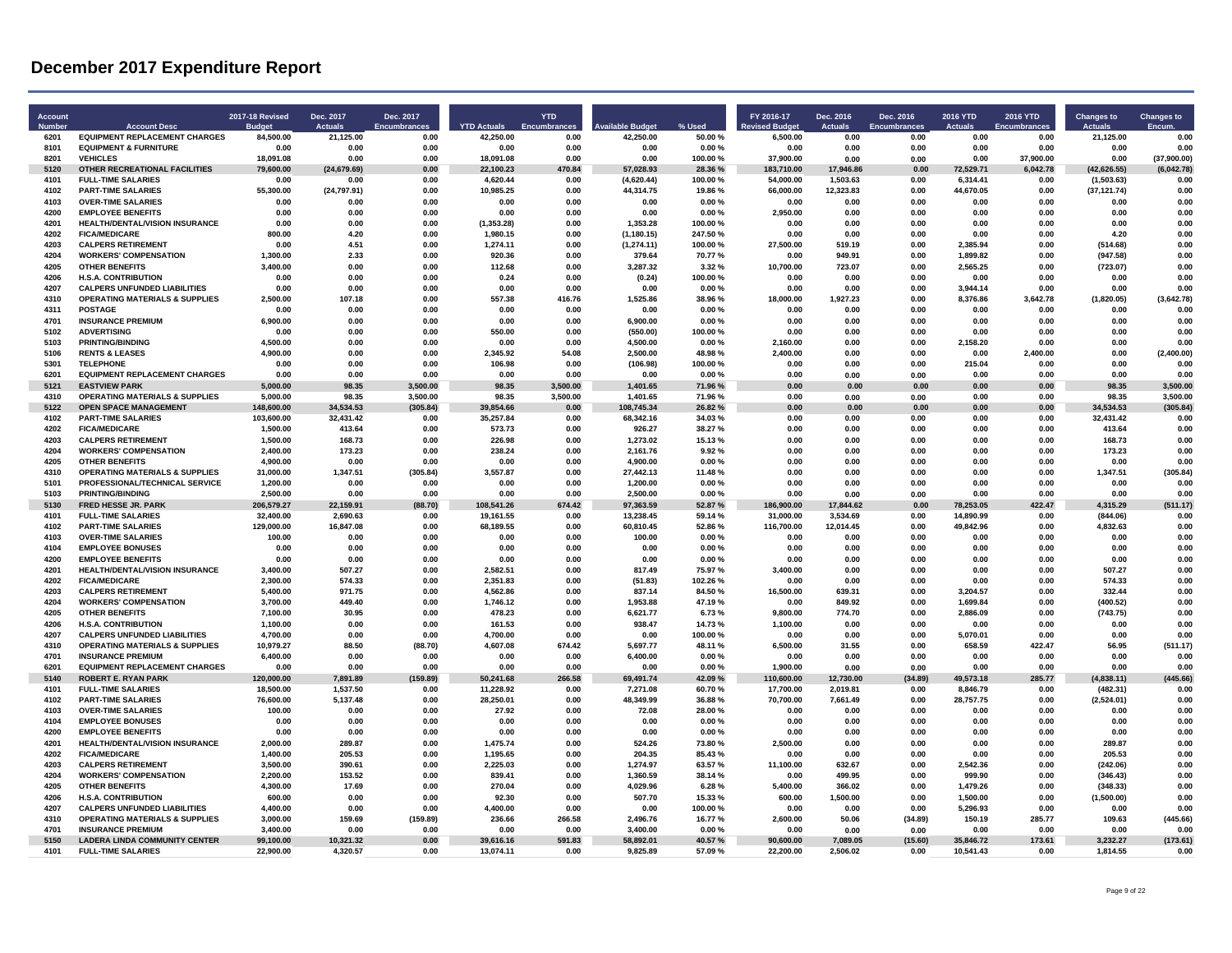| Account<br><b>Numbe</b> | <b>Account Desc</b>                                                   | <b>2017-18 Revised</b> | Dec. 2017<br><b>Actuals</b> | Dec. 2017<br>Encumbrances | <b>YTD Actuals</b>    | <b>YTD</b><br>Encumbra | vailable Budge         | % Used           | FY 2016-17<br>evised Budget | Dec. 2016<br><b>Actuals</b> | Dec. 2016<br><b>Encumbrances</b> | 2016 YTD<br><b>Actuals</b> | 2016 YTD<br>Encumbrances | <b>Changes to</b><br><b>Actuals</b> | <b>Changes to</b><br>Encum |
|-------------------------|-----------------------------------------------------------------------|------------------------|-----------------------------|---------------------------|-----------------------|------------------------|------------------------|------------------|-----------------------------|-----------------------------|----------------------------------|----------------------------|--------------------------|-------------------------------------|----------------------------|
| 4102                    | <b>PART-TIME SALARIES</b>                                             | 51,700.00              | 4.520.34                    | 0.00                      | 16,615.60             | 0.00                   | 35,084.40              | 32.14%           | 46,400.00                   | 3,568.20                    | 0.00                             | 17,024.77                  | 0.00                     | 952.14                              | 0.00                       |
| 4103                    | <b>OVER-TIME SALARIES</b>                                             | 100.00                 | 0.00                        | 0.00                      | 0.00                  | 0.00                   | 100.00                 | 0.00%            | 0.00                        | 0.00                        | 0.00                             | 0.00                       | 0.00                     | 0.00                                | 0.00                       |
| 4104<br>4200            | <b>EMPLOYEE BONUSES</b><br><b>EMPLOYEE BENEFITS</b>                   | 0.00<br>0.00           | 0.00<br>0.00                | 0.00<br>0.00              | 0.00<br>0.00          | 0.00<br>0.00           | 0.00<br>0.00           | 0.00%<br>0.00%   | 0.00<br>0.00                | 0.00<br>0.00                | 0.00<br>0.00                     | 0.00<br>0.00               | 0.00<br>0.00             | 0.00<br>0.00                        | 0.00<br>0.00               |
| 4201                    | <b>HEALTH/DENTAL/VISION INSURANCE</b>                                 | 4.400.00               | 319.45                      | 0.00                      | 3.239.28              | 0.00                   | 1.160.72               | 73.61%           | 3,900.00                    | 0.00                        | 0.00                             | 0.00                       | 0.00                     | 319.45                              | 0.00                       |
| 4202                    | <b>FICA/MEDICARE</b>                                                  | 1,100.00               | 165.41                      | 0.00                      | 468.54                | 0.00                   | 631.46                 | 42.64%           | 0.00                        | 0.00                        | 0.00                             | 0.00                       | 0.00                     | 165.41                              | 0.00                       |
| 4203                    | <b>CALPERS RETIREMENT</b>                                             | 4,700.00               | 544.05                      | 0.00                      | 2,155.14              | 0.00                   | 2,544.86               | 45.85%           | 9,700.00                    | 475.08                      | 0.00                             | 2,255.77                   | 0.00                     | 68.97                               | 0.00                       |
| 4204                    | <b>WORKERS' COMPENSATION</b>                                          | 1,700.00               | 174.12                      | 0.00                      | 760.50                | 0.00                   | 939.50                 | 44.71%           | 0.00                        | 399.96                      | 0.00                             | 799.92                     | 0.00                     | (225.84)                            | 0.00                       |
| 4205                    | <b>OTHER BENEFITS</b>                                                 | 1.500.00               | 88.10                       | 0.00                      | 260.42                | 0.00                   | 1.239.58               | 17.33%           | 3,900.00                    | 124.19                      | 0.00                             | 583.84                     | 0.00                     | (36.09)                             | 0.00                       |
| 4206                    | <b>H.S.A. CONTRIBUTION</b>                                            | 1,500.00               | 189.28                      | 0.00                      | 246.97                | 0.00                   | 1,253.03               | 16.47%           | 0.00                        | 0.00                        | 0.00                             | 0.00                       | 0.00                     | 189.28                              | 0.00                       |
| 4207                    | <b>CALPERS UNFUNDED LIABILITIES</b>                                   | 2,700.00               | 0.00                        | 0.00                      | 2,700.00              | 0.00                   | 0.00                   | 100.00%          | 0.00                        | 0.00                        | 0.00                             | 3,828.13                   | 0.00                     | 0.00                                | 0.00                       |
| 4310                    | <b>OPERATING MATERIALS &amp; SUPPLIES</b>                             | 4.500.00               | 0.00                        | 0.00                      | 95.60                 | 591.83                 | 3.812.57               | 15.27%           | 4.500.00                    | 15.60                       | (15.60)                          | 812.86                     | 173.61                   | (15.60)                             | (173.61)                   |
| 4701                    | <b>INSURANCE PREMIUM</b>                                              | 2,300.00               | 0.00                        | 0.00                      | 0.00                  | 0.00                   | 2,300.00               | 0.00 %           | 0.00                        | 0.00                        | 0.00                             | 0.00                       | 0.00                     | 0.00                                | 0.00                       |
| 5160                    | <b>ABABLONE COVE SHORELINE PARK</b>                                   | 98,300.00              | 15,709.31                   | (178.80)                  | 68,048.14             | 3,931.01               | 26,320.85              | 73.22%           | 105,800.00                  | 10,796.28                   | (26.04)                          | 43.346.99                  | 337.39                   | 4,913.03                            | (516.19)                   |
| 4102<br>4103            | <b>PART-TIME SALARIES</b><br><b>OVER-TIME SALARIES</b>                | 81,400.00<br>0.00      | 12,735.74<br>0.00           | 0.00<br>0.00              | 57,195.70<br>0.00     | 0.00<br>0.00           | 24,204.30<br>0.00      | 70.27%<br>0.00%  | 83,200.00<br>0.00           | 9,336.85<br>0.00            | 0.00<br>0.00                     | 37,483.39<br>0.00          | 0.00<br>0.00             | 3,398.89<br>0.00                    | 0.00<br>0.00               |
| 4200                    | <b>EMPLOYEE BENEFITS</b>                                              | 0.00                   | 0.00                        | 0.00                      | 0.00                  | 0.00                   | 0.00                   | 0.00%            | 0.00                        | 0.00                        | 0.00                             | 0.00                       | 0.00                     | 0.00                                | 0 <sub>0</sub> c           |
| 4202                    | <b>FICA/MEDICARE</b>                                                  | 1,200.00               | 789.87                      | 0.00                      | 3,465.44              | 0.00                   | (2, 265.44)            | 288.75%          | 0.00                        | 0.00                        | 0.00                             | 0.00                       | 0.00                     | 789.87                              | 0.00                       |
| 4203                    | <b>CALPERS RETIREMENT</b>                                             | 2.500.00               | 191.36                      | 0.00                      | 819.04                | 0.00                   | 1,680.96               | 32.76%           | 12.600.00                   | 189.39                      | 0.00                             | 814.20                     | 0.00                     | 1.97                                | 0.00                       |
| 4204                    | <b>WORKERS' COMPENSATION</b>                                          | 1.900.00               | 292.91                      | 0.00                      | 1.199.31              | 0.00                   | 700.69                 | 63.11%           | 0.00                        | 474.96                      | 0.00                             | 949.92                     | 0.00                     | (182.05)                            | 0.00                       |
| 4205                    | <b>OTHER BENEFITS</b>                                                 | 2,900.00               | 0.00                        | 0.00                      | 151.17                | 0.00                   | 2,748.83               | 5.21 %           | 4,100.00                    | 530.15                      | 0.00                             | 2,197.93                   | 0.00                     | (530.15)                            | 0.00                       |
| 4207                    | <b>CALPERS UNFUNDED LIABILITIES</b>                                   | 1,200.00               | 0.00                        | 0.00                      | 1,200.00              | 0.00                   | 0.00                   | 100.00%          | 0.00                        | 0.00                        | 0.00                             | 506.60                     | 0.00                     | 0.00                                | 0.00                       |
| 4310                    | <b>OPERATING MATERIALS &amp; SUPPLIES</b>                             | 5.000.00               | 1.553.11                    | (32.48)                   | 3.046.60              | 401.89                 | 1.551.51               | 68.96%           | 5.000.00                    | 264.93                      | (26.04)                          | 1.394.95                   | 337.39                   | 1.288.18                            | (369.87)                   |
| 4701                    | <b>INSURANCE PREMIUM</b>                                              | 2,200.00               | 0.00                        | 0.00                      | 0.00                  | 0.00                   | 2.200.00               | 0.00%            | 0.00                        | 0.00                        | 0.00                             | 0.00                       | 0.00                     | 0.00                                | 0.00                       |
| 5101                    | PROFESSIONAL/TECHNICAL SERVICE                                        | 0.00                   | 146.32                      | (146.32)                  | 970.88                | 3,529.12               | (4,500.00)             | 100.00%          | 0.00                        | 0.00                        | 0.00                             | 0.00                       | 0.00                     | 146.32                              | (146.32)                   |
| 6201                    | <b>EQUIPMENT REPLACEMENT CHARGES</b>                                  | 0.00                   | 0.00                        | 0.00                      | 0.00                  | 0.00                   | 0.00                   | 0.00%            | 900.00                      | 0.00                        | 0.00                             | 0.00                       | 0.00                     | 0.00                                | 0.00                       |
| 5170                    | <b>SPECIAL EVENTS &amp; PROGRAMS</b>                                  | 218.000.00             | 23.501.08                   | (5.706.25)                | 95.215.49             | 17.348.38              | 105.436.13             | 51.63%           | 216.700.00                  | 7.191.80                    | (619.63)                         | 60.628.88                  | 3.638.24                 | 16.309.28                           | (14, 344.49)               |
| 4101<br>4102            | <b>FULL-TIME SALARIES</b><br><b>PART-TIME SALARIES</b>                | 54,200.00<br>36,800.00 | 8,845.15<br>3,898.00        | 0.00<br>0.00              | 25,215.36<br>9,858.21 | 0.00<br>0.00           | 28,984.64<br>26,941.79 | 46.52%<br>26.79% | 52,300.00<br>10,300.00      | 4,447.99<br>196.80          | 0.00<br>0.00                     | 18,670.42<br>3,971.57      | 0.00<br>0.00             | 4,397.16<br>3,701.20                | 0.00<br>0.00               |
| 4103                    | <b>OVER-TIME SALARIES</b>                                             | 100.00                 | 0.00                        | 0.00                      | 136.56                | 0.00                   | (36.56)                | 137.00%          | 100.00                      | 0.00                        | 0.00                             | 0.00                       | 0.00                     | 0.00                                | 0.00                       |
| 4104                    | <b>EMPLOYEE BONUSES</b>                                               | 0.00                   | 0.00                        | 0.00                      | 0.00                  | 0.00                   | 0.00                   | 0.00%            | 0.00                        | 0.00                        | 0.00                             | 0.00                       | 0.00                     | 0.00                                | 0.00                       |
| 4200                    | <b>EMPLOYEE BENEFITS</b>                                              | 0.00                   | 0.00                        | 0.00                      | 0.00                  | 0.00                   | 0.00                   | 0.00%            | 0.00                        | 0.00                        | 0.00                             | 0.00                       | 0.00                     | 0.00                                | 0.00                       |
| 4201                    | HEALTH/DENTAL/VISION INSURANCE                                        | 10,100.00              | 912.50                      | 0.00                      | 7,354.31              | 0.00                   | 2,745.69               | 72.81%           | 8,200.00                    | 31.90                       | 0.00                             | 191.40                     | 0.00                     | 880.60                              | 0.00                       |
| 4202                    | <b>FICA/MEDICARE</b>                                                  | 1,300.00               | 395.66                      | 0.00                      | 776.41                | 0.00                   | 523.59                 | 59.69%           | 0.00                        | 0.00                        | 0.00                             | 0.00                       | 0.00                     | 395.66                              | 0.00                       |
| 4203                    | <b>CALPERS RETIREMENT</b>                                             | 5.900.00               | 656.45                      | 0.00                      | 2.165.53              | 0.00                   | 3.734.47               | 36.71%           | 8.600.00                    | 407.14                      | 0.00                             | 1.776.97                   | 0.00                     | 249.31                              | 0.00                       |
| 4204                    | <b>WORKERS' COMPENSATION</b>                                          | 2,000.00               | 252.16                      | 0.00                      | 951.81                | 0.00                   | 1,048.19               | 47.60%           | 0.00                        | 349.97                      | 0.00                             | 699.94                     | 0.00                     | (97.81)                             | 0.00                       |
| 4205                    | <b>OTHER BENEFITS</b>                                                 | 3,500.00               | 243.34                      | 0.00                      | 726.68                | 0.00                   | 2,773.32               | 20.77%           | 3,700.00                    | 176.75                      | 0.00                             | 994.55                     | 0.00                     | 66.59                               | 0.00                       |
| 4206                    | <b>H.S.A. CONTRIBUTION</b>                                            | 2,900.00               | 347.22                      | 0.00                      | 589.53                | 0.00                   | 2,310.47               | 20.34 %          | 200.00                      | 0.00                        | 0.00                             | 0.00                       | 0.00                     | 347.22                              | 0.00                       |
| 4207<br>4310            | <b>CALPERS UNFUNDED LIABILITIES</b>                                   | 5,700.00               | 0.00                        | 0.00                      | 5,700.00              | 0.00                   | 0.00                   | 100.00%          | 0.00                        | 0.00                        | 0.00                             | 3,019.08                   | 0.00                     | 0.00                                | 0.00                       |
| 4701                    | <b>OPERATING MATERIALS &amp; SUPPLIES</b><br><b>INSURANCE PREMIUM</b> | 21,000.00<br>2,300.00  | 1,399.35<br>0.00            | 0.00<br>0.00              | 4,467.16<br>0.00      | 2,118.20<br>0.00       | 14,414.64<br>2,300.00  | 31.36%<br>0.00%  | 65,000.00<br>0.00           | 1,131.25<br>0.00            | (269.63)<br>0.00                 | 2,699.08<br>0.00           | 3,207.43<br>0.00         | 268.10<br>0.00                      | (3,207.43)<br>0.00         |
| 5101                    | PROFESSIONAL/TECHNICAL SERVICE                                        | 56,200.00              | 6,032.50                    | (5,932.50)                | 36,336.72             | 13,922.39              | 5,940.89               | 89.43%           | 51,500.00                   | 450.00                      | (350.00)                         | 25,194.64                  | 3,183.04                 | 5,582.50                            | (9, 115.54)                |
| 5102                    | <b>ADVERTISING</b>                                                    | 2,500.00               | 0.00                        | 0.00                      | 0.00                  | 0.00                   | 2,500.00               | 0.00%            | 5,000.00                    | 0.00                        | 0.00                             | 0.00                       | 0.00                     | 0.00                                | 0.00                       |
| 5103                    | <b>PRINTING/BINDING</b>                                               | 7,500.00               | 273.75                      | 226.25                    | 692.21                | 1,307.79               | 5,500.00               | 26.67%           | 7,500.00                    | 0.00                        | 0.00                             | 1,456.51                   | 2.043.49                 | 273.75                              | (1, 817.24)                |
| 5106                    | <b>RENTS &amp; LEASES</b>                                             | 6,000.00               | 245.00                      | 0.00                      | 245.00                | 0.00                   | 5,755.00               | 4.08%            | 4,300.00                    | 0.00                        | 0.00                             | 1,954.72                   | 204.28                   | 245.00                              | (204.28)                   |
| 5171                    | <b>CITY RUN SPORTS &amp; ACTIVITIES</b>                               | 18,700.00              | 0.00                        | 0.00                      | 657.76                | 0.00                   | 18,042.24              | 3.52%            | 0.00                        | 0.00                        | 0.00                             | 0.00                       | 0.00                     | 0.00                                | 0.00                       |
| 4102                    | <b>PART-TIME SALARIES</b>                                             | 6,100.00               | 0.00                        | 0.00                      | 645.23                | 0.00                   | 5,454.77               | 10.57%           | 0.00                        | 0.00                        | 0.00                             | 0.00                       | 0.00                     | 0.00                                | 0.00                       |
| 4202                    | <b>FICA/MEDICARE</b>                                                  | 100.00                 | 0.00                        | 0.00                      | 1.67                  | 0.00                   | 98.33                  | 2.00%            | 0.00                        | 0.00                        | 0.00                             | 0.00                       | 0.00                     | 0.00                                | 0.00                       |
| 4203                    | <b>CALPERS RETIREMENT</b>                                             | 0.00                   | 0.00                        | 0.00                      | 8.03                  | 0.00                   | (8.03)                 | 100.00%          | 0.00                        | 0.00                        | 0.00                             | 0.00                       | 0.00                     | 0.00                                | 0.00                       |
| 4204<br>4205            | <b>WORKERS' COMPENSATION</b>                                          | 100.00                 | 0.00                        | 0.00                      | 2.83                  | 0.00                   | 97.17                  | 3.00 %           | 0.00                        | 0.00                        | 0.00                             | 0.00                       | 0.00                     | 0.00                                | 0.00                       |
| 4310                    | <b>OTHER BENEFITS</b><br><b>OPERATING MATERIALS &amp; SUPPLIES</b>    | 400.00<br>10.000.00    | 0.00<br>0.00                | 0.00<br>0.00              | 0.00<br>0.00          | 0.00<br>0.00           | 400.00<br>10.000.00    | 0.00%<br>0.00%   | 0.00<br>0.00                | 0.00<br>0.00                | 0.00<br>0.00                     | 0.00<br>0.00               | 0.00<br>0.00             | 0.00<br>0.00                        | 0.00<br>0.00               |
| 5103                    | PRINTING/BINDING                                                      | 2,000.00               | 0.00                        | 0.00                      | 0.00                  | 0.00                   | 2,000.00               | 0.00%            | 0.00                        | 0.00                        | 0.00                             | 0.00                       | 0.00                     | 0.00                                | 0.00                       |
| 5180                    | POINT VICENTE INTER. CENTER                                           | 425,300.00             | 57,077.48                   | (1, 178.77)               | 227,703.65            | 6,447.52               | 191,148.83             | 55.06 %          | 413.250.00                  | 45.368.65                   | (7, 108.07)                      | 208,359.76                 | 24,630.02                | 11,708.83                           | (25, 808.79)               |
| 0140                    | <b>INVENTORY - HELD FOR RESALE</b>                                    | 0.00                   | 0.00                        | 0.00                      | 0.00                  | 0.00                   | 0.00                   | 0.00%            | 0.00                        | 0.00                        | 0.00                             | 0.00                       | 0.00                     | 0.00                                | 0.00                       |
| 4101                    | <b>FULL-TIME SALARIES</b>                                             | 77,900.00              | 18,611.39                   | 0.00                      | 67,632.43             | 0.00                   | 10,267.57              | 86.82%           | 130,100.00                  | 14,860.62                   | 0.00                             | 50,993.54                  | 0.00                     | 3,750.77                            | 0.00                       |
| 4102                    | <b>PART-TIME SALARIES</b>                                             | 192.800.00             | 20,091.63                   | 0.00                      | 85.787.28             | 0.00                   | 107,012.72             | 44.50%           | 128.800.00                  | 17.637.06                   | 0.00                             | 85.179.56                  | 0.00                     | 2.454.57                            | 0.00                       |
| 4103                    | <b>OVER-TIME SALARIES</b>                                             | 0.00                   | 0.00                        | 0.00                      | 497.47                | 0.00                   | (497.47)               | 100.00%          | 0.00                        | 0.00                        | 0.00                             | 0.00                       | 0.00                     | 0.00                                | 0.00                       |
| 4104                    | <b>EMPLOYEE BONUSES</b>                                               | 0.00                   | 0.00                        | 0.00                      | 0.00                  | 0.00                   | 0.00                   | 0.00%            | 0.00                        | 0.00                        | 0.00                             | 0.00                       | 0.00                     | 0.00                                | 0.00                       |
| 4200                    | <b>EMPLOYEE BENEFITS</b>                                              | 0.00                   | 0.00                        | 0.00                      | 0.00                  | 0.00                   | 0.00                   | 0.00%            | 2.950.00                    | 0.00                        | 0.00                             | 0.00                       | 0.00                     | 0.00                                | 0.00                       |
| 4201                    | <b>HEALTH/DENTAL/VISION INSURANCE</b>                                 | 11,700.00              | 2,697.11                    | 0.00                      | 8,008.21              | 0.00                   | 3,691.79               | 68.44%           | 11,200.00                   | 0.00                        | 0.00                             | 0.00                       | 0.00                     | 2.697.11                            | 0.00                       |
| 4202                    | <b>FICA/MEDICARE</b>                                                  | 3,900.00               | 854.52                      | 0.00                      | 3,043.05              | 0.00                   | 856.95                 | 78.03%           | 0.00                        | 0.00                        | 0.00                             | 0.00                       | 0.00                     | 854.52                              | 0.00                       |
| 4203<br>4204            | <b>CALPERS RETIREMENT</b><br><b>WORKERS' COMPENSATION</b>             | 16,400.00<br>6.200.00  | 2,848.19<br>890.14          | 0.00<br>0.00              | 11,422.24<br>3.172.11 | 0.00<br>0.00           | 4,977.76<br>3.027.89   | 69.65%<br>51.16% | 36,500.00<br>0.00           | 2,351.40<br>1.324.88        | 0.00<br>0.00                     | 10,583.43<br>2.649.76      | 0.00<br>0.00             | 496.79<br>(434.74)                  | 0.00<br>0.00               |
| 4205                    | <b>OTHER BENEFITS</b>                                                 | 6,900.00               | 682.04                      | 0.00                      | 1,742.60              | 0.00                   | 5,157.40               | 25.26%           | 13,400.00                   | 946.17                      | 0.00                             | 3,767.47                   | 0.00                     | (264.13)                            | 0.00                       |
| 4206                    | <b>H.S.A. CONTRIBUTION</b>                                            | 0.00                   | 411.04                      | 0.00                      | 1,564.96              | 0.00                   | (1,564.96)             | 100.00%          | 0.00                        | 346.14                      | 0.00                             | 750.00                     | 0.00                     | 64.90                               | 0.00                       |
| 4207                    | <b>CALPERS UNFUNDED LIABILITIES</b>                                   | 10,600.00              | 0.00                        | 0.00                      | 10,600.00             | 0.00                   | 0.00                   | 100.00%          | 0.00                        | 0.00                        | 0.00                             | 16,032.15                  | 0.00                     | 0.00                                | 0.00                       |
|                         |                                                                       |                        |                             |                           |                       |                        |                        |                  |                             |                             |                                  |                            |                          |                                     |                            |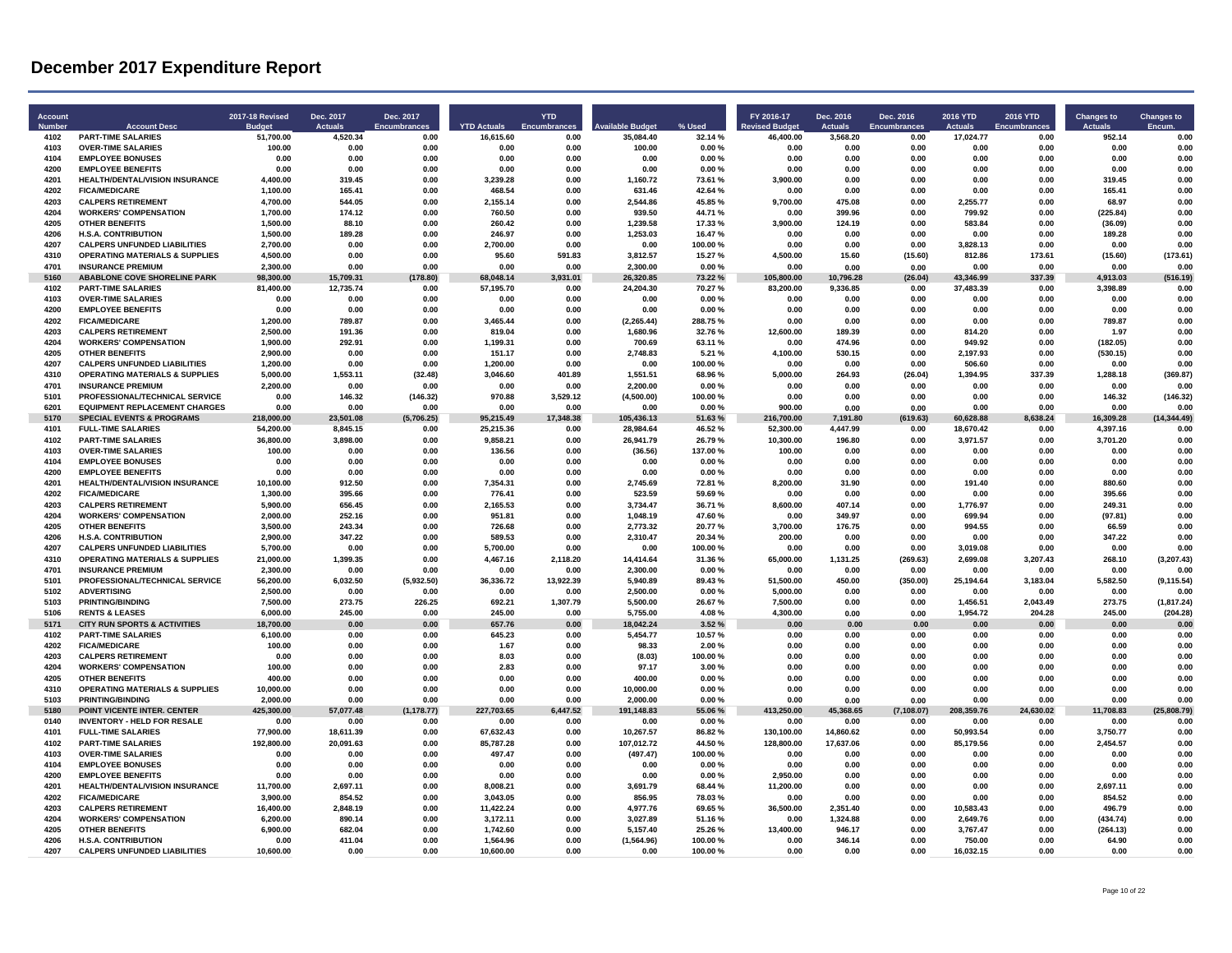| <b>Account</b><br><b>Numbe</b> | <b>Account Desc</b>                                                  | <b>2017-18 Revised</b> | Dec. 2017<br>Actuals | Dec. 2017<br><b>Encumbrances</b> | <b>YTD Actuals</b>    | <b>YTD</b><br>Encu | railable Budge         | % Used            | FY 2016-17<br>evised Budget | Dec. 2016<br><b>Actuals</b> | Dec. 2016<br><b>Encumbrances</b> | 2016 YTD<br><b>Actuals</b> | 2016 YTD<br><b>Encumbrances</b> | <b>Changes to</b><br>Actuals | <b>Changes to</b><br>Encum. |
|--------------------------------|----------------------------------------------------------------------|------------------------|----------------------|----------------------------------|-----------------------|--------------------|------------------------|-------------------|-----------------------------|-----------------------------|----------------------------------|----------------------------|---------------------------------|------------------------------|-----------------------------|
| 4310                           | <b>OPERATING MATERIALS &amp; SUPPLIES</b>                            | 31,500.00              | 2,091.42             | (1, 178.77)                      | 6,364.52              | 5,856.18           | 19,279.30              | 38.80%            | 81,500.00                   | 7,870.58                    | (7, 108.07)                      | 37,567.00                  | 24,061.10                       | (5,779.16)                   | (25, 239.87)                |
| 4311<br>4312                   | <b>POSTAGE</b><br><b>INVENTORY</b>                                   | 0.00<br>58,000.00      | 0.00<br>7,725.16     | 0.00<br>0.00                     | 0.00<br>27,364.62     | 0.00<br>0.00       | 0.00<br>30,635.38      | 0.00%<br>47.18%   | 0.00<br>0.00                | 0.00<br>0.00                | 0.00<br>0.00                     | 0.00<br>0.00               | 0.00<br>0.00                    | 0.00<br>7,725.16             | 0.00<br>0.00                |
| 4601                           | <b>DUES &amp; MEMBERSHIPS</b>                                        | 0.00                   | 0.00                 | 0.00                             | 0.00                  | 0.00               | 0.00                   | 0.00%             | 0.00                        | 0.00                        | 0.00                             | 540.00                     | 0.00                            | 0.00                         | 0.00                        |
| 4701                           | <b>INSURANCE PREMIUM</b>                                             | 8,100.00               | 0.00                 | 0.00                             | 0.00                  | 0.00               | 8,100.00               | 0.00%             | 0.00                        | 0.00                        | 0.00                             | 0.00                       | 0.00                            | 0.00                         | 0.00                        |
| 5101                           | PROFESSIONAL/TECHNICAL SERVICE                                       | 0.00                   | 0.00                 | 0.00                             | 0.00                  | 0.00               | 0.00                   | 0.00%             | 0.00                        | 0.00                        | 0.00                             | 0.00                       | 0.00                            | 0.00                         | 0.00                        |
| 5102<br>5103                   | <b>ADVERTISING</b><br><b>PRINTING/BINDING</b>                        | 0.00<br>0.00           | 0.00<br>0.00         | 0.00<br>0.00                     | 0.00<br>208.66        | 0.00<br>591.34     | 0.00<br>(800.00)       | 0.00%<br>100.00%  | 0.00<br>0.00                | 0.00<br>0.00                | 0.00<br>0.00                     | 0.00<br>231.08             | 0.00<br>568.92                  | 0.00<br>0.00                 | 0.00<br>(568.92)            |
| 5106                           | <b>RENTS &amp; LEASES</b>                                            | 500.00                 | 0.00                 | 0.00                             | 0.00                  | 0.00               | 500.00                 | 0.00 %            | 500.00                      | 0.00                        | 0.00                             | 0.00                       | 0.00                            | 0.00                         | 0 OC                        |
| 6001                           | <b>MEETINGS &amp; CONFERENCES</b>                                    | 500.00                 | 131.94               | 0.00                             | 131.94                | 0.00               | 368.06                 | 26.40%            | 500.00                      | 0.00                        | 0.00                             | 0.00                       | 0.00                            | 131.94                       | 0.00                        |
| 6002                           | <b>TRAVEL/MILEAGE REIMBURSEMENT</b>                                  | 300.00                 | 42.90                | 0.00                             | 163.56                | 0.00               | 136.44                 | 54.67%            | 300.00                      | 31.80                       | 0.00                             | 65.77                      | 0.00                            | 11.10                        | 0.00                        |
| 6101<br>6102                   | <b>TRAINING</b>                                                      | 0.00                   | 0.00                 | 0.00                             | 0.00                  | 0.00               | 0.00                   | 0.00%             | 0.00                        | 0.00                        | 0.00                             | 0.00                       | 0.00                            | 0.00                         | 0.00                        |
| 6201                           | <b>PUBLICATIONS/JOURNALS</b><br><b>EQUIPMENT REPLACEMENT CHARGES</b> | 0.00<br>0.00           | 0.00<br>0.00         | 0.00<br>0.00                     | 0.00<br>0.00          | 0.00<br>0.00       | 0.00<br>0.00           | 0.00%<br>0.00%    | 0.00<br>7,500.00            | 0.00<br>0.00                | 0.00<br>0.00                     | 0.00<br>0.00               | 0.00<br>0.00                    | 0.00<br>0.00                 | 0.00<br>0.00                |
| 5190                           | <b>REACH</b>                                                         | 66,700.00              | 6.809.05             | 0.00                             | 26,113.74             | 0.00               | 40.586.26              | 39.15%            | 41.300.00                   | 5.655.29                    | 0.00                             | 21.771.63                  | 0.00                            | 1,153.76                     | 0.00                        |
| 4101                           | <b>FULL-TIME SALARIES</b>                                            | 0.00                   | 0.00                 | 0.00                             | 0.00                  | 0.00               | 0.00                   | 0.00%             | 0.00                        | 0.00                        | 0.00                             | 0.00                       | 0.00                            | 0.00                         | 0.00                        |
| 4102                           | <b>PART-TIME SALARIES</b>                                            | 43,900.00              | 5,222.03             | 0.00                             | 18,327.62             | 0.00               | 25,572.38              | 41.75%            | 25,900.00                   | 4,205.02                    | 0.00                             | 13.415.03                  | 0.00                            | 1,017.01                     | 0.00                        |
| 4103<br>4200                   | <b>OVER-TIME SALARIES</b>                                            | 0.00                   | 0.00<br>0.00         | 0.00                             | 0.00                  | 0.00               | 0.00                   | 0.00%             | 0.00                        | 0.00                        | 0.00                             | 0.00                       | 0.00                            | 0.00                         | 0.00<br>0.00                |
| 4202                           | <b>EMPLOYEE BENEFITS</b><br><b>FICA/MEDICARE</b>                     | 0.00<br>600.00         | 246.27               | 0.00<br>0.00                     | 0.00<br>865.50        | 0.00<br>0.00       | 0.00<br>(265.50)       | 0.00%<br>144.33%  | 0.00<br>0.00                | 0.00<br>0.00                | 0.00<br>0.00                     | 0.00<br>0.00               | 0.00<br>0.00                    | 0.00<br>246.27               | 0.00                        |
| 4203                           | <b>CALPERS RETIREMENT</b>                                            | 2,400.00               | 186.38               | 0.00                             | 663.94                | 0.00               | 1,736.06               | 27.67%            | 3,800.00                    | 303.06                      | 0.00                             | 1,097.35                   | 0.00                            | (116.68)                     | 0.00                        |
| 4204                           | <b>WORKERS' COMPENSATION</b>                                         | 1,000.00               | 120.08               | 0.00                             | 444.99                | 0.00               | 555.01                 | 44.50%            | 0.00                        | 149.99                      | 0.00                             | 299.98                     | 0.00                            | (29.91)                      | 0.00                        |
| 4205                           | <b>OTHER BENEFITS</b>                                                | 1.300.00               | 0.00                 | 0.00                             | 7.47                  | 0.00               | 1.292.53               | 0.54 %            | 1.300.00                    | 131.84                      | 0.00                             | 347.68                     | 0.00                            | (131.84)                     | 0.00                        |
| 4207                           | <b>CALPERS UNFUNDED LIABILITIES</b>                                  | 3,000.00               | 0.00                 | 0.00                             | 3.000.00              | 0.00               | 0.00                   | 100.00%           | 0.00                        | . በ በበ                      | 0.00                             | 2.933.46                   | 0.00                            | 0.00                         | 0 OC                        |
| 4310<br>4311                   | <b>OPERATING MATERIALS &amp; SUPPLIES</b><br><b>POSTAGE</b>          | 13,500.00<br>0.00      | 1,034.29<br>0.00     | 0.00<br>0.00                     | 2,804.22<br>0.00      | 0.00<br>0.00       | 10,695.78<br>0.00      | 20.77%<br>0.00%   | 10,000.00<br>0.00           | 818.13<br>0.00              | 0.00<br>0.00                     | 3,584.98<br>0.00           | 0.00<br>0.00                    | 216.16<br>0.00               | 0.00<br>0.00                |
| 4601                           | <b>DUES &amp; MEMBERSHIPS</b>                                        | 0.00                   | 0.00                 | 0.00                             | 0.00                  | 0.00               | 0.00                   | 0.00%             | 0.00                        | 0.00                        | 0.00                             | 0.00                       | 0.00                            | 0.00                         | 0.00                        |
| 4701                           | <b>INSURANCE PREMIUM</b>                                             | 700.00                 | 0.00                 | 0.00                             | 0.00                  | 0.00               | 700.00                 | 0.00%             | 0.00                        | 0.00                        | 0.00                             | 0.00                       | 0.00                            | 0.00                         | 0.00                        |
| 5102                           | <b>ADVERTISING</b>                                                   | 0.00                   | 0.00                 | 0.00                             | 0.00                  | 0.00               | 0.00                   | 0.00%             | 0.00                        | 0.00                        | 0.00                             | 0.00                       | 0.00                            | 0.00                         | 0.00                        |
| 5103                           | <b>PRINTING/BINDING</b>                                              | 0.00                   | 0.00                 | 0.00                             | 0.00                  | 0.00               | 0.00                   | 0.00%             | 0.00                        | 0.00                        | 0.00                             | 0.00                       | 0.00                            | 0.00                         | 0.00                        |
| 5106<br>6001                   | <b>RENTS &amp; LEASES</b>                                            | 0.00                   | 0.00<br>0.00         | 0.00                             | 0.00                  | 0.00               | 0.00                   | 0.00%             | 0.00                        | 0.00                        | 0.00                             | 0.00                       | 0.00<br>0.00                    | 0.00                         | 0.00<br>0.00                |
| 6002                           | <b>MEETINGS &amp; CONFERENCES</b><br>TRAVEL/MILEAGE REIMBURSEMENT    | 0.00<br>300.00         | 0.00                 | 0.00<br>0.00                     | 0.00<br>0.00          | 0.00<br>0.00       | 0.00<br>300.00         | 0.00%<br>0.00%    | 0.00<br>300.00              | 0.00<br>47.25               | 0.00<br>0.00                     | 0.00<br>93.15              | 0.00                            | 0.00<br>(47.25)              | 0.00                        |
| 6101                           | <b>TRAINING</b>                                                      | 0.00                   | 0.00                 | 0.00                             | 0.00                  | 0.00               | 0.00                   | 0.00%             | 0.00                        | 0.00                        | 0.00                             | 0.00                       | 0.00                            | 0.00                         | 0.00                        |
| 6102                           | PUBLICATIONS/JOURNALS                                                | 0.00                   | 0.00                 | 0.00                             | 0.00                  | 0.00               | 0.00                   | 0.00%             | 0.00                        | 0.00                        | 0.00                             | 0.00                       | 0.00                            | 0.00                         | 0.00                        |
| 6201                           | <b>EQUIPMENT REPLACEMENT CHARGES</b>                                 | 0.00                   | 0.00                 | 0.00                             | 0.00                  | 0.00               | 0.00                   | 0.00%             | 0.00                        | 0.00                        | 0.00                             | 0.00                       | 0.00                            | 0.00                         | 0.00                        |
| 5210<br>4101                   | <b>SUPPORT SERVICES</b><br><b>FULL-TIME SALARIES</b>                 | 26,000.00<br>15.600.00 | 3,308.98<br>2.099.40 | 0.00<br>0.00                     | 31,579.00<br>8.546.23 | 0.00<br>0.00       | (5,579.00)<br>7.053.77 | 121.46%<br>54.78% | 79,200.00<br>14.900.00      | 7,155.69<br>1.691.53        | 0.00<br>0.00                     | 34,900.64<br>7.109.83      | 0.00<br>0.00                    | (3,846.71)<br>407.87         | 0.00<br>0.00                |
| 4102                           | <b>PART-TIME SALARIES</b>                                            | 0.00                   | 428.81               | 0.00                             | 11,574.45             | 0.00               | (11, 574.45)           | 100.00%           | 49,400.00                   | 4,090.24                    | 0.00                             | 18,681.76                  | 0.00                            | (3,661.43)                   | 0.00                        |
| 4103                           | <b>OVER-TIME SALARIES</b>                                            | 0.00                   | 0.00                 | 0.00                             | 0.00                  | 0.00               | 0.00                   | 0.00%             | 0.00                        | 0.00                        | 0.00                             | 0.00                       | 0.00                            | 0.00                         | 0.00                        |
| 4104                           | <b>EMPLOYEE BONUSES</b>                                              | 0.00                   | 0.00                 | 0.00                             | 0.00                  | 0.00               | 0.00                   | 0.00%             | 0.00                        | 0.00                        | 0.00                             | 0.00                       | 0.00                            | 0.00                         | 0.00                        |
| 4200                           | <b>EMPLOYEE BENEFITS</b>                                             | 0.00                   | 0.00                 | 0.00                             | 0.00                  | 0.00               | 0.00                   | 0.00%             | 0.00                        | 0.00                        | 0.00                             | 0.00                       | 0.00                            | 0.00                         | 0.00                        |
| 4201<br>4202                   | HEALTH/DENTAL/VISION INSURANCE<br><b>FICA/MEDICARE</b>               | 3,100.00<br>200.00     | 319.71<br>60.48      | 0.00<br>0.00                     | 2,483.02<br>551.51    | 0.00<br>0.00       | 616.98<br>(351.51)     | 80.10%<br>276.00% | 2,400.00<br>0.00            | 31.90<br>0.00               | 0.00<br>0.00                     | 191.40<br>0.00             | 0.00<br>0.00                    | 287.81<br>60.48              | 0.00<br>0.00                |
| 4203                           | <b>CALPERS RETIREMENT</b>                                            | 1.300.00               | 144.93               | 0.00                             | 1.279.65              | 0.00               | 20.35                  | 98.46%            | 8.000.00                    | 395.12                      | 0.00                             | 1.651.70                   | 0.00                            | (250.19)                     | 0.00                        |
| 4204                           | <b>WORKERS' COMPENSATION</b>                                         | 300.00                 | 52.31                | 0.00                             | 414.75                | 0.00               | (114.75)               | 138.33%           | 0.00                        | 399.96                      | 0.00                             | 799.92                     | 0.00                            | (347.65)                     | 0.00                        |
| 4205                           | <b>OTHER BENEFITS</b>                                                | 600.00                 | 83.26                | 0.00                             | 259.51                | 0.00               | 340.49                 | 43.33%            | 4,300.00                    | 200.80                      | 0.00                             | 1,056.91                   | 0.00                            | (117.54)                     | 0.00                        |
| 4206                           | <b>H.S.A. CONTRIBUTION</b>                                           | 1,100.00               | 120.08               | 0.00                             | 5,369.88              | 0.00               | (4, 269.88)            | 488.18%           | 200.00                      | 346.14                      | 0.00                             | 1,499.94                   | 0.00                            | (226.06)                     | 0.00                        |
| 4207<br>4701                   | <b>CALPERS UNFUNDED LIABILITIES</b><br><b>INSURANCE PREMIUM</b>      | 1.100.00<br>2,700.00   | 0.00<br>0.00         | 0.00<br>0.00                     | 1.100.00<br>0.00      | 0.00<br>0.00       | 0.00<br>2,700.00       | 100.00%<br>0.00%  | 0.00<br>0.00                | 0.00<br>0.00                | 0.00<br>0.00                     | 3,909.18<br>0.00           | 0.00<br>0.00                    | 0.00<br>0.00                 | 0.00<br>0.00                |
| 6110                           | SHERIFF CONTRACT                                                     | 6,135,200.00           | 558,510.81           | (558, 510.81)                    | 2,801,405.64          | 3,333,794.36       | 0.00                   | 100.00%           | 5,369,200.00                | 0.00                        | 0.00                             | 1,835,430.95               | 2,849,169.05                    | 558,510.81                   | (3,407,679.86)              |
| 5101                           | PROFESSIONAL/TECHNICAL SERVICE                                       | 6,135,200.00           | 558,510.81           | (558, 510.81)                    | 2,801,405.64          | 3,333,794.36       | 0.00                   | 100.00%           | 5,369,200.00                | 0.00                        | 0.00                             | 1,835,430.95               | 2,849,169.05                    | 558,510.81                   | (3,407,679.86)              |
| 6120                           | <b>SPECIAL PROGRAMS</b>                                              | 1,867,423.68           | 217.502.46           | (198, 150.59)                    | 225,487.36            | 728.207.38         | 913.728.94             | 51.07%            | 1.356.230.00                | 2.564.41                    | (1,451.79)                       | 432,816.00                 | 674,899.28                      | 214.938.05                   | (873,049.87)                |
| 4101                           | <b>FULL-TIME SALARIES</b>                                            | 64,500.00              | 16,563.96            | 0.00                             | 40,602.89             | 0.00               | 23,897.11              | 62.95%            | 71,700.00                   | 0.00                        | 0.00                             | 0.00                       | 0.00                            | 16,563.96                    | 0.00                        |
| 4102<br>4103                   | <b>PART-TIME SALARIES</b><br><b>OVER-TIME SALARIES</b>               | 0.00<br>0.00           | 0.00<br>0.00         | 0.00<br>0.00                     | 0.00<br>361.46        | 0.00<br>0.00       | 0.00<br>(361.46)       | 0.00%<br>100.00%  | 0.00<br>0.00                | 0.00<br>0.00                | 0.00<br>0.00                     | 0.00<br>0.00               | 0.00<br>0.00                    | 0.00<br>0.00                 | 0.00<br>0.00                |
| 4200                           | <b>EMPLOYEE BENEFITS</b>                                             | 0.00                   | 0.00                 | 0.00                             | 0.00                  | 0.00               | 0.00                   | 0.00%             | 0.00                        | 0.00                        | 0.00                             | 0.00                       | 0.00                            | 0.00                         | 0.00                        |
| 4201                           | HEALTH/DENTAL/VISION INSURANCE                                       | 400.00                 | 1,957.83             | 0.00                             | 5,131.62              | 0.00               | (4,731.62)             | 1283.00%          | 9,200.00                    | 0.00                        | 0.00                             | 0.00                       | 0.00                            | 1,957.83                     | 0.00                        |
| 4202                           | <b>FICA/MEDICARE</b>                                                 | 900.00                 | 116.81               | 0.00                             | 433.27                | 0.00               | 466.73                 | 48.11%            | 0.00                        | 0.00                        | 0.00                             | 0.00                       | 0.00                            | 116.81                       | 0.00                        |
| 4203                           | <b>CALPERS RETIREMENT</b>                                            | 4.200.00               | 560.84               | 0.00                             | 2.131.30              | 0.00               | 2.068.70               | 50.74%            | 5.200.00                    | 0.00                        | 0.00                             | 0.00                       | 0.00                            | 560.84                       | 0.00                        |
| 4204<br>4205                   | <b>WORKERS' COMPENSATION</b><br><b>OTHER BENEFITS</b>                | 1,400.00<br>3,100.00   | 197.43<br>398.86     | 0.00<br>0.00                     | 863.14<br>932.78      | 0.00<br>0.00       | 536.86<br>2,167.22     | 61.64%<br>30.10%  | 0.00<br>3,200.00            | 424.96<br>0.00              | 0.00<br>0.00                     | 849.92<br>0.00             | 0.00<br>0.00                    | (227.53)<br>398.86           | 0.00<br>0.00                |
| 4206                           | <b>H.S.A. CONTRIBUTION</b>                                           | 0.00                   | 64.90                | 0.00                             | 64.90                 | 0.00               | (64.90)                | 100.00%           | 3,000.00                    | 0.00                        | 0.00                             | 0.00                       | 0.00                            | 64.90                        | 0.00                        |
| 4310                           | <b>OPERATING MATERIALS &amp; SUPPLIES</b>                            | 221,957.00             | 131,766.80           | (131, 766.80)                    | 88.553.62             | 85,036.03          | 48,367.35              | 78.21%            | 695.930.00                  | 0.00                        | 0.00                             | 300,040.09                 | 228.506.72                      | 131.766.80                   | (360, 273.52)               |
| 4311                           | <b>POSTAGE</b>                                                       | 0.00                   | 0.00                 | 0.00                             | 0.00                  | 0.00               | 0.00                   | 0.00%             | 0.00                        | 0.00                        | 0.00                             | 0.00                       | 0.00                            | 0.00                         | 0.00                        |
| 4601                           | <b>DUES &amp; MEMBERSHIPS</b>                                        | 0.00                   | 0.00                 | 0.00                             | 0.00                  | 0.00               | 0.00                   | 0.00%             | 0.00                        | 0.00                        | 0.00                             | 0.00                       | 0.00                            | 0.00                         | 0.00                        |
| 4701                           | <b>INSURANCE PREMIUM</b>                                             | 1,500.00               | 0.00                 | 0.00                             | 0.00                  | 0.00               | 1,500.00               | 0.00%             | 0.00                        | 0.00                        | 0.00                             | 0.00                       | 0.00                            | 0.00                         | 0.00                        |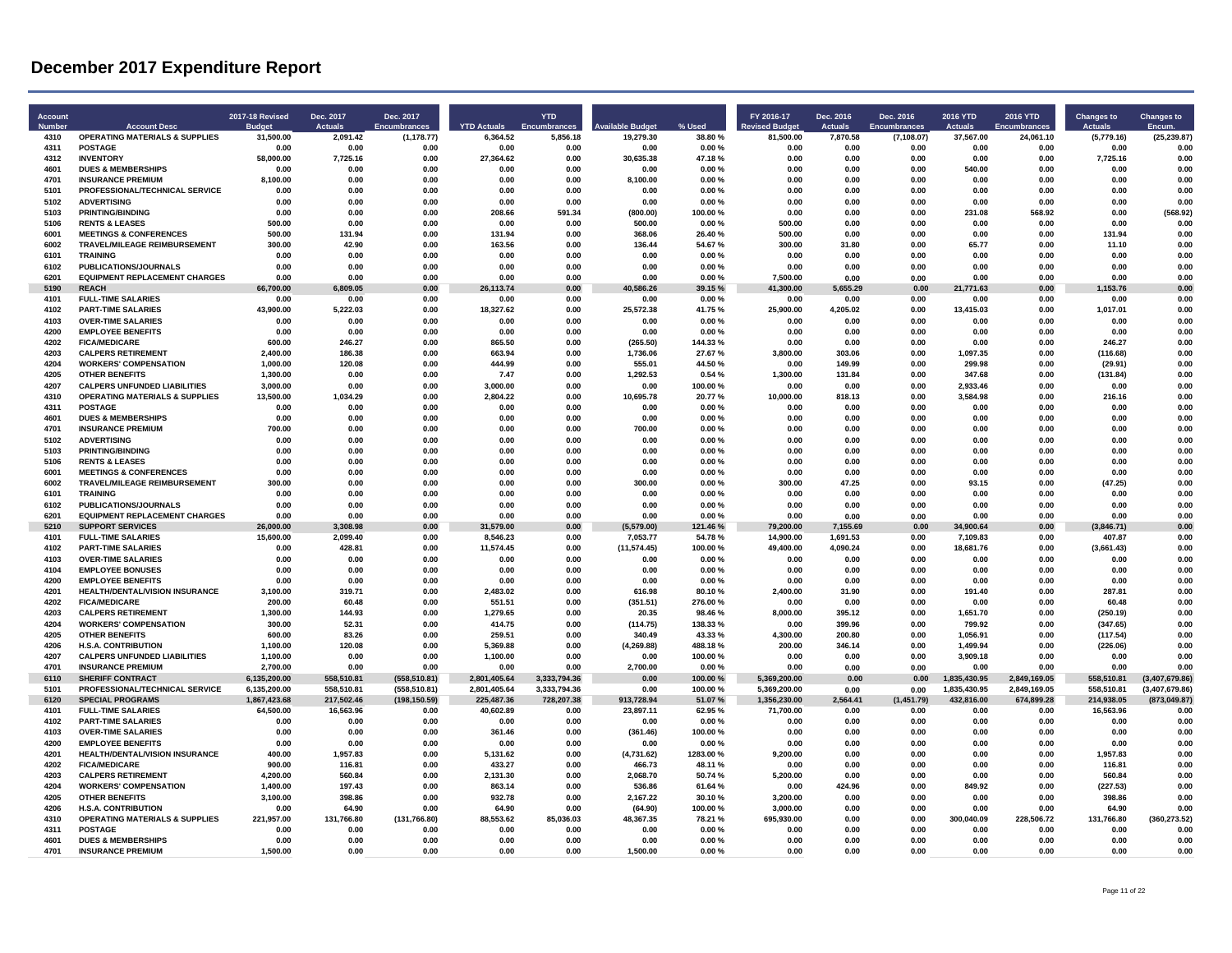| <b>Account</b><br><b>Numbe</b> | <b>Account Desc</b>                                          | 2017-18 Revised<br>Budae | Dec. 2017<br><b>Actuals</b> | Dec. 2017<br><b>Encumbrances</b> | <b>YTD Actuals</b>   | <b>YTD</b><br><b>Encumbrances</b> | ilable Budget       | % Used             | FY 2016-17<br>evised Budget | Dec. 2016<br><b>Actuals</b> | Dec. 2016<br><b>Encumbrances</b> | 2016 YTD<br><b>Actuals</b> | 2016 YTD<br>Encumbrances | <b>Changes to</b><br>Actuals | <b>Changes to</b><br>Encum. |
|--------------------------------|--------------------------------------------------------------|--------------------------|-----------------------------|----------------------------------|----------------------|-----------------------------------|---------------------|--------------------|-----------------------------|-----------------------------|----------------------------------|----------------------------|--------------------------|------------------------------|-----------------------------|
| 4901                           | <b>MISC. EXPENSES</b>                                        | 691.500.00               | 0.00                        | 0.00                             | 0.00                 | 491.500.00                        | 200.000.00          | 71.08%             | 0.00                        | 0.00                        | 0.00                             | 0.00                       | 0.00                     | 0.00                         | 0.00                        |
| 5101                           | PROFESSIONAL/TECHNICAL SERVICE                               | 50,266.68                | 6,161.04                    | (6,487.11)                       | 9,170.89             | 6,710.61                          | 34,385.18           | 31.60%             | 35,800.00                   | 1,451.79                    | (1,451.79)                       | 3,084.30                   | 43,030.42                | 4,709.25                     | (49, 517.53)                |
| 5102<br>5103                   | <b>ADVERTISING</b><br><b>PRINTING/BINDING</b>                | 0.00<br>4.000.00         | 0.00<br>0.00                | 0.00<br>0.00                     | 0.00<br>0.00         | 0.00<br>0.00                      | 0.00<br>4.000.00    | 0.00%<br>0.00%     | 0.00<br>4.000.00            | 0.00<br>0.00                | 0.00<br>0.00                     | 0.00<br>0.00               | 0.00<br>0.00             | 0.00<br>0.00                 | 0.00<br>0.00                |
| 5111                           | <b>PUBLIC SAFETY - TRAFFIC</b>                               | 16,000.00                | 0.00                        |                                  | 0.00                 | 0.00                              |                     |                    |                             |                             |                                  | 0.00                       | 16.000.00                |                              |                             |
| 5112                           | PUBLIC SAFETY - COASTAL                                      | 39,000.00                | 0.00                        | 0.00<br>0.00                     | 960.20               | 38,039.80                         | 16,000.00<br>0.00   | 0.00%<br>100.00%   | 16,000.00<br>39,000.00      | 0.00<br>0.00                | 0.00<br>0.00                     | 9,572.57                   | 29,427.43                | 0.00<br>0.00                 | (16,000.00)<br>(29, 427.43) |
| 5113                           | <b>PUBLIC SAFETY- WESTERN</b>                                | 8,000.00                 | 0.00                        | 0.00                             | 1,869.19             | 6,130.81                          | 0.00                | 100.00%            | 8,000.00                    | 0.00                        | 0.00                             | 36.75                      | 7,963.25                 | 0.00                         | (7,963.25)                  |
| 5114                           | <b>PUBLIC SAFETY - SUMMER</b>                                | 10.000.00                | 0.00                        | 0.00                             | 0.00                 | 0.00                              | 10.000.00           | 0.00%              | 10,000.00                   | 0.00                        | 0.00                             | 45.94                      | 9,954.06                 | 0.00                         | (9,954.06)                  |
| 5115                           | PUBLIC SAFETY - SUPPLEMENTAL                                 | 53,000.00                | 0.00                        | 0.00                             | 12,313.19            | 40,686.81                         | 0.00                | 100.00%            | 15,000.00                   | 0.00                        | 0.00                             | 3,563.41                   | 11,436.59                | 0.00                         | (11, 436.59)                |
| 5116                           | <b>PUBLIC SAFETY - PRESERVE</b>                              | 567,000.00               | 0.00                        | 0.00                             | 0.00                 | 0.00                              | 567,000.00          | 0.00%              | 440,200.00                  | 0.00                        | 0.00                             | 112,483.75                 | 327,716.25               | 0.00                         | (327, 716.25)               |
| 5201                           | <b>REPAIR &amp; MAINTENANCE SERVICES</b>                     | 0.00                     | 0.00                        | 0.00                             | 0.00                 | 0.00                              | 0.00                | 0.00%              | 0.00                        | 0.00                        | 0.00                             | 135.44                     | 864.56                   | 0.00                         | (864.56)                    |
| 5301                           | TEI FPHONE                                                   | 10.000.00                | (357.69)                    | 0.00                             | 1,852.23             | 0.00                              | 8,147.77            | 18.52%             | 0.00                        | 687.66                      | 0.00                             | 3,003.83                   | 0.00                     | (1,045.35)                   | 0.00                        |
| 6001                           | <b>MEETINGS &amp; CONFERENCES</b>                            | 0.00                     | 0.00                        | 0.00                             | 0.00                 | 0.00                              | 0.00                | 0.00%              | 0.00                        | 0.00                        | 0.00                             | 0.00                       | 0.00                     | 0.00                         | 0.00                        |
| 6002                           | TRAVEL/MILEAGE REIMBURSEMENT                                 | 0.00                     | 0.00                        | 0.00                             | 0.00                 | 0.00                              | 0.00                | 0.00%              | 0.00                        | 0.00                        | 0.00                             | 0.00                       | 0.00                     | 0.00                         | 0.00                        |
| 6101                           | <b>TRAINING</b>                                              | 0.00                     | 0.00                        | 0.00                             | 0.00                 | 0.00                              | 0.00                | 0.00%              | 0.00                        | 0.00                        | 0.00                             | 0.00                       | 0.00                     | 0.00                         | 0.00                        |
| 6102                           | PUBLICATIONS/JOURNALS                                        | 0.00                     | 0.00                        | 0.00                             | 0.00                 | 0.00                              | 0.00                | 0.00%              | 0.00                        | 0.00                        | 0.00                             | 0.00                       | 0.00                     | 0.00                         | 0.00                        |
| 6201<br>8201                   | <b>EQUIPMENT REPLACEMENT CHARGES</b><br><b>VEHICLES</b>      | 700.00<br>120,000.00     | 175.00<br>59,896.68         | 0.00<br>(59, 896.68)             | 350.00<br>59,896.68  | 0.00<br>60,103.32                 | 350.00<br>0.00      | 50.00 %<br>100.00% | 0.00<br>0.00                | 0.00<br>0.00                | 0.00<br>0.00                     | 0.00<br>0.00               | 0.00<br>0.00             | 175.00<br>59,896.68          | 0.00<br>(59, 896.68)        |
| 6130                           | <b>ANIMAL CONTROL</b>                                        | 136.000.00               | 11.394.08                   | (9,276.58)                       | 41.681.71            | 105,673.79                        | (11, 355.50)        | 108.35%            | 117,000.00                  | 8.326.23                    | (5,757.23)                       | 40.047.67                  | 86,294.15                | 3,067.85                     | (95, 570.73)                |
| 4101                           | <b>FULL-TIME SALARIES</b>                                    | 0.00                     | 0.00                        | 0.00                             | 0.00                 | 0.00                              | 0.00                | 0.00%              | 0.00                        | 0.00                        | 0.00                             | 0.00                       | 0.00                     | 0.00                         | 0.00                        |
| 4102                           | <b>PART-TIME SALARIES</b>                                    | 0.00                     | 0.00                        | 0.00                             | 0.00                 | 0.00                              | 0.00                | 0.00%              | 0.00                        | 0.00                        | 0.00                             | 0.00                       | 0.00                     | 0.00                         | 0.00                        |
| 4103                           | <b>OVER-TIME SALARIES</b>                                    | 0.00                     | 0.00                        | 0.00                             | 0.00                 | 0.00                              | 0.00                | 0.00%              | 0.00                        | 0.00                        | 0.00                             | 0.00                       | 0.00                     | 0.00                         | 0.00                        |
| 4200                           | <b>EMPLOYEE BENEFITS</b>                                     | 0.00                     | 0.00                        | 0.00                             | 0.00                 | 0.00                              | 0.00                | 0.00%              | 0.00                        | 0.00                        | 0.00                             | 0.00                       | 0.00                     | 0.00                         | 0.00                        |
| 4310                           | <b>OPERATING MATERIALS &amp; SUPPLIES</b>                    | 0.00                     | 0.00                        | 0.00                             | 0.00                 | 0.00                              | 0.00                | 0.00%              | 0.00                        | 0.00                        | 0.00                             | 0.00                       | 0.00                     | 0.00                         | 0.00                        |
| 4311                           | <b>POSTAGE</b>                                               | 0.00                     | 0.00                        | 0.00                             | 0.00                 | 0.00                              | 0.00                | 0.00%              | 0.00                        | 0.00                        | 0.00                             | 0.00                       | 0.00                     | 0.00                         | 0.00                        |
| 4601                           | <b>DUES &amp; MEMBERSHIPS</b>                                | 0.00                     | 0.00                        | 0.00                             | 0.00                 | 0.00                              | 0.00                | 0.00%              | 0.00                        | 0.00                        | 0.00                             | 0.00                       | 0.00                     | 0.00                         | 0.00                        |
| 4701                           | <b>INSURANCE PREMIUM</b>                                     | 0.00                     | 0.00                        | 0.00                             | 2.748.36             | 0.00                              | (2,748.36)          | 100.00%            | 0.00                        | 0.00                        | 0.00                             | 0.00                       | 0.00                     | 0.00                         | 0.00                        |
| 4901                           | <b>MISC. EXPENSES</b>                                        | 0.00                     | 0.00                        | 0.00                             | 0.00                 | 0.00                              | 0.00                | 0.00%              | 0.00                        | 0.00                        | 0.00                             | 0.00                       | 0.00                     | 0.00                         | 0.00                        |
| 5101                           | PROFESSIONAL/TECHNICAL SERVICE                               | 136,000.00               | 11,394.08                   | (9, 276.58)                      | 38,933.35            | 105,673.79                        | (8,607.14)          | 106.33%            | 117,000.00                  | 8,326.23                    | (5,757.23)                       | 40,047.67                  | 86,294.15                | 3,067.85                     | (95, 570.73)                |
| 5102                           | <b>ADVERTISING</b>                                           | 0.00                     | 0.00                        | 0.00                             | 0.00                 | 0.00                              | 0.00                | 0.00%              | 0.00                        | 0.00                        | 0.00                             | 0.00                       | 0.00                     | 0.00                         | 0.00                        |
| 5103<br>6001                   | <b>PRINTING/BINDING</b><br><b>MEETINGS &amp; CONFERENCES</b> | 0.00<br>0.00             | 0.00<br>0.00                | 0.00<br>0.00                     | 0.00<br>0.00         | 0.00<br>0.00                      | 0.00<br>0.00        | 0.00%<br>0.00%     | 0.00<br>0.00                | 0.00<br>0.00                | 0.00<br>0.00                     | 0.00<br>0.00               | 0.00<br>0.00             | 0.00<br>0.00                 | 0.00<br>0.00                |
| 6002                           | TRAVEL/MILEAGE REIMBURSEMENT                                 | 0.00                     | 0.00                        | 0.00                             | 0.00                 | 0.00                              | 0.00                | 0.00%              | 0.00                        | 0.00                        | 0.00                             | 0.00                       | 0.00                     | 0.00                         | 0.00                        |
| 6101                           | <b>TRAINING</b>                                              | 0.00                     | 0.00                        | 0.00                             | 0.00                 | 0.00                              | 0.00                | 0.00%              | 0.00                        | 0.00                        | 0.00                             | 0.00                       | 0.00                     | 0.00                         | 0.00                        |
| 6102                           | PUBLICATIONS/JOURNALS                                        | 0.00                     | 0.00                        | 0.00                             | 0.00                 | 0.00                              | 0.00                | 0.00%              | 0.00                        | 0.00                        | 0.00                             | 0.00                       | 0.00                     | 0.00                         | 0.00                        |
| 6201                           | <b>EQUIPMENT REPLACEMENT CHARGES</b>                         | 0.00                     | 0.00                        | 0.00                             | 0.00                 | 0.00                              | 0.00                | 0.00%              | 0.00                        | 0.00                        | 0.00                             | 0.00                       | 0.00                     | 0.00                         | 0.00                        |
| 6140                           | <b>NEIGHBORHOOD WATCH</b>                                    | 0.00                     | 0.00                        | 0.00                             | 0.00                 | 0.00                              | 0.00                | 0.00%              | 0.00                        | 0.00                        | 0.00                             | 0.00                       | 0.00                     | 0.00                         | 0.00                        |
| 4310                           | <b>OPERATING MATERIALS &amp; SUPPLIES</b>                    | 0.00                     | 0.00                        | 0.00                             | 0.00                 | 0.00                              | 0.00                | 0.00%              | 0.00                        | 0.00                        | 0.00                             | 0.00                       | 0.00                     | 0.00                         | 0.00                        |
| 5101                           | PROFESSIONAL/TECHNICAL SERVICE                               | 0.00                     | 0.00                        | 0.00                             | 0.00                 | 0.00                              | 0.00                | 0.00%              | 0.00                        | 0.00                        | 0.00                             | 0.00                       | 0.00                     | 0.00                         | 0.00                        |
| 6001                           | <b>MEETINGS &amp; CONFERENCES</b>                            | 0.00                     | 0.00                        | 0.00                             | 0.00                 | 0.00                              | 0.00                | 0.00%              | 0.00                        | 0.00                        | 0.00                             | 0.00                       | 0.00                     | 0.00                         | 0.00                        |
| 8110                           | <b>GRANT ADMINISTRATION</b>                                  | 0.00                     | 0.00                        | 0.00                             | 0.00                 | 0.00                              | 0.00                | 0.00%              | 0.00                        | 0.00                        | 0.00                             | 0.00                       | 0.00                     | 0.00                         | 0.00                        |
| 8001<br>8810                   | <b>ADA IMPROVE - PROF/TECH</b><br><b>ADA IMPROVEMENTS</b>    | 0.00<br>0.00             | 0.00<br>0.00                | 0.00<br>0.00                     | 0.00<br>0.00         | 0.00<br>0.00                      | 0.00<br>0.00        | 0.00%<br>0.00%     | 0.00<br>0.00                | 0.00<br>0.00                | 0.00<br>0.00                     | 0.00<br>0.00               | 0.00<br>0.00             | 0.00<br>0.00                 | 0.00<br>0.00                |
| 8001                           | <b>ADA IMPROVE - PROF/TECH</b>                               | 0.00                     | 0.00                        | 0.00                             | 0.00                 | 0.00                              | 0.00                | 0.00%              | 0.00                        | 0.00                        |                                  | 0.00                       | 0.00                     | 0.00                         | 0.00                        |
| 9101                           | <b>EMERGENCY OPERATION CENTER</b>                            | 0.00                     | 0.00                        | 0.00                             | 0.00                 | 0.00                              | 0.00                | 0.00%              | 0.00                        | 0.00                        | 0.00<br>0.00                     | 0.00                       | 0.00                     | 0.00                         | 0.00                        |
| 4310                           | <b>OPERATING MATERIALS &amp; SUPPLIES</b>                    | 0.00                     | 0.00                        | 0.00                             | 0.00                 | 0.00                              | 0.00                | 0.00%              | 0.00                        | 0.00                        | 0.00                             | 0.00                       | 0.00                     | 0.00                         | 0.00                        |
| 4401                           | <b>COMPUTERS</b>                                             | 0.00                     | 0.00                        | 0.00                             | 0.00                 | 0.00                              | 0.00                | 0.00%              | 0.00                        | 0.00                        | 0.00                             | 0.00                       | 0.00                     | 0.00                         | 0.00                        |
| 4901                           | <b>MISC. EXPENSES</b>                                        | 0.00                     | 0.00                        | 0.00                             | 0.00                 | 0.00                              | 0.00                | 0.00%              | 0.00                        | 0.00                        | 0.00                             | 0.00                       | 0.00                     | 0.00                         | 0.00                        |
| 5100                           | PROFESSIONAL/TECHNICAL SERVICE                               | 0.00                     | 0.00                        | 0.00                             | 0.00                 | 0.00                              | 0.00                | 0.00%              | 0.00                        | 0.00                        | 0.00                             | 0.00                       | 0.00                     | 0.00                         | 0.00                        |
| 5106                           | <b>RENTS &amp; LEASES</b>                                    | 0.00                     | 0.00                        | 0.00                             | 0.00                 | 0.00                              | 0.00                | 0.00%              | 0.00                        | 0.00                        | 0.00                             | 0.00                       | 0.00                     | 0.00                         | 0.00                        |
| 5201                           | <b>REPAIR &amp; MAINTENANCE SERVICES</b>                     | 0.00                     | 0.00                        | 0.00                             | 0.00                 | 0.00                              | 0.00                | 0.00%              | 0.00                        | 0.00                        | 0.00                             | 0.00                       | 0.00                     | 0.00                         | 0.00                        |
| 8101                           | <b>EQUIPMENT &amp; FURNITURE</b>                             | 0.00                     | 0.00                        | 0.00                             | 0.00                 | 0.00                              | 0.00                | 0.00%              | 0.00                        | 0.00                        | 0.00                             | 0.00                       | 0.00                     | 0.00                         | 0.00                        |
| 8201<br>8801                   | <b>VEHICLES</b>                                              | 0.00                     | 0.00                        | 0.00                             | 0.00                 | 0.00                              | 0.00                | 0.00%              | 0.00                        | 0.00                        | 0.00                             | 0.00                       | 0.00                     | 0.00                         | 0.00<br>0.00                |
| 8802                           | <b>INFRASTRUCTURES</b><br><b>OTHER IMPROVEMENTS</b>          | 0.00<br>0.00             | 0.00<br>0.00                | 0.00<br>0.00                     | 0.00<br>0.00         | 0.00<br>0.00                      | 0.00<br>0.00        | 0.00%<br>0.00%     | 0.00<br>0.00                | 0.00<br>0.00                | 0.00                             | 0.00<br>0.00               | 0.00<br>0.00             | 0.00<br>0.00                 | 0.00                        |
| 202                            | <b>GAS TAX</b>                                               | 1.848.384.24             | 202,594.63                  | (189, 265.34)                    | 770,762.56           | 787,545.16                        | 290,076.52          | 84.31%             | 383.00<br>1.980             | 271,272.27                  | 0.00<br>6,895.89                 | 646, 143. 72               | 1,125,410.85             | (68, 677.64)                 | (1,314,676.19)              |
| 0000                           | <b>UNASSIGNED</b>                                            | 0.00                     | 0.00                        | 0.00                             | 0.00                 | 0.00                              | 0.00                | 0.00%              | 0.00                        | 0.00                        | 0.00                             | 0.00                       | 0.00                     | 0.00                         | 0.00                        |
| 9330                           | TRANSFER - INFRASTRUCTURE                                    | 0.00                     | 0.00                        | 0.00                             | 0.00                 | 0.00                              | 0.00                | $0.00\%$           | 0.00                        | 0.00                        | 0.00                             | 0.00                       | 0.00                     | 0.00                         | 0.00                        |
| 3120                           | <b>TRAFFIC SAFETY</b>                                        | 10,000.00                | 1,656.16                    | (184.70)                         | 14,019.77            | 3,296.05                          | (7, 315.82)         | 173.16%            | 18,500.00                   | 1,584.39                    | 0.00                             | 6,825.58                   | 90,000.00                | 71.77                        | (90, 184.70)                |
| 4101                           | <b>FULL-TIME SALARIES</b>                                    | 0.00                     | 0.00                        | 0.00                             | 0.00                 | 0.00                              | 0.00                | 0.00%              | 0.00                        | 0.00                        | 0.00                             | 0.00                       | 0.00                     | 0.00                         | 0.00                        |
| 4102                           | <b>PART-TIME SALARIES</b>                                    | 0.00                     | 0.00                        | 0.00                             | 0.00                 | 0.00                              | 0.00                | 0.00%              | 0.00                        | 0.00                        | 0.00                             | 0.00                       | 0.00                     | 0.00                         | 0.00                        |
| 4103                           | <b>OVER-TIME SALARIES</b>                                    | 0.00                     | 0.00                        | 0.00                             | 0.00                 | 0.00                              | 0.00                | 0.00%              | 0.00                        | 0.00                        | 0.00                             | 0.00                       | 0.00                     | 0.00                         | 0.00                        |
| 4200                           | <b>EMPLOYEE BENEFITS</b>                                     | 0.00                     | 0.00                        | 0.00                             | 0.00                 | 0.00                              | 0.00                | 0.00%              | 0.00                        | 0.00                        | 0.00                             | 0.00                       | 0.00                     | 0.00                         | 0.00                        |
| 5101<br>5201                   | PROFESSIONAL/TECHNICAL SERVICE                               | 0.00                     | 0.00<br>184.70              | 0.00                             | 0.00                 | 0.00<br>3.296.05                  | 0.00<br>0.00        | $0.00\%$           | 8.500.00                    | 0.00<br>0.00                | 0.00                             | 0.00                       | 0.00<br>0.00             | 0.00<br>184.70               | 0.00                        |
| 5304                           | <b>REPAIR &amp; MAINTENANCE SERVICES</b><br><b>FLECTRIC</b>  | 10,000.00<br>0.00        | 1.471.46                    | (184.70)<br>0.00                 | 6,703.95<br>7.315.82 | 0.00                              |                     | 100.00%<br>100.00% | 10,000.00<br>0.00           | 1.584.39                    | 0.00<br>0.00                     | (41.14)<br>6.866.72        | 0.00                     | (112.93)                     | (184.70)<br>0.00            |
| 8802                           | <b>OTHER IMPROVEMENTS</b>                                    | 0.00                     | 0.00                        | 0.00                             | 0.00                 | 0.00                              | (7, 315.82)<br>0.00 | 0.00%              | 0.00                        | 0.00                        | 0.00                             | 0.00                       | 90,000.00                | 0.00                         | (90,000.00)                 |
|                                |                                                              |                          |                             |                                  |                      |                                   |                     |                    |                             |                             |                                  |                            |                          |                              |                             |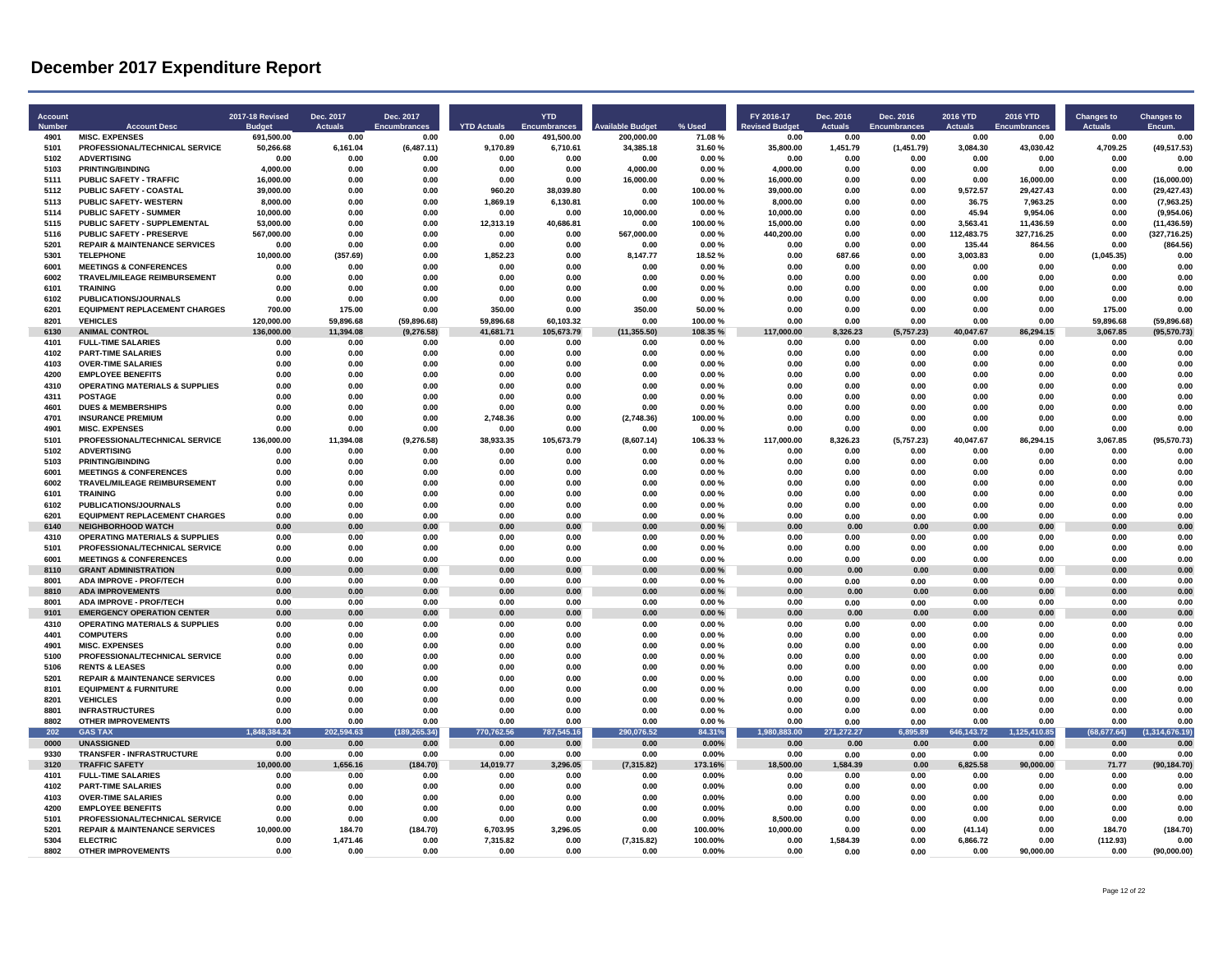| Account<br>Number | <b>Account Desc</b>                                                         | <b>2017-18 Revised</b><br><b>Budget</b> | Dec. 2017<br><b>Actuals</b> | Dec. 2017<br><b>Encumbrances</b> | <b>YTD Actuals</b> | <b>YTD</b><br><b>Encumbrances</b> | <b>Available Budget</b>            | % Used              | FY 2016-17<br><b>Revised Budge</b> | Dec. 2016<br><b>Actuals</b> | Dec. 2016<br><b>Encumbrances</b> | 2016 YTD<br><b>Actuals</b> | <b>2016 YTD</b><br><b>Encumbrances</b> | <b>Changes to</b><br><b>Actuals</b> | <b>Changes to</b><br>Encum.    |
|-------------------|-----------------------------------------------------------------------------|-----------------------------------------|-----------------------------|----------------------------------|--------------------|-----------------------------------|------------------------------------|---------------------|------------------------------------|-----------------------------|----------------------------------|----------------------------|----------------------------------------|-------------------------------------|--------------------------------|
| 3170              | <b>STREET PAVEMENT MAINTENANCE</b>                                          | 245,000.00                              | 51,990.00                   | (51,990.00)                      | 110,159.00         | 134,841.00                        | 0.00                               | 100.00%             | 245,000.00                         | 0.00                        | 245,000.00                       | 0.00                       | 245,000.00                             | 51,990.00                           | (296, 990.00)                  |
| 4101              | <b>FULL-TIME SALARIES</b>                                                   | 0.00                                    | 0.00                        | 0.00                             | 0.00               | 0.00                              | 0.00                               | 0.00%               | 0.00                               | 0.00                        | 0.00                             | 0.00                       | 0.00                                   | 0.00                                | 0.00                           |
| 4102              | <b>PART-TIME SALARIES</b>                                                   | 0.00                                    | 0.00                        | 0.00                             | 0.00               | 0.00                              | 0.00                               | 0.00%               | 0.00                               | 0.00                        | 0.00                             | 0.00                       | 0.00                                   | 0.00                                | 0.00                           |
| 4103<br>4200      | <b>OVER-TIME SALARIES</b><br><b>EMPLOYEE BENEFITS</b>                       | 0.00<br>0.00                            | 0.00<br>0.00                | 0.00<br>0.00                     | 0.00<br>0.00       | 0.00<br>0.00                      | 0.00<br>0.00                       | 0.00%<br>0.00%      | 0.00<br>0.00                       | 0.00<br>0.00                | 0.00<br>0.00                     | 0.00<br>0.00               | 0.00<br>0.00                           | 0.00<br>0.00                        | 0.00<br>0.00                   |
| 4310              | <b>OPERATING MATERIALS &amp; SUPPLIES</b>                                   | 0.00                                    | 0.00                        | 0.00                             | 0.00               | 0.00                              | 0.00                               | 0.00%               | 0.00                               | 0.00                        | 0.00                             | 0.00                       | 0.00                                   | 0.00                                | 0.00                           |
| 4311              | <b>POSTAGE</b>                                                              | 0.00                                    | 0.00                        | 0.00                             | 0.00               | 0.00                              | 0.00                               | 0.00%               | 0.00                               | 0.00                        | 0.00                             | 0.00                       | 0.00                                   | 0.00                                | 0.00                           |
| 4901              | <b>MISC. EXPENSES</b>                                                       | 0.00                                    | 0.00                        | 0.00                             | 0.00               | 0.00                              | 0.00                               | 0.00%               | 0.00                               | 0.00                        | 0.00                             | 0.00                       | 0.00                                   | 0.00                                | 0.00                           |
| 5101              | PROFESSIONAL/TECHNICAL SERVICE                                              | 0.00                                    | 0.00                        | 0.00                             | 0.00               | 0.00                              | 0.00                               | 0.00%               | 0.00                               | 0.00                        | 0.00                             | 0.00                       | 0.00                                   | 0.00                                | 0.00                           |
| 5102              | <b>ADVERTISING</b>                                                          | 0.00                                    | 0.00                        | 0.00                             | 0.00               | 0.00                              | 0.00                               | 0.00%               | 0.00                               | 0.00                        | 0.00                             | 0.00                       | 0.00                                   | 0.00                                | 0.00                           |
| 5103              | <b>PRINTING/BINDING</b>                                                     | 0.00                                    | 0.00                        | 0.00                             | 0.00               | 0.00                              | 0.00                               | 0.00%               | 0.00                               | 0.00                        | 0.00                             | 0.00                       | 0.00                                   | 0.00                                | 0.00                           |
| 5201              | <b>REPAIR &amp; MAINTENANCE SERVICES</b>                                    | 245.000.00                              | 51.990.00                   | (51.990.00)                      | 110.159.00         | 134.841.00                        | 0.00                               | 100.00%             | 245.000.00                         | 0.00                        | 245.000.00                       | 0.00                       | 245.000.00                             | 51.990.00                           | (296.990.00)                   |
| 3180<br>4101      | <b>STREET LANDSCAPE MAINTENANCE</b><br><b>FULL-TIME SALARIES</b>            | 1,284,100.00<br>0.00                    | 148.276.47<br>0.00          | (136, 356.48)<br>0.00            | 434,034.79<br>0.00 | 613.530.53<br>0.00                | 236,534.68<br>0.00                 | 81.58%<br>0.00%     | 1.677.383.00<br>0.00               | 269,687.88<br>0.00          | (238, 104.11)<br>0.00            | 639.318.14<br>0.00         | 774,950.85<br>0.00                     | (121, 411.41)<br>0.00               | (911, 307.33)<br>0.00          |
| 4102              | <b>PART-TIME SALARIES</b>                                                   | 0.00                                    | 0.00                        | 0.00                             | 0.00               | 0.00                              | 0.00                               | 0.00%               | 0.00                               | 0.00                        | 0.00                             | 0.00                       | 0.00                                   | 0.00                                | 0.00                           |
| 4103              | <b>OVER-TIME SALARIES</b>                                                   | 0.00                                    | 0.00                        | 0.00                             | 0.00               | 0.00                              | 0.00                               | 0.00%               | 0.00                               | 0.00                        | 0.00                             | 0.00                       | 0.00                                   | 0.00                                | 0.00                           |
| 4200              | <b>EMPLOYEE BENEFITS</b>                                                    | 0.00                                    | 0.00                        | 0.00                             | 0.00               | 0.00                              | 0.00                               | $0.00\%$            | 0.00                               | 0.00                        | 0.00                             | 0.00                       | 0.00                                   | 0.00                                | 0.00                           |
| 4310              | <b>OPERATING MATERIALS &amp; SUPPLIES</b>                                   | 250,000.00                              | 1,871.26                    | (1,871.26)                       | 10,268.34          | 26,317.05                         | 213,414.61                         | 14.63%              | 160,000.00                         | 3,686.65                    | 0.00                             | 15,494.71                  | 29,388.29                              | (1,815.39)                          | (31, 259.55)                   |
| 4311              | <b>POSTAGE</b>                                                              | 0.00                                    | 0.00                        | 0.00                             | 0.00               | 0.00                              | 0.00                               | 0.00%               | 0.00                               | 0.00                        | 0.00                             | 0.00                       | 0.00                                   | 0.00                                | 0.00                           |
| 4901              | <b>MISC. EXPENSES</b>                                                       | 0.00                                    | 0.00                        | 0.00                             | 0.00               | 0.00                              | 0.00                               | 0.00%               | 0.00                               | 0.00                        | 0.00                             | 0.00                       | 0.00                                   | 0.00                                | 0.00                           |
| 5101              | PROFESSIONAL/TECHNICAL SERVICE                                              | 15,000.00                               | 3,325.00                    | (3,325.00)                       | 3,325.00           | 2,675.00                          | 9,000.00                           | 40.00%              | 15,000.00                          | 0.00                        | 0.00                             | 0.00                       | 0.00                                   | 3,325.00                            | (3,325.00)                     |
| 5102              | <b>ADVERTISING</b>                                                          | 0.00                                    | 0.00                        | 0.00                             | 0.00               | 0.00                              | 0.00                               | $0.00\%$            | 0.00                               | 0.00                        | 0.00                             | 0.00                       | 0.00                                   | 0.00                                | 0.00                           |
| 5103<br>5106      | <b>PRINTING/BINDING</b><br><b>RENTS &amp; LEASES</b>                        | 0.00<br>0.00                            | 0.00<br>0.00                | 0.00<br>0.00                     | 0.00<br>0.00       | 0.00<br>0.00                      | 0.00<br>0 <sup>0<sup>c</sup></sup> | 0.00%<br>$0.00\%$   | 0.00<br>0.00                       | 0.00<br>0.00                | 0.00<br>0.00                     | 0.00<br>0.00               | 0.00<br>0.00                           | 0.00<br>0.00                        | 0.00<br>0.00                   |
| 5201              | <b>REPAIR &amp; MAINTENANCE SERVICES</b>                                    | 913,100.00                              | 131,160.22                  | (131, 160.22)                    | 361,405.38         | 584,538.48                        | (32, 843.86)                       | 103.60%             | 1,416,383.00                       | 256,614.08                  | (238, 104.11)                    | 579,853.20                 | 745,562.56                             | (125, 453.86)                       | (876, 722.78)                  |
| 5301              | <b>TELEPHONE</b>                                                            | 0.00                                    | 0.00                        | 0.00                             | 2,794.15           | 0.00                              | (2,794.15)                         | 100.00%             | 0.00                               | 0.00                        | 0.00                             | 283.37                     | 0.00                                   | 0.00                                | 0.00                           |
| 5302              | <b>WATER</b>                                                                | 100,000.00                              | 11.454.77                   | 0.00                             | 53,909.48          | 0.00                              | 46.090.52                          | 53.91%              | 80.000.00                          | 8,921.86                    | 0.00                             | 41,320.53                  | 0.00                                   | 2,532.91                            | 0.00                           |
| 5303              | GAS                                                                         | 0.00                                    | 0.00                        | 0.00                             | 0.00               | 0.00                              | 0.00                               | 0.00%               | 0.00                               | 0.00                        | 0.00                             | 0.00                       | 0.00                                   | 0.00                                | 0.00                           |
| 5304              | <b>ELECTRIC</b>                                                             | 6,000.00                                | 465.22                      | 0.00                             | 2.332.44           | 0.00                              | 3,667.56                           | 38.87%              | 6,000.00                           | 465.29                      | 0.00                             | 2,366.33                   | 0.00                                   | (0.07)                              | 0.00                           |
| 6201              | <b>EQUIPMENT REPLACEMENT CHARGES</b>                                        | 0.00                                    | 0.00                        | 0.00                             | 0.00               | 0.00                              | 0.00                               | 0.00%               | 0.00                               | 0.00                        | 0.00                             | 0.00                       | 0.00                                   | 0.00                                | 0.00                           |
| 9330              | <b>TRANSFER - INFRASTRUCTURE</b>                                            | 0.00                                    | 0.00                        | 0.00                             | 0.00               | 0.00                              | 0.00                               | $0.00\%$            | 0.00                               | 0.00                        | 0.00                             | 0.00                       | 0.00                                   | 0.00                                | 0.00                           |
| 3220<br>5101      | <b>LANDSLIDE</b>                                                            | 75,460.00                               | 0.00<br>0.00                | 0.00<br>0.00                     | 0.00<br>0.00       | 15,460.00                         | 60,000.00<br>20.000.00             | 20.49%<br>0.00%     | 40,000.00                          | 0.00<br>0.00                | 0.00<br>0.00                     | 0.00<br>0.00               | 15,460.00                              | 0.00                                | (15, 460.00)                   |
| 5201              | PROFESSIONAL/TECHNICAL SERVICE<br><b>REPAIR &amp; MAINTENANCE SERVICES</b>  | 20,000.00<br>55.460.00                  | 0.00                        | 0.00                             | 0.00               | 0.00<br>15,460.00                 | 40.000.00                          | 27.88%              | 0.00<br>40.000.00                  | 0.00                        | 0.00                             | 0.00                       | 0.00<br>15,460.00                      | 0.00<br>0.00                        | 0.00<br>(15, 460.00)           |
| 8801              | SIDEWALK REPAIR & REPLACEMENT                                               | 233,824.24                              | 672.00                      | (734.16)                         | 212,549.00         | 20,417.58                         | 857.66                             | 99.63%              | 0.00                               | 0.00                        | 0.00                             | 0.00                       | 0.00                                   | 672.00                              | (734.16)                       |
| 8006              | SIDEWALK - INSPECTION SERVICES                                              | 31,926.24                               | 672.00                      | (734.16)                         | 12,550.00          | 18,518.58                         | 857.66                             | 97.32%              | 0.00                               | 0.00                        | 0.00                             | 0.00                       | 0.00                                   | 672.00                              | (734.16)                       |
| 8010              | SIDEWALK - MAINTENANCE/REPAIRS                                              | 0.00                                    | 0.00                        | 0.00                             | 0.00               | 0.00                              | 0.00                               | $0.00\%$            | 0.00                               | 0.00                        | 0.00                             | 0.00                       | 0.00                                   | 0.00                                | 0.00                           |
| 8802              | SIDEWALK REPAIR - OTHR IMPROV                                               | 201,898.00                              | 0.00                        | 0.00                             | 199,999.00         | 1,899.00                          | 0.00                               | 100.00%             | 0.00                               | 0.00                        | 0.00                             | 0.00                       | 0.00                                   | 0.00                                | 0.00                           |
| 8812              | HAWTHORNE BLVD. TRAFFIC SIGNAL                                              | 0.00                                    | 0.00                        | 0.00                             | 0.00               | 0.00                              | 0.00                               | 0.00%               | 0.00                               | 0.00                        | 0.00                             | 0.00                       | 0.00                                   | 0.00                                | 0.00                           |
| 8802              | <b>HAWTHORNE SYNCH - OTHER IMPROV</b>                                       | 0.00                                    | 0.00                        | 0.00                             | 0.00               | 0.00                              | 0.00                               | 0.00%               | 0.00                               | 0.00                        | 0.00                             | 0.00                       | 0.00                                   | 0.00                                | 0.00                           |
| 203<br>0000       | <b>1972 ACT LANDSCAPE/LIGHT</b>                                             | 0.00<br>0.00                            | (704.87)                    | (523.30)<br>(523.30)             | 0.00<br>0.00       | 1.308.76                          | (1.308.76)                         | 100.00%             | 273.720.00<br>273,720.00           | 26.373.78                   | (5,963.29)                       | 46.398.78<br>46,398.78     | 193.757.71<br>193,757.71               | (27,078.65)                         | (194, 281.01)<br>(194, 281.01) |
| 4311              | <b>UNASSIGNED</b><br><b>POSTAGE</b>                                         | 0.00                                    | (704.87)<br>0.00            | 0.00                             | 0.00               | 1,308.76<br>0.00                  | (1,308.76)<br>0.00                 | 100.00%<br>$0.00\%$ | 0.00                               | 26,373.78<br>0.00           | (5,963.29)<br>0.00               | 0.00                       | 0.00                                   | (27,078.65)<br>0.00                 | 0.00                           |
| 5101              | PROFESSIONAL/TECHNICAL SERVICE                                              | 0.00                                    | 0.00                        | 0.00                             | 0.00               | 0.00                              | 0.00                               | 0.00%               | 11,600.00                          | 3,987.96                    | 0.00                             | 7,487.96                   | 7,000.00                               | (3,987.96)                          | (7,000.00)                     |
| 5102              | <b>ADVERTISING</b>                                                          | 0.00                                    | 0.00                        | 0.00                             | 0.00               | 0.00                              | 0.00                               | 0.00%               | 500.00                             | 0.00                        | 0.00                             | 0.00                       | 500.00                                 | 0.00                                | (500.00)                       |
| 5103              | <b>PRINTING/BINDING</b>                                                     | 0.00                                    | 0.00                        | 0.00                             | 0.00               | 0.00                              | 0.00                               | 0.00%               | 0.00                               | 0.00                        | 0.00                             | 0.00                       | 0.00                                   | 0.00                                | 0.00                           |
| 5107              | <b>LEGAL SERVICES - GENERAL</b>                                             | 0.00                                    | 0.00                        | 0.00                             | 0.00               | 0.00                              | 0.00                               | 0.00%               | 0.00                               | 0.00                        | 0.00                             | 0.00                       | 0.00                                   | 0.00                                | 0.00                           |
| 5201              | <b>REPAIR &amp; MAINTENANCE SERVICES</b>                                    | 0.00                                    | (704.87)                    | (523.30)                         | 0.00               | 1,308.76                          | (1,308.76)                         | 100.00%             | 194,520.00                         | 5,860.82                    | (5,963.29)                       | 5,860.82                   | 186,257.71                             | (6, 565.69)                         | (186, 781.01)                  |
| 5304              | <b>FLECTRIC</b>                                                             | 0.00                                    | 0.00                        | 0.00                             | 0.00               | 0.00                              | 0.00                               | 0.00%               | 1,000.00                           | 0.00                        | 0.00                             | 0.00                       | 0.00                                   | 0.00                                | 0.00                           |
| 6203<br>9202      | <b>ADMINISTRATIVE OVERHEAD</b>                                              | 0.00                                    | 0.00                        | 0.00<br>0.00                     | 0.00               | 0.00                              | 0.00<br>0.00                       | $0.00\%$            | 66,100.00                          | 16,525.00                   | 0.00                             | 33,050.00                  | 0.00                                   | (16, 525.00)                        | 0.00                           |
| 9330              | <b>TRANSFER - STREET MAINTENANCE</b><br><b>TRANSFER - INFRASTRUCTURE</b>    | 0.00<br>0.00                            | 0.00<br>0.00                | 0.00                             | 0.00<br>0.00       | 0.00<br>0.00                      | 0.00                               | 0.00%<br>0.00%      | 0.00<br>0.00                       | 0.00                        | 0.00                             | 0.00<br>0.00               | 0.00<br>0.00                           | 0.00<br>0.00                        | 0.00<br>0.00                   |
| 20 <sup>1</sup>   | EL PRADO LIGHTING DISTRICT                                                  | 800.0                                   | 113.08                      | (113.08)                         | 265.41             | 282.82                            | 251.77                             | 68.50%              | 800.00                             | 0.00<br>30.85               | 0.00<br>0.00                     | 30.85                      | 0.00                                   | 82.23                               | (113.08)                       |
| 0000              | <b>UNASSIGNED</b>                                                           | 800.00                                  | 113.08                      | (113.08)                         | 265.41             | 282.82                            | 251.77                             | 68.50%              | 800.00                             | 30.85                       | 0.00                             | 30.85                      | 0.00                                   | 82.23                               | (113.08)                       |
| 5101              | PROFESSIONAL/TECHNICAL SERVICE                                              | 0.00                                    | 0.00                        | 0.00                             | 0.00               | 0.00                              | 0.00                               | $0.00\%$            | 0.00                               | 30.85                       | 0.00                             | 30.85                      | 0.00                                   | (30.85)                             | 0.00                           |
| 5201              | <b>REPAIR &amp; MAINTENANCE SERVICES</b>                                    | 500.00                                  | 113.08                      | (113.08)                         | 265.41             | 282.82                            | (48.23)                            | 109.60%             | 500.00                             | 0.00                        | 0.00                             | 0.00                       | 0.00                                   | 113.08                              | (113.08)                       |
| 5304              | <b>ELECTRIC</b>                                                             | 300.00                                  | 0.00                        | 0.00                             | 0.00               | 0.00                              | 300.00                             | 0.00%               | 300.00                             | 0.00                        | 0.00                             | 0.00                       | 0.00                                   | 0.00                                | 0.00                           |
| 211               | <b>1911 ACT STREET LIGHTING</b>                                             | 1,523,910.00                            | 64,916.41                   | 3.846.44                         | 269,392.01         | 76,480.94                         | 1,178,037.05                       | 22.70%              | 487.000.00                         | 59,313.90                   | (6,909.08)                       | 196.125.59                 | 3,485.72                               | 5,602.51                            | 360.72                         |
| 0000              | <b>UNASSIGNED</b>                                                           | 523,910.00                              | 49.686.21                   | (2,923.36)                       | 250,321.81         | 50,951.14                         | 222,637.05                         | 57.50%              | 487,000.00                         | 59,313.90                   | (6,909.08)                       | 196,125.59                 | 3,485.72                               | (9,627.69)                          | (6.409.08)                     |
| 4310<br>5101      | <b>OPERATING MATERIALS &amp; SUPPLIES</b><br>PROFESSIONAL/TECHNICAL SERVICE | 0.00                                    | 0.00                        | 0.00                             | 0.00               | 0.00                              | 0.00<br>7,900.00                   | $0.00\%$            | 0.00                               | 0.00                        | 0.00                             | 344.00                     | 256.00<br>0.00                         | 0.00                                | (256.00)                       |
| 5201              | <b>REPAIR &amp; MAINTENANCE SERVICES</b>                                    | 7,900.00<br>111,910.00                  | 0.00<br>2,066.90            | 0.00<br>(2,066.90)               | 0.00<br>75,023.77  | 0.00<br>36,886.23                 | 0.00                               | $0.00\%$<br>100.00% | 7,900.00<br>75,000.00              | 0.00<br>13,037.64           | 0.00<br>(6,909.08)               | 0.00<br>25,899.07          | 3,229.72                               | 0.00<br>(10, 970.74)                | 0.00<br>(5, 296.62)            |
| 5304              | <b>ELECTRIC</b>                                                             | 323,000.00                              | 27,344.31                   | (856.46)                         | 134,748.04         | 14,064.91                         | 174,187.05                         | 46.07%              | 323,000.00                         | 26,001.26                   | 0.00                             | 129.332.52                 | 0.00                                   | 1,343.05                            | (856.46)                       |
| 6203              | <b>ADMINISTRATIVE OVERHEAD</b>                                              | 81,100.00                               | 20,275.00                   | 0.00                             | 40,550.00          | 0.00                              | 40,550.00                          | 50.00%              | 81,100.00                          | 20,275.00                   | 0.00                             | 40,550.00                  | 0.00                                   | 0.00                                | 0.00                           |
| 8802              | <b>OTHER IMPROVEMENTS</b>                                                   | 0.00                                    | 0.00                        | 0.00                             | 0.00               | 0.00                              | 0.00                               | 0.00%               | 0.00                               | 0.00                        | 0.00                             | 0.00                       | 0.00                                   | 0.00                                | 0.00                           |
| 9202              | <b>TRANSFER - STREET MAINTENANCE</b>                                        | 0.00                                    | 0.00                        | 0.00                             | 0.00               | 0.00                              | 0.00                               | 0.00%               | 0.00                               | 0.00                        | 0.00                             | 0.00                       | 0.00                                   | 0.00                                | 0.00                           |
| 9330              | <b>TRANSFER - INFRASTRUCTURE</b>                                            | 0.00                                    | 0.00                        | 0.00                             | 0.00               | 0.00                              | 0.00                               | 0.00%               | 0.00                               | 0.00                        | 0.00                             | 0.00                       | 0.00                                   | 0.00                                | 0.00                           |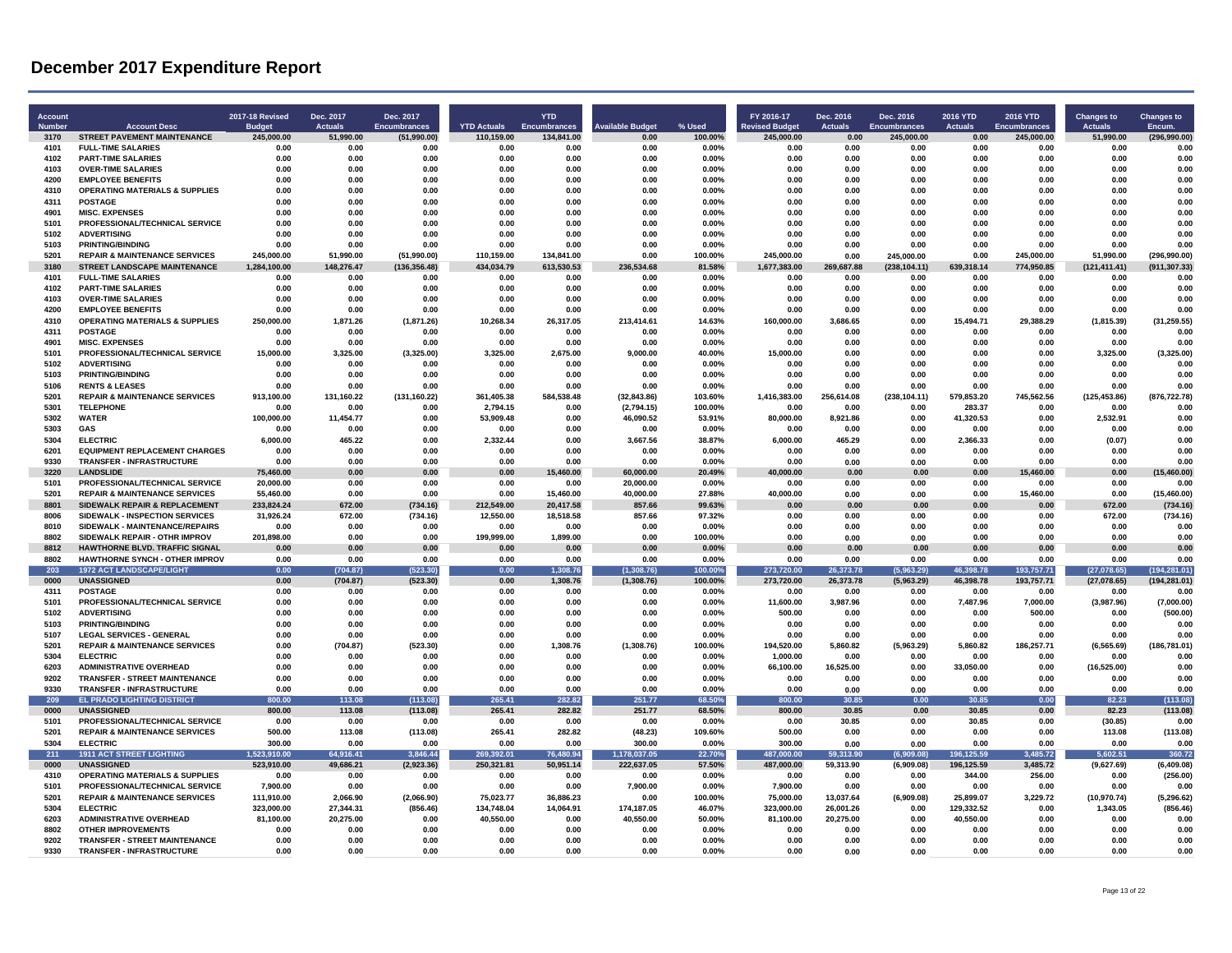| Account<br>Number | <b>Account Desc</b>                                                      | <b>2017-18 Revised</b><br><b>Budget</b> | Dec. 2017<br><b>Actuals</b> | Dec. 2017<br><b>Encumbrances</b> | <b>YTD Actuals</b>   | <b>YTD</b><br><b>Encumbrances</b> | vailable Budget         | % Used            | FY 2016-17<br><b>Revised Budget</b> | Dec. 2016<br><b>Actuals</b> | Dec. 2016<br><b>Encumbrances</b> | 2016 YTD<br><b>Actuals</b> | 2016 YTD<br><b>Encumbrances</b> | <b>Changes to</b><br><b>Actuals</b> | <b>Changes to</b><br>Encum. |
|-------------------|--------------------------------------------------------------------------|-----------------------------------------|-----------------------------|----------------------------------|----------------------|-----------------------------------|-------------------------|-------------------|-------------------------------------|-----------------------------|----------------------------------|----------------------------|---------------------------------|-------------------------------------|-----------------------------|
| 8411              | <b>PVIC PARKING LOT LIGHTING</b>                                         | 200.000.00                              | 7,070.20                    | 14,929.80                        | 7,070.20             | 22,529.80                         | 170,400.00              | 14.80%            | 0.00                                | 0.00                        | 0.00                             | 0.00                       | 0.00                            | 7,070.20                            | 14,929.80                   |
| 8403              | <b>PARKS IMPROVEMENTS</b>                                                | 200,000.00                              | 7,070.20                    | 14,929.80                        | 7,070.20             | 22,529.80                         | 170,400.00              | 14.80%            | 0.00                                | 0.00                        | 0.00                             | 0.00                       | 0.00                            | 7.070.20                            | 14.929.80                   |
| 8821              | <b>STREET LIGHTS ACQUISITION</b>                                         | 800,000.00                              | 8,160.00                    | (8, 160.00)                      | 12,000.00            | 3,000.00                          | 785,000.00              | 1.88%             | 0.00                                | 0.00                        | 0.00                             | 0.00                       | 0.00                            | 8,160.00                            | (8, 160.00)                 |
| 8099              | <b>MISC./OTHER EXPENSES</b>                                              | 800,000.00                              | 8,160.00                    | (8, 160.00)                      | 12,000.00            | 3,000.00                          | 785,000.00              | 1.88%             | 0.00                                | 0.00                        | 0.00                             | 0.00                       | 0.00                            | 8,160.00                            | (8, 160.00)                 |
| 212<br>0000       | <b>BEAUTIFICATION</b><br><b>UNASSIGNED</b>                               | 475,000.00<br>0.00                      | 13 176 81<br>0.00           | (13, 176.81)<br>0.00             | 13.176.81<br>0.00    | 4,143.19<br>0.00                  | 457.680.00<br>0.00      | 3.65%<br>0.00%    | 0.00<br>0.00                        | 0.00<br>0.00                | 0.00<br>0.00                     | 0.00<br>0.00               | 0.00<br>0.00                    | 13.176.81<br>0.00                   | (13, 176.81)<br>0.00        |
| 4101              | <b>FULL-TIME SALARIES</b>                                                | 0.00                                    | 0.00                        | 0.00                             | 0.00                 | 0.00                              | 0.00                    | 0.00%             | 0.00                                | 0.00                        | 0.00                             | 0.00                       | 0.00                            | 0.00                                | 0.00                        |
| 4102              | <b>PART-TIME SALARIES</b>                                                | 0.00                                    | 0.00                        | 0.00                             | 0.00                 | 0.00                              | 0.00                    | 0.00%             | 0.00                                | 0.00                        | 0.00                             | 0.00                       | 0.00                            | 0.00                                | 0.00                        |
| 4103              | <b>OVER-TIME SALARIES</b>                                                | 0.00                                    | 0.00                        | 0.00                             | 0.00                 | 0.00                              | 0.00                    | 0.00%             | 0.00                                | 0.00                        | 0.00                             | 0.00                       | 0.00                            | 0.00                                | 0.00                        |
| 4200              | <b>EMPLOYEE BENEFITS</b>                                                 | 0.00                                    | 0.00                        | 0.00                             | 0.00                 | 0.00                              | 0.00                    | 0.00%             | 0.00                                | 0.00                        | 0.00                             | 0.00                       | 0.00                            | 0.00                                | 0.00                        |
| 4901              | <b>MISC. EXPENSES</b>                                                    | 0.00                                    | 0.00                        | 0.00                             | 0.00                 | 0.00                              | 0.00                    | 0.00%             | 0.00                                | 0.00                        | 0.00                             | 0.00                       | 0.00                            | 0.00                                | 0.00                        |
| 5101              | PROFESSIONAL/TECHNICAL SERVICE                                           | 0.00                                    | 0.00                        | 0.00                             | 0.00                 | 0.00                              | 0.00                    | 0.00%             | 0.00                                | 0.00                        | 0.00                             | 0.00                       | 0.00                            | 0.00                                | 0.00                        |
| 6203<br>8802      | <b>ADMINISTRATIVE OVERHEAD</b><br><b>OTHER IMPROVEMENTS</b>              | 0.00<br>0.00                            | 0.00<br>0.00                | 0.00<br>0.00                     | 0.00<br>0.00         | 0.00<br>0.00                      | 0.00<br>0.00            | 0.00%<br>0.00%    | 0.00<br>0.00                        | 0.00<br>0.00                | 0.00<br>0.00                     | 0.00<br>0.00               | 0.00<br>0.00                    | 0.00<br>0.00                        | 0.00<br>0.00                |
| 9202              | <b>TRANSFER - STREET MAINTENANCE</b>                                     | 0.00                                    | 0.00                        | 0.00                             | 0.00                 | 0.00                              | 0.00                    | 0.00%             | 0.00                                | 0.00                        | 0.00                             | 0.00                       | 0.00                            | 0.00                                | 0.00                        |
| 9330              | <b>TRANSFER - INFRASTRUCTURE</b>                                         | 0.00                                    | 0.00                        | 0.00                             | 0.00                 | 0.00                              | 0.00                    | 0.00%             | 0.00                                | 0.00                        | 0.00                             | 0.00                       | 0.00                            | 0.00                                | 0.00                        |
| 8820              | PVDW MEDIAN IMPROVEMENT                                                  | 475,000.00                              | 13,176.81                   | (13, 176.81)                     | 13,176.81            | 4,143.19                          | 457,680.00              | 3.65%             | 0.00                                | 0.00                        | 0.00                             | 0.00                       | 0.00                            | 13,176.81                           | (13, 176.81)                |
| 8802              | <b>OTHER IMPROVEMENTS</b>                                                | 475,000.00                              | 13,176.81                   | (13, 176.81)                     | 13,176.81            | 4,143.19                          | 457,680.00              | 3.65%             | 0.00                                | 0.00                        | 0.00                             | 0.00                       | 0.00                            | 13,176.81                           | (13, 176.81)                |
| $\overline{213}$  | <b>WASTE REDUCTION</b>                                                   | 293.200.00                              | 26.129.52                   | (13.270.83)                      | 122.031.61           | 95.546.29                         | 75.622.10               | 74.21%            | 292.697.00                          | 15.534.51                   | (3.166.41)                       | 83.856.80                  | 93.447.15                       | 10.595.01                           | (106.717.98)                |
| 0000              | <b>UNASSIGNED</b>                                                        | 293,200.00                              | 26,129.52                   | (13, 270.83)                     | 122,031.61           | 95,546.29                         | 75,622.10               | 74.21%            | 292,697.00                          | 15,534.51                   | (3, 166.41)                      | 83,856.80                  | 93,447.15                       | 10,595.01                           | (106, 717.98)               |
| 4101              | <b>FULL-TIME SALARIES</b>                                                | 54,200.00                               | 7.074.22                    | 0.00                             | 28,010.32            | 0.00                              | 26,189.68               | 51.68%            | 52,400.00                           | 5,931.81                    | 0.00                             | 24,910.29                  | 0.00                            | 1,142.41                            | 0.00                        |
| 4102<br>4103      | <b>PART-TIME SALARIES</b><br><b>OVER-TIME SALARIES</b>                   | 0.00<br>0.00                            | 0.00<br>0.00                | 0.00<br>0.00                     | 0.00<br>0.00         | 0.00<br>0.00                      | 0.00<br>0.00            | 0.00%<br>0.00%    | 0.00<br>0.00                        | 0.00<br>0.00                | 0.00<br>0.00                     | 0.00<br>0.00               | 0.00<br>0.00                    | 0.00<br>0.00                        | 0.00<br>0.00                |
| 4104              | <b>EMPLOYEE BONUSES</b>                                                  | 0.00                                    | 0.00                        | 0.00                             | 0.00                 | 0.00                              | 0.00                    | 0.00%             | 0.00                                | 0.00                        | 0.00                             | 0.00                       | 0.00                            | 0.00                                | 0.00                        |
| 4200              | <b>EMPLOYEE BENEFITS</b>                                                 | 0.00                                    | 0.00                        | 0.00                             | 0.00                 | 0.00                              | 0.00                    | 0.00%             | 1,200.00                            | 0.00                        | 0.00                             | 0.00                       | 0.00                            | 0.00                                | 0.00                        |
| 4201              | <b>HEALTH/DENTAL/VISION INSURANCE</b>                                    | 8.900.00                                | 908.49                      | 0.00                             | 7.634.26             | 0.00                              | 1.265.74                | 85.78%            | 9.100.00                            | 0.00                        | 0.00                             | 0.00                       | 0.00                            | 908.49                              | 0.00                        |
| 4202              | <b>FICA/MEDICARE</b>                                                     | 800.00                                  | 89.48                       | 0.00                             | 351.11               | 0.00                              | 448.89                  | 43.88%            | 0.00                                | 0.00                        | 0.00                             | 0.00                       | 0.00                            | 89.48                               | 0.00                        |
| 4203              | <b>CALPERS RETIREMENT</b>                                                | 5,500.00                                | 666.38                      | 0.00                             | 2,755.19             | 0.00                              | 2,744.81                | 50.09%            | 9,800.00                            | 597.27                      | 0.00                             | 2,586.50                   | 0.00                            | 69.11                               | 0.00                        |
| 4204              | <b>WORKERS' COMPENSATION</b>                                             | 1,200.00                                | 162.71                      | 0.00                             | 594.00               | 0.00                              | 606.00                  | 49.50%            | 0.00                                | 299.97                      | 0.00                             | 599.94                     | 0.00                            | (137.26)                            | 0.00                        |
| 4205              | <b>OTHER BENEFITS</b>                                                    | 1,600.00                                | 206.62                      | 0.00                             | 568.39               | 0.00                              | 1,031.61                | 35.50%            | 0.00                                | 163.17                      | 0.00                             | 706.85                     | 0.00<br>0.00                    | 43.45                               | 0.00                        |
| 4206<br>4207      | <b>H.S.A. CONTRIBUTION</b><br><b>CALPERS UNFUNDED LIABILITIES</b>        | 3,000.00<br>6,600.00                    | 281.22<br>0.00              | 0.00<br>0.00                     | 2,472.01<br>6,600.00 | 0.00<br>0.00                      | 527.99<br>0.00          | 82.40%<br>100.00% | 1,500.00<br>0.00                    | 692.28<br>0.00              | 0.00<br>0.00                     | 2,999.88<br>6,691.13       | 0.00                            | (411.06)<br>0.00                    | 0.00<br>0.00                |
| 4310              | <b>OPERATING MATERIALS &amp; SUPPLIES</b>                                | 22.000.00                               | 0.00                        | 0.00                             | 864.15               | 542.68                            | 20.593.17               | 6.40%             | 12.000.00                           | 43.60                       | 0.00                             | 87.20                      | 0.00                            | (43.60)                             | 0.00                        |
| 4311              | <b>POSTAGE</b>                                                           | 6,000.00                                | 0.00                        | 0.00                             | 0.00                 | 6,000.00                          | 0.00                    | 100.00%           | 6,000.00                            | 0.00                        | 0.00                             | 4.092.00                   | 0.00                            | 0.00                                | 0.00                        |
| 4601              | <b>DUES &amp; MEMBERSHIPS</b>                                            | 700.00                                  | 0.00                        | 0.00                             | 145.00               | 0.00                              | 555.00                  | 20.71%            | 700.00                              | 0.00                        | 0.00                             | 3,591.24                   | 0.00                            | 0.00                                | 0.00                        |
| 4701              | <b>INSURANCE PREMIUM</b>                                                 | 0.00                                    | 0.00                        | 0.00                             | 0.00                 | 0.00                              | 0.00                    | 0.00%             | 3,000.00                            | 0.00                        | 0.00                             | 0.00                       | 0.00                            | 0.00                                | 0.00                        |
| 4901              | <b>MISC. EXPENSES</b>                                                    | 14,300.00                               | 1,070.00                    | 0.00                             | 4,775.00             | 0.00                              | 9,525.00                | 33.39%            | 14,500.00                           | 1,000.00                    | 0.00                             | 4,250.00                   | 0.00                            | 70.00                               | 0.00                        |
| 5101              | PROFESSIONAL/TECHNICAL SERVICE                                           | 48,000.00                               | 7,951.62                    | (7,951.62)                       | 17,637.28            | 34,554.38                         | (4, 191.66)             | 108.73%           | 48,000.00                           | 0.00                        | 1,320.00                         | 11,325.00                  | 31,763.00                       | 7,951.62                            | (39,714.62)                 |
| 5102<br>5103      | <b>ADVERTISING</b><br><b>PRINTING/BINDING</b>                            | 14,500.00<br>12.000.00                  | 0.00<br>0.00                | 0.00<br>0.00                     | 4,412.50<br>1.545.94 | 18,187.50<br>1.954.06             | (8, 100.00)<br>8.500.00 | 155.86%<br>29.17% | 15,500.00<br>12.000.00              | 2,653.04<br>0.00            | (2,653.04)<br>0.00               | 7,383.04<br>8.304.44       | 426.96<br>3.993.56              | (2,653.04)<br>0.00                  | (426.96)<br>(3.993.56)      |
| 5107              | <b>LEGAL SERVICES - GENERAL</b>                                          | 0.00                                    | 0.00                        | 0.00                             | 0.00                 | 0.00                              | 0.00                    | 0.00%             | 0.00                                | 0.00                        | 0.00                             | 0.00                       | 0.00                            | 0.00                                | 0.00                        |
| 5201              | <b>REPAIR &amp; MAINTENANCE SERVICES</b>                                 | 84,200.00                               | 5,319.21                    | (5,319.21)                       | 39,024.74            | 34,307.67                         | 10,867.59               | 87.09%            | 97,097.00                           | 1,935.33                    | (1, 833.37)                      | 1,935.33                   | 57,263.63                       | 3,383.88                            | (62, 582.84)                |
| 6001              | <b>MEETINGS &amp; CONFERENCES</b>                                        | 800.00                                  | 195.00                      | 0.00                             | 213.00               | 0.00                              | 587.00                  | 26.63%            | 800.00                              | 0.00                        | 0.00                             | 0.00                       | 0.00                            | 195.00                              | 0.00                        |
| 6002              | <b>TRAVEL/MILEAGE REIMBURSEMENT</b>                                      | 300.00                                  | 54.57                       | 0.00                             | 128.72               | 0.00                              | 171.28                  | 43.00%            | 500.00                              | 68.04                       | 0.00                             | 93.96                      | 0.00                            | (13.47)                             | 0.00                        |
| 6101              | <b>TRAINING</b>                                                          | 0.00                                    | 0.00                        | 0.00                             | 0.00                 | 0.00                              | 0.00                    | 0.00%             | 0.00                                | 0.00                        | 0.00                             | 0.00                       | 0.00                            | 0.00                                | 0.00                        |
| 6102<br>6203      | PUBLICATIONS/JOURNALS<br><b>ADMINISTRATIVE OVERHEAD</b>                  | 0.00<br>8.600.00                        | 0.00<br>2.150.00            | 0.00<br>0.00                     | 0.00<br>4.300.00     | 0.00<br>0.00                      | 0.00<br>4.300.00        | 0.00%<br>50.00%   | 0.00<br>8.600.00                    | 0.00<br>2.150.00            | 0.00<br>0.00                     | 0.00<br>4.300.00           | 0.00<br>0.00                    | 0.00<br>0.00                        | 0.00<br>0.00                |
| 9101              | <b>TRANSFER - GENERAL FUND</b>                                           | 0.00                                    | 0.00                        | 0.00                             | 0.00                 | 0.00                              | 0.00                    | 0.00%             | 0.00                                | 0.00                        | 0.00                             | 0.00                       | 0.00                            | 0.00                                | 0.00                        |
| 9202              | <b>TRANSFER - STREET MAINTENANCE</b>                                     | 0.00                                    | 0.00                        | 0.00                             | 0.00                 | 0.00                              | 0.00                    | 0.00%             | 0.00                                | 0.00                        | 0.00                             | 0.00                       | 0.00                            | 0.00                                | 0.00                        |
| 214               | <b>AIR QUALITY MANAGEMENT</b>                                            | 50,000.00                               | 0.00                        | 0.00                             | 0.00                 | 50,000.00                         | 0.00                    | 100.00%           | 50,000.00                           | 0.00                        | 0.00                             | 25,000.00                  | 25,000.00                       | 0.00                                | (25,000.00)                 |
| 0000              | <b>UNASSIGNED</b>                                                        | 50.000.00                               | 0.00                        | 0.00                             | 0.00                 | 50,000.00                         | 0.00                    | 100.00%           | 50.000.00                           | 0.00                        | 0.00                             | 25.000.00                  | 25,000.00                       | 0.00                                | (25,000.00)                 |
| 4601              | <b>DUES &amp; MEMBERSHIPS</b>                                            | 0.00                                    | 0.00                        | 0.00                             | 0.00                 | 0.00                              | 0.00                    | 0.00%             | 0.00                                | 0.00                        | 0.00                             | 0.00                       | 0.00                            | 0.00                                | 0.00                        |
| 5201              | <b>REPAIR &amp; MAINTENANCE SERVICES</b>                                 | 50,000.00                               | 0.00                        | 0.00                             | 0.00                 | 50,000.00                         | 0.00                    | 100.00%           | 50,000.00                           | 0.00                        | 0.00                             | 25,000.00                  | 25,000.00                       | 0.00                                | (25,000.00)                 |
| 8201<br>9330      | <b>VEHICLES</b><br><b>TRANSFER - INFRASTRUCTURE</b>                      | 0.00<br>0.00                            | 0.00<br>0.00                | 0.00<br>0.00                     | 0.00<br>0.00         | 0.00<br>0.00                      | 0.00<br>0.00            | 0.00%<br>0.00%    | 0.00<br>0.00                        | 0.00                        | 0.00                             | 0.00<br>0.00               | 0.00<br>0.00                    | 0.00<br>0.00                        | 0.00<br>0.00                |
| 215               | <b>PROPOSITION C</b>                                                     | 600,000.00                              | 1,921.50                    | (1,921.50)                       | 76,504.68            | 523,495.32                        | 0.00                    | 100.00%           | 956,672.00                          | 0.00<br>16,830.00           | 0.00<br>(16, 830.00)             | 24,810.00                  | 495,190.00                      | (14,908.50)                         | (497, 111.50)               |
| 0000              | <b>UNASSIGNED</b>                                                        | 0.00                                    | 0.00                        | (18,000.00)                      | 0.00                 | 0.00                              | 0.00                    | 0.00%             | 956,672.00                          | 16,830.00                   | (16, 830.00)                     | 24,810.00                  | 495,190.00                      | (16, 830.00)                        | (513, 190.00)               |
| 4101              | <b>FULL-TIME SALARIES</b>                                                | 0.00                                    | 0.00                        | 0.00                             | 0.00                 | 0.00                              | 0.00                    | 0.00%             | 0.00                                | 0.00                        | 0.00                             | 0.00                       | 0.00                            | 0.00                                | 0.00                        |
| 4200              | <b>EMPLOYEE BENEFITS</b>                                                 | 0.00                                    | 0.00                        | 0.00                             | 0.00                 | 0.00                              | 0.00                    | 0.00%             | 0.00                                | 0.00                        | 0.00                             | 0.00                       | 0.00                            | 0.00                                | 0.00                        |
| 5101              | PROFESSIONAL/TECHNICAL SERVICE                                           | 0.00                                    | 0.00                        | (18,000.00)                      | 0.00                 | 0.00                              | 0.00                    | 0.00%             | 18,000.00                           | 0.00                        | 0.00                             | 0.00                       | 0.00                            | 0.00                                | (18,000.00)                 |
| 5201              | <b>REPAIR &amp; MAINTENANCE SERVICES</b>                                 | 0.00                                    | 0.00                        | 0.00                             | 0.00                 | 0.00                              | 0.00                    | 0.00%             | 938.672.00                          | 16.830.00                   | (16, 830.00)                     | 24.810.00                  | 495.190.00                      | (16.830.00)                         | (495.190.00)                |
| 9202<br>9330      | <b>TRANSFER - STREET MAINTENANCE</b><br><b>TRANSFER - INFRASTRUCTURE</b> | 0.00<br>0.00                            | 0.00<br>0.00                | 0.00<br>0.00                     | 0.00<br>0.00         | 0.00<br>0.00                      | 0.00<br>0.00            | 0.00%<br>0.00%    | 0.00<br>0.00                        | 0.00<br>0.00                | 0.00<br>0.00                     | 0.00<br>0.00               | 0.00<br>0.00                    | 0.00<br>0.00                        | 0.00<br>0.00                |
| 8302              | PORTUGUESE BEND RESURFACE                                                | 600,000.00                              | 1,921.50                    | 16,078.50                        | 76,504.68            | 523,495.32                        | 0.00                    | 100.00%           | 0.00                                | 0.00                        | 0.00                             | 0.00                       | 0.00                            | 1,921.50                            | 16,078.50                   |
| 8006              | <b>INSPECTION SERVICES</b>                                               | 18.000.00                               | 1.921.50                    | 16,078.50                        | 1,921.50             | 16,078.50                         | 0.00                    | 100.00%           | 0.00                                | 0.00                        | 0.00                             | 0.00                       | 0.00                            | 1.921.50                            | 16.078.50                   |
| 8010              | <b>MAINTENANCE/REPAIRS</b>                                               | 582,000.00                              | 0.00                        | 0.00                             | 74,583.18            | 507,416.82                        | 0.00                    | 100.00%           | 0.00                                | 0.00                        | 0.00                             | 0.00                       | 0.00                            | 0.00                                | 0.00                        |
| 8802              | <b>OTHER IMPROVEMENTS</b>                                                | 0.00                                    | 0.00                        | 0.00                             | 0.00                 | 0.00                              | 0.00                    | 0.00%             | 0.00                                | 0.00                        | 0.00                             | 0.00                       | 0.00                            | 0.00                                | 0.00                        |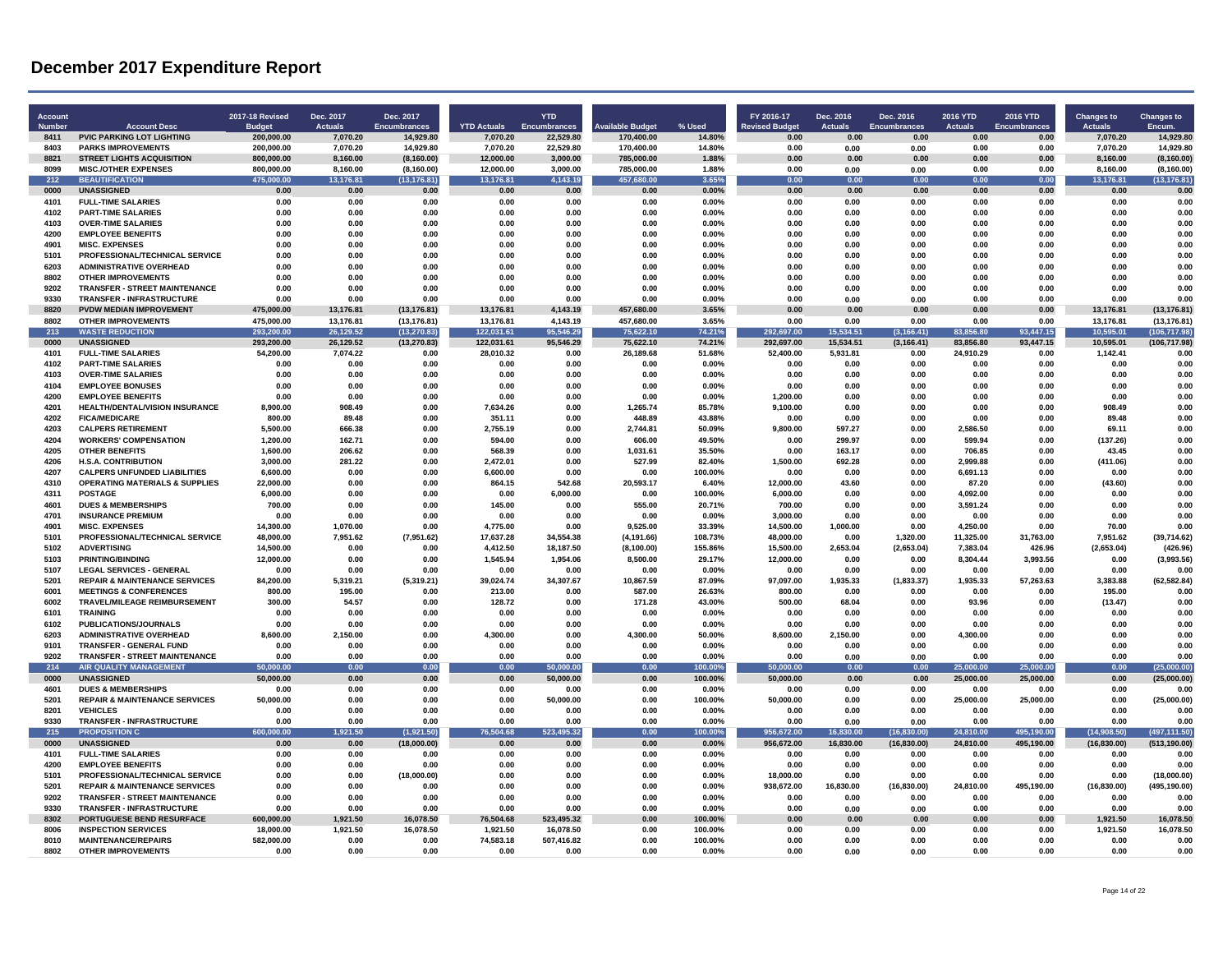| <b>Account</b><br>Number | <b>Account Desc</b>                                                       | 2017-18 Revised<br><b>Budget</b> | Dec. 2017<br><b>Actuals</b> | Dec. 2017<br><b>Encumbrances</b> | <b>YTD Actuals</b>     | <b>YTD</b><br><b>Encumbrances</b> | vailable Budget          | % Used            | FY 2016-17<br><b>Revised Budget</b> | Dec. 2016<br><b>Actuals</b> | Dec. 2016<br><b>Encumbrances</b> | <b>2016 YTD</b><br><b>Actuals</b> | 2016 YTD<br><b>Encumbrances</b> | <b>Changes to</b><br><b>Actuals</b> | <b>Changes to</b><br>Encum.  |
|--------------------------|---------------------------------------------------------------------------|----------------------------------|-----------------------------|----------------------------------|------------------------|-----------------------------------|--------------------------|-------------------|-------------------------------------|-----------------------------|----------------------------------|-----------------------------------|---------------------------------|-------------------------------------|------------------------------|
| 216                      | <b>PROPOSITION A</b>                                                      | 954,487.48                       | 42,048.67                   | (42, 048.67)                     | 228,235.57             | 700,251.91                        | 26,000.00                | 97.28%            | 638,300.00                          | 0.00                        | 0.00                             | 306,188.31                        | 306,825.69                      | 42,048.67                           | (348, 874.36)                |
| 0000                     | <b>UNASSIGNED</b>                                                         | 648,300.00                       | 0.00                        | 0.00                             | 441.70                 | 621,858.30                        | 26,000.00                | 95.99%            | 638,300.00                          | 0.00                        | 0.00                             | 306,188.31                        | 306,825.69                      | 0.00                                | (306, 825.69)                |
| 4101                     | <b>FULL-TIME SALARIES</b>                                                 | 0.00                             | 0.00                        | 0.00                             | 0.00                   | 0.00                              | 0.00                     | 0.00%             | 0.00                                | 0.00                        | 0.00                             | 0.00                              | 0.00                            | 0.00                                | 0.00                         |
| 4102                     | <b>PART-TIME SALARIES</b>                                                 | 0.00                             | 0.00                        | 0.00                             | 0.00                   | 0.00                              | 0.00                     | 0.00%             | 0.00                                | 0.00                        | 0.00                             | 0.00                              | 0.00                            | 0.00                                | 0.00                         |
| 4103                     | <b>OVER-TIME SALARIES</b>                                                 | 0.00                             | 0.00                        | 0.00                             | 0.00                   | 0.00                              | 0.00                     | 0.00%             | 0.00                                | 0.00                        | 0.00                             | 0.00                              | 0.00                            | 0.00                                | 0.00                         |
| 4200                     | <b>EMPLOYEE BENEFITS</b>                                                  | 0.00                             | 0.00                        | 0.00                             | 0.00                   | 0.00                              | 0.00                     | 0.00%             | 0.00                                | 0.00                        | 0.00                             | 0.00                              | 0.00                            | 0.00                                | 0.00                         |
| 4310                     | <b>OPERATING MATERIALS &amp; SUPPLIES</b>                                 | 0.00                             | 0.00                        | 0.00                             | 0.00                   | 0.00                              | 0.00                     | 0.00%             | 0.00                                | 0.00                        | 0.00                             | 0.00                              | 0.00                            | 0.00                                | 0.00                         |
| 4311                     | <b>POSTAGE</b>                                                            | 0.00                             | 0.00                        | 0.00                             | 0.00                   | 0.00                              | 0.00                     | 0.00%             | 0.00                                | 0.00                        | 0.00                             | 0.00                              | 0.00                            | 0.00                                | 0.00                         |
| 4901                     | <b>MISC. EXPENSES</b>                                                     | 0.00                             | 0.00                        | 0.00                             | 0.00                   | 0.00                              | 0.00                     | 0.00%             | 0.00                                | 0.00                        | 0.00                             | 0.00                              | 0.00                            | 0.00                                | 0.00                         |
| 5102<br>5103             | <b>ADVERTISING</b><br><b>PRINTING/BINDING</b>                             | 0.00<br>2.000.00                 | 0.00<br>0.00                | 0.00<br>0.00                     | 0.00<br>441.70         | 0.00<br>558.30                    | 0.00<br>1.000.00         | 0.00%<br>50.00%   | 0.00<br>2.000.00                    | 0.00<br>0.00                | 0.00<br>0.00                     | 0.00<br>531.31                    | 0.00<br>1.168.69                | 0.00<br>0.00                        | 0.00                         |
| 5201                     | <b>REPAIR &amp; MAINTENANCE SERVICES</b>                                  | 626,300.00                       |                             | 0.00                             | 0.00                   | 621.300.00                        | 5,000.00                 | 99.20%            | 616.300.00                          | 0.00                        | 0.00                             | 305,657.00                        | 305,657.00                      | 0.00                                | (1, 168.69)<br>(305, 657.00) |
| 8802                     | <b>OTHER IMPROVEMENTS</b>                                                 | 20,000.00                        | 0.00<br>0.00                | 0.00                             | 0.00                   | 0.00                              | 20,000.00                | 0.00%             | 20,000.00                           | 0.00                        | 0.00                             | 0.00                              | 0.00                            | 0.00                                | 0.00                         |
| 9203                     | TRANSFER - 1972 ACT LANDSCAPE                                             | 0.00                             | 0.00                        | 0.00                             | 0.00                   | 0.00                              | 0.00                     | 0.00%             | 0.00                                | 0.00                        | 0.00                             | 0.00                              | 0.00                            | 0.00                                | 0.00                         |
| 9330                     | <b>TRANSFER - INFRASTRUCTURE</b>                                          | 0.00                             | 0.00                        | 0.00                             | 0.00                   | 0.00                              | 0.00                     | 0.00%             | 0.00                                | 0.00                        | 0.00                             | 0.00                              | 0.00                            | 0.00                                | 0.00                         |
| 8031                     | <b>STREET IMPROVEMENTS</b>                                                | 0.00                             | 0.00                        | 0.00                             | 0.00                   | 0.00                              | 0.00                     | 0.00%             | 0.00                                | 0.00                        | 0.00                             | 0.00                              | 0.00                            | 0.00                                | 0.00                         |
| 8802                     | <b>OTHER IMPROVEMENTS</b>                                                 | 0.00                             | 0.00                        | 0.00                             | 0.00                   | 0.00                              | 0.00                     | 0.00%             | 0.00                                | 0.00                        | 0.00                             | 0.00                              | 0.00                            | 0.00                                | 0.00                         |
| 8406                     | <b>LOWER HESSE PARK</b>                                                   | 119.932.00                       | 14.600.57                   | (14,600.57)                      | 56.022.26              | 63,909.74                         | 0.00                     | 100.00%           | 0.00                                | 0.00                        | 0.00                             | 0.00                              | 0.00                            | 14.600.57                           | (14,600.57)                  |
| 8403                     | <b>LOWER HESSE - PARKS IMPROVE</b>                                        | 119.932.00                       | 14,600.57                   | (14,600.57)                      | 56.022.26              | 63.909.74                         | 0.00                     | 100.00%           | 0.00                                | 0.00                        | 0.00                             | 0.00                              | 0.00                            | 14.600.57                           | (14,600.57)                  |
| 8803                     | HAWTHORNE PEDESTRIAN LINKAGE                                              | 186,255.48                       | 27,448.10                   | (27, 448.10)                     | 171,771.61             | 14,483.87                         | 0.00                     | 100.00%           | 0.00                                | 0.00                        | 0.00                             | 0.00                              | 0.00                            | 27,448.10                           | (27, 448.10)                 |
| 8802                     | <b>HAWTHORNE LINK - OTHER IMPROV</b>                                      | 186.255.48                       | 27.448.10                   | (27, 448.10)                     | 171.771.61             | 14.483.87                         | 0.00                     | 100.00%           | 0.00                                | 0.00                        | 0.00                             | 0.00                              | 0.00                            | 27.448.10                           | (27, 448.10)                 |
| 217                      | <b>PUBLIC SAFETY GRANTS</b>                                               | 140.000.00                       | 35,000.00                   | 0.00                             | 70,000.00              | 0.00                              | 70.000.00                | 50.00%            | 100.000.00                          | 25.000.00                   | 0.00                             | 50.000.00                         | 0.00                            | 10,000.00                           | 0.00                         |
| 0000                     | <b>UNASSIGNED</b>                                                         | 140,000.00                       | 35,000.00                   | 0.00                             | 70,000.00              | 0.00                              | 70,000.00                | 50.00%            | 100,000.00                          | 25,000.00                   | 0.00                             | 50,000.00                         | 0.00                            | 10,000.00                           | 0.00                         |
| 4901                     | <b>MISC. EXPENSES</b>                                                     | 0.00                             | 0.00                        | 0.00                             | 0.00                   | 0.00                              | 0.00                     | 0.00%             | 0.00                                | 0.00                        | 0.00                             | 0.00                              | 0.00                            | 0.00                                | 0.00                         |
| 9101<br>218              | <b>TRANSFER - GENERAL FUND</b><br><b>RDA HOUSING SET-ASIDE</b>            | 140,000.00<br>0.00               | 35,000.00<br>0.00           | 0.00                             | 70,000.00<br>0.00      | 0.00<br>0.00                      | 70,000.00<br>0.00        | 50.00%            | 100,000.00<br>0.00                  | 25,000.00<br>0 <sub>0</sub> | 0.00<br>0.00                     | 50.000.00<br>0.00                 | 0.00<br>0.00                    | 10.000.00<br>0 O O                  | 0.00<br>0.00                 |
| 0000                     | <b>UNASSIGNED</b>                                                         | 0.00                             | 0.00                        | 0.00<br>0.00                     | 0.00                   | 0.00                              | 0.00                     | 0.00%<br>0.00%    | 0.00                                | 0.00                        | 0.00                             | 0.00                              | 0.00                            | 0.00                                | 0.00                         |
| 4901                     | <b>MISC. EXPENSES</b>                                                     | 0.00                             | 0.00                        | 0.00                             | 0.00                   | 0.00                              | 0.00                     | 0.00%             | 0.00                                | 0.00                        | 0.00                             | 0.00                              | 0.00                            | 0.00                                | 0.00                         |
| 5101                     | PROFESSIONAL/TECHNICAL SERVICE                                            | 0.00                             | 0.00                        | 0.00                             | 0.00                   | 0.00                              | 0.00                     | 0.00%             | 0.00                                | 0.00                        | 0.00                             | 0.00                              | 0.00                            | 0.00                                | 0.00                         |
| 8802                     | <b>OTHER IMPROVEMENTS</b>                                                 | 0.00                             | 0.00                        | 0.00                             | 0.00                   | 0.00                              | 0.00                     | 0.00%             | 0.00                                | 0.00                        | 0.00                             | 0.00                              | 0.00                            | 0.00                                | 0.00                         |
| 8803                     | LAND                                                                      | 0.00                             | 0.00                        | 0.00                             | 0.00                   | 0.00                              | 0.00                     | 0.00%             | 0.00                                | 0.00                        | 0.00                             | 0.00                              | 0.00                            | 0.00                                | 0.00                         |
| 9101                     | TRANSFER - GENERAL FUND                                                   | 0.00                             | 0.00                        | 0.00                             | 0.00                   | 0.00                              | 0.00                     | 0.00%             | 0.00                                | 0.00                        | 0.00                             | 0.00                              | 0.00                            | 0.00                                | 0.00                         |
| 220                      | <b>MEASURE R</b>                                                          | 00.00<br>650                     | 0.00                        | 0.00                             | 0.00                   | 0.00                              | no or<br>650.            | 0.00%             | 0.00                                | 0.00                        | 0.00                             | 0.00                              | 0.00                            | 0.00                                | 0.00                         |
| 0000                     | <b>UNASSIGNED</b>                                                         | 0.00                             | 0.00                        | 0.00                             | 0.00                   | 0.00                              | 0.00                     | 0.00%             | 0.00                                | 0.00                        | 0.00                             | 0.00                              | 0.00                            | 0.00                                | 0.00                         |
| 4101                     | <b>FULL-TIME SALARIES</b>                                                 | 0.00                             | 0.00                        | 0.00                             | 0.00                   | 0.00                              | 0.00                     | 0.00%             | 0.00                                | 0.00                        | 0.00                             | 0.00                              | 0.00                            | 0.00                                | 0.00                         |
| 4200                     | <b>EMPLOYEE BENEFITS</b>                                                  | 0.00                             | 0.00                        | 0.00                             | 0.00                   | 0.00                              | 0.00                     | 0.00%             | 0.00                                | 0.00                        | 0.00                             | 0.00                              | 0.00                            | 0.00                                | 0.00                         |
| 8802                     | <b>OTHER IMPROVEMENTS</b>                                                 | 0.00                             | 0.00                        | 0.00                             | 0.00                   | 0.00                              | 0.00                     | 0.00%             | 0.00                                | 0.00                        | 0.00                             | 0.00                              | 0.00                            | 0.00                                | 0.00                         |
| 9330                     | TRANSFER - INFRASTRUCTURE                                                 | 0.00                             | 0.00                        | 0.00                             | 0.00                   | 0.00                              | 0.00                     | 0.00%             | 0.00                                | 0.00                        | 0.00                             | 0.00                              | 0.00                            | 0.00                                | 0.00                         |
| 3180                     | <b>STREET LANDSCAPE MAINTENANCE</b>                                       | 0.00                             | 0.00                        | 0.00                             | 0.00                   | 0.00                              | 0.00                     | 0.00%             | 0.00                                | 0.00                        | 0.00                             | 0.00                              | 0.00                            | 0.00                                | 0.00                         |
| 5201<br>8801             | <b>REPAIR &amp; MAINTENANCE SERVICES</b><br>SIDEWALK REPAIR & REPLACEMENT | 0.00<br>250,000.00               | 0.00<br>0.00                | 0.00<br>0.00                     | 0.00<br>0.00           | 0.00<br>0.00                      | 0.00<br>250,000.00       | 0.00%<br>$0.00\%$ | 0.00<br>0.00                        | 0.00<br>0.00                | 0.00<br>0.00                     | 0.00<br>0.00                      | 0.00<br>0.00                    | 0.00<br>0.00                        | 0.00<br>0.00                 |
| 8006                     | SIDEWALK - INSPECTION SERVICES                                            | 0.00                             | 0.00                        | 0.00                             | 0.00                   | 0.00                              | 0.00                     | 0.00%             | 0.00                                | 0.00                        | 0.00                             | 0.00                              | 0.00                            | 0.00                                | 0.00                         |
| 8010                     | SIDEWALK - MAINTENANCE/REPAIRS                                            | 250,000.00                       | 0.00                        | 0.00                             | 0.00                   | 0.00                              | 250,000.00               | 0.00%             | 0.00                                | 0.00                        | 0.00                             | 0.00                              | 0.00                            | 0.00                                | 0.00                         |
| 8805                     | <b>MIRALESTE ARTERIAL ST. REHAB</b>                                       | 0.00                             | 0.00                        | 0.00                             | 0.00                   | 0.00                              | 0.00                     | 0.00%             | 0.00                                | 0.00                        | 0.00                             | 0.00                              | 0.00                            | 0.00                                | 0.00                         |
| 8804                     | MIRALESTE - ARTERIAL ST. IMPRV                                            | 0.00                             | 0.00                        | 0.00                             | 0.00                   | 0.00                              | 0.00                     | 0.00%             | 0.00                                | 0.00                        | 0.00                             | 0.00                              | 0.00                            | 0.00                                | 0.00                         |
| 8808                     | <b>CRENSHAW BLVD. REHAB</b>                                               | 200,000.00                       | 0.00                        | 0.00                             | 0.00                   | 0.00                              | 200,000.00               | 0.00%             | 0.00                                | 0.00                        | 0.00                             | 0.00                              | 0.00                            | 0.00                                | 0.00                         |
| 8004                     | <b>ARCHITECTURE DESIGN SERVICES</b>                                       | 200,000.00                       | 0.00                        | 0.00                             | 0.00                   | 0.00                              | 200,000.00               | 0.00%             | 0.00                                | 0.00                        | 0.00                             | 0.00                              | 0.00                            | 0.00                                | 0.00                         |
| 8809                     | <b>WESTERN AVE. TRAFFIC CONGEST</b>                                       | 200,000.00                       | 0.00                        | 0.00                             | 0.00                   | 0.00                              | 200,000.00               | 0.00%             | 0.00                                | 0.00                        | 0.00                             | 0.00                              | 0.00                            | 0.00                                | 0.00                         |
| 8802                     | <b>OTHER IMPROVEMENTS</b>                                                 | 200.000.00                       | 0.00                        | 0.00                             | 0.00                   | 0.00                              | 200.000.00               | 0.00%             | 0.00                                | 0.00                        | 0.00                             | 0.00                              | 0.00                            | 0.00                                | 0.00                         |
| 8810                     | <b>ADA IMPROVEMENTS</b>                                                   | 0.00                             | 0.00                        | 0.00                             | 0.00                   | 0.00                              | 0.00                     | 0.00%             | 0.00                                | 0.00                        | 0.00                             | 0.00                              | 0.00                            | 0.00                                | 0.00                         |
| 8006                     | SIDEWALK - INSPECTION SERVICES<br><b>MEASURE M</b>                        | 0.00                             | 0.00                        | 0.00                             | 0.00                   | 0.00                              | 0.00                     | 0.00%             | 0.00                                | 0.00                        | 0.00                             | 0.00                              | 0.00                            | 0.00                                | 0.00                         |
| 221<br>0000              | <b>UNASSIGNED</b>                                                         | 536.200.00<br>536,200.00         | 4.984.89<br>4,984.89        | (11, 923.64)<br>(11, 923.64)     | 75.491.52<br>75,491.52 | 83.892.23<br>83,892.23            | 376.816.25<br>376,816.25 | 29.72%<br>29.72%  | 0.00<br>0.00                        | 0.00<br>0.00                | 0.00<br>0.00                     | 0.00<br>0.00                      | 0.00<br>0.00                    | 4,984.89<br>4,984.89                | (11,923.64)<br>(11, 923.64)  |
| 5201                     | <b>REPAIR &amp; MAINTENANCE SERVICES</b>                                  | 535,200.00                       | 4,984.89                    | (11, 923.64)                     | 75,491.52              | 83,892.23                         | 375,816.25               | 29.78%            | 0.00                                | 0.00                        | 0.00                             | 0.00                              | 0.00                            | 4,984.89                            | (11, 923.64)                 |
| 5304                     | <b>ELETRIC</b>                                                            | 1,000.00                         | 0.00                        | 0.00                             | 0.00                   | 0.00                              | 1,000.00                 | 0.00%             | 0.00                                | 0.00                        | 0.00                             | 0.00                              | 0.00                            | 0.00                                | 0.00                         |
| 222                      | <b>HABITAT RESTORATION</b>                                                | 174.300.00                       | 0.00                        | 0.00                             | 78,483.00              | 101,970.00                        | (6, 153.00)              | 103.53%           | 166.500.00                          | 0.00                        | 0.00                             | 70,250.00                         | 70,250.00                       | 0.00                                | (70, 250.00)                 |
| 0000                     | <b>UNASSIGNED</b>                                                         | 174,300.00                       | 0.00                        | 0.00                             | 78,483.00              | 101,970.00                        | (6, 153.00)              | 103.53%           | 166,500.00                          | 0.00                        | 0.00                             | 70,250.00                         | 70,250.00                       | 0.00                                | (70, 250.00)                 |
| 5101                     | PROFESSIONAL/TECHNICAL SERVICE                                            | 155,300.00                       | 0.00                        | 0.00                             | 68,983.00              | 92,470.00                         | (6, 153.00)              | 103.96%           | 148,000.00                          | 0.00                        | 0.00                             | 61,000.00                         | 61,000.00                       | 0.00                                | (61,000.00)                  |
| 5201                     | <b>REPAIR &amp; MAINTENANCE SERVICES</b>                                  | 19,000.00                        | 0.00                        | 0.00                             | 9,500.00               | 9,500.00                          | 0.00                     | 100.00%           | 18,500.00                           | 0.00                        | 0.00                             | 9,250.00                          | 9,250.00                        | 0.00                                | (9,250.00)                   |
| 8802                     | <b>OTHER IMPROVEMENTS</b>                                                 | 0.00                             | 0.00                        | 0.00                             | 0.00                   | 0.00                              | 0.00                     | 0.00%             | 0.00                                | 0.00                        | 0.00                             | 0.00                              | 0.00                            | 0.00                                | 0.00                         |
| 223                      | <b>SUBREGION ONE MAINTENANCE</b>                                          | 44,800.00                        | 6,357.34                    | (5,476.88)                       | 17,548.05              | 13,697.63                         | 13,554.32                | 69.75%            | 44,800.00                           | ,297.99                     | 0.00                             | 10,302.99                         | 8,000.16                        | 5,059.35                            | (13, 477.04)                 |
| 0000                     | <b>UNASSIGNED</b>                                                         | 44,800.00                        | 6,357.34                    | (5,476.88)                       | 17,548.05              | 13,697.63                         | 13.554.32                | 69.75%            | 44,800.00                           | 1,297.99                    | 0.00                             | 10,302.99                         | 8,000.16                        | 5,059.35                            | (13, 477.04)                 |
| 5201                     | <b>REPAIR &amp; MAINTENANCE SERVICES</b>                                  | 24,000.00                        | 5,476.88                    | (5,476.88)                       | 12,854.13              | 13,697.63                         | (2,551.76)               | 110.63%           | 24,000.00                           | 0.00                        | 0.00                             | 5,274.69                          | 8.000.16                        | 5,476.88                            | (13, 477.04)                 |
| 5302                     | <b>WATER</b>                                                              | 20,000.00                        | 830.29                      | 0.00                             | 4,441.63               | 0.00                              | 15,558.37                | 22.21%            | 20,000.00                           | 1,247.48                    | 0.00                             | 4,768.72                          | 0.00                            | (417.19)                            | 0.00                         |
| 5304                     | <b>ELECTRIC</b>                                                           | 800.00                           | 50.17                       | 0.00                             | 252.29                 | 0.00                              | 547.71                   | 31.50%            | 800.00                              | 50.51                       | 0.00                             | 259.58                            | 0.00                            | (0.34)                              | 0.00                         |
| 224<br>0000              | <b>MEASURE A MAINTENANCE</b><br><b>UNASSIGNED</b>                         | 90.000.00<br>90,000.00           | 22,500.00<br>22,500.00      | 0.00<br>0.00                     | 45,000.00<br>45,000.00 | 0.00<br>0.00                      | 45.000.00<br>45,000.00   | 50.00%<br>50.00%  | 90.000.00<br>90,000.00              | 22.500.00<br>22,500.00      | 0.00<br>0.00                     | 45.000.00<br>45,000.00            | 0.00<br>0.00                    | 0.00<br>0.00                        | 0.00<br>0.00                 |
|                          |                                                                           |                                  |                             |                                  |                        |                                   |                          |                   |                                     |                             |                                  |                                   |                                 |                                     |                              |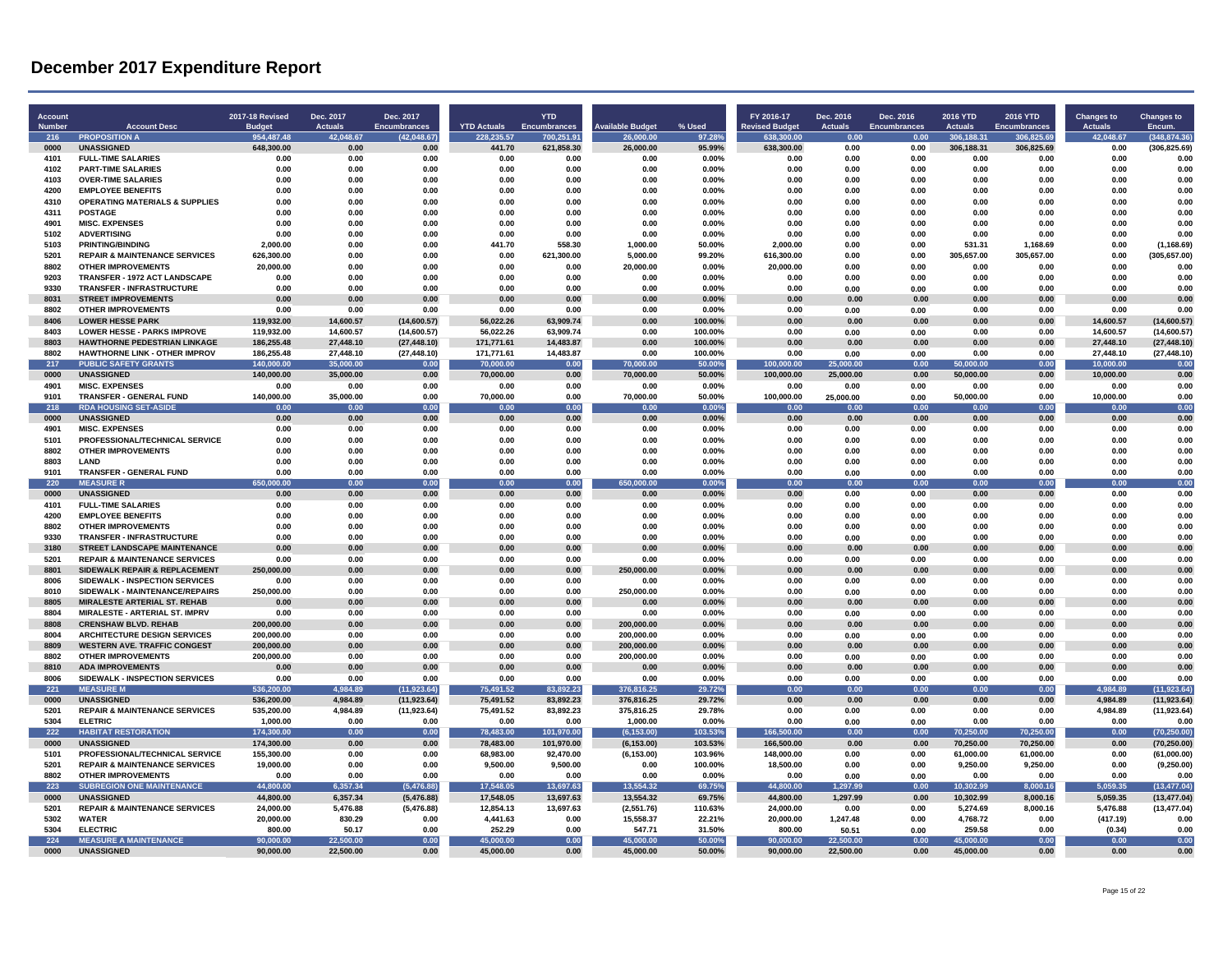| <b>Account</b><br><b>Numbe</b> | <b>Account Desc</b>                                                        | <b>2017-18 Revised</b><br>Buda | Dec. 2017<br>Actuals   | Dec. 2017<br>Encumbra        | <b>YTD Actuals</b>     | <b>YTD</b><br>Encumbra | ailable Budge           | % Used            | FY 2016-17<br>evised Budo | Dec. 2016<br><b>Actuals</b> | Dec. 2016<br><b>Encumbrances</b> | <b>2016 YTD</b><br><b>Actuals</b> | <b>2016 YTD</b><br><b>Encumbrance:</b> | <b>Changes to</b>      | <b>Changes to</b><br>Encum     |
|--------------------------------|----------------------------------------------------------------------------|--------------------------------|------------------------|------------------------------|------------------------|------------------------|-------------------------|-------------------|---------------------------|-----------------------------|----------------------------------|-----------------------------------|----------------------------------------|------------------------|--------------------------------|
| 5201                           | <b>REPAIR &amp; MAINTENANCE SERVICES</b>                                   | 0.00                           | 0.00                   | 0.00                         | 0.00                   | 0.00                   | 0.00                    | 0.00%             | 0.00                      | 0.00                        | 0.00                             | 0.00                              | 0.00                                   | 0.00                   | 0.00                           |
| 9101<br>225                    | <b>TRANSFER - GENERAL FUND</b><br><b>ABALONE COVE SEWER DISTRICT</b>       | 90,000.00<br>252,625.00        | 22,500.00<br>8,116.56  | 0.00<br>(6, 207.05)          | 45,000.00<br>73,522.69 | 0.00<br>42,194.47      | 45,000.00<br>136,907.84 | 50.00%<br>45.81%  | 90,000.00<br>249,400.00   | 22,500.00<br>1,612.29       | 0.00<br>(89.20)                  | 45,000.00<br>44,027.53            | 0.00<br>53,229.92                      | 0.00<br>6,504.27       | 0.00<br>(59, 436.97)           |
| 0000                           | <b>UNASSIGNED</b>                                                          | 252,625.00                     | 8,116.56               | (6, 207.05)                  | 73,522.69              | 42,194.47              | 136,907.84              | 45.81%            | 249,400.00                | 1,612.29                    | (89.20)                          | 44,027.53                         | 53,229.92                              | 6,504.27               | (59, 436.97)                   |
| 4101                           | <b>FULL-TIME SALARIES</b>                                                  | 9,600.00                       | 1,279.78               | 0.00                         | 4,365.29               | 0.00                   | 5,234.71                | 45.47%            | 9,100.00                  | 1,051.44                    | 0.00                             | 4,415.46                          | 0.00                                   | 228.34                 | 0.00                           |
| 4102                           | <b>PART-TIME SALARIES</b>                                                  | 0.00                           | 0.00                   | 0.00                         | 0.00                   | 0.00                   | 0.00                    | $0.00\%$          | 0.00                      | 0.00                        | 0.00                             | 0.00                              | 0.00                                   | 0.00                   | 0.00                           |
| 4103<br>4104                   | <b>OVER-TIME SALARIES</b>                                                  | 0.00                           | 0.00<br>0.00           | 0.00                         | 0.00                   | 0.00<br>0.00           | 0.00                    | 0.00%             | 0.00<br>0.00              | 0.00                        | 0.00<br>0.00                     | 0.00<br>0.00                      | 0.00<br>0.00                           | 0.00                   | 0.00<br>0.00                   |
| 4200                           | <b>EMPLOYEE BONUSES</b><br><b>EMPLOYEE RENEFITS</b>                        | 0.00<br>0.00                   | 0.00                   | 0.00<br>0.00                 | 605.00<br>0.00         | 0.00                   | (605.00)<br>0.00        | 100.00%<br>0.00%  | 200.00                    | 0.00<br>0.00                | 0.00                             | 0.00                              | 0.00                                   | 0.00<br>0.00           | 0.00                           |
| 4201                           | HEALTH/DENTAL/VISION INSURANCE                                             | 1,000.00                       | 128.24                 | 0.00                         | 842.20                 | 0.00                   | 157.80                  | 84.20%            | 1.100.00                  | 0.00                        | 0.00                             | 0.00                              | 0.00                                   | 128.24                 | 0.00                           |
| 4202                           | <b>FICA/MEDICARE</b>                                                       | 100.00                         | 16.50                  | 0.00                         | 62.91                  | 0.00                   | 37.09                   | 63.00%            | 0.00                      | 0.00                        | 0.00                             | 0.00                              | 0.00                                   | 16.50                  | 0.00                           |
| 4203                           | <b>CALPERS RETIREMENT</b>                                                  | 1.000.00                       | 129.39                 | 0.00                         | 491.70                 | 0.00                   | 508.30                  | 49.20%            | 1.700.00                  | 105.87                      | 0.00                             | 458.47                            | 0.00                                   | 23.52                  | 0.00                           |
| 4204                           | <b>WORKERS' COMPENSATION</b>                                               | 200.00                         | 29.43                  | 0.00                         | 119.67                 | 0.00                   | 80.33                   | 60.00%            | 0.00                      | 50.00                       | 0.00                             | 100.00                            | 0.00                                   | (20.57)                | 0.00                           |
| 4205                           | <b>OTHER BENEFITS</b>                                                      | 300.00                         | 29.21                  | 0.00                         | 77.38                  | 0.00                   | 222.62                  | 25.67%            | 0.00                      | 25.76                       | 0.00                             | 111.56                            | 0.00                                   | 3.45                   | 0.00                           |
| 4206<br>4207                   | <b>H.S.A. CONTRIBUTION</b><br><b>CALPERS UNFUNDED LIABILITIES</b>          | 400.00<br>1,200.00             | 57.54<br>0.00          | 0.00<br>0.00                 | 73.69<br>1,200.00      | 0.00<br>0.00           | 326.31<br>0.00          | 18.50%<br>100.00% | 400.00<br>0.00            | 0.00<br>0.00                | 0.00<br>0.00                     | 0.00<br>1,186.03                  | 0.00<br>0.00                           | 57.54<br>0.00          | 0.00<br>0.00                   |
| 4701                           | <b>INSURANCE PREMIUN</b>                                                   | 0.00                           | 0.00                   | 0.00                         | 0.00                   | 0.00                   | 0.00                    | 0.00%             | 200.00                    | 0.00                        | 0.00                             | 0.00                              | 0.00                                   | 0.00                   | 0.00                           |
| 5101                           | PROFESSIONAL/TECHNICAL SERVICE                                             | 11,225.00                      | 3,110.40               | (3, 110.40)                  | 9,207.00               | 5,304.00               | (3, 286.00)             | 129.27%           | 9,100.00                  | 89.20                       | (89.20)                          | 2,733.20                          | 1,116.80                               | 3,021.20               | (4,227.20)                     |
| 5102                           | <b>ADVERTISING</b>                                                         | 500.00                         | 0.00                   | 0.00                         | 0.00                   | 0.00                   | 500.00                  | 0.00%             | 500.00                    | 0.00                        | 0.00                             | 0.00                              | 0.00                                   | 0.00                   | 0.00                           |
| 5201                           | <b>REPAIR &amp; MAINTENANCE SERVICES</b>                                   | 223,100.00                     | 3.096.65               | (3,096.65)                   | 54,958.38              | 36,890.47              | 131,251.15              | 41.17%            | 223,100.00                | 40.02                       | 0.00                             | 33,701.90                         | 52,113.12                              | 3,056.63               | (55, 209.77)                   |
| 5304                           | <b>ELECTRIC</b>                                                            | 4,000.00                       | 239.42                 | 0.00                         | 1,519.47               | 0.00                   | 2,480.53                | 37.98%            | 4,000.00                  | 250.00                      | 0.00                             | 1,320.91                          | 0.00                                   | (10.58)                | 0.00                           |
| 8802<br>226                    | <b>OTHER IMPROVEMENTS</b><br><b>RPV TV</b>                                 | 0.00<br>0.00                   | 0.00<br>0.00           | 0.00<br>0.00                 | 0.00<br>0.00           | 0.00<br>0.00           | 0.00<br>0.00            | 0.00%<br>0.00%    | 0.00<br>0.00              | 0.00<br>0.00                | 0.00<br>0.00                     | 0.00<br>0.00                      | 0.00<br>0.00                           | 0.00<br>0.00           | 0.00<br>0.00                   |
| 0000                           | <b>UNASSIGNED</b>                                                          | 0.00                           | 0.00                   | 0.00                         | 0.00                   | 0.00                   | 0.00                    | 0.00%             | 0.00                      | 0.00                        | 0.00                             | 0.00                              | 0.00                                   | 0.00                   | 0.00                           |
| 4102                           | <b>PART-TIME SALARIES</b>                                                  | 0.00                           | 0.00                   | 0.00                         | 0.00                   | 0.00                   | 0.00                    | 0.00%             | 0.00                      | 0.00                        | 0.00                             | 0.00                              | 0.00                                   | 0.00                   | 0.00                           |
| 4200                           | <b>EMPLOYEE BENEFITS</b>                                                   | 0.00                           | 0.00                   | 0.00                         | 0.00                   | 0.00                   | 0.00                    | 0.00%             | 0.00                      | 0.00                        | 0.00                             | 0.00                              | 0.00                                   | 0.00                   | 0.00                           |
| 4205                           | <b>OTHER BENEFITS</b>                                                      | 0.00                           | 0.00                   | 0.00                         | 0.00                   | 0.00                   | 0.00                    | 0.00%             | 0.00                      | 0.00                        | 0.00                             | 0.00                              | 0.00                                   | 0.00                   | 0.00                           |
| 4310                           | <b>OPERATING MATERIALS &amp; SUPPLIES</b>                                  | 0.00                           | 0.00                   | 0.00                         | 0.00                   | 0.00                   | 0.00                    | $0.00\%$          | 0.00                      | 0.00                        | 0.00                             | 0.00                              | 0.00                                   | 0.00                   | 0.00                           |
| 4601                           | <b>DUES &amp; MEMBERSHIPS</b>                                              | 0.00                           | 0.00                   | 0.00                         | 0.00                   | 0.00                   | 0.00                    | 0.00%             | 0.00                      | 0.00                        | 0.00                             | 0.00                              | 0.00                                   | 0.00                   | 0.00                           |
| 5101<br>5201                   | PROFESSIONAL/TECHNICAL SERVICE<br><b>REPAIR &amp; MAINTENANCE SERVICES</b> | 0.00<br>0.00                   | 0.00<br>0.00           | 0.00<br>0.00                 | 0.00<br>0.00           | 0.00<br>0.00           | 0.00<br>0.00            | 0.00%<br>0.00%    | 0.00<br>0.00              | 0.00<br>0.00                | 0.00<br>0.00                     | 0.00<br>0.00                      | 0.00<br>0.00                           | 0.00<br>0.00           | 0.00<br>0.00                   |
| 6201                           | <b>EQUIPMENT REPLACEMENT CHARGES</b>                                       | 0.00                           | 0.00                   | 0.00                         | 0.00                   | 0.00                   | 0.00                    | 0.00%             | 0.00                      | 0.00                        | 0.00                             | 0.00                              | 0.00                                   | 0.00                   | 0.00                           |
| 6202                           | <b>EMPLOYEE BENEFIT CHARGES</b>                                            | 0.00                           | 0.00                   | 0.00                         | 0.00                   | 0.00                   | 0.00                    | 0.00%             | 0.00                      | 0.00                        | 0.00                             | 0.00                              | 0.00                                   | 0.00                   | 0.00                           |
| 9101                           | <b>TRANSFER - GENERAL FUND</b>                                             | 0.00                           | 0.00                   | 0.00                         | 0.00                   | 0.00                   | 0.00                    | 0.00%             | 0.00                      | 0.00                        | 0.00                             | 0.00                              | 0.00                                   | 0.00                   | 0.00                           |
| 227                            | <b>GINSBURG CULTURAL ART BLD</b>                                           | 0.00                           | 0.00                   | 0.00                         | 0.00                   | 0.00                   | 0.00                    | 0.00%             | 0.00                      | 0.00                        | 0.00                             | 0.00                              | 0.00                                   | 0.00                   | 0.00                           |
| 0000                           | <b>UNASSIGNED</b>                                                          | 0.00                           | 0.00                   | 0.00                         | 0.00                   | 0.00                   | 0.00                    | 0.00%             | 0.00                      | 0.00                        | 0.00                             | 0.00                              | 0.00                                   | 0.00                   | 0.00                           |
| 4310<br>4901                   | <b>OPERATING MATERIALS &amp; SUPPLIES</b><br><b>MISC. EXPENSES</b>         | 0.00<br>0.00                   | 0.00<br>0.00           | 0.00<br>0.00                 | 0.00<br>0.00           | 0.00<br>0.00           | 0.00<br>0.00            | 0.00%<br>0.00%    | 0.00<br>0.00              | 0.00<br>0.00                | 0.00<br>0.00                     | 0.00<br>0.00                      | 0.00<br>0.00                           | 0.00<br>0.00           | 0.00<br>0.00                   |
| 5101                           | PROFESSIONAL/TECHNICAL SERVICE                                             | 0.00                           | 0.00                   | 0.00                         | 0.00                   | 0.00                   | 0.00                    | $0.00\%$          | 0.00                      | 0.00                        | 0.00                             | 0.00                              | 0.00                                   | 0.00                   | 0.00                           |
| 8802                           | <b>OTHER IMPROVEMENTS</b>                                                  | 0.00                           | 0.00                   | 0.00                         | 0.00                   | 0.00                   | 0.00                    | 0.00%             | 0.00                      | 0.00                        | 0.00                             | 0.00                              | 0.00                                   | 0.00                   | 0.00                           |
| 9330                           | TRANSFER - INFRASTRUCTURE                                                  | 0.00                           | 0.00                   | 0.00                         | 0.00                   | 0.00                   | 0.00                    | 0.00%             | 0.00                      | 0.00                        | 0.00                             | 0.00                              | 0.00                                   | 0.00                   | 0.00                           |
| 228                            | <b>DONOR RESTRICTED CONTRIBUTION</b>                                       | 612.892.75                     | 1.748.50               | (1,748.50)                   | 5.539.51               | 75,470.60              | 531.882.64              | 13.22%            | 480.209.00                | 0.00                        | 0.00                             | 3.918.37                          | 17,106.38                              | 1.748.50               | (18.854.88)                    |
| 0000                           | <b>UNASSIGNED</b>                                                          | 12,892.75                      | 1.748.50               | (1,748.50)                   | 5.539.51               | 8,470.60               | (1, 117.36)             | 108.66%           | 480,209.00                | 0.00                        | 0.00                             | 3,918.37                          | 17,106.38                              | 1,748.50               | (18, 854.88)                   |
| 4310                           | <b>OPERATING MATERIALS &amp; SUPPLIES</b>                                  | 5,000.00                       | 0.00                   | 0.00                         | 2,328.51               | 3,788.85               | (1, 117.36)             | 122.34%           | 9,184.00                  | 0.00                        | 0.00                             | 164.08                            | (164.08)                               | 0.00                   | 164.08                         |
| 5101<br>5201                   | PROFESSIONAL/TECHNICAL SERVICE<br><b>REPAIR &amp; MAINTENANCE SERVICES</b> | 0.00                           | 0.00                   | 0.00                         | 0.00                   | 0.00                   | 0.00                    | 0.00%             | 0.00                      | 0.00                        | 0.00                             | 485.29                            | 4.514.71                               | 0.00                   | (4.514.71)<br>(14, 504.25)     |
| 9330                           | <b>TRANSFER - INFRASTRUCTURE</b>                                           | 7,892.75<br>0.00               | 1,748.50<br>0.00       | (1,748.50)<br>0.00           | 3,211.00<br>0.00       | 4,681.75<br>0.00       | 0.00<br>0.00            | 100.00%<br>0.00%  | 16,025.00<br>455,000.00   | 0.00<br>0.00                | 0.00<br>0.00                     | 3,269.00<br>0.00                  | 12,755.75<br>0.00                      | 1,748.50<br>0.00       | 0.00                           |
| 8501                           | PVIC EXHIBIT REPLACEMENT                                                   | 600,000.00                     | 0.00                   | 0.00                         | 0.00                   | 67,000.00              | 533,000.00              | 11.17%            | 0.00                      | 0.00                        | 0.00                             | 0.00                              | 0.00                                   | 0.00                   | 0.00                           |
| 8001                           | <b>PROFESSIONAL/TECH SERVICES</b>                                          | 0.00                           | 0.00                   | 0.00                         | 0.00                   | 0.00                   | 0.00                    | 0.00%             | 455.000.00                | 0.00                        | 0.00                             | 0.00                              | 0.00                                   | 0.00                   | 0.00                           |
| 8004                           | <b>PVIC - ARCHITECTURE DESIGN</b>                                          | 300,000.00                     | 0.00                   | 0.00                         | 0.00                   | 0.00                   | 300,000.00              | $0.00\%$          | 0.00                      | 0.00                        | 0.00                             | 0.00                              | 0.00                                   | 0.00                   | 0.00                           |
| 8403                           | <b>PARKS IMPROVEMENTS</b>                                                  | 300,000.00                     | 0.00                   | 0.00                         | 0.00                   | 67,000.00              | 233,000.00              | 22.33%            | 0.00                      | 0.00                        | 0.00                             | 0.00                              | 0.00                                   | 0.00                   | 0.00                           |
| 285<br>0000                    | <b>IA PORTUGUESE BEND MAINTENANCE</b><br><b>UNASSIGNED</b>                 | 155,720.00<br>155,720.00       | 19,173.00<br>19,173.00 | (20, 863.80)<br>(20, 863.80) | 61,578.05<br>61,578.05 | 46,542.99<br>46,542.99 | 47,598.96<br>47,598.96  | 69.43%<br>69.43%  | 114,900.00<br>114,900.00  | 0.00<br>0.00                | 0.00<br>0.00                     | ,418.97<br>1,418.97               | 80,314.00<br>80,314.00                 | 19,173.00<br>19,173.00 | (101, 177.80)<br>(101, 177.80) |
| 5101                           | PROFESSIONAL/TECHNICAL SERVICE                                             | 89,220.00                      | 12,590.00              | (12,590.00)                  | 12,590.00              | 28,230.00              | 48,400.00               | 45.75%            | 48,400.00                 | 0.00                        | 0.00                             | 0.00                              | 80,314.00                              | 12,590.00              | (92, 904.00)                   |
| 5201                           | <b>REPAIR &amp; MAINTENANCE SERVICES</b>                                   | 59,500.00                      | 6,273.80               | (8, 273.80)                  | 47,356.58              | 18,312.99              | (6, 169.57)             | 110.37%           | 59,500.00                 | 0.00                        | 0.00                             | 0.00                              | 0.00                                   | 6,273.80               | (8,273.80)                     |
| 5304                           | <b>ELECTRIC</b>                                                            | 7,000.00                       | 309.20                 | 0.00                         | 1,631.47               | 0.00                   | 5,368.53                | 23.30%            | 7,000.00                  | 0.00                        | 0.00                             | 1,418.97                          | 0.00                                   | 309.20                 | 0.00                           |
| 310                            | CDBG                                                                       | 305,060,00                     | 1.605.00               | 17,167.00                    | 11,255.00              | 228,851.00             | 64 954 00               | 78.71%            | 343,000.00                | 530.00                      | 119,920.00                       | 11 080 00                         | 149,980.00                             | 75.00                  | (132, 813.00)                  |
| 0000                           | <b>UNASSIGNED</b>                                                          | (139, 300.00)                  | 0.00                   | 0.00                         | 4,820.00               | 0.00                   | (144, 120.00)           | $-3.46%$          | 0.00                      | 0.00                        | $0.00\,$                         | 0.00                              | 0.00                                   | 0.00                   | 0.00                           |
| 4901                           | <b>MISC. EXPENSES</b>                                                      | 0.00                           | 0.00                   | 0.00                         | 4,820.00               | 0.00                   | (4,820.00)              | 100.00%           | 0.00                      | 0.00                        | 0.00                             | 0.00                              | 0.00                                   | 0.00                   | 0.00                           |
| 8802<br>9330                   | <b>OTHER IMPROVEMENTS</b>                                                  | (139, 300.00)                  | 0.00                   | 0.00                         | 0.00                   | 0.00                   | (139, 300.00)           | 0.00%             | 0.00                      | 0.00                        | 0.00                             | 0.00                              | 0.00                                   | 0.00                   | 0.00                           |
| 8110                           | TRANSFER - INFRASTRUCTURE<br><b>GRANT ADMINISTRATION</b>                   | 0.00<br>0.00                   | 0.00<br>0.00           | 0.00<br>0.00                 | 0.00<br>0.00           | 0.00<br>0.00           | 0.00<br>0.00            | 0.00%<br>0.00%    | 0.00<br>0.00              | 0.00<br>0.00                | 0.00<br>0.00                     | 0.00<br>0.00                      | 0.00<br>0.00                           | 0.00<br>0.00           | 0.00<br>0.00                   |
| 4101                           | <b>FULL-TIME SALARIES</b>                                                  | 0.00                           | 0.00                   | 0.00                         | 0.00                   | 0.00                   | 0.00                    | 0.00%             | 0.00                      | 0.00                        | 0.00                             | 0.00                              | 0.00                                   | 0.00                   | 0.00                           |
| 4102                           | <b>PART-TIME SALARIES</b>                                                  | 0.00                           | 0.00                   | 0.00                         | 0.00                   | 0.00                   | 0.00                    | 0.00%             | 0.00                      | 0.00                        | 0.00                             | 0.00                              | 0.00                                   | 0.00                   | 0.00                           |
| 4103                           | <b>OVER-TIME SALARIES</b>                                                  | 0.00                           | 0.00                   | 0.00                         | 0.00                   | 0.00                   | 0.00                    | 0.00%             | 0.00                      | 0.00                        | 0.00                             | 0.00                              | 0.00                                   | 0.00                   | 0.00                           |
| 4310                           | <b>OPERATING MATERIALS &amp; SUPPLIES</b>                                  | 0.00                           | 0.00                   | 0.00                         | 0.00                   | 0.00                   | 0.00                    | 0.00%             | 0.00                      | 0.00                        | 0.00                             | 0.00                              | 0.00                                   | 0.00                   | 0.00                           |
| 4311                           | <b>POSTAGE</b>                                                             | 0.00                           | 0.00                   | 0.00                         | 0.00                   | 0.00                   | 0.00                    | 0.00%             | 0.00                      | 0.00                        | 0.00                             | 0.00                              | 0.00                                   | 0.00                   | 0.00                           |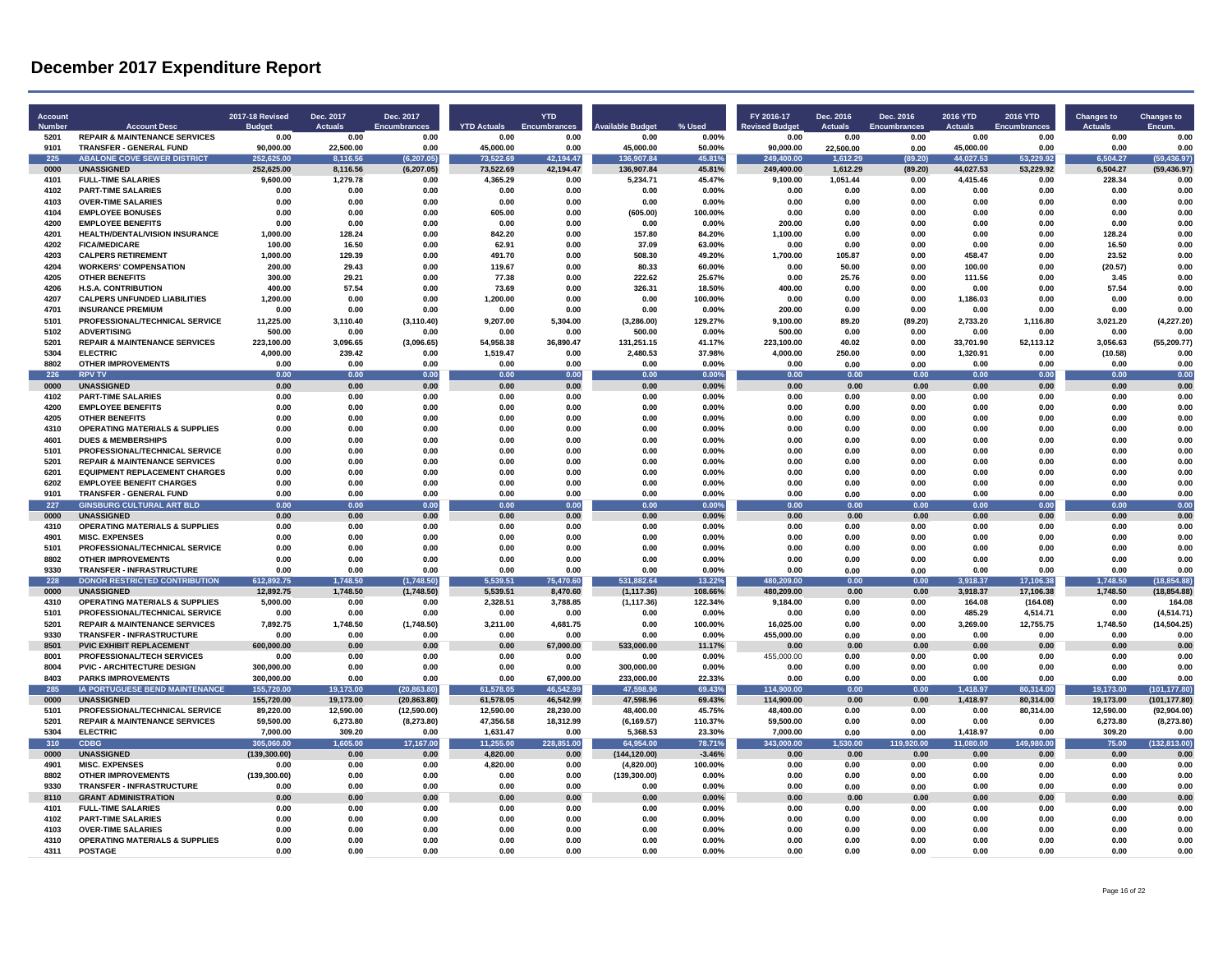| Account<br><b>Numbe</b> | <b>Account Desc</b>                                                        | <b>2017-18 Revised</b><br><b>Budge</b> | Dec. 2017<br>Actuals | Dec. 2017                   |                            | <b>YTD</b><br>Encumbran | vailable Budget    | % Used            | FY 2016-17                   | Dec. 2016<br>Actuals | Dec. 2016                   | 2016 YTD<br><b>Actuals</b> | 2016 YTD                  | Changes to<br><b>Actuals</b> | <b>Changes to</b>            |
|-------------------------|----------------------------------------------------------------------------|----------------------------------------|----------------------|-----------------------------|----------------------------|-------------------------|--------------------|-------------------|------------------------------|----------------------|-----------------------------|----------------------------|---------------------------|------------------------------|------------------------------|
| 5101                    | PROFESSIONAL/TECHNICAL SERVICE                                             | 0.00                                   | 0.00                 | <b>Encumbrance:</b><br>0.00 | <b>YTD Actuals</b><br>0.00 | 0.00                    | 0.00               | 0.00%             | <b>Revised Budge</b><br>0.00 | 0.00                 | <b>Encumbrances</b><br>0.00 | 0.00                       | <b>Encumbranc</b><br>0.00 | 0.00                         | Encum<br>0.00                |
| 5102                    | <b>ADVERTISING</b>                                                         | 0.00                                   | 0.00                 | 0.00                        | 0.00                       | 0.00                    | 0.00               | 0.00%             | 0.00                         | 0.00                 | 0.00                        | 0.00                       | 0.00                      | 0.00                         | 0.00                         |
| 5103                    | <b>PRINTING/BINDING</b>                                                    | 0.00                                   | 0.00                 | 0.00                        | 0.00                       | 0.00                    | 0.00               | 0.00%             | 0.00                         | 0.00                 | 0.00                        | 0.00                       | 0.00                      | 0.00                         | 0.00                         |
| 8802                    | <b>OTHER IMPROVEMENTS</b>                                                  | 0.00                                   | 0.00                 | 0.00                        | 0.00                       | 0.00                    | 0.00               | 0.00%             | 0.00                         | 0.00                 | 0.00                        | 0.00                       | 0.00                      | 0.00                         | 0.00                         |
| 8413                    | <b>DEL CERRO PARK IMPROVEMENT</b>                                          | 0.00                                   | 0.00                 | 0.00                        | 0.00                       | 0.00                    | 0.00               | 0.00%             | 0.00                         | 0.00                 | 0.00                        | 0.00                       | 0.00                      | 0.00                         | 0.00                         |
| 8002                    | DEL CERRO - CONSTRUCT MGMT                                                 | 0.00                                   | 0.00                 | 0.00                        | 0.00                       | 0.00                    | 0.00               | 0.00%             | 0.00                         | 0.00                 | 0.00                        | 0.00                       | 0.00                      | 0.00                         | 0.00                         |
| 8004                    | DEL CERRO - ARCHITECT DESIGN                                               | 0.00                                   | 0.00                 | 0.00                        | 0.00                       | 0.00                    | 0.00               | 0.00%             | 0.00                         | 0.00                 | 0.00                        | 0.00                       | 0.00                      | 0.00                         | 0.00                         |
| 8403<br>8810            | <b>DEL CERRO - PARKS IMPROVE</b><br><b>ADA IMPROVEMENTS</b>                | 0.00<br>444,360.00                     | 0.00<br>1.605.00     | 0.00<br>17,167.00           | 0.00<br>6.435.00           | 0.00<br>228,851.00      | 0.00<br>209,074.00 | 0.00%<br>52.95%   | 0.00<br>343,000.00           | 0.00<br>1.530.00     | 0.00<br>119,920.00          | 0.00<br>11.080.00          | 0.00<br>149,980.00        | 0.00<br>75.00                | 0.00<br>(132, 813.00)        |
| 4101                    | <b>FULL-TIME SALARIES</b>                                                  | 0.00                                   | 0.00                 | 0.00                        | 0.00                       | 0.00                    | 0.00               | 0.00%             | 0.00                         | 0.00                 | 0.00                        | 0.00                       | 0.00                      | 0.00                         | 0.00                         |
| 4310                    | <b>OPERATING MATERIALS &amp; SUPPLIES</b>                                  | 0.00                                   | 0.00                 | 0.00                        | 0.00                       | 0.00                    | 0.00               | 0.00%             | 0.00                         | 0.00                 | 0.00                        | 0.00                       | 0.00                      | 0.00                         | 0.00                         |
| 5101                    | PROFESSIONAL/TECHNICAL SERVICE                                             | 0.00                                   | 0.00                 | 0.00                        | 0.00                       | 0.00                    | 0.00               | 0.00%             | 0.00                         | 0.00                 | 0.00                        | 0.00                       | 0.00                      | 0.00                         | 0.00                         |
| 5102                    | <b>ADVERTISING</b>                                                         | 0.00                                   | 0.00                 | 0.00                        | 0.00                       | 0.00                    | 0.00               | $0.00\%$          | 0.00                         | 0.00                 | 0.00                        | 0.00                       | 0.00                      | 0.00                         | 0.00                         |
| 8001                    | ADA IMPROV - PROF/TECH                                                     | 0.00                                   | 0.00                 | 0.00                        | 0.00                       | 0.00                    | 0.00               | 0.00%             | 0.00                         | 0.00                 | 0.00                        | 0.00                       | 0.00                      | 0.00                         | 0.00                         |
| 8802                    | <b>OTHER IMPROVEMENTS</b>                                                  | 444.360.00                             | 1.605.00             | 17.167.00                   | 6.435.00                   | 228.851.00              | 209.074.00         | 52.95%            | 343.000.00                   | 1.530.00             | 119.920.00                  | 11.080.00                  | 149.980.00                | 75.00                        | (132, 813.00)                |
| 311<br>0000             | <b>CDBG-R</b><br><b>UNASSIGNED</b>                                         | 0.00<br>0.00                           | 0.00<br>0.00         | 0.00<br>0.00                | 0.00<br>0.00               | 0.00<br>0.00            | 0.00<br>0.00       | 0.00%<br>0.00%    | 0.00<br>0.00                 | 0.00<br>0.00         | 0.00<br>0.00                | 0.00<br>0.00               | 0.00<br>0.00              | 0.00<br>0.00                 | 0.00<br>0.00                 |
| 5101                    | PROFESSIONAL/TECHNICAL SERVICE                                             | 0.00                                   | 0.00                 | 0.00                        | 0.00                       | 0.00                    | 0.00               | 0.00%             | 0.00                         | 0.00                 | 0.00                        | 0.00                       | 0.00                      | 0.00                         | 0.00                         |
| 5102                    | <b>ADVERTISING</b>                                                         | 0.00                                   | 0.00                 | 0.00                        | 0.00                       | 0.00                    | 0.00               | 0.00%             | 0.00                         | 0.00                 | 0.00                        | 0.00                       | 0.00                      | 0.00                         | 0.00                         |
| 8801                    | <b>INFRASTRUCTURES</b>                                                     | 0.00                                   | 0.00                 | 0.00                        | 0.00                       | 0.00                    | 0.00               | 0.00%             | 0.00                         | 0.00                 | 0.00                        | 0.00                       | 0.00                      | 0.00                         | 0.00                         |
| 330                     | <b>INFRASTRUCTURE IMPROVEMENTS</b>                                         | 10,161<br>370.81                       | 1,209,739.28         | 30.28)<br>(1, 184)          | 5,276,520.93               | 3,816<br>65.76          | 84.12<br>1.0       | 89.48%            | 15,161<br>641.00             | 581.47<br>2.594      | 17.47)<br>(2.499            | 92.26<br>4.86              | 68.31<br>3.18             | (1, 384.8)<br>42.19)         | 98.59)<br>(4, 373,           |
| 0000                    | <b>UNASSIGNED</b>                                                          | 0.00                                   | 0.00                 | 0.00                        | 0.00                       | 0.00                    | 0.00               | 0.00%             | 0.00                         | 0.00                 | 0.00                        | 0.00                       | 0.00                      | 0.00                         | 0.00                         |
| 9501                    | TRANSFER - WATER QUALITY                                                   | 0.00                                   | 0.00                 | 0.00                        | 0.00                       | 0.00                    | 0.00               | 0.00%             | 0.00                         | 0.00                 | 0.00                        | 0.00                       | 0.00                      | 0.00                         | 0.00                         |
| 9681<br>8001            | <b>TRANSFER - EQUIPMENT REPLACE</b><br>PAVEMENT MANAGEMENT PROGRAM         | 0.00                                   | 0.00<br>0.00         | 0.00                        | 0.00<br>0.00               | 0.00<br>0.00            | 0.00<br>0.00       | 0.00%             | 0.00                         | 0.00<br>0.00         | 0.00<br>0.00                | 0.00<br>0.00               | 0.00                      | 0.00<br>0.00                 | 0.00<br>0.00                 |
| 8001                    | <b>PAVEMENT PROG - PROF/TECH</b>                                           | 0.00<br>0.00                           | 0.00                 | 0.00<br>0.00                | 0.00                       | 0.00                    | 0.00               | 0.00%<br>0.00%    | 0.00<br>0.00                 | 0.00                 | 0.00                        | 0.00                       | 0.00<br>0.00              | 0.00                         | 0.00                         |
| 8802                    | <b>PUBLIC FAC - OTHER IMPROVE</b>                                          | 0.00                                   | 0.00                 | 0.00                        | 0.00                       | 0.00                    | 0.00               | 0.00%             | 0.00                         | 0.00                 | 0.00                        | 0.00                       | 0.00                      | 0.00                         | 0.00                         |
| 8031                    | <b>STREET IMPROVEMENTS</b>                                                 | (1, 132, 679.80)                       | (9,088.00)           | (447, 640.46)               | 0.00                       | 133,222.00              | (1, 265, 901.80)   | -11.76%           | 12,252,683.00                | 2,465,445.28         | (2,455,535.28)              | 4,349,885.97               | 2,259,234.31              | (2,474,533.28)               | (2,706,874.77)               |
| 4101                    | <b>FULL-TIME SALARIES</b>                                                  | 0.00                                   | 0.00                 | 0.00                        | 0.00                       | 0.00                    | 0.00               | 0.00%             | 0.00                         | 0.00                 | 0.00                        | 0.00                       | 0.00                      | 0.00                         | 0.00                         |
| 4103                    | <b>OVER-TIME SALARIES</b>                                                  | 0.00                                   | 0.00                 | 0.00                        | 0.00                       | 0.00                    | 0.00               | 0.00%             | 0.00                         | 0.00                 | n nn                        | 0.00                       | 0.00                      | 0.00                         | 0.00                         |
| 4200                    | <b>EMPLOYEE BENEFITS</b>                                                   | 0.00                                   | 0.00                 | 0.00                        | 0.00                       | 0.00                    | 0.00               | 0.00%             | 0.00                         | 0.00                 | 0.00                        | 0.00                       | 0.00                      | 0.00                         | 0.00                         |
| 5101<br>5201            | PROFESSIONAL/TECHNICAL SERVICE<br><b>REPAIR &amp; MAINTENANCE SERVICES</b> | 0.00<br>0.00                           | 0.00<br>0.00         | (16, 800.00)<br>0.00        | 0.00<br>0.00               | 0.00<br>0.00            | 0.00<br>0.00       | $0.00\%$<br>0.00% | 10,487.00<br>0.00            | 0.00<br>0.00         | 0.00<br>0.00                | 45.345.05<br>0.00          | 85,141.95<br>0.00         | 0.00<br>0.00                 | (101, 941.95)<br>0.00        |
| 8001                    | PROFESSIONAL/TECH SERVICES                                                 | 44,745.00                              | 0.00                 | 0.00                        | 0.00                       | 44,745.00               | 0.00               | 100.00%           | 0.00                         | 0.00                 | 0.00                        | 0.00                       | 0.00                      | 0.00                         | 0.00                         |
| 8099                    | STREET IMP MISC/OTHER EXPENSES                                             | 0.00                                   | 0.00                 | 0.00                        | 0.00                       | 0.00                    | 0.00               | 0.00%             | 0.00                         | 0.00                 | 0.00                        | 0.00                       | 0.00                      | 0.00                         | 0.00                         |
| 8802                    | <b>OTHER IMPROVEMENTS</b>                                                  | (1, 177, 424.80)                       | (9,088.00)           | (430, 840.46)               | 0.00                       | 88,477.00               | (1, 265, 901.80)   | $-7.51%$          | 12,242,196.00                | 2.465.445.28         | (2,455,535.28)              | 4,304,540.92               | 2,174,092.36              | (2,474,533.28)               | (2,604,932.82)               |
| 8032                    | <b>STORM DRAIN IMPROVEMENTS</b>                                            | 0.00                                   | 0.00                 | 0.00                        | 0.00                       | 0.00                    | 0.00               | $0.00\%$          | 460,000.00                   | 0.00                 | 0.00                        | 0.00                       | 0.00                      | 0.00                         | 0.00                         |
| 5101                    | PROFESSIONAL/TECHNICAL SERVICE                                             | 0.00                                   | 0.00                 | 0.00                        | 0.00                       | 0.00                    | 0.00               | 0.00%             | 0.00                         | 0.00                 | 0.00                        | 0.00                       | 0.00                      | 0.00                         | 0.00                         |
| 8801                    | <b>INFRASTRUCTURES</b>                                                     | 0.00                                   | 0.00                 | 0.00                        | 0.00                       | 0.00                    | 0.00               | 0.00%             | 0.00                         | 0.00                 | 0.00                        | 0.00                       | 0.00                      | 0.00                         | 0.00                         |
| 8802<br>8033            | <b>OTHER IMPROVEMENTS</b><br>PARKS, TRAIL&OPEN SPACE IMPRO                 | 0.00<br>0.00                           | 0.00<br>3.192.00     | 0.00<br>(2,984.00)          | 0.00<br>5.974.00           | 0.00<br>0.00            | 0.00<br>(5,974.00) | 0.00%<br>100.00%  | 460,000.00<br>381,837.00     | 0.00<br>64.405.19    | 0.00<br>(34,711.19)         | 0.00<br>247,703.10         | 0.00<br>270,615.19        | 0.00<br>(61, 213.19)         | 0.00<br>(273, 599.19)        |
| 4101                    | <b>FULL-TIME SALARIES</b>                                                  | 0.00                                   | 0.00                 | 0.00                        | 0.00                       | 0.00                    | 0.00               | 0.00%             | 0.00                         | 0.00                 | 0.00                        | 0.00                       | 0.00                      | 0.00                         | 0.00                         |
| 4200                    | <b>EMPLOYEE BENEFITS</b>                                                   | 0.00                                   | 0.00                 | 0.00                        | 0.00                       | 0.00                    | 0.00               | 0.00%             | 0.00                         | 0.00                 | 0.00                        | 0.00                       | 0.00                      | 0.00                         | 0.00                         |
| 5101                    | PROFESSIONAL/TECHNICAL SERVICE                                             | 0.00                                   | 0.00                 | 0.00                        | 0.00                       | 0.00                    | 0.00               | 0.00%             | 0.00                         | 9.449.11             | (9.449.11)                  | 22.478.38                  | 81.221.62                 | (9, 449.11)                  | (81, 221.62)                 |
| 8401                    | <b>BUILDINGS</b>                                                           | 0.00                                   | 0.00                 | 0.00                        | 0.00                       | 0.00                    | 0.00               | 0.00%             | 0.00                         | 0.00                 | 0.00                        | 0.00                       | 0.00                      | 0.00                         | 0.00                         |
| 8801                    | <b>INFRASTRUCTURES</b>                                                     | 0.00                                   | 0.00                 | 0.00                        | 0.00                       | 0.00                    | 0.00               | 0.00%             | 0.00                         | 0.00                 | 0.00                        | 0.00                       | 0.00                      | 0.00                         | 0.00                         |
| 8802<br>8803            | <b>OTHER IMPROVEMENTS</b><br><b>I AND</b>                                  | 0.00<br>0.00                           | 3,192.00<br>0.00     | (2,984.00)<br>0.00          | 5,974.00<br>0.00           | 0.00<br>0.00            | (5,974.00)<br>0.00 | 100.00%<br>0.00%  | 381,837.00<br>0.00           | 54,956.08            | (25, 262.08)                | 225,224.72<br>0.00         | 189,393.57<br>0.00        | (51, 764.08)<br>0.00         | (192, 377.57)<br>0.00        |
| 8035                    | <b>SEWER IMPROVEMENTS</b>                                                  | 0.00                                   | 0.00                 | 0.00                        | 0.00                       | 0.00                    | 0.00               | 0.00%             | 200,000.00                   | 0.00<br>0.00         | 0.00<br>0.00                | 0.00                       | 0.00                      | 0.00                         | 0.00                         |
| 5101                    | PROFESSIONAL/TECHNICAL SERVICE                                             | 0.00                                   | 0.00                 | 0.00                        | 0.00                       | 0.00                    | 0.00               | 0.00%             | 0.00                         | 0.00                 | 0.00                        | 0.00                       | 0.00                      | 0.00                         | 0.00                         |
| 8801                    | <b>INFRASTRUCTURES</b>                                                     | 0.00                                   | 0.00                 | 0.00                        | 0.00                       | 0.00                    | 0.00               | 0.00%             | 0.00                         | 0.00                 | 0.00                        | 0.00                       | 0.00                      | 0.00                         | 0.00                         |
| 8802                    | <b>OTHER IMPROVEMENTS</b>                                                  | 0.00                                   | 0.00                 | 0.00                        | 0.00                       | 0.00                    | 0.00               | 0.00%             | 200,000.00                   | 0.00                 | 0.00                        | 0.00                       | 0.00                      | 0.00                         | 0.00                         |
| 8036                    | <b>BUILDING IMPROVEMENTS</b>                                               | 0.00                                   | 0.00                 | (3,630.00)                  | 0.00                       | 0.00                    | 0.00               | 0.00%             | 322,000.00                   | 7,815.00             | 28,880.00                   | 13,904.20                  | 34,290.80                 | (7, 815.00)                  | (37,920.80)                  |
| 4311                    | <b>POSTAGE</b>                                                             | 0.00                                   | 0.00                 | 0.00                        | 0.00                       | 0.00                    | 0.00               | 0.00%             | 0.00                         | 7,600.00             | (6,600.00)                  | 7,600.00                   | (2,600.00)                | (7,600.00)                   | 2,600.00                     |
| 5101<br>5103            | PROFESSIONAL/TECHNICAL SERVICE<br><b>PRINTING/BINDING</b>                  | 0.00<br>0.00                           | 0.00<br>0.00         | 0.00<br>0.00                | 0.00<br>0.00               | 0.00<br>0.00            | 0.00<br>0.00       | 0.00%<br>0.00%    | 0.00<br>0.00                 | 0.00<br>0.00         | 0.00<br>0.00                | 0.00<br>0.00               | 0.00<br>0.00              | 0.00<br>0.00                 | 0.00<br>0.00                 |
| 8101                    | <b>EQUIPMENT &amp; FURNITURE</b>                                           | 0.00                                   | 0.00                 | 0.00                        | 0.00                       | 0.00                    | 0.00               | 0.00%             | 0.00                         | 0.00                 | 0.00                        | 6,089.20                   | 1,410.80                  | 0.00                         | (1,410.80)                   |
| 8802                    | <b>OTHER IMPROVEMENTS</b>                                                  | 0.00                                   | 0.00                 | (3.630.00)                  | 0.00                       | 0.00                    | 0.00               | 0.00%             | 322.000.00                   | 215.00               | 35,480.00                   | 215.00                     | 35.480.00                 | (215.00)                     | (39, 110.00)                 |
| 8043                    | <b>LANDSLIDE IMPROVEMENTS</b>                                              | 0.00                                   | 0.00                 | 0.00                        | 0.00                       | 0.00                    | 0.00               | 0.00%             | 1,256,798.00                 | 35,850.00            | (17, 385.00)                | 152,482.04                 | 603,821.96                | (35, 850.00)                 | (603, 821.96)                |
| 5101                    | PROFESSIONAL/TECHNICAL SERVICE                                             | 0.00                                   | 0.00                 | 0.00                        | 0.00                       | 0.00                    | 0.00               | 0.00%             | 75,000.00                    | 0.00                 | 0.00                        | 0.00                       | 0.00                      | 0.00                         | 0.00                         |
| 5102                    | <b>ADVERTISING</b>                                                         | 0.00                                   | 0.00                 | 0.00                        | 0.00                       | 0.00                    | 0.00               | 0.00%             | 0.00                         | 0.00                 | 0.00                        | 0.00                       | 0.00                      | 0.00                         | 0.00                         |
| 5103                    | <b>PRINTING/BINDING</b>                                                    | 0.00                                   | 0.00                 | 0.00                        | 0.00                       | 0.00                    | 0.00               | 0.00%             | 0.00                         | 0.00                 | 0.00                        | 0.00                       | 0.00                      | 0.00                         | 0.00                         |
| 8802<br>8101            | <b>OTHER IMPROVEMENTS</b><br><b>ENGINEERING REV/LABOR COMP</b>             | 0.00<br>77,910.00                      | 0.00<br>7,280.00     | 0.00<br>(7, 280.00)         | 0.00<br>16,070.00          | 0.00<br>1,840.00        | 0.00<br>60,000.00  | 0.00%<br>22.99%   | 1,181,798.00<br>0.00         | 35,850.00<br>0.00    | (17, 385.00)<br>0.00        | 152,482.04<br>0.00         | 603,821.96<br>0.00        | (35, 850.00)<br>7,280.00     | (603, 821.96)<br>(7, 280.00) |
| 8001                    | <b>ENGINNEERING REVIEW - PROF/TECH</b>                                     | 77.910.00                              | 7.280.00             | (7, 280.00)                 | 16.070.00                  | 1.840.00                | 60.000.00          | 22.99%            | 0.00                         | 0.00                 | 0.00                        | 0.00                       | 0.00                      | 7.280.00                     | (7, 280.00)                  |
| 8102                    | <b>INFRASTRUCTURE MGMT.PLAN</b>                                            | 25,000.00                              | 0.00                 | 0.00                        | 0.00                       | 5,000.00                | 20,000.00          | 20.00%            | 0.00                         | 0.00                 | 0.00                        | 0.00                       | 0.00                      | 0.00                         | 0.00                         |
| 8001                    | IMP - PROFESSIONAL /TECH                                                   | 25,000.00                              | 0.00                 | 0.00                        | 0.00                       | 5,000.00                | 20,000.00          | 20.00%            | 0.00                         | 0.00                 | 0.00                        | 0.00                       | 0.00                      | 0.00                         | 0.00                         |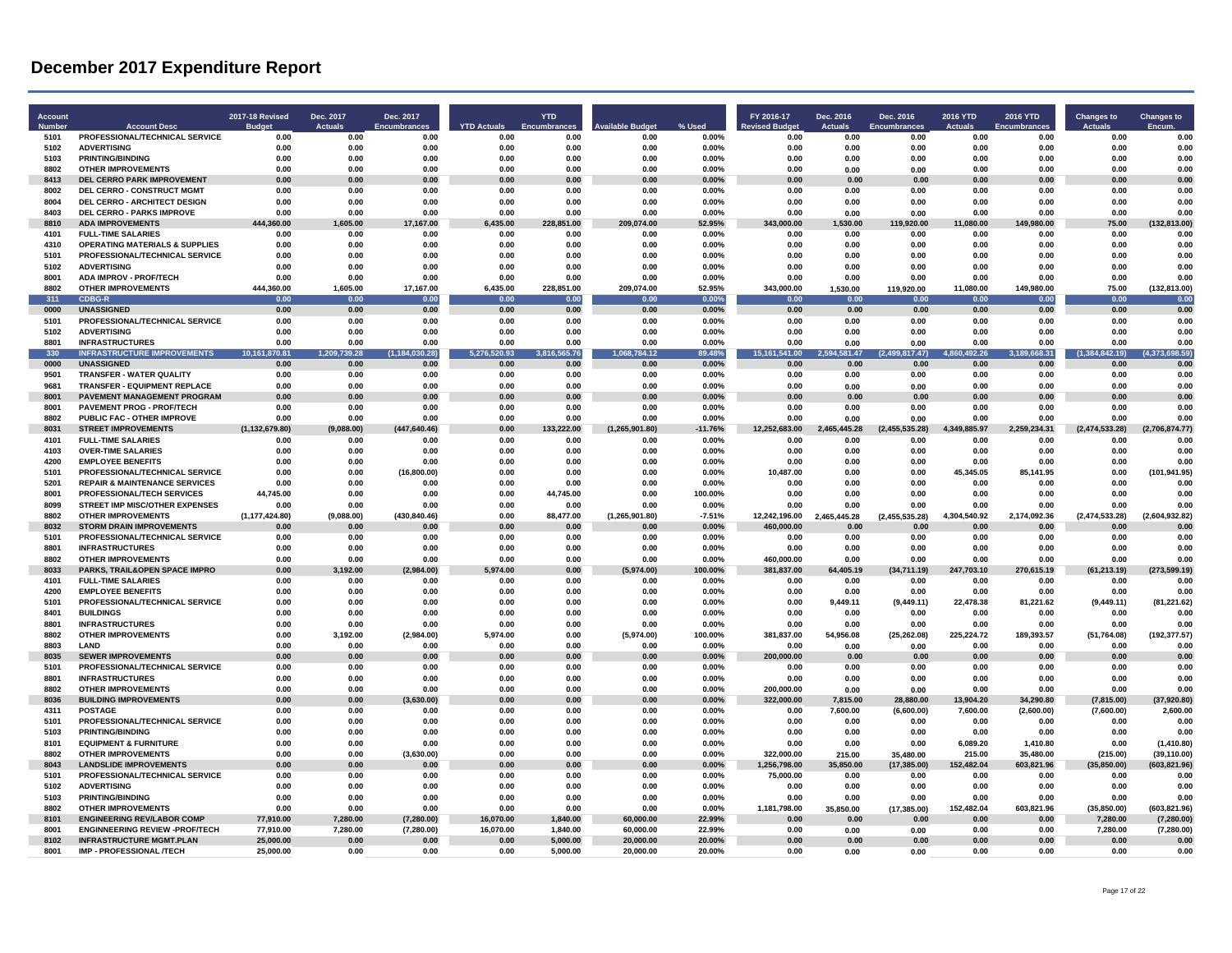| Account<br><b>Numbe</b> | <b>Account Desc</b>                                                           | 2017-18 Revised<br><b>Budget</b> | Dec. 2017<br><b>Actuals</b> | Dec. 2017<br><b>Encumbrances</b> | <b>YTD Actuals</b> | <b>YTD</b><br><b>Encumbrances</b> | <b>Available Budget</b>  | % Used             | FY 2016-17<br><b>Revised Budge</b> | Dec. 2016<br><b>Actuals</b> | Dec. 2016<br><b>Encumbrances</b> | <b>2016 YTD</b><br><b>Actuals</b> | 2016 YTD<br><b>Encumbrances</b> | <b>Changes to</b><br><b>Actuals</b> | <b>Changes to</b><br>Encum. |
|-------------------------|-------------------------------------------------------------------------------|----------------------------------|-----------------------------|----------------------------------|--------------------|-----------------------------------|--------------------------|--------------------|------------------------------------|-----------------------------|----------------------------------|-----------------------------------|---------------------------------|-------------------------------------|-----------------------------|
| 8103                    | SANITARY SEWER CAP ANALYSIS                                                   | 0.00                             | 0.00                        | 0.00                             | 0.00               | 0.00                              | 0.00                     | 0.00%              | 0.00                               | 0.00                        | 0.00                             | 0.00                              | 0.00                            | 0.00                                | 0.00                        |
| 8001                    | <b>SANITARY SEWER - PROF/TECH</b>                                             | 0.00                             | 0.00                        | 0.00                             | 0.00               | 0.00                              | 0.00                     | 0.00%              | 0.00                               | 0.00                        | 0.00                             | 0.00                              | 0.00                            | 0.00                                | 0.00                        |
| 8110                    | <b>GRANT ADMINISTRATION</b>                                                   | 70,000.00                        | 4,764.82                    | (41, 438.82)                     | 11,387.36          | 13,612.64                         | 45,000.00                | 35.71%             | 288,223.00                         | 21,066.00                   | (21,066.00)                      | 96,516.95                         | 21,706.05                       | (16, 301.18)                        | (63, 144.87)                |
| 4101                    | <b>FULL-TIME SALARIES</b>                                                     | 0.00                             | 0.00                        | 0.00                             | 0.00               | 0.00                              | 0.00                     | 0.00%              | 0.00                               | 0.00                        | 0.00                             | 0.00                              | 0.00                            | 0.00                                | 0.00                        |
| 4102<br>4103            | <b>PART-TIME SALARIES</b><br><b>OVER-TIME SALARIES</b>                        | 0.00<br>0.00                     | 0.00<br>0.00                | 0.00<br>0.00                     | 0.00<br>0.00       | 0.00<br>0.00                      | 0.00<br>0.00             | 0.00%<br>0.00%     | 0.00<br>0.00                       | 0.00<br>0.00                | 0.00<br>0.00                     | 0.00<br>0.00                      | 0.00<br>0.00                    | 0.00<br>0.00                        | 0.00<br>0.00                |
| 4200                    | <b>EMPLOYEE BENEFITS</b>                                                      | 0.00                             | 0.00                        | 0.00                             | 0.00               | 0.00                              | 0.00                     | 0.00%              | 0.00                               | 0.00                        | 0.00                             | 0.00                              | 0.00                            | 0.00                                | 0.00                        |
| 4310                    | <b>OPERATING MATERIALS &amp; SUPPLIES</b>                                     | 0.00                             | 0.00                        | 0.00                             | 0.00               | 0.00                              | 0.00                     | 0.00%              | 0.00                               | 0.00                        | 0.00                             | 0.00                              | 0.00                            | 0.00                                | 0.00                        |
| 4311                    | <b>POSTAGE</b>                                                                | 0.00                             | 0.00                        | 0.00                             | 0.00               | 0.00                              | 0.00                     | 0.00%              | 0.00                               | 0.00                        | 0.00                             | 0.00                              | 0.00                            | 0.00                                | 0.00                        |
| 4901                    | <b>MISC. EXPENSES</b>                                                         | 0.00                             | 0.00                        | 0.00                             | 0.00               | 0.00                              | 0.00                     | 0.00%              | 0.00                               | 0.00                        | 0.00                             | 0.00                              | 0.00                            | 0.00                                | 0.00                        |
| 5101                    | PROFESSIONAL/TECHNICAL SERVICE                                                | 0.00                             | 0.00                        | (36, 674.00)                     | 0.00               | 0.00                              | 0.00                     | 0.00%              | 288,223.00                         | 21,066.00                   | (21,066.00)                      | 96,516.95                         | 21,706.05                       | (21,066.00)                         | (58, 380.05)                |
| 5102                    | <b>ADVERTISING</b>                                                            | 0.00                             | 0.00                        | 0.00                             | 0.00               | 0.00                              | 0.00                     | 0.00%              | 0.00                               | 0.00                        | 0.00                             | 0.00                              | 0.00                            | 0.00                                | 0.00                        |
| 5103<br>5201            | <b>PRINTING/BINDING</b><br><b>REPAIR &amp; MAINTENANCE SERVICES</b>           | 0.00<br>0.00                     | 0.00<br>0.00                | 0.00<br>0.00                     | 0.00<br>0.00       | 0.00<br>0.00                      | 0.00<br>0.00             | 0.00%<br>0.00%     | 0.00<br>0.00                       | 0.00<br>0.00                | 0.00<br>0.00                     | 0.00<br>0.00                      | 0.00<br>0.00                    | 0.00<br>0.00                        | 0.00<br>0.00                |
| 8001                    | <b>GRANT ADMIN - PROFESSION/TECH</b>                                          | 70,000.00                        | 4,764.82                    | (4,764.82)                       | 11,387.36          | 13,612.64                         | 45,000.00                | 35.71%             | 0.00                               | 0.00                        | 0.00                             | 0.00                              | 0.00                            | 4,764.82                            | (4,764.82)                  |
| 8802                    | OTHER IMPROVEMENTS                                                            | 0.00                             | 0.00                        | 0.00                             | 0.00               | 0.00                              | n nn                     | 0.00%              | 0.00                               | 0.00                        | 0.00                             | 0.00                              | 0.00                            | 0.00                                | 0.00                        |
| 8202                    | <b>ABALONE COVE SEWER REHAB</b>                                               | 0.00                             | 0.00                        | 0.00                             | 0.00               | 0.00                              | 0.00                     | $0.00\%$           | 0.00                               | 0.00                        | 0.00                             | 0.00                              | 0.00                            | 0.00                                | 0.00                        |
| 8806                    | <b>AB COVE SEWER - IMPROVEMENT</b>                                            | 0.00                             | 0.00                        | 0.00                             | 0.00               | 0.00                              | 0.00                     | 0.00%              | 0.00                               | 0.00                        | 0.00                             | 0.00                              | 0.00                            | 0.00                                | 0.00                        |
| 8203                    | ABALONE COVE SEWER RATE STUDY                                                 | 175,000.00                       | 0.00                        | 0.00                             | 0.00               | 0.00                              | 175,000.00               | $0.00\%$           | 0.00                               | 0.00                        | 0.00                             | 0.00                              | 0.00                            | 0.00                                | 0.00                        |
| 8001<br>8301            | AB COVE SEWER - PROF/TECH<br><b>PVDS REALIGNMENT - EAST END</b>               | 175,000.00<br>240,745.00         | 0.00<br>0.00                | 0.00<br>0.00                     | 0.00<br>0.00       | 0.00<br>40,745.00                 | 175,000.00<br>200,000.00 | 0.00%<br>16.92%    | 0.00<br>0.00                       | 0.00<br>0.00                | 0.00<br>0.00                     | 0.00<br>0.00                      | 0.00<br>0.00                    | 0.00<br>0.00                        | 0.00<br>0.00                |
| 8003                    | <b>PVDS - ENVIRONMENTAL REVIEW</b>                                            | 140,745.00                       | 0.00                        | 0.00                             | 0.00               | 40,745.00                         | 100,000.00               | 28.95%             | 0.00                               | 0.00                        | 0.00                             | 0.00                              | 0.00                            | 0.00                                | 0.00                        |
| 8802                    | <b>PVDS - OTHER IMPROVE</b>                                                   | 100.000.00                       | 0.00                        | 0.00                             | 0.00               | 0.00                              | 100,000.00               | 0.00%              | 0.00                               | 0.00                        | 0.00                             | 0.00                              | 0.00                            | 0.00                                | 0.00                        |
| 8303                    | PB LANDSLIDE DEWATERING WELLS                                                 | 0.00                             | 0.00                        | 0.00                             | 0.00               | 0.00                              | 0.00                     | 0.00%              | 0.00                               | 0.00                        | 0.00                             | 0.00                              | 0.00                            | 0.00                                | 0.00                        |
| 8001                    | <b>DEWATERING WELLS - PROF/TECH</b>                                           | 0.00                             | 0.00                        | 0.00                             | 0.00               | 0.00                              | 0.00                     | 0.00%              | 0.00                               | 0.00                        | 0.00                             | 0.00                              | 0.00                            | 0.00                                | 0.00                        |
| 8002<br>8802            | <b>DEWATERING - CONSTRUCTION</b>                                              | 0.00                             | 0.00                        | 0.00                             | 0.00               | 0.00                              | 0.00                     | 0.00%              | 0.00                               | 0.00                        | 0.00                             | 0.00                              | 0.00                            | 0.00                                | 0.00                        |
| 8304                    | DEWATERING - OTHER IMPROVE<br>PB LANDSLIDE AREA STRATEGIC                     | 0.00<br>158,000.00               | 0.00<br>47,897.75           | 0.00<br>(47, 897.75)             | 0.00<br>56,057.75  | 0.00<br>27,142.25                 | 0.00<br>74.800.00        | 0.00%<br>52.66%    | 0.00<br>0.00                       | 0.00<br>0.00                | 0.00<br>0.00                     | 0.00<br>0.00                      | 0.00<br>0.00                    | 0.00<br>47,897.75                   | 0.00<br>(47, 897.75)        |
| 8001                    | <b>LANDSLIDE - PROF/TECH</b>                                                  | 158,000.00                       | 47,897.75                   | (47, 897.75)                     | 56,057.75          | 27,142.25                         | 74,800.00                | 52.66%             | 0.00                               | 0.00                        | 0.00                             | 0.00                              | 0.00                            | 47,897.75                           | (47, 897.75)                |
| 8403                    | <b>SUNNYSIDE RIDGE TRAIL</b>                                                  | 83,154.21                        | 0.00                        | 0.00                             | 0.00               | 83,154.21                         | 0.00                     | 100.00%            | 0.00                               | 0.00                        | 0.00                             | 0.00                              | 0.00                            | 0.00                                | 0.00                        |
| 8001                    | <b>SUNNYSIDE RIDGE - PROF/TECH</b>                                            | 0.00                             | 0.00                        | 0.00                             | 0.00               | 0.00                              | 0.00                     | 0.00%              | 0.00                               | 0.00                        | 0.00                             | 0.00                              | 0.00                            | 0.00                                | 0.00                        |
| 8002                    | <b>SUNNYSIDE RIDGE - CONSTR MGMT</b>                                          | 0.00                             | 0.00                        | 0.00                             | 0.00               | 0.00                              | 0.00                     | 0.00%              | 0.00                               | 0.00                        | 0.00                             | 0.00                              | 0.00                            | 0.00                                | 0.00                        |
| 8099<br>8404            | SUNNYSIDE RIDGE - MISC./OTHER<br><b>SUNNYSIDE RIDGE - TRAILS IMPRV</b>        | 0.00                             | 0.00<br>0.00                | 0.00                             | 0.00<br>0.00       | 0.00                              | 0.00<br>0.00             | 0.00%<br>100.00%   | 0.00<br>0.00                       | 0.00                        | 0.00                             | 0.00<br>0.00                      | 0.00<br>0.00                    | 0.00<br>0.00                        | 0.00<br>0.00                |
| 8404                    | <b>COASTAL BLUFF FENCE</b>                                                    | 83,154.21<br>600,000.00          | 0.00                        | 0.00<br>0.00                     | 104,562.00         | 83,154.21<br>13,809.90            | 481,628.10               | 19.73%             | 0.00                               | 0.00<br>0.00                | 0.00<br>0.00                     | 0.00                              | 0.00                            | 0.00                                | 0.00                        |
| 8099                    | <b>COASTAL B MISC./OTHER EXPENSES</b>                                         | 200,000.00                       | 0.00                        | 0.00                             | 0.00               | 0.00                              | 200,000.00               | 0.00%              | 0.00                               | 0.00                        | 0.00                             | 0.00                              | 0.00                            | 0.00                                | 0.00                        |
| 8404                    | <b>COASTAL BLUFF - TRAILS IMPROVE</b>                                         | 400,000.00                       | 0.00                        | 0.00                             | 104,562.00         | 13,809.90                         | 281,628.10               | 29.59%             | 0.00                               | 0.00                        | 0.00                             | 0.00                              | 0.00                            | 0.00                                | 0.00                        |
| 8802                    | <b>COASTAL BLUFF - OTHER IMPROVE</b>                                          | 0.00                             | 0.00                        | 0.00                             | 0.00               | 0.00                              | 0.00                     | 0.00%              | 0.00                               | 0.00                        | 0.00                             | 0.00                              | 0.00                            | 0.00                                | 0.00                        |
| 8405                    | <b>LADERA LINDA COMMUNITY CNTR</b>                                            | 9,871.00                         | 0.00                        | 0.00                             | 9,871.00           | 0.00                              | 0.00                     | 100.00%            | 0.00                               | 0.00                        | 0.00                             | 0.00                              | 0.00                            | 0.00                                | 0.00                        |
| 8001<br>8004            | LL MASTER PLAN - PROF/TECH<br><b>LLINDA PLAN - ARCHITECT DESIGN</b>           | 0.00<br>9.871.00                 | 0.00<br>0.00                | 0.00<br>0.00                     | 0.00<br>9.871.00   | 0.00<br>0.00                      | 0.00<br>0.00             | 0.00%<br>100.00%   | 0.00<br>0.00                       | 0.00                        | 0.00                             | 0.00<br>0.00                      | 0.00<br>0.00                    | 0.00<br>0.00                        | 0.00<br>0.00                |
| 8406                    | <b>LOWER HESSE PARK</b>                                                       | 0.00                             | 0.00                        | 0.00                             | 0.00               | 0.00                              | 0.00                     | 0.00%              | 0.00                               | 0.00<br>0.00                | 0.00<br>0.00                     | 0.00                              | 0.00                            | 0.00                                | 0.00                        |
| 8403                    | <b>LOWER HESSE - PARKS IMPROV</b>                                             | 0.00                             | 0.00                        | 0.00                             | 0.00               | 0.00                              | 0.00                     | 0.00%              | 0.00                               | 0.00                        | 0.00                             | 0.00                              | 0.00                            | 0.00                                | 0.00                        |
| 8411                    | <b>PVIC PARKING LOT LIGHTING</b>                                              | 0.00                             | 0.00                        | 0.00                             | 0.00               | 0.00                              | 0.00                     | 0.00%              | 0.00                               | 0.00                        | 0.00                             | 0.00                              | 0.00                            | 0.00                                | 0.00                        |
| 8802                    | <b>PVIC - OTHER IMPROVEMENTS</b>                                              | 0.00                             | 0.00                        | 0.00                             | 0.00               | 0.00                              | 0.00                     | 0.00%              | 0.00                               | 0.00                        | 0.00                             | 0.00                              | 0.00                            | 0.00                                | 0.00                        |
| 8412<br>8004            | ADA IMPROVEMENT - HESSE PARK                                                  | 0.00                             | 0.00                        | 0.00                             | 0.00               | 0.00                              | 0.00<br>0.00             | 0.00%              | 0.00                               | 0.00                        | 0.00                             | 0.00                              | 0.00                            | 0.00<br>0.00                        | 0.00                        |
| 8413                    | ADA HESSE - ARCHITECT DESIGN<br><b>DEL CERRO PARK IMPROVEMENT</b>             | 0.00<br>0.00                     | 0.00<br>0.00                | 0.00<br>0.00                     | 0.00<br>0.00       | 0.00<br>0.00                      | 0.00                     | 0.00%<br>0.00%     | 0.00<br>0.00                       | 0.00<br>0.00                | 0.00<br>0.00                     | 0.00<br>0.00                      | 0.00<br>0.00                    | 0.00                                | 0.00<br>0.00                |
| 8004                    | <b>DEL CERRO - ARCHITECT DESIGN</b>                                           | 0.00                             | 0.00                        | 0.00                             | 0.00               | 0.00                              | 0.00                     | 0.00%              | 0.00                               | 0.00                        | 0.00                             | 0.00                              | 0.00                            | 0.00                                | 0.00                        |
| 8501                    | <b>PVIC EXHIBIT REPLACEMENT</b>                                               | 110.000.00                       | (78, 023.70)                | (10,019.30)                      | 0.00               | 0.00                              | 110.000.00               | $0.00\%$           | 0.00                               | 0.00                        | 0.00                             | 0.00                              | 0.00                            | (78,023.70)                         | (10,019.30)                 |
| 8099                    | <b>PVIC - MISC./OTHER EXPENSES</b>                                            | 0.00                             | 0.00                        | 0.00                             | 0.00               | 0.00                              | 0.00                     | 0.00%              | 0.00                               | 0.00                        | 0.00                             | 0.00                              | 0.00                            | 0.00                                | 0.00                        |
| 8402                    | <b>PVIC - BUILDING IMPROVEMENTS</b>                                           | 110,000.00                       | (78, 023.70)                | (10,019.30)                      | 0.00               | 0.00                              | 110,000.00               | 0.00%              | 0.00                               | 0.00                        | 0.00                             | 0.00                              | 0.00                            | (78, 023.70)                        | (10,019.30)                 |
| 8502<br>8004            | <b>RPVTV BUILDING IMPROVEMENT</b><br><b>RPVTV - ARCHITECTURE DESIGN</b>       | 35,000.00<br>0.00                | 0.00<br>0.00                | 0.00<br>0.00                     | 0.00<br>0.00       | 0.00<br>0.00                      | 35.000.00<br>0.00        | 0.00%<br>0.00%     | 0.00<br>0.00                       | 0.00<br>0.00                | 0.00<br>0.00                     | 0.00<br>0.00                      | 0.00<br>0.00                    | 0.00<br>0.00                        | 0.00<br>0.00                |
| 8099                    | <b>RPVTV - MISC/OTHER EXPENSES</b>                                            | 0.00                             | 0.00                        | 0.00                             | 0.00               | 0.00                              | 0.00                     | 0.00%              | 0.00                               | 0.00                        | 0.00                             | 0.00                              | 0.00                            | 0.00                                | 0.00                        |
| 8402                    | <b>RPVTV - BUILDING IMPROVEMENTS</b>                                          | 35.000.00                        | 0.00                        | 0.00                             | 0.00               | 0.00                              | 35,000.00                | 0.00%              | 0.00                               | 0.00                        | 0.00                             | 0.00                              | 0.00                            | 0.00                                | 0.00                        |
| 8503                    | <b>CIVIC CENTER</b>                                                           | 237,300.00                       | 0.00                        | 0.00                             | 0.00               | 0.00                              | 237.300.00               | $0.00\%$           | 0.00                               | 0.00                        | 0.00                             | 0.00                              | 0.00                            | 0.00                                | 0.00                        |
| 8009                    | <b>CIVIC CENTER - PROJECT DEV</b>                                             | 0.00                             | 0.00                        | 0.00                             | 0.00               | 0.00                              | 0.00                     | 0.00%              | 0.00                               | 0.00                        | 0.00                             | 0.00                              | 0.00                            | 0.00                                | 0.00                        |
| 8099                    | <b>CIVIC CENTER - MISC./OTHER</b>                                             | 0.00                             | 0.00                        | 0.00                             | 0.00               | 0.00                              | 0.00                     | 0.00%              | 0.00                               | 0.00                        | 0.00                             | 0.00                              | 0.00                            | 0.00                                | 0.00                        |
| 8402<br>8504            | <b>CIVIC CENTER - BUILDING IMPROVE</b><br><b>CITYWIDE ADA TRANSITION PLAN</b> | 237,300.00<br>746,112.90         | 0.00<br>62,605.33           | 0.00<br>(62, 605.33)             | 0.00<br>63,602.98  | 0.00<br>387,509.92                | 237,300.00<br>295,000.00 | $0.00\%$<br>60.46% | 0.00<br>0.00                       | 0.00<br>0.00                | 0.00<br>0.00                     | 0.00<br>0.00                      | 0.00<br>0.00                    | 0.00<br>62,605.33                   | 0.00<br>(62, 605.33)        |
| 8004                    | <b>ADA - ARCHITECTURE DESIGN</b>                                              | 150,000.00                       | 0.00                        | 0.00                             | 0.00               | 0.00                              | 150,000.00               | $0.00\%$           | 0.00                               | 0.00                        | 0.00                             | 0.00                              | 0.00                            | 0.00                                | 0.00                        |
| 8802                    | CITY ADA TRANS - OTHER IMPROVE                                                | 596,112.90                       | 62,605.33                   | (62, 605.33)                     | 63,602.98          | 387,509.92                        | 145,000.00               | 75.68%             | 0.00                               | 0.00                        | 0.00                             | 0.00                              | 0.00                            | 62,605.33                           | (62, 605.33)                |
| 8505                    | PVIC SUNSET ROOM ACOUSTICAL                                                   | 110,000.00                       | 92,491.00                   | 1,378.00                         | 92.491.00          | 1.378.00                          | 16.131.00                | 85.34%             | 0.00                               | 0.00                        | 0.00                             | 0.00                              | 0.00                            | 92,491.00                           | 1,378.00                    |
| 8402                    | PVIC SUNSET ROOM IMPROV                                                       | 110,000.00                       | 92,491.00                   | 1,378.00                         | 92,491.00          | 1,378.00                          | 16,131.00                | 85.34%             | 0.00                               | 0.00                        | 0.00                             | 0.00                              | 0.00                            | 92,491.00                           | 1,378.00                    |
| 8702<br>8004            | <b>STORM DRAIN POINT REPAIR PROG</b><br><b>ARCHITECTURE DESIGN SERVICES</b>   | 32,250.00<br>32,250.00           | 0.00<br>0.00                | 0.00<br>0.00                     | 0.00<br>0.00       | 0.00<br>0.00                      | 32.250.00<br>32,250.00   | 0.00%<br>0.00%     | 0.00<br>0.00                       | 0.00                        | 0.00                             | 0.00<br>0.00                      | 0.00<br>0.00                    | 0.00<br>0.00                        | 0.00<br>0.00                |
|                         |                                                                               |                                  |                             |                                  |                    |                                   |                          |                    |                                    | 0.00                        | 0.00                             |                                   |                                 |                                     |                             |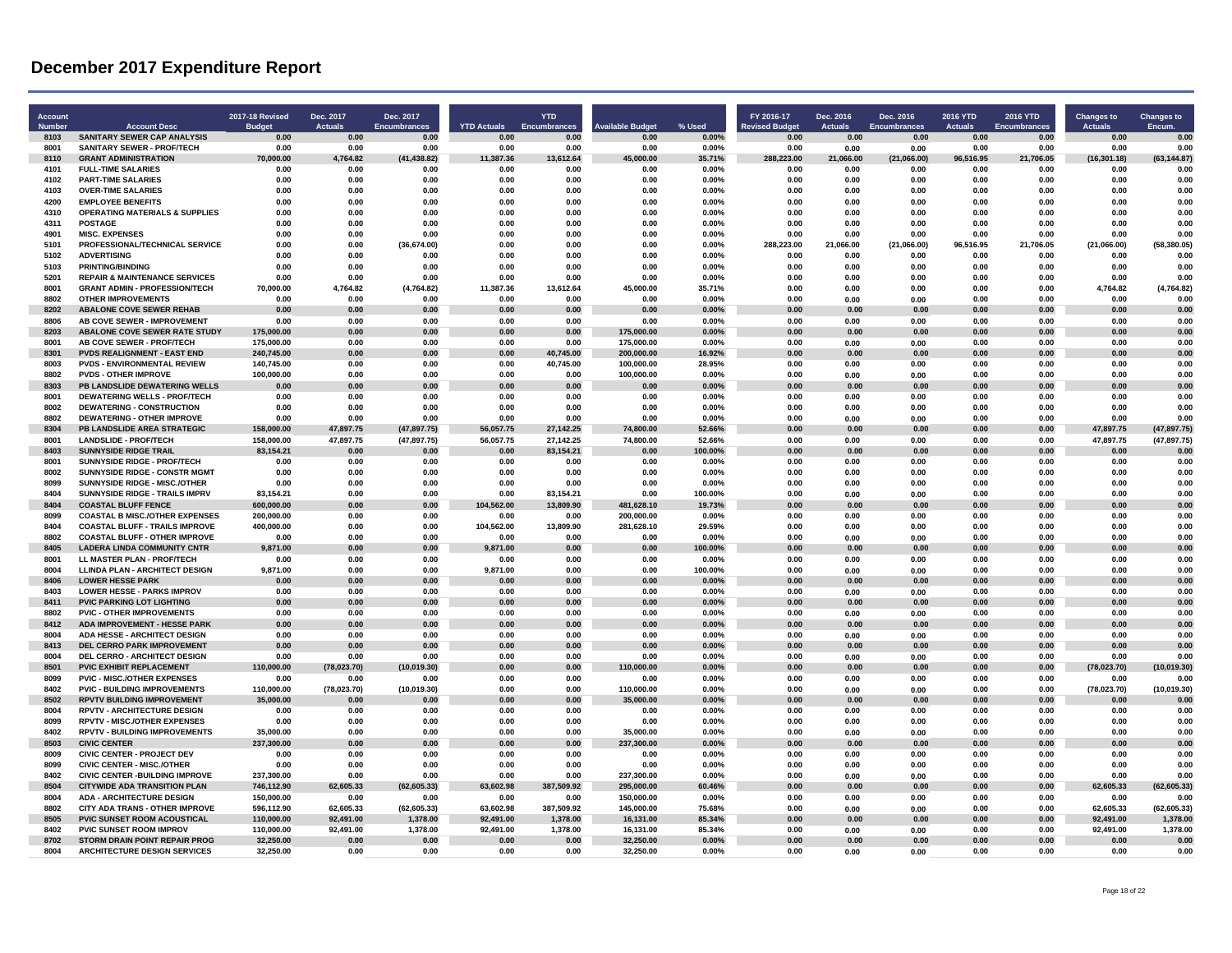| Account<br><b>Number</b> | <b>Account Desc</b>                                                           | <b>2017-18 Revised</b><br><b>Budget</b> | Dec. 2017<br><b>Actuals</b> | Dec. 2017<br><b>Encumbrances</b> | <b>YTD Actuals</b> | <b>YTD</b><br><b>Encumbrances</b> | Available Budget      | % Used            | FY 2016-17<br><b>Revised Budget</b> | Dec. 2016<br><b>Actuals</b> | Dec. 2016<br><b>Encumbrances</b> | <b>2016 YTD</b><br><b>Actuals</b> | 2016 YTD<br><b>Encumbrances</b> | <b>Changes to</b><br><b>Actuals</b> | <b>Changes to</b><br>Encum. |
|--------------------------|-------------------------------------------------------------------------------|-----------------------------------------|-----------------------------|----------------------------------|--------------------|-----------------------------------|-----------------------|-------------------|-------------------------------------|-----------------------------|----------------------------------|-----------------------------------|---------------------------------|-------------------------------------|-----------------------------|
| 8707                     | <b>STORM DRAIN DEFICIENCY IMPRO</b>                                           | 200,551.00                              | 10,006.18                   | 26,667.82                        | 12,610.44          | 220,415.22                        | (32, 474.66)          | 116.19%           | 0.00                                | 0.00                        | 0.00                             | 0.00                              | 0.00                            | 10,006.18                           | 26,667.82                   |
| 8001                     | PROFESSIONAL /TECH SERVICES                                                   | 0.00                                    | 4,480.00                    | 15,304.00                        | 4,480.00           | 15.304.00                         | (19,784.00)           | 100.00%           | 0.00                                | 0.00                        | 0.00                             | <b>0.00</b>                       | 0.00                            | 4.480.00                            | 15,304.00                   |
| 8006<br>8802             | <b>INSPECTION SERVICES</b><br><b>SDDIP - OTHER IMPROVEMENTS</b>               | 0.00<br>0.00                            | 2,868.38<br>0.00            | 14,021.62<br>0.00                | 2,868.38           | 14,021.62<br>0.00                 | (16,890.00)<br>0.00   | 100.00%<br>0.00%  | 0.00<br>0.00                        | 0.00<br>0.00                | 0.00<br>0.00                     | 0.00<br>0.00                      | 0.00<br>0.00                    | 2,868.38<br>0.00                    | 14,021.62<br>0.00           |
| 8807                     | <b>SDDIP - STORMWATER IMPROVE</b>                                             | 200.551.00                              | 2.657.80                    | (2,657.80)                       | 0.00<br>5.262.06   | 191,089.60                        | 4.199.34              | 97.91%            | 0.00                                | 0.00                        | 0.00                             | 0.00                              | 0.00                            | 2.657.80                            | (2,657.80)                  |
| 8709                     | <b>CONNECTOR PIPE SCREENS</b>                                                 | 251,100.00                              | 0.00                        | 0.00                             | 0.00               | 0.00                              | 251,100.00            | 0.00%             | 0.00                                | 0.00                        | 0.00                             | 0.00                              | 0.00                            | 0.00                                | 0.00                        |
| 8807                     | <b>CONNECTOR PIPE - STORMWATER</b>                                            | 251,100.00                              | 0.00                        | 0.00                             | 0.00               | 0.00                              | 251,100.00            | 0.00%             | 0.00                                | 0.00                        | 0.00                             | 0.00                              | 0.00                            | 0.00                                | 0.00                        |
| 8803                     | HAWTHORNE PEDESTRIAN LINKAGE                                                  | 1,265,062.52                            | 168,451.22                  | (155, 266.22)                    | 1,065,104.83       | 235,142.69                        | (35, 185.00)          | 102.78%           | 0.00                                | 0.00                        | 0.00                             | 0.00                              | 0.00                            | 168,451.22                          | (155, 266.22)               |
| 8001                     | <b>HAWTHORNE PED PROF/TECH</b>                                                | 0.00                                    | 0.00                        | 0.00                             | 0.00               | 0.00                              | 0.00                  | 0.00%             | 0.00                                | 0.00                        | 0.00                             | 0.00                              | 0.00                            | 0.00                                | 0.00                        |
| 8002                     | <b>HAWTHORNE LINK - CONST MGMT</b>                                            | 101,870.00                              | 3,724.00                    | (15, 369.00)                     | 94,422.50          | 17,802.50                         | (10, 355.00)          | 110.16%           | 0.00                                | 0.00                        | 0.00                             | 0.00                              | 0.00                            | 3,724.00                            | (15, 369.00)                |
| 8004                     | HAWTHORNE LINK ARCHITECT DSGN                                                 | 0.00                                    | 0.00                        | 0.00                             | 0.00               | 0.00                              | 0.00                  | 0.00%             | 0.00                                | 0.00                        | 0.00                             | 0.00                              | 0.00                            | 0.00                                | 0.00                        |
| 8802<br>8804             | <b>HAWTHORNE LINK - OTHER IMPROV</b><br><b>HAWTHORNE BLVD, BEAUTIFICATION</b> | 1.163.192.52<br>0.00                    | 164.727.22<br>0.00          | (139, 897.22)                    | 970.682.33         | 217.340.19<br>0.00                | (24, 830.00)<br>0.00  | 102.13%           | 0.00<br>0.00                        | 0.00<br>0.00                | 0.00<br>0.00                     | 0.00<br>0.00                      | 0.00<br>0.00                    | 164.727.22<br>0.00                  | (139, 897.22)<br>0.00       |
| 8802                     | <b>HAWTHORNE BEAUTY OTHER</b>                                                 | 0.00                                    | 0.00                        | 0.00<br>0.00                     | 0.00<br>0.00       | 0.00                              | 0.00                  | 0.00%<br>0.00%    | 0.00                                | 0.00                        | 0.00                             | 0.00                              | 0.00                            | 0.00                                | 0.00                        |
| 8805                     | <b>MIRALESTE ARTERIAL ST. REHAB</b>                                           | 1,750,430.70                            | 149,468.66                  | 113,183.80                       | 1,729,420.76       | 166,521.42                        | (145, 511.48)         | 108.31%           | 0.00                                | 0.00                        | 0.00                             | 0.00                              | 0.00                            | 149,468.66                          | 113,183.80                  |
| 8002                     | <b>CONSTRUCTION MANAGEMENT</b>                                                | 105.406.50                              | 0.00                        | 0.00                             | 0.00               | 0.00                              | 105,406.50            | 0.00%             | 0.00                                | 0.00                        | 0.00                             | 0.00                              | 0.00                            | 0.00                                | 0.00                        |
| 8004                     | <b>MIRALESTE - ARCHITECT DESIGN</b>                                           | 20,612.20                               | 0.00                        | 0.00                             | 0.00               | 20.612.20                         | 0.00                  | 100.00%           | 0.00                                | 0.00                        | 0.00                             | 0.00                              | 0.00                            | 0.00                                | 0.00                        |
| 8006                     | <b>MIRALESTE - INSPECTION SVS</b>                                             | 0.00                                    | 1,024.00                    | (1,024.00)                       | 56,775.58          | 31,701.42                         | (88, 477.00)          | 100.00%           | 0.00                                | 0.00                        | 0.00                             | 0.00                              | 0.00                            | 1,024.00                            | (1,024.00)                  |
| 8010                     | <b>MIRALESTE MAINTENANCE/REPAIRS</b>                                          | 0.00                                    | 22,094.00                   | 21,094.00                        | 22,094.00          | 21,094.00                         | (43, 188.00)          | 100.00%           | 0.00                                | 0.00                        | 0.00                             | 0.00                              | 0.00                            | 22,094.00                           | 21,094.00                   |
| 8804                     | MIRALESTE - ARTERIAL ST IMPROV                                                | 1,624,412.00                            | 126,350.66                  | 93,113.80                        | 1,650,551.18       | 93,113.80                         | (119, 252.98)         | 107.34%           | 0.00                                | 0.00                        | 0.00                             | 0.00                              | 0.00                            | 126,350.66                          | 93,113.80                   |
| 8806                     | PVDS BIKE LANE IMPROVEMENTS                                                   | 76,475.00                               | 0.00                        | 0.00                             | 0.00               | 0.00                              | 76,475.00             | 0.00%             | 0.00                                | 0.00                        | 0.00                             | 0.00                              | 0.00                            | 0.00                                | 0.00                        |
| 8005<br>8802             | <b>BIKE LANE - ENGINEERING DESIGN</b><br><b>PVDS BIKE - OTHER IMPROVE</b>     | 0.00<br>76.475.00                       | 0.00<br>0.00                | 0.00<br>0.00                     | 0.00<br>0.00       | 0.00<br>0.00                      | 0.00<br>76.475.00     | 0.00%<br>0.00%    | 0.00<br>0.00                        | 0.00<br>0.00                | 0.00<br>0.00                     | 0.00<br>0.00                      | 0.00<br>0.00                    | 0.00<br>0.00                        | 0.00<br>0.00                |
| 8807                     | PVDE AT BRONCO IMPROVEMENTS                                                   | 46,200.00                               | 0.00                        | 0.00                             | 0.00               | 0.00                              | 46,200.00             | 0.00%             | 0.00                                | 0.00                        | 0.00                             | 0.00                              | 0.00                            | 0.00                                | 0.00                        |
| 8802                     | PVDE BRONCO - OTHER IMPROVE                                                   | 0.00                                    | 0.00                        | 0.00                             | 0.00               | 0.00                              | 0.00                  | 0.00%             | 0.00                                | 0.00                        | 0.00                             | 0.00                              | 0.00                            | 0.00                                | 0.00                        |
| 8805                     | <b>PVDE @ BRONCO - RES ST IMPROV</b>                                          | 46.200.00                               | 0.00                        | 0.00                             | 0.00               | 0.00                              | 46.200.00             | 0.00%             | 0.00                                | 0.00                        | 0.00                             | 0.00                              | 0.00                            | 0.00                                | 0.00                        |
| 8811                     | <b>ARTERIAL WALLS &amp; FENCES REPL</b>                                       | 331,129.00                              | 0.00                        | 0.00                             | 16,929.50          | 28.275.50                         | 285,924.00            | 13.65%            | 0.00                                | 0.00                        | 0.00                             | 0.00                              | 0.00                            | 0.00                                | 0.00                        |
| 8005                     | ARTERIAL WALLS - ENGINEER SRVS                                                | 0.00                                    | 0.00                        | 0.00                             | 0.00               | 0.00                              | 0.00                  | 0.00%             | 0.00                                | 0.00                        | 0.00                             | 0.00                              | 0.00                            | 0.00                                | 0.00                        |
| 8802                     | ARTERIAL WALL - OTHER IMPROVE                                                 | 331,129.00                              | 0.00                        | 0.00                             | 16,929.50          | 28,275.50                         | 285,924.00            | 13.65%            | 0.00                                | 0.00                        | 0.00                             | 0.00                              | 0.00                            | 0.00                                | 0.00                        |
| 8812                     | <b>HAWTHORNE BLVD, TRAFFIC SIGNAL</b>                                         | 25.914.88                               | 0.00                        | 0.00                             | 20.742.40          | 25.642.48                         | (20.470.00)           | 178.99%           | 0.00                                | 0.00                        | 0.00                             | 0.00                              | 0.00                            | 0.00                                | 0.00                        |
| 8001                     | PROFESSIONAL/TECH SERVICES                                                    | 0.00                                    | 0.00                        | 0.00                             | 0.00               | 20,470.00                         | (20, 470.00)          | 100.00%           | 0.00                                | 0.00                        | 0.00                             | 0.00                              | 0.00                            | 0.00                                | 0.00                        |
| 8002<br>8006             | HAWTHORNE SYNCH - CONSTR MGMT<br><b>HAWTHORNE SYNCH - INSPECTION</b>          | 0.00<br>4,203.00                        | 0.00<br>0.00                | 0.00<br>0.00                     | 0.00<br>0.00       | 0.00<br>4.203.00                  | 0.00<br>0.00          | 0.00%<br>100.00%  | 0.00<br>0.00                        | 0.00<br>0.00                | 0.00<br>0.00                     | 0.00<br>0.00                      | 0.00<br>0.00                    | 0.00<br>0.00                        | 0.00<br>0.00                |
| 8099                     | <b>HAWTHORN SYNCH - MISC./EXP</b>                                             | 0.00                                    | 0.00                        | 0.00                             | 0.00               | 0.00                              | 0.00                  | 0.00%             | 0.00                                | 0.00                        | 0.00                             | 0.00                              | 0.00                            | 0.00                                | 0.00                        |
| 8802                     | HAWTHORNE SYNCH - OTHER IMPROV                                                | 21.711.88                               | 0.00                        | 0.00                             | 20.742.40          | 969.48                            | 0.00                  | 100.00%           | 0.00                                | 0.00                        | 0.00                             | 0.00                              | 0.00                            | 0.00                                | 0.00                        |
| 8814                     | PVDE GUARDRAIL REPLACEMENT                                                    | 13,760.00                               | 0.00                        | 0.00                             | 19,061.70          | 62,393.30                         | (67, 695.00)          | 591.97%           | 0.00                                | 0.00                        | 0.00                             | 0.00                              | 0.00                            | 0.00                                | 0.00                        |
| 8002                     | <b>PVDE GUARDRAIL - CONSTR MGMT</b>                                           | 13.760.00                               | 0.00                        | 0.00                             | 0.00               | 13.760.00                         | 0.00                  | 100.00%           | 0.00                                | 0.00                        | 0.00                             | 0.00                              | 0.00                            | 0.00                                | 0.00                        |
| 8005                     | PVDE GUARDRAIL - ENGINEER SRVS                                                | 0.00                                    | 0.00                        | 0.00                             | 0.00               | 0.00                              | 0.00                  | 0.00%             | 0.00                                | 0.00                        | 0.00                             | 0.00                              | 0.00                            | 0.00                                | 0.00                        |
| 8802                     | PVDE GUARDRAIL - OTHER IMPROV                                                 | 0.00                                    | 0.00                        | 0.00                             | 19,061.70          | 48,633.30                         | (67, 695.00)          | 100.00%           | 0.00                                | 0.00                        | 0.00                             | 0.00                              | 0.00                            | 0.00                                | 0.00                        |
| 8817                     | <b>STREET REHAB CYCLE 1 - AREA 7</b>                                          | 3,578,857.40                            | 744,281.52                  | (709, 331.52)                    | 2,046,222.71       | 813,200.73                        | (280, 566.04)         | 107.84%           | 0.00                                | 0.00                        | 0.00                             | 0.00                              | 0.00                            | 744,281.52                          | (709, 331.52)               |
| 8004<br>8099             | <b>AREA 7 - ARCHITECTURE DESIGN</b><br>AREA 7 - MISC./OTHER EXPENSES          | 174.057.40<br>5,000.00                  | 1.967.50<br>0.00            | (1,967.50)<br>0.00               | 34.326.52<br>0.00  | 84.701.51<br>5.000.00             | 55.029.37<br>0.00     | 68.38%<br>100.00% | 0.00<br>0.00                        | 0.00<br>0.00                | 0.00<br>0.00                     | 0.00<br>0.00                      | 0.00<br>0.00                    | 1.967.50<br>0.00                    | (1,967.50)<br>0.00          |
| 8805                     | AREA 7 - RESIDENT ST IMPRVMNT                                                 | 3,399,800.00                            | 742,314.02                  | (707, 364.02)                    | 2,011,896.19       | 1,723,499.22                      | (335, 595.41)         | 109.87%           | 0.00                                | 0.00                        | 0.00                             | 0.00                              | 0.00                            | 742,314.02                          | (707, 364.02)               |
| 8818                     | STREET REHAB CYCLE 2 - AREA 8                                                 | 391,703.00                              | 3,412.50                    | (3, 412.50)                      | 3,412.50           | 388,290.50                        | 0.00                  | 100.00%           | 0.00                                | 0.00                        | 0.00                             | 0.00                              | 0.00                            | 3,412.50                            | (3, 412.50)                 |
| 8004                     | <b>AREA 8 - ARCHITECT DESIGN</b>                                              | 391,703.00                              | 3,412.50                    | (3, 412.50)                      | 3,412.50           | 388,290.50                        | 0.00                  | 100.00%           | 0.00                                | 0.00                        | 0.00                             | 0.00                              | 0.00                            | 3.412.50                            | (3, 412.50)                 |
| 8822                     | <b>WESTERN AVE. ALPR</b>                                                      | 560,000.00                              | 0.00                        | 0.00                             | 0.00               | 0.00                              | 560,000.00            | 0.00%             | 0.00                                | 0.00                        | 0.00                             | 0.00                              | 0.00                            | 0.00                                | 0.00                        |
| 8099                     | <b>WESTERN ALPR - MISC. EXPENSES</b>                                          | 560,000.00                              | 0.00                        | 0.00                             | 0.00               | 0.00                              | 560,000.00            | 0.00%             | 0.00                                | 0.00                        | 0.00                             | 0.00                              | 0.00                            | 0.00                                | 0.00                        |
| 8823                     | <b>CREST RD. EMBANKMENT REPAIR</b>                                            | 90.000.00                               | 0.00                        | 16.800.00                        | 0.00               | 16.800.00                         | 73.200.00             | 18.67%            | 0.00                                | 0.00                        | 0.00                             | 0.00                              | 0.00                            | 0.00                                | 16.800.00                   |
| 8010                     | <b>CREST RD. EMBANK - REPAIRS</b>                                             | 90,000.00                               | 0.00                        | 16,800.00                        | 0.00               | 16,800.00                         | 73,200.00             | 18.67%            | 0.00                                | 0.00                        | 0.00                             | 0.00                              | 0.00                            | 0.00                                | 16,800.00                   |
| 8826<br>8002             | STREET REHAB CYCLE 7-AREA 2&6<br>AREA 2&6 - CONSTRUCTION MGMT                 | 3,024.00<br>0.00                        | 3,000.00<br>0.00            | 149,446.00<br>0.00               | 3,000.00<br>0.00   | 152,470.00<br>0.00                | (152, 446.00)<br>0.00 | 5141.20%<br>0.00% | 0.00<br>0.00                        | 0.00<br>0.00                | 0.00<br>0.00                     | 0.00<br>0.00                      | 0.00<br>0.00                    | 3,000.00<br>0.00                    | 149,446.00<br>0.00          |
| 8004                     | <b>AREA 2&amp;6 - ARCHITECT DESIGN</b>                                        | 3.024.00                                | 3.000.00                    | 149.446.00                       | 3.000.00           | 152.470.00                        | (152, 446.00)         | 5141.20%          | 0.00                                | 0.00                        | 0.00                             | 0.00                              | 0.00                            | 3.000.00                            | 149.446.00                  |
| 8805                     | AREA 2&6 - RESIDENTIAL ST IMPR                                                | 0.00                                    | 0.00                        | 0.00                             | 0.00               | 0.00                              | 0.00                  | 0.00%             | 0.00                                | 0.00                        | 0.00                             | 0.00                              | 0.00                            | 0.00                                | 0.00                        |
| 331                      | <b>FEDERAL GRANTS</b>                                                         | 1,131,300.00                            | 0.00                        | 0.00                             | 0.00               | 0.00                              | 1,131,300.00          | $0.00\%$          | 0.00                                | 0.00                        | 0.00                             | 0.00                              | 0.00                            | 0.00                                | 0.00                        |
| 8806                     | PVDS BIKE LANE IMPROVEMENTS                                                   | 678,500.00                              | 0.00                        | 0.00                             | 0.00               | 0.00                              | 678,500.00            | 0.00%             | 0.00                                | 0.00                        | 0.00                             | 0.00                              | 0.00                            | 0.00                                | 0.00                        |
| 8805                     | <b>RESIDENTIAL STREET IMPRVMNT</b>                                            | 678.500.00                              | 0.00                        | 0.00                             | 0.00               | 0.00                              | 678.500.00            | 0.00%             | 0.00                                | 0.00                        | 0.00                             | 0.00                              | 0.00                            | 0.00                                | 0.00                        |
| 8807                     | <b>PVDE AT BRONCO IMPROVEMENTS</b>                                            | 452,800.00                              | 0.00                        | 0.00                             | 0.00               | 0.00                              | 452,800.00            | 0.00%             | 0.00                                | 0.00                        | 0.00                             | 0.00                              | 0.00                            | 0.00                                | 0.00                        |
| 8805                     | RESIDENTIAL STREET IMPRVMNT                                                   | 452,800.00                              | 0.00                        | 0.00                             | 0.00               | 0.00                              | 452,800.00            | 0.00%             | 0.00                                | 0.00                        | 0.00                             | 0.00                              | 0.00                            | 0.00                                | 0.00                        |
| 332<br>0000              | <b>STATE GRANTS</b><br><b>UNASSIGNED</b>                                      | 1.086.369.00<br>0.00                    | 0.00<br>0.00                | 0.00                             | 0.00<br>0.00       | 0.00                              | 1.086.369.00<br>0.00  | $0.00\%$          | 0.00<br>0.00                        | 0.00<br>0.00                | 0.00<br>0.00                     | 0.00<br>0.00                      | 0.00                            | 0.00<br>0.00                        | 0.00                        |
| 8802                     | <b>OTHER IMPROVEMENTS</b>                                                     | 0.00                                    | 0.00                        | 0.00<br>0.00                     | 0.00               | 0.00<br>0.00                      | 0.00                  | 0.00%<br>0.00%    | 0.00                                | 0.00                        | 0.00                             | 0.00                              | 0.00<br>0.00                    | 0.00                                | 0.00<br>0.00                |
| 8709                     | <b>CONNECTOR PIPE SCREENS</b>                                                 | 600,000.00                              | 0.00                        | 0.00                             | 0.00               | 0.00                              | 600,000.00            | 0.00%             | 0.00                                | 0.00                        | 0.00                             | 0.00                              | 0.00                            | 0.00                                | 0.00                        |
| 8807                     | <b>STORMWATER IMPROVEMENTS</b>                                                | 600.000.00                              | 0.00                        | 0.00                             | 0.00               | 0.00                              | 600.000.00            | 0.00%             | 0.00                                | 0.00                        | 0.00                             | 0.00                              | 0.00                            | 0.00                                | 0.00                        |
| 8817                     | <b>STREET REHAB CYCLE 1 - AREA</b>                                            | 243,183.00                              | 0.00                        | 0.00                             | 0.00               | 0.00                              | 243,183.00            | 0.00%             | 0.00                                | 0.00                        | 0.00                             | 0.00                              | 0.00                            | 0.00                                | 0.00                        |
| 8805                     | AREA 7 - RESIDEN ST IMPRVMNT                                                  | 243,183.00                              | 0.00                        | 0.00                             | 0.00               | 0.00                              | 243,183.00            | 0.00%             | 0.00                                | 0.00                        | 0.00                             | 0.00                              | 0.00                            | 0.00                                | 0.00                        |
| 8825                     | <b>CREST ROAD REHAB</b>                                                       | 243,186.00                              | 0.00                        | 0.00                             | 0.00               | 0.00                              | 243,186.00            | $0.00\%$          | 0.00                                | 0.00                        | 0.00                             | 0.00                              | 0.00                            | 0.00                                | 0.00                        |
| 8805                     | <b>CREST RD REHAB - RES ST IMPROV</b>                                         | 243.186.00                              | 0.00                        | 0.00                             | 0.00               | 0.00                              | 243.186.00            | 0.00%             | 0.00                                | 0.00                        | 0.00                             | 0.00                              | 0.00                            | 0.00                                | 0.00                        |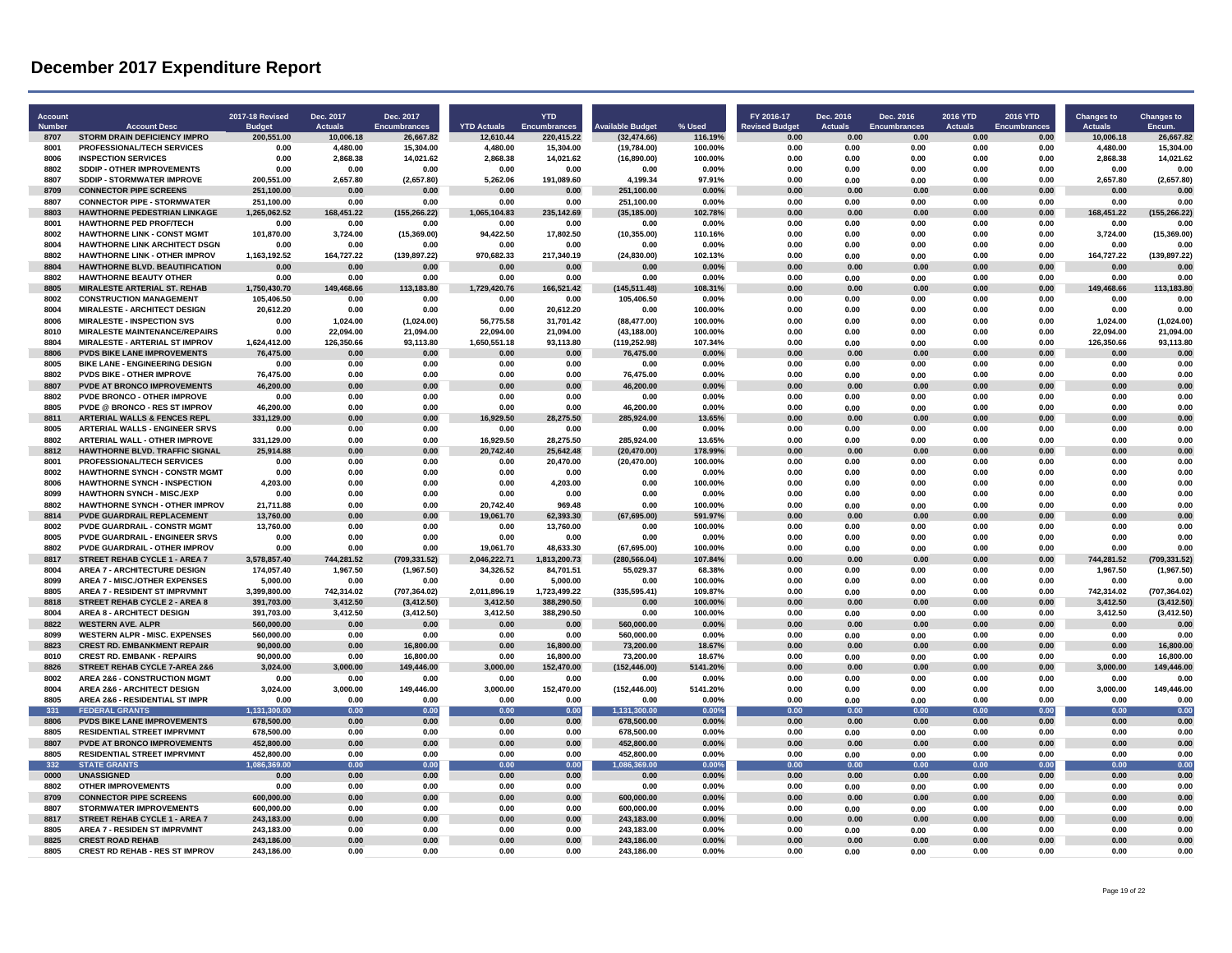| <b>Account</b><br><b>Number</b> | <b>Account Desc</b>                                                       | 2017-18 Revised<br><b>Budge</b> | Dec. 2017<br><b>Actuals</b> | Dec. 2017<br><b>Encumbrances</b> | <b>YTD Actuals</b>     | <b>YTD</b><br><b>Encumbrances</b> | <b>Available Budget</b>   | % Used             | FY 2016-17                            | Dec. 2016<br><b>Actuals</b> | Dec. 2016<br><b>Encumbrances</b> | 2016 YTD<br><b>Actuals</b> | 2016 YTD<br><b>Encumbrances</b> | <b>Changes to</b><br><b>Actuals</b> | <b>Changes to</b><br>Encum. |
|---------------------------------|---------------------------------------------------------------------------|---------------------------------|-----------------------------|----------------------------------|------------------------|-----------------------------------|---------------------------|--------------------|---------------------------------------|-----------------------------|----------------------------------|----------------------------|---------------------------------|-------------------------------------|-----------------------------|
| 334                             | <b>QUIMBY PARK DEVELOPMENT</b>                                            | 1,666,136.27                    | 234,546.57                  | (187,062.30)                     | 713,713.94             | 397,897.33                        | 554,525.00                | 66.72%             | <b>Revised Budget</b><br>1,002,575.00 | 0.00                        | 0.00                             | 0.00                       | 0.00                            | 234,546.57                          | (187,062.30)                |
| 0000                            | <b>UNASSIGNED</b>                                                         | 0.00                            | (23, 217.80)                | (48, 257.20)                     | 0.00                   | 0.00                              | 0.00                      | 0.00%              | 1,002,575.00                          | 0.00                        | 0.00                             | 0.00                       | 0.00                            | (23, 217.80)                        | (48, 257.20)                |
| 5100                            | PROFESSIONAL/TECHNICAL SERVICE                                            | 0.00                            | 0.00                        | 0.00                             | 0.00                   | 0.00                              | 0.00                      | $0.00\%$           | 0.00                                  | 0.00                        | 0.00                             | 0.00                       | 0.00                            | 0.00                                | 0.00                        |
| 5101                            | PROFESSIONAL/TECHNICAL SERVICE                                            | 0.00                            | 0.00                        | 0.00                             | 0.00                   | 0.00                              | 0.00                      | 0.00%              | 0.00                                  | 0.00                        | 0.00                             | 0.00                       | 0.00                            | 0.00                                | 0.00                        |
| 8801                            | <b>INFRASTRUCTURES</b>                                                    | 0.00                            | 0.00                        | 0.00                             | 0.00                   | 0.00                              | 0.00                      | 0.00%              | 0.00                                  | 0.00                        | 0.00                             | 0.00                       | 0.00                            | 0.00                                | 0.00                        |
| 8802                            | <b>OTHER IMPROVEMENTS</b>                                                 | 0.00                            | (23, 217.80)                | (48, 257.20)                     | 0.00                   | 0.00                              | 0.00                      | 0.00%              | 1,002,575.00                          | 0.00                        | 0.00                             | 0.00                       | 0.00                            | (23, 217.80)                        | (48, 257.20)                |
| 9330                            | TRANSFER - INFRASTRUCTURE                                                 | 0.00                            | 0.00                        | 0.00                             | 0.00                   | 0.00                              | 0.00                      | 0.00%              | 0.00                                  | 0.00                        | 0.00                             | 0.00                       | 0.00                            | 0.00                                | 0.00                        |
| 8402                            | <b>EASTVIEW PARK - DOG PARK</b>                                           | 363,404.27                      | 145,641.59                  | (98, 157.32)                     | 363,383.60             | 20.67                             | 0.00                      | 100.00%            | 0.00                                  | 0.00                        | 0.00                             | 0.00                       | 0.00                            | 145,641.59                          | (98, 157.32)                |
| 8403                            | <b>EASTVIEW DOG PARKS IMPROVE</b>                                         | 363.404.27                      | 145,641.59                  | (98, 157.32)                     | 363,383.60             | 20.67                             | 0.00                      | 100.00%            | 0.00                                  | 0.00                        | 0.00                             | 0.00                       | 0.00                            | 145,641.59                          | (98, 157.32)                |
| 8802                            | <b>OTHER IMPROVEMENTS</b>                                                 | 0.00                            | 0.00                        | 0.00                             | 0.00                   | 0.00                              | 0.00                      | 0.00%              | 0.00                                  | 0.00                        | 0.00                             | 0.00                       | 0.00                            | 0.00                                | 0.00                        |
| 8405<br>8004                    | <b>LADERA LINDA COMMUNITY CNTR</b><br><b>ARCHITECTURE DESIGN SERVICES</b> | 350,000.00<br>0.00              | 27,517.80<br>27,517.80      | 43,957.20<br>42.457.20           | 27,517.80<br>27.517.80 | 43,957.20<br>42.457.20            | 278,525.00<br>(69.975.00) | 20.42%<br>100.00%  | 0.00<br>0.00                          | 0.00<br>0.00                | 0.00<br>0.00                     | 0.00<br>0.00               | 0.00<br>0.00                    | 27,517.80<br>27.517.80              | 43,957.20<br>42.457.20      |
| 8402                            | <b>BUILDING IMPROVEMENTS</b>                                              | 350,000.00                      | 0.00                        | 1,500.00                         | 0.00                   | 1,500.00                          | 348,500.00                | 0.43%              | 0.00                                  | 0.00                        | 0.00                             | 0.00                       | 0.00                            | 0.00                                | 1.500.00                    |
| 8406                            | <b>LOWER HESSE PARK</b>                                                   | 652,732.00                      | 76,322.93                   | (76, 322.93)                     | 300,590.49             | 352,141.51                        | 0.00                      | 100.00%            | 0.00                                  | 0.00                        | 0.00                             | 0.00                       | 0.00                            | 76,322.93                           | (76, 322.93)                |
| 8002                            | <b>LOWER HESSE - CONSTR MGMT</b>                                          | 0.00                            | 0.00                        | 0.00                             | 0.00                   | 0.00                              | 0.00                      | $0.00\%$           | 0.00                                  | 0.00                        | 0.00                             | 0.00                       | 0.00                            | 0.00                                | 0.00                        |
| 8004                            | <b>ARCHITECTURE DESIGN SERVICES</b>                                       | 0.00                            | 0.00                        | 0.00                             | 0.00                   | 0.00                              | 0.00                      | 0.00%              | 0.00                                  | 0.00                        | 0.00                             | 0.00                       | 0.00                            | 0.00                                | 0.00                        |
| 8006                            | <b>LOWER HESSE - INSPECTION</b>                                           | 25.800.00                       | 0.00                        | 0.00                             | 7,740.00               | 18,060.00                         | 0.00                      | 100.00%            | 0.00                                  | 0.00                        | 0.00                             | 0.00                       | 0.00                            | 0.00                                | 0.00                        |
| 8403                            | <b>LOWER HESSE - PARKS IMPROVE</b>                                        | 626,932.00                      | 76,322.93                   | (76, 322.93)                     | 292,850.49             | 334,081.51                        | 0.00                      | 100.00%            | 0.00                                  | 0.00                        | 0.00                             | 0.00                       | 0.00                            | 76,322.93                           | (76, 322.93)                |
| 8802                            | <b>OTHER IMPROVEMENTS</b>                                                 | 0.00                            | 0.00                        | 0.00                             | 0.00                   | 0.00                              | 0.00                      | 0.00%              | 0.00                                  | 0.00                        | 0.00                             | 0.00                       | 0.00                            | 0.00                                | 0.00                        |
| 8407                            | <b>ABALONE COVE BEACH</b>                                                 | 150,000.00                      | 0.00                        | 0.00                             | 0.00                   | 0.00                              | 150.000.00                | 0.00%              | 0.00                                  | 0.00                        | 0.00                             | 0.00                       | 0.00                            | 0.00                                | 0.00                        |
| 8404                            | TRAILS/OPEN SPACE IMPROVEMNT                                              | 150,000.00                      | 0.00                        | 0.00                             | 0.00                   | 0.00                              | 150,000.00                | 0.00%              | 0.00                                  | 0.00                        | 0.00                             | 0.00                       | 0.00                            | 0.00                                | 0.00                        |
| 8802                            | <b>OTHER IMPROVEMENTS</b>                                                 | 0.00                            | 0.00                        | 0.00                             | 0.00                   | 0.00                              | 0.00                      | 0.00%              | 0.00                                  | 0.00                        | 0.00                             | 0.00                       | 0.00                            | 0.00                                | 0.00                        |
| 8410<br>8004                    | <b>CONESTOGA TRAIL CONNECTION</b><br><b>ARCHITECTURE DESIGN SERVICES</b>  | 150.000.00<br>0.00              | 8.282.05<br>0.00            | (8, 282.05)<br>0.00              | 22.222.05<br>0.00      | 1,777.95<br>0.00                  | 126,000.00<br>0.00        | 16.00%<br>$0.00\%$ | 0.00<br>0.00                          | 0.00<br>0.00                | 0.00<br>0.00                     | 0.00<br>0.00               | 0.00<br>0.00                    | 8.282.05<br>0.00                    | (8, 282.05)<br>0.00         |
| 8404                            | TRAILS/OPEN SPACE IMPROVEMNT                                              | 150,000.00                      | 8,282.05                    | (8, 282.05)                      | 22,222.05              | 1,777.95                          | 126,000.00                | 16.00%             | 0.00                                  | 0.00                        | 0.00                             | 0.00                       | 0.00                            | 8,282.05                            | (8, 282.05)                 |
| 336                             | <b>LOW-MODERATE INCOME HOUSING</b>                                        | 0.00                            | 0.00                        | 0.00                             | 0.00                   | 0.00                              | 0.00                      | 0.00%              | 0.00                                  | 0.00                        | 0.00                             | 0.00                       | 0.00                            | 0.00                                | 0.00                        |
| 0000                            | <b>UNASSIGNED</b>                                                         | 0.00                            | 0.00                        | 0.00                             | 0.00                   | 0.00                              | 0.00                      | 0.00%              | 0.00                                  | 0.00                        | 0.00                             | 0.00                       | 0.00                            | 0.00                                | 0.00                        |
| 5101                            | PROFESSIONAL/TECHNICAL SERVICE                                            | 0.00                            | 0.00                        | 0.00                             | 0.00                   | 0.00                              | 0.00                      | $0.00\%$           | 0.00                                  | 0.00                        | 0.00                             | 0.00                       | 0.00                            | 0.00                                | 0.00                        |
| 5201                            | <b>REPAIR &amp; MAINTENANCE SERVICES</b>                                  | 0.00                            | 0.00                        | 0.00                             | 0.00                   | 0.00                              | 0.00                      | 0.00%              | 0.00                                  | 0.00                        | 0.00                             | 0.00                       | 0.00                            | 0.00                                | 0.00                        |
| 8802                            | <b>OTHER IMPROVEMENTS</b>                                                 | 0.00                            | 0.00                        | 0.00                             | 0.00                   | 0.00                              | 0.00                      | 0.00%              | 0.00                                  | 0.00                        | 0.00                             | 0.00                       | 0.00                            | 0.00                                | 0.00                        |
| 8803                            | LAND                                                                      | 0.00                            | 0.00                        | 0.00                             | 0.00                   | 0.00                              | 0.00                      | 0.00%              | 0.00                                  | 0.00                        | 0.00                             | 0.00                       | 0.00                            | 0.00                                | 0.00                        |
| 9330                            | TRANSFER - INFRASTRUCTURE                                                 | 0.00                            | 0.00                        | 0.00                             | 0.00                   | 0.00                              | 0.00                      | 0.00%              | 0.00                                  | 0.00                        | 0.00                             | 0.00                       | 0.00                            | 0.00                                | 0.00                        |
| 337<br>0000                     | <b>AFFORDABLE HOUSING PROJECTS</b><br><b>UNASSIGNED</b>                   | 0.00                            | 0.00                        | 0.00                             | 0.00<br>0.00           | 0.00                              | 0.00<br>0.00              | 0.00%              | 0.00                                  | 0.00                        | 0.00<br>0.00                     | 0.00                       | 0.00                            | 0.00                                | 0.00                        |
| 5101                            | PROFESSIONAL/TECHNICAL SERVICE                                            | 0.00<br>0.00                    | 0.00<br>0.00                | 0.00<br>0.00                     | 0.00                   | 0.00<br>0.00                      | 0.00                      | 0.00%<br>$0.00\%$  | 0.00<br>0.00                          | 0.00<br>0.00                | 0.00                             | 0.00<br>0.00               | 0.00<br>0.00                    | 0.00<br>0.00                        | 0.00<br>0.00                |
| 5201                            | <b>REPAIR &amp; MAINTENANCE SERVICES</b>                                  | 0.00                            | 0.00                        | 0.00                             | 0.00                   | 0.00                              | 0.00                      | 0.00%              | 0.00                                  | 0.00                        | 0.00                             | 0.00                       | 0.00                            | 0.00                                | 0.00                        |
| 8802                            | <b>OTHER IMPROVEMENTS</b>                                                 | 0.00                            | 0.00                        | 0.00                             | 0.00                   | 0.00                              | 0.00                      | 0.00%              | 0.00                                  | 0.00                        | 0.00                             | 0.00                       | 0.00                            | 0.00                                | 0.00                        |
| 8803                            | <b>I AND</b>                                                              | 0.00                            | 0.00                        | 0.00                             | 0.00                   | 0.00                              | 0.00                      | 0.00%              | 0.00                                  | 0.00                        | 0.00                             | 0.00                       | 0.00                            | 0.00                                | 0.00                        |
| 9330                            | TRANSFER - INFRASTRUCTURE                                                 | 0.00                            | 0.00                        | 0.00                             | 0.00                   | 0.00                              | 0.00                      | 0.00%              | 0.00                                  | 0.00                        | 0.00                             | 0.00                       | 0.00                            | 0.00                                | 0.00                        |
| 338                             | <b>DEV IMPACT MITIGATION (EET)</b>                                        | 0.00                            | 0.00                        | 0.00                             | 0.00                   | 0.00                              | 0.00                      | 0.00%              | 770,137,00                            | 0.00                        | 0.00                             | 0.00                       | 0.00                            | 0.00                                | 0.00                        |
| 0000                            | <b>UNASSIGNED</b>                                                         | 0.00                            | 0.00                        | 0.00                             | 0.00                   | 0.00                              | 0.00                      | 0.00%              | 770,137.00                            | 0.00                        | 0.00                             | 0.00                       | 0.00                            | 0.00                                | 0.00                        |
| 4310                            | <b>OPERATING MATERIALS &amp; SUPPLIES</b>                                 | 0.00                            | 0.00                        | 0.00                             | 0.00                   | 0.00                              | 0.00                      | $0.00\%$           | 0.00                                  | 0.00                        | 0.00                             | 0.00                       | 0.00                            | 0.00                                | 0.00                        |
| 5101<br>8099                    | PROFESSIONAL/TECHNICAL SERVICE                                            | 0.00                            | 0.00                        | 0.00                             | 0.00                   | 0.00                              | 0.00                      | 0.00%              | 0.00                                  | 0.00                        | 0.00                             | 0.00                       | 0.00<br>0.00                    | 0.00                                | 0.00<br>0.00                |
| 8801                            | <b>MISC./OTHER EXPENSES</b><br><b>INFRASTRUCTURES</b>                     | 0.00<br>0.00                    | 0.00<br>0.00                | 0.00<br>0.00                     | 0.00<br>0.00           | 0.00<br>0.00                      | 0.00<br>0.00              | 0.00%<br>0.00%     | 0.00<br>0.00                          | 0.00<br>0.00                | 0.00<br>0.00                     | 0.00<br>0.00               | 0.00                            | 0.00<br>0.00                        | 0.00                        |
| 8802                            | <b>OTHER IMPROVEMENTS</b>                                                 | 0.00                            | 0.00                        | 0.00                             | 0.00                   | 0.00                              | 0.00                      | 0.00%              | 770,137.00                            | 0.00                        | 0.00                             | 0.00                       | 0.00                            | 0.00                                | 0.00                        |
| 8803                            | LAND                                                                      | 0.00                            | 0.00                        | 0.00                             | 0.00                   | 0.00                              | 0.00                      | 0.00%              | 0.00                                  | 0.00                        | 0.00                             | 0.00                       | 0.00                            | 0.00                                | 0.00                        |
| 9330                            | TRANSFER - INFRASTRUCTURE                                                 | 0.00                            | 0.00                        | 0.00                             | 0.00                   | 0.00                              | 0.00                      | 0.00%              | 0.00                                  | 0.00                        | 0.00                             | 0.00                       | 0.00                            | 0.00                                | 0.00                        |
| 339                             | <b>MEASURE A CAPITAL</b>                                                  | 0.00                            | 0.00                        | 0.00                             | 0.00                   | 0.00                              | 0.00                      | 0.00%              | 0.00                                  | 0.00                        | 0.00                             | 0.00                       | 0.00                            | 0.00                                | 0.00                        |
| 0000                            | <b>UNASSIGNED</b>                                                         | 0.00                            | 0.00                        | 0.00                             | 0.00                   | 0.00                              | 0.00                      | 0.00%              | 0.00                                  | 0.00                        | 0.00                             | 0.00                       | 0.00                            | 0.00                                | 0.00                        |
| 5101                            | PROFESSIONAL/TECHNICAL SERVICE                                            | 0.00                            | 0.00                        | 0.00                             | 0.00                   | 0.00                              | 0.00                      | 0.00%              | 0.00                                  | 0.00                        | 0.00                             | 0.00                       | 0.00                            | 0.00                                | 0.00                        |
| 8801                            | <b>INFRASTRUCTURES</b>                                                    | 0.00                            | 0.00                        | 0.00                             | 0.00                   | 0.00                              | 0.00                      | 0.00%              | 0.00                                  | 0.00                        | 0.00                             | 0.00                       | 0.00                            | 0.00                                | 0.00                        |
| 8802                            | <b>OTHER IMPROVEMENTS</b>                                                 | 0.00                            | 0.00                        | 0.00                             | 0.00                   | 0.00                              | 0.00                      | 0.00%              | 0.00                                  | 0.00                        | 0.00                             | 0.00                       | 0.00                            | 0.00                                | 0.00                        |
| 9330<br>340                     | <b>TRANSFER - INFRASTRUCTURE</b><br><b>BICYCLE/PEDESTRIAN ACCESS</b>      | 0.00<br>82.500.00               | 0.00                        | 0.00                             | 0.00                   | 0.00<br>20.378.89                 | 0.00<br>44.819.41         | 0.00%<br>45.67%    | 0.00<br>82.500.00                     | 0.00                        | 0.00<br>0.00                     | 0.00<br>0.00               | 0.00<br>0.00                    | 0.00                                | 0.00                        |
| 0000                            | <b>UNASSIGNED</b>                                                         | 0.00                            | 17,301.70<br>0.00           | (17, 301.70)<br>0.00             | 17,301.70<br>0.00      | 0.00                              | 0.00                      | 0.00%              | 82,500.00                             | 0.00<br>0.00                | 0.00                             | 0.00                       | 0.00                            | 17,301.70<br>0.00                   | (17, 301.70)<br>0.00        |
| 4901                            | <b>MISC. EXPENSES</b>                                                     | 0.00                            | 0.00                        | 0.00                             | 0.00                   | 0.00                              | 0.00                      | 0.00%              | 0.00                                  | 0.00                        | 0.00                             | 0.00                       | 0.00                            | 0.00                                | 0.00                        |
| 8802                            | <b>OTHER IMPROVEMENTS</b>                                                 | 0.00                            | 0.00                        | 0.00                             | 0.00                   | 0.00                              | 0.00                      | 0.00%              | 82,500.00                             | 0.00                        | 0.00                             | 0.00                       | 0.00                            | 0.00                                | 0.00                        |
| 9330                            | <b>TRANSFER - INFRASTRUCTURE</b>                                          | 0.00                            | 0.00                        | 0.00                             | 0.00                   | 0.00                              | 0.00                      | 0.00%              | 0.00                                  | 0.00                        | 0.00                             | 0.00                       | 0.00                            | 0.00                                | 0.00                        |
| 8817                            | <b>STREET REHAB CYCLE 1 - AREA 7</b>                                      | 82,500.00                       | 17,301.70                   | (17, 301.70)                     | 17,301.70              | 20,378.89                         | 44,819.41                 | 45.67%             | 0.00                                  | 0.00                        | 0.00                             | 0.00                       | 0.00                            | 17,301.70                           | (17, 301.70)                |
| 8805                            | <b>AREA 7 - RESIDENT ST IMPRVMNT</b>                                      | 82.500.00                       | 17,301.70                   | (17, 301.70)                     | 17,301.70              | 20,378.89                         | 44.819.41                 | 45.67%             | 0.00                                  | 0.00                        | 0.00                             | 0.00                       | 0.00                            | 17,301.70                           | (17, 301.70)                |
| 341                             | <b>UTILITY UNDERGROUNDING</b>                                             | 0.00                            | 0.00                        | 0.00                             | 0.00                   | 0.00                              | 0.00                      | 0.00%              | 0.00                                  | 0.00                        | 0.00                             | 0.00                       | 0.00                            | 0.00                                | 0.00                        |
| 0000                            | <b>UNASSIGNED</b>                                                         | 0.00                            | 0.00                        | $0.00\,$                         | 0.00                   | 0.00                              | 0.00                      | 0.00%              | 0.00                                  | 0.00                        | 0.00                             | 0.00                       | 0.00                            | 0.00                                | 0.00                        |
| 5101                            | PROFESSIONAL/TECHNICAL SERVICE                                            | 0.00                            | 0.00                        | 0.00                             | 0.00                   | 0.00                              | 0.00                      | 0.00%              | 0.00                                  | 0.00                        | 0.00                             | 0.00                       | 0.00                            | 0.00                                | 0.00                        |
| 8801<br>8802                    | <b>INFRASTRUCTURES</b><br>OTHER IMPROVEMENTS                              | 0.00<br>0.00                    | 0.00<br>0.00                | 0.00<br>0.00                     | 0.00<br>0.00           | 0.00<br>0.00                      | 0.00<br>n nn              | 0.00%<br>0.00%     | 0.00<br>0.00                          | 0.00<br>0.00                | 0.00<br>0.00                     | 0.00<br>0.00               | 0.00<br>0.00                    | 0.00<br>0.00                        | 0.00<br>0.00                |
| 9330                            | TRANSFER - INFRASTRUCTURE                                                 | 0.00                            | 0.00                        | 0.00                             | 0.00                   | 0.00                              | 0.00                      | 0.00%              | 0.00                                  | 0.00                        | 0.00                             | 0.00                       | 0.00                            | 0.00                                | 0.00                        |
|                                 |                                                                           |                                 |                             |                                  |                        |                                   |                           |                    |                                       |                             |                                  |                            |                                 |                                     |                             |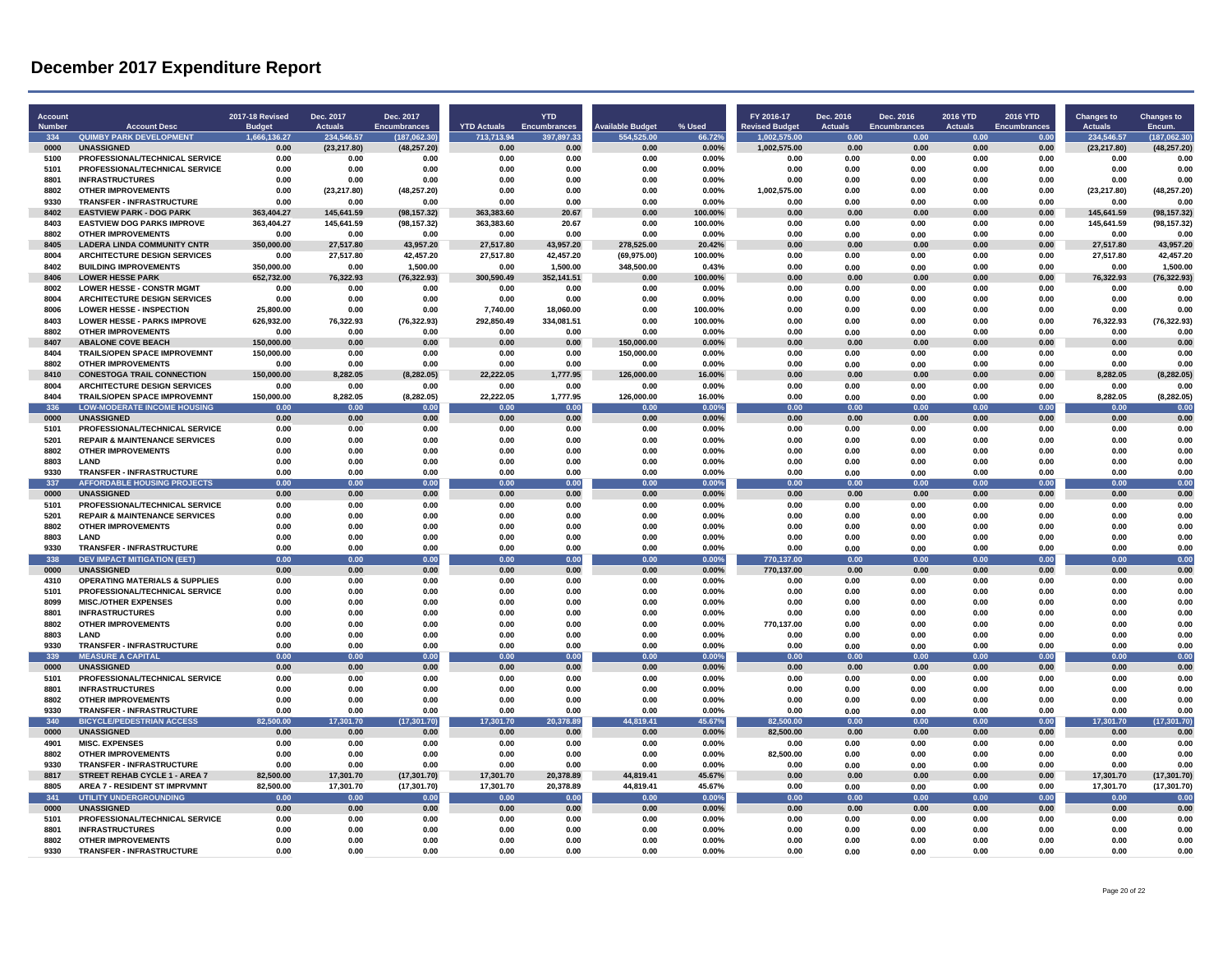| <b>Account</b><br><b>Numbe</b> | <b>Account Desc</b>                                                   | 2017-18 Revised<br><b>Budget</b> | Dec. 2017<br>Actuals | Dec. 2017<br><b>Encumbrances</b> | <b>YTD Actuals</b> | <b>YTD</b><br><b>Encumbrances</b> | <b>Available Budget</b> | % Used            | FY 2016-17<br><b>Revised Budget</b> | Dec. 2016<br><b>Actuals</b> | Dec. 2016<br><b>Encumbrances</b> | 2016 YTD<br><b>Actuals</b> | <b>2016 YTD</b><br><b>Encumbrances</b> | <b>Changes to</b><br><b>Actuals</b> | <b>Changes to</b><br>Encum. |
|--------------------------------|-----------------------------------------------------------------------|----------------------------------|----------------------|----------------------------------|--------------------|-----------------------------------|-------------------------|-------------------|-------------------------------------|-----------------------------|----------------------------------|----------------------------|----------------------------------------|-------------------------------------|-----------------------------|
| 342                            | <b>ROADWAY BEAUTIFICATION</b>                                         | 0.00                             | 0 <sub>0</sub>       | 0.00                             | 0.00               | 0.00                              | 0.00                    | 0.00%             | 0.00                                | 0.00                        | 0.00                             | 0.00                       | 0.00                                   | 0.00                                | 0.00                        |
| 0000                           | <b>UNASSIGNED</b>                                                     | 0.00                             | 0.00                 | 0.00                             | 0.00               | 0.00                              | 0.00                    | 0.00%             | 0.00                                | 0.00                        | 0.00                             | 0.00                       | 0.00                                   | 0.00<br>0.00                        | 0.00<br>0.00                |
| 5101<br>8801                   | PROFESSIONAL/TECHNICAL SERVICE<br><b>INFRASTRUCTURES</b>              | 0.00<br>0.00                     | 0.00<br>0.00         | 0.00<br>0.00                     | 0.00<br>0.00       | 0.00<br>0.00                      | 0.00<br>0.00            | 0.00%<br>$0.00\%$ | 0.00<br>0.00                        | 0.00<br>0.00                | 0.00<br>0.00                     | 0.00<br>0.00               | 0.00<br>0.00                           | 0.00                                | 0.00                        |
| 8802                           | <b>OTHER IMPROVEMENTS</b>                                             | 0.00                             | 0.00                 | 0.00                             | 0.00               | 0.00                              | 0.00                    | $0.00\%$          | 0.00                                | 0.00                        | 0.00                             | 0.00                       | 0.00                                   | 0.00                                | 0.00                        |
| 9330                           | <b>TRANSFER - INFRASTRUCTURE</b>                                      | 0.00                             | 0.00                 | 0.00                             | 0.00               | 0.00                              | 0.00                    | 0.00%             | 0.00                                | 0.00                        | 0.00                             | 0.00                       | 0.00                                   | 0.00                                | 0.00                        |
| 375                            | <b>RDA PORTUGUESE BEND PROJECTS</b>                                   | 0.00                             | 0.00                 | 0.00                             | 0.00               | 0.00                              | 0.00                    | 0.00%             | 0.00                                | 0.00                        | 0.00                             | 0.00                       | 0.00                                   | 0.00                                | 0.00                        |
| 0000                           | <b>UNASSIGNED</b>                                                     | 0.00                             | 0.00                 | 0.00                             | 0.00               | 0.00                              | 0.00                    | 0.00%             | 0.00                                | 0.00                        | 0.00                             | 0.00                       | 0.00                                   | 0.00                                | 0.00                        |
| 4310                           | <b>OPERATING MATERIALS &amp; SUPPLIES</b>                             | 0.00                             | 0.00                 | 0.00                             | 0.00               | 0.00                              | 0.00                    | 0.00%             | 0.00                                | 0.00                        | 0.00                             | 0.00                       | 0.00                                   | 0.00                                | 0.00                        |
| 4601                           | <b>DUES &amp; MEMBERSHIPS</b>                                         | 0.00                             | 0.00                 | 0.00                             | 0.00               | 0.00                              | 0.00                    | 0.00%             | 0.00                                | 0.00                        | 0.00                             | 0.00                       | 0.00                                   | 0.00                                | 0.00                        |
| 4701                           | <b>INSURANCE PREMIUM</b>                                              | 0.00                             | 0.00                 | 0.00                             | 0.00               | 0.00                              | 0.00                    | $0.00\%$          | 0.00                                | 0.00                        | 0.00                             | 0.00                       | 0.00                                   | 0.00                                | 0.00                        |
| 5101                           | PROFESSIONAL/TECHNICAL SERVICE                                        | 0.00                             | 0.00                 | 0.00                             | 0.00               | 0.00                              | 0.00                    | 0.00%             | 0.00                                | 0.00                        | 0.00                             | 0.00                       | 0.00                                   | 0.00                                | 0.00                        |
| 5107                           | <b>LEGAL SERVICES - GENERAL</b>                                       | 0.00                             | 0.00                 | 0.00                             | 0.00               | 0.00                              | 0.00                    | 0.00%             | 0.00                                | 0.00                        | 0.00                             | 0.00                       | 0.00                                   | 0.00                                | 0.00                        |
| 8802                           | <b>OTHER IMPROVEMENTS</b>                                             | 0.00                             | 0.00                 | 0.00                             | 0.00               | 0.00                              | 0.00                    | $0.00\%$          | 0.00                                | 0.00                        | 0.00                             | 0.00                       | 0.00                                   | 0.00                                | 0.00                        |
| 9330                           | <b>TRANSFER - INFRASTRUCTURE</b>                                      | 0.00                             | 0.00                 | 0.00                             | 0.00               | 0.00                              | 0.00                    | $0.00\%$          | 0.00                                | 0.00                        | 0.00                             | 0.00                       | 0.00                                   | 0.00                                | 0.00                        |
| - 380                          | <b>RDA ABALONE COVE PROJECTS</b>                                      | 0.00                             | 0.00<br>0.00         | 0.00                             | 0.00<br>0.00       | 0.00                              | 0.00<br>0.00            | 0.00%             | 0.00<br>0.00                        | 0.00                        | 0.00                             | 0.00                       | 0.00                                   | 0.00                                | 0.00<br>0.00                |
| 0000<br>5101                   | <b>UNASSIGNED</b><br>PROFESSIONAL/TECHNICAL SERVICE                   | 0.00<br>0.00                     | 0.00                 | 0.00<br>0.00                     | 0.00               | 0.00<br>0.00                      | 0.00                    | 0.00%<br>$0.00\%$ | 0.00                                | 0.00<br>0.00                | 0.00<br>0.00                     | 0.00<br>0.00               | 0.00<br>0.00                           | 0.00<br>0.00                        | 0.00                        |
| 5107                           | <b>LEGAL SERVICES - GENERAL</b>                                       | 0.00                             | 0.00                 | 0.00                             | 0.00               | 0.00                              | 0.00                    | 0.00%             | 0.00                                | 0.00                        | 0.00                             | 0.00                       | 0.00                                   | 0.00                                | 0.00                        |
| 8802                           | <b>OTHER IMPROVEMENTS</b>                                             | 0.00                             | 0.00                 | 0.00                             | 0.00               | 0.00                              | 0.00                    | 0.00%             | 0.00                                | 0.00                        | 0.00                             | 0.00                       | 0.00                                   | 0.00                                | 0.00                        |
| 9330                           | <b>TRANSFER - INFRASTRUCTURE</b>                                      | 0.00                             | 0.00                 | 0.00                             | 0.00               | 0.00                              | 0.00                    | 0.00%             | 0.00                                | 0.00                        | 0.00                             | 0.00                       | 0.00                                   | 0.00                                | 0.00                        |
| 410                            | <b>RDA DEBT SERVICE</b>                                               | 0.00                             | 0.00                 | 0.00                             | 0.00               | 0.00                              | 0.00                    | 0.00%             | 0.00                                | 0.00                        | 0.00                             | 0.00                       | 0.00                                   | 0.00                                | 0.00                        |
| 0000                           | <b>UNASSIGNED</b>                                                     | 0.00                             | 0.00                 | 0.00                             | 0.00               | 0.00                              | 0.00                    | 0.00%             | 0.00                                | 0.00                        | 0.00                             | 0.00                       | 0.00                                   | 0.00                                | 0.00                        |
| 4901                           | <b>MISC. EXPENSES</b>                                                 | 0.00                             | 0.00                 | 0.00                             | 0.00               | 0.00                              | 0.00                    | 0.00%             | 0.00                                | 0.00                        | 0.00                             | 0.00                       | 0.00                                   | 0.00                                | 0.00                        |
| 5101                           | PROFESSIONAL/TECHNICAL SERVICE                                        | 0.00                             | 0.00                 | 0.00                             | 0.00               | 0.00                              | 0.00                    | $0.00\%$          | 0.00                                | 0.00                        | 0.00                             | 0.00                       | 0.00                                   | 0.00                                | 0.00                        |
| 5105                           | <b>INTEREST EXPENSES</b>                                              | 0.00                             | 0.00                 | 0.00                             | 0.00               | 0.00                              | 0.00                    | 0.00%             | 0.00                                | 0.00                        | 0.00                             | 0.00                       | 0.00                                   | 0.00                                | 0.00                        |
| 7101                           | <b>PRINCIPAL</b>                                                      | 0.00                             | 0.00                 | 0.00                             | 0.00               | 0.00                              | 0.00                    | 0.00%             | 0.00                                | 0.00                        | 0.00                             | 0.00                       | 0.00                                   | 0.00                                | 0.00                        |
| 7102                           | <b>INTEREST EXPENSES</b>                                              | 0.00                             | 0.00                 | 0.00                             | 0.00               | 0.00                              | 0.00                    | 0.00%             | 0.00                                | 0.00                        | 0.00                             | 0.00                       | 0.00                                   | 0.00                                | 0.00                        |
| 9101                           | <b>TRANSFER - GENERAL FUND</b>                                        | 0.00                             | 0.00                 | 0.00                             | 0.00               | 0.00                              | 0.00                    | $0.00\%$          | 0.00                                | 0.00                        | 0.00                             | 0.00                       | 0.00                                   | 0.00                                | 0.00                        |
| $50^{\circ}$                   | <b>WATER QUALITY/FLOOD PROTECTION</b>                                 | 566.45<br>4,130                  | 247,041.98           | (465, 462.85)                    | 2,483,483.79       | 1,726,701.00                      | (79, 618.34)            | 101.93%           | 4,377,914.00                        | 109,167.18                  | ,670.98                          | 415,699.86                 | ,306,670.11                            | 137,874.80                          | (1,772,132.96)              |
| 0000                           | <b>UNASSIGNED</b>                                                     | 0.00                             | (904.07)             | 0.00                             | 150.00             | 0.00                              | (150.00)                | 100.00%           | 4,377,914.00                        | 109,167.18                  | 151,670.98                       | 415,699.86                 | 1,306,670.11                           | (110, 071.25)                       | (1,306,670.11)              |
| 4101                           | <b>FULL-TIME SALARIES</b>                                             | 0.00                             | 0.00                 | 0.00                             | 0.00               | 0.00                              | 0.00                    | $0.00\%$          | 114,500.00                          | 3,692.06                    | 0.00                             | 39,006.74                  | 0.00                                   | (3,692.06)                          | 0.00                        |
| 4103                           | <b>OVER-TIME SALARIES</b>                                             | 0.00                             | 0.00                 | 0.00                             | 0.00               | 0.00                              | 0.00                    | 0.00%             | 0.00                                | 0.00                        | 0.00                             | 0.00                       | 0.00                                   | 0.00                                | 0.00                        |
| 4200<br>4201                   | <b>EMPLOYEE BENEFITS</b><br><b>HEALTH/DENTAL/VISION INSURANCE</b>     | 0.00<br>0.00                     | 0.00<br>(904.07)     | 0.00<br>0.00                     | 0.00<br>0.00       | 0.00<br>0.00                      | 0.00<br>0.00            | 0.00%<br>0.00%    | 2,600.00<br>8,000.00                | 0.00<br>0.00                | 0.00<br>0.00                     | 0.00<br>893.20             | 0.00<br>0.00                           | 0.00<br>(904.07)                    | 0.00<br>0.00                |
| 4202                           | <b>FICA/MEDICARE</b>                                                  | 0.00                             | 0.00                 | 0.00                             | 0.00               | 0.00                              | 0.00                    | 0.00%             | 0.00                                | 0.00                        | 0.00                             | 0.00                       | 0.00                                   | 0.00                                | 0.00                        |
| 4203                           | <b>CALPERS RETIREMENT</b>                                             | 0.00                             | 0.00                 | 0.00                             | 0.00               | 0.00                              | 0.00                    | 0.00%             | 20,000.00                           | 315.63                      | 0.00                             | 3,879.96                   | 0.00                                   | (315.63)                            | 0.00                        |
| 4204                           | <b>WORKERS' COMPENSATION</b>                                          | 0.00                             | 0.00                 | 0.00                             | 0.00               | 0.00                              | 0.00                    | 0.00%             | 0.00                                | 649.94                      | 0.00                             | 1,299.88                   | 0.00                                   | (649.94)                            | 0.00                        |
| 4205                           | <b>OTHER BENEFITS</b>                                                 | 0.00                             | 0.00                 | 0.00                             | 0.00               | 0.00                              | 0.00                    | 0.00%             | 0.00                                | 100.11                      | 0.00                             | 1.176.77                   | 0.00                                   | (100.11)                            | 0.00                        |
| 4206                           | <b>H.S.A. CONTRIBUTION</b>                                            | 0.00                             | 0.00                 | 0.00                             | 0.00               | 0.00                              | 0.00                    | $0.00\%$          | 1,400.00                            | 1,038.42                    | 0.00                             | 4,499.82                   | 0.00                                   | (1,038.42)                          | 0.00                        |
| 4207                           | <b>CALPERS UNFUNDED LIABILITIES</b>                                   | 0.00                             | 0.00                 | 0.00                             | 0.00               | 0.00                              | 0.00                    | 0.00%             | 0.00                                | 0.00                        | 0.00                             | 13,127.30                  | 0.00                                   | 0.00                                | 0.00                        |
| 4310                           | <b>OPERATING MATERIALS &amp; SUPPLIES</b>                             | 0.00                             | 0.00                 | 0.00                             | 0.00               | 0.00                              | 0.00                    | 0.00%             | 0.00                                | 0.00                        | 0.00                             | 0.00                       | 0.00                                   | 0.00                                | 0.00                        |
| 4701                           | <b>INSURANCE PREMIUM</b>                                              | 0.00                             | 0.00                 | 0.00                             | 0.00               | 0.00                              | 0.00                    | $0.00\%$          | 3.300.00                            | 0.00                        | 0.00                             | 0.00                       | 0.00                                   | 0.00                                | 0.00                        |
| 4801                           | <b>FURNITURE &amp; EQUIPMENT DEP</b>                                  | 0.00                             | 0.00                 | 0.00                             | 0.00               | 0.00                              | 0.00                    | 0.00%             | 0.00                                | 0.00                        | 0.00                             | 0.00                       | 0.00                                   | 0.00                                | 0.00                        |
| 4901                           | <b>MISC. EXPENSES</b>                                                 | 0.00                             | 0.00                 | 0.00                             | 0.00               | 0.00                              | 0.00                    | 0.00%             | 0.00                                | 0.00                        | 0.00                             | 0.00                       | 0.00                                   | 0.00                                | 0.00                        |
| 5101                           | PROFESSIONAL/TECHNICAL SERVICE                                        | 0.00                             | 0.00                 | 0.00                             | 0.00               | 0.00                              | 0.00                    | 0.00%             | 303.944.00                          | 92.235.02                   | (92, 235.02)                     | 139.332.01                 | 164.612.29                             | (92, 235.02)                        | (164, 612.29)               |
| 5102                           | <b>ADVERTISING</b>                                                    | 0.00                             | 0.00                 | 0.00                             | 0.00               | 0.00                              | 0.00                    | $0.00\%$          | 0.00                                | 0.00                        | 0.00                             | 0.00                       | 0.00                                   | 0.00                                | 0.00                        |
| 5103<br>5201                   | <b>PRINTING/BINDING</b><br><b>REPAIR &amp; MAINTENANCE SERVICES</b>   | 0.00<br>0.00                     | 0.00<br>0.00         | 0.00<br>0.00                     | 0.00<br>0.00       | 0.00<br>0.00                      | 0.00<br>0.00            | 0.00%<br>0.00%    | 0.00<br>0.00                        | 0.00<br>0.00                | 0.00<br>0.00                     | 0.00<br>0.00               | 0.00<br>0.00                           | 0.00<br>0.00                        | 0.00<br>0.00                |
| 8099                           | <b>MISC./OTHER EXPENSES</b>                                           | 0.00                             | 0.00                 | 0.00                             | 0.00               | 0.00                              | 0.00                    | 0.00%             | 0.00                                | 0.00                        | 0.00                             | 0.00                       | 0.00                                   | 0.00                                | 0.00                        |
| 8802                           | <b>OTHER IMPROVEMENTS</b>                                             | 0.00                             | 0.00                 | 0.00                             | 150.00             | 0.00                              | (150.00)                | 100.00%           | 3,924,170.00                        | 11,136.00                   | 243,906.00                       | 212,484.18                 | 1,142,057.82                           | (11, 136.00)                        | (1, 142, 057.82)            |
| 8803                           | LAND                                                                  | 0.00                             | 0.00                 | 0.00                             | 0.00               | 0.00                              | 0.00                    | 0.00%             | 0.00                                | 0.00                        | 0.00                             | 0.00                       | 0.00                                   | 0.00                                | 0.00                        |
| 9330                           | <b>TRANSFER - INFRASTRUCTURE</b>                                      | 0.00                             | 0.00                 | 0.00                             | 0.00               | 0.00                              | 0.00                    | 0.00%             | 0.00                                | 0.00                        | 0.00                             | 0.00                       | 0.00                                   | 0.00                                | 0.00                        |
| 8701                           | <b>STORM DRAIN LINING PROGRAM</b>                                     | 0.00                             | 0.00                 | (217, 516.80)                    | 0.00               | 0.00                              | 0.00                    | 0.00%             | 0.00                                | 0.00                        | 0.00                             | 0.00                       | 0.00                                   | 0.00                                | (217, 516.80)               |
| 8002                           | STORM DRAIN LINING - CONSTMGMT                                        | 0.00                             | 0.00                 | 0.00                             | 0.00               | 0.00                              | 0.00                    | 0.00%             | 0.00                                | 0.00                        | 0.00                             | 0.00                       | 0.00                                   | 0.00                                | 0.00                        |
| 8006                           | <b>STORM DRAIN LINING-INSPECTION</b>                                  | 0.00                             | 0.00                 | 0.00                             | 0.00               | 0.00                              | 0.00                    | $0.00\%$          | 0.00                                | 0.00                        | 0.00                             | 0.00                       | 0.00                                   | 0.00                                | 0.00                        |
| 8807                           | <b>STORM DRAIN LINING IMPROVEMENT</b>                                 | 0.00                             | 0.00                 | (217, 516.80)                    | 0.00               | 0.00                              | 0.00                    | 0.00%             | 0.00                                | 0.00                        | 0.00                             | 0.00                       | 0.00                                   | 0.00                                | (217, 516.80)               |
| 8702                           | <b>STORM DRAIN POINT REPAIR PROG</b>                                  | 2,178,120.09                     | 0.00                 | 0.00                             | 1,608,346.75       | 569.972.09                        | (198.75)                | 100.01%           | 0.00                                | 0.00                        | 0.00                             | 0.00                       | 0.00                                   | 0.00                                | 0.00                        |
| 8004                           | POINT REPAIR - ARCHITECT DSGN                                         | 54,520.09                        | 0.00                 | 0.00                             | 11,778.00          | 42,742.09                         | 0.00                    | 100.00%           | 0.00                                | 0.00                        | 0.00                             | 0.00                       | 0.00                                   | 0.00                                | 0.00                        |
| 8006                           | POINT REPAIR - INSPECTION                                             | 35,000.00                        | 0.00                 | 0.00                             | 35,198.75          | 0.00                              | (198.75)                | 100.57%           | 0.00                                | 0.00                        | 0.00                             | 0.00                       | 0.00                                   | 0.00                                | 0.00                        |
| 8807                           | POINT REPAIR PROJECT IMPROVE                                          | 2,088,600.00                     | 0.00                 | 0.00                             | 1,561,370.00       | 527,230.00                        | 0.00                    | 100.00%           | 0.00                                | 0.00                        | 0.00                             | 0.00                       | 0.00                                   | 0.00                                | 0.00                        |
| 8706                           | <b>ALTAMIRA CANYON CULVERT MOD</b>                                    | 0.00                             | 0.00                 | 0.00                             | 0.00               | 0.00                              | 0.00                    | $0.00\%$          | 0.00                                | 0.00                        | 0.00                             | 0.00                       | 0.00                                   | 0.00                                | 0.00                        |
| 8004<br>8807                   | ALTAMIRA CULVERT MOD - DESIGN<br><b>ALTAMIRA - STORMWATER IMPROVE</b> | 0.00<br>0.00                     | 0.00<br>0.00         | 0.00<br>0.00                     | 0.00<br>0.00       | 0.00<br>0.00                      | 0.00<br>0.00            | 0.00%<br>0.00%    | 0.00<br>0.00                        | 0.00                        | 0.00                             | 0.00<br>0.00               | 0.00<br>0.00                           | 0.00<br>0.00                        | 0.00<br>0.00                |
| 8707                           | <b>STORM DRAIN DEFICIENCY IMPRO</b>                                   | 1,874,124.97                     | 247,946.05           | (247, 946.05)                    | 874.987.04         | 1,078,407.52                      | (79, 269.59)            | 104.23%           | 0.00                                | 0.00<br>0.00                | 0.00<br>0.00                     | 0.00                       | 0.00                                   | 247,946.05                          | (247, 946.05)               |
| 8002                           | SDDIP CONSTRUCTION MGMT.                                              | 78,620.00                        | 28,326.25            | (28, 326.25)                     | 83,630.25          | 70.060.00                         | (75,070.25)             | 195.48%           | 0.00                                | 0.00                        | 0.00                             | 0.00                       | 0.00                                   | 28,326.25                           | (28, 326.25)                |
| 8004                           | <b>SDDIP - ARCHITECT DESIGN</b>                                       | 3,823.11                         | 0.00                 | 0.00                             | 0.00               | 3,823.11                          | 0.00                    | 100.00%           | 0.00                                | 0.00                        | 0.00                             | 0.00                       | 0.00                                   | 0.00                                | 0.00                        |
|                                |                                                                       |                                  |                      |                                  |                    |                                   |                         |                   |                                     |                             |                                  |                            |                                        |                                     |                             |